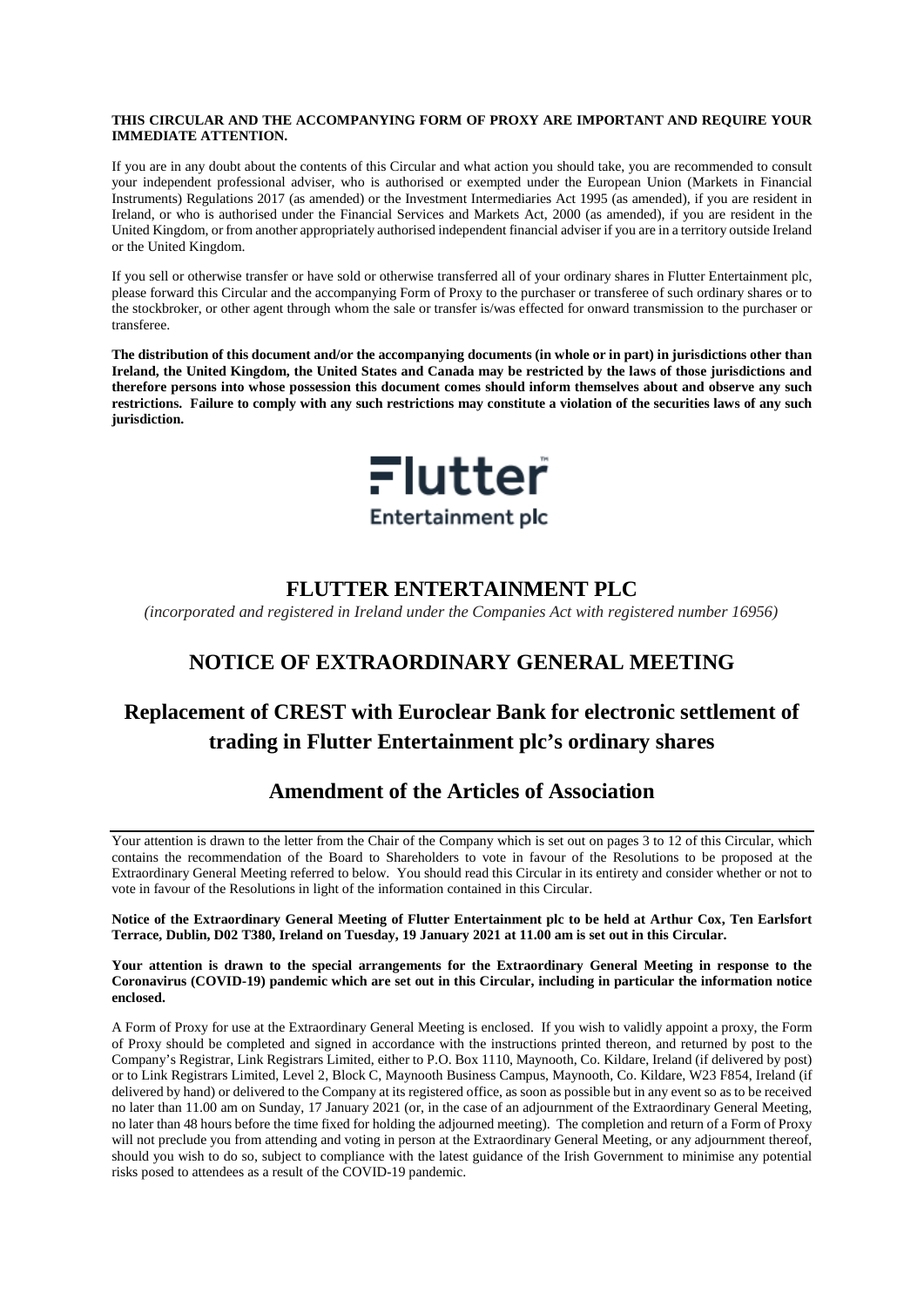Alternatively, Shareholders may appoint a proxy electronically, by visiting the website of the Company's Registrar at [www.fluttershares.com.](http://www.fluttershares.com/) To appoint a proxy electronically, Shareholders will need their investor code (IVC), which can be found on their Form of Proxy, and will need to agree to the terms and conditions specified by the Company's Registrar. If you have not registered previously, you will need to firstly register by clicking on "registration section" and following the instructions therein.

CREST members may also use the CREST electronic proxy appointment service to appoint a proxy for the Extraordinary General Meeting by completing and transmitting a CREST Proxy Instruction to the Company's Registrar (CREST participant ID 8RA56).

All proxy appointments (including an electronic proxy appointment or an appointment via the CREST electronic proxy appointment service) must be received by no later than 11.00 am on Sunday, 17 January 2021 (or, in the case of an adjournment of the Extraordinary General Meeting, no later than 48 hours before the time fixed for holding the adjourned meeting). The completion and return of a Form of Proxy (including an electronic proxy appointment or an appointment via the CREST electronic proxy appointment service) will not prevent a Shareholder from attending and voting in person at the Extraordinary General Meeting, or any adjournment thereof, should they wish to do so, subject to compliance with the latest guidance of the Irish Government to minimise any potential risks posed to attendees as a result of the COVID-19 pandemic. A proxy need not be a Shareholder.

Further instructions on how to appoint a proxy are set out in the notes to the Notice of EGM and on the Form of Proxy.

#### **Important Note**

Unless otherwise defined, capitalised terms used in this cover have the meanings given to them in [Part](#page-83-0) 9 of this Circular.

This Circular contains (or may contain) certain forward-looking statements with respect to certain of the Company's current expectations and projections about future events, including relating to the Migration as well as certain statements regarding the Company's future financial condition and performance. These statements, which sometimes use words such as "aim", "anticipate", "believe", "may", "will", "should", "intend", "plan", "assume", "estimate", "expect" (or the negative thereof) and words of similar meaning, reflect the directors' current beliefs and expectations and involve known and unknown risks, uncertainties and assumptions, many of which are outside the Company's control and difficult to predict (certain of which are set out in this Circular with respect to Migration).

Due to such uncertainties and risks, readers are cautioned not to place undue reliance on such forward-looking statements, which speak only as of the date hereof. In light of these risks, uncertainties and assumptions, the events described in the forward-looking statements in this Circular may not occur. The information contained in this Circular, including the forwardlooking statements, speaks only as of the date of this Circular and is subject to change without notice and the Company does not assume any responsibility or obligation to, and does not intend to, update or revise publicly or review any of the information contained herein save where indicated in this Circular, whether as a result of new information, future events or otherwise, except to the extent required by Euronext Dublin, the Central Bank of Ireland, the UK Financial Conduct Authority, the London Stock Exchange, or by applicable law.

Information in this Circular in relation to the process of Migration and/or Market Migration is based on information contained in the EB Migration Guide, to which the attention of all Shareholders holding Migrating Shares is specifically drawn. The EB Migration Guide has been made available for inspection, in the manner outlined in paragrap[h 7](#page-11-0) of [Part](#page-5-1) 1 of this Circular.

In addition, information in this Circular in relation to the service offering available following Migration from Euroclear Bank, in the case of participants in the central securities depository operated by Euroclear Bank, and from Euroclear UK & Ireland Limited, in the case of CDI holders, is based on information contained in the EB Services Description, the EB Rights of Participants Document and the CREST International Manual respectively. All three documents have been made available for inspection, in the manner outlined in paragrap[h 7](#page-11-0) of [Part](#page-5-1) 1 of this Circular outlined below.

In all cases, the versions of the documents from which information contained in this Circular is drawn is the last published document as of the Latest Practicable Date.

**Shareholders intending to hold their interests in Migrating Shares via the Euroclear System or CREST should carefully review the EB Migration Guide, the EB Services Description, the EB Rights of Participants Document and the CREST International Manual (including any updated versions thereof to the extent they are published after the date of this Circular), together with the additional documentation made available for inspection as set out in paragrap[h 7](#page-11-0) o[f Part](#page-5-1) 1 of this Circular and should consider those documents and consult with their stockbroker or other intermediary in making their decisions with respect to their Migrating Shares.** 

**The Company is not making any recommendation with respect to the manner in which Shareholders should hold their interests in the Company prior to, on, or subsequent to, the Migration. No reliance should be placed on the contents of this Circular for the purposes of any decision in that regard.**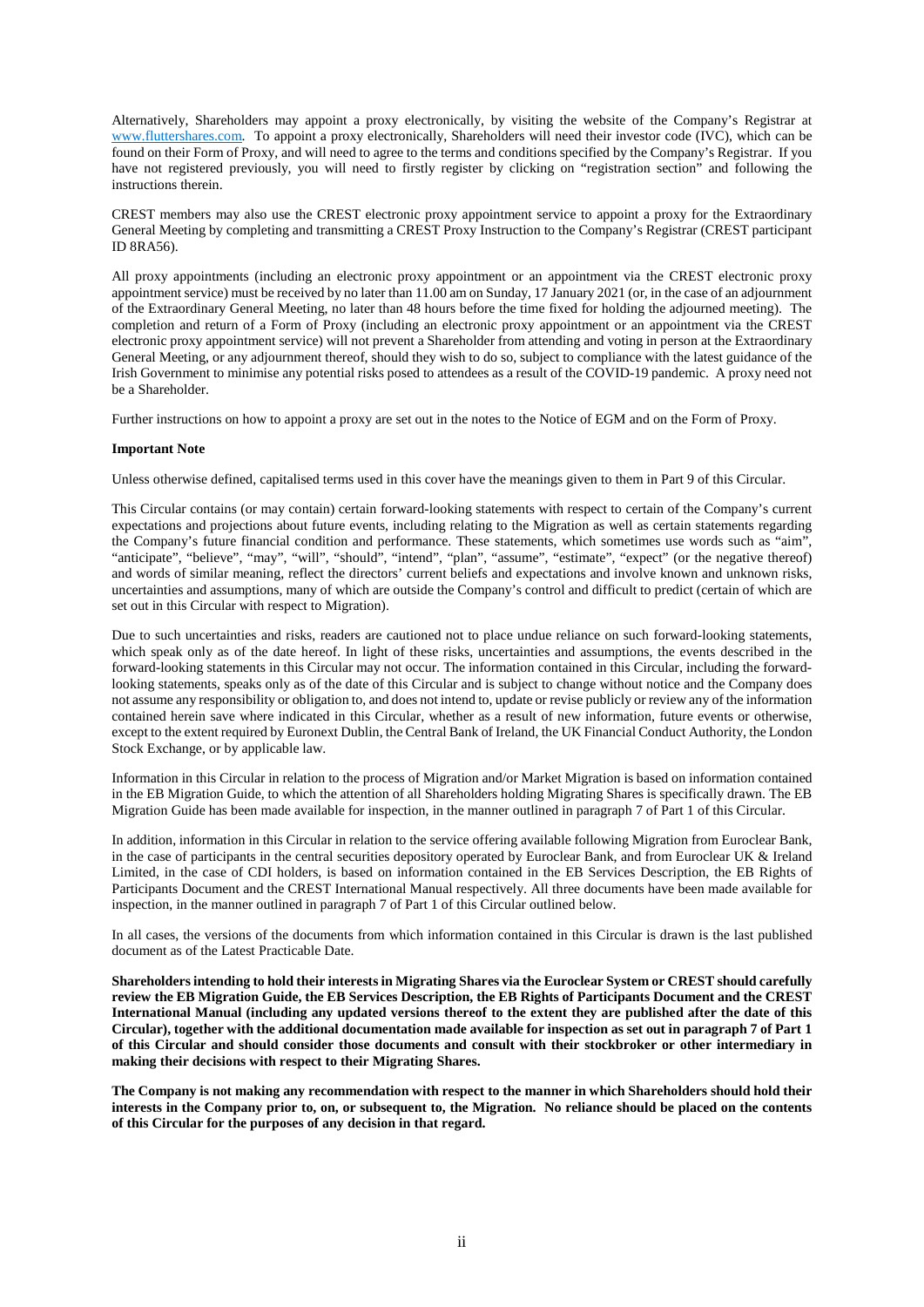## **TABLE OF CONTENTS**

| PART <sub>1</sub> | LETTER FROM THE CHAIR OF FLUTTER ENTERTAINMENT PLC  3                                                                                                                 |  |
|-------------------|-----------------------------------------------------------------------------------------------------------------------------------------------------------------------|--|
| PART <sub>2</sub> | <b>QUESTIONS AND ANSWERS IN RELATION TO THE MIGRATION  13</b>                                                                                                         |  |
| PART <sub>3</sub> | FURTHER INFORMATION RELATING TO THE MIGRATION,<br><b>INCLUDING CERTAIN INFORMATION PROVIDED FOR THE</b>                                                               |  |
| PART <sub>4</sub> | <b>COMPARISON OF THE EUROCLEAR BANK AND EUI SERVICE</b>                                                                                                               |  |
| PART <sub>5</sub> |                                                                                                                                                                       |  |
| PART <sub>6</sub> |                                                                                                                                                                       |  |
| PART <sub>7</sub> |                                                                                                                                                                       |  |
| PART <sub>8</sub> | PROPOSED AMENDMENTS TO THE ARTICLES OF ASSOCIATION  75                                                                                                                |  |
| PART <sub>9</sub> |                                                                                                                                                                       |  |
| <b>APPENDIX I</b> |                                                                                                                                                                       |  |
|                   | APPENDIX II RIGHTS OF MEMBERS OF IRISH-INCORPORATED PLCS UNDER<br>THE COMPANIES ACT 2014 THAT ARE NOT DIRECTLY<br><b>EXERCISABLE UNDER THE EUROCLEAR BANK SERVICE</b> |  |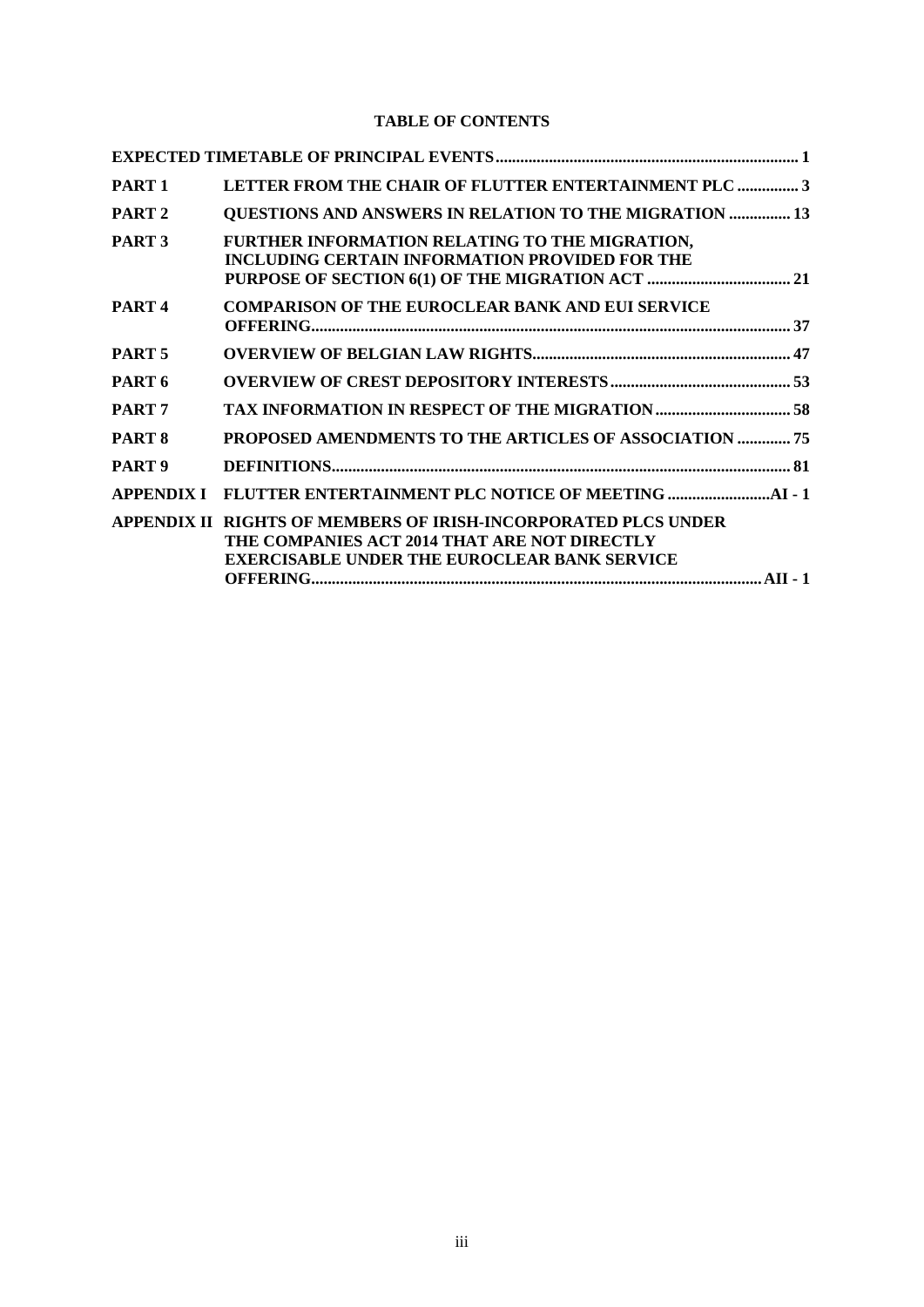## <span id="page-3-0"></span>**EXPECTED TIMETABLE OF PRINCIPAL EVENTS**

### **EGM Timetable**

| Publication date of this Circular                                | Monday, 21 December     |
|------------------------------------------------------------------|-------------------------|
|                                                                  | 2020                    |
| Latest time and date for receipt of Forms of Proxy in respect of | 11.00 am on Sunday, 17  |
| <b>Extraordinary General Meeting</b>                             | January 2021            |
|                                                                  |                         |
| Voting Record Time                                               | $7.00$ pm on Sunday, 17 |
|                                                                  | January 2021            |
| Time and date of Extraordinary General Meeting                   | 11.00 am on Tuesday, 19 |
|                                                                  | <b>January 2021</b>     |

#### **Indicative Timetable for Key Migration Steps**

**The further dates below, which relate to Migration, are indicative only, are subject to change, and will depend, amongst other things, on the date to be appointed by Euronext Dublin as the Live Date in accordance with the provisions of the Migration of Participating Securities Act 2019 (the "Migration Act").**

**The Company will give notice of confirmed dates, when known, by issuing an announcement through a Regulatory Information Service. All times relating to Migration in this timetable are subject to subsequent clarification and announcement.**

**If the Company does not participate in the Migration (including if the Migration Resolutions proposed as this Extraordinary General Meeting are not approved), all Shares in the Company which are currently held in uncertificated (i.e. dematerialised) form through the CREST System will be required to be re-materialised into certificated (i.e. paper) form and Shareholders and other investors will no longer be able to settle trades in the Shares electronically.** 

**The Company believes that, in the absence of an alternative electronic settlement system, this would materially and adversely impact trading and liquidity in the Shares as it would result in significant delays for Shareholders and investors wishing to sell or acquire Shares. It would also put at risk the continued admission to trading and listing of the Shares on the London Stock Exchange and Euronext Dublin as the absence of electronic settlement of Shares would mean that the Company would cease to meet the eligibility criteria for admission to trading on the London Stock Exchange and Euronext Dublin.**

| EUI and Euroclear Bank to announce Migration timetable $^{(1)}$                                                                                                                                                                                                                                                                                                              | February/March 2021                                                                                                          |
|------------------------------------------------------------------------------------------------------------------------------------------------------------------------------------------------------------------------------------------------------------------------------------------------------------------------------------------------------------------------------|------------------------------------------------------------------------------------------------------------------------------|
| Euronext Dublin to announce Live Date.                                                                                                                                                                                                                                                                                                                                       | Prior to Friday, 12 March<br>2021                                                                                            |
| It should be noted that the Company has no control over the selection of the<br>Live Date and the timetable for Migration consequent upon it.                                                                                                                                                                                                                                |                                                                                                                              |
| Expected latest time and date for Shareholders who hold their Shares in<br>uncertificated (i.e. dematerialised) form and who do not want their Shares<br>to be subject to Migration to withdraw the relevant Shares from the CREST<br>System and hold them in certificated (i.e. paper) form.<br>Shareholders wishing to hold their Shares in certificated (i.e. paper) form | Unless otherwise notified,<br>by 12.00 pm on Thursday,<br>11 March 2021 at the latest<br>(the "Latest Withdrawal")<br>Date") |
| prior to the Migration taking effect should make arrangements with their<br>stockbroker or custodian in good time so as to allow their stockbroker or<br>custodian sufficient time to withdraw their Shares from the CREST System<br>prior to the closing date set out above for such CREST withdrawals.                                                                     |                                                                                                                              |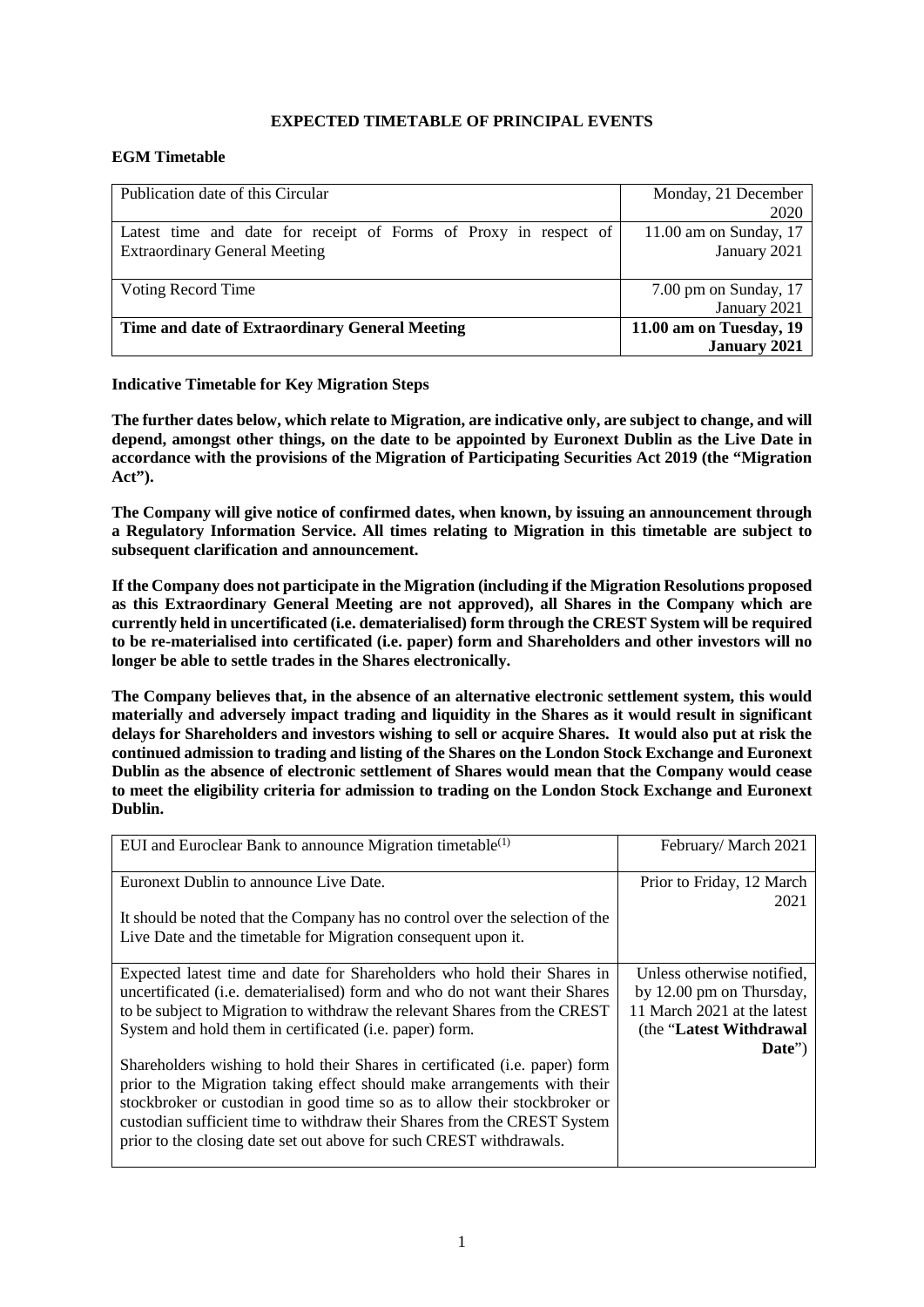| Expected latest time and date for Shareholders who hold their Shares in<br>certificated (i.e. paper) form and who do want their Shares to be subject to<br>Migration to deposit the relevant Shares into the CREST System and hold<br>them in uncertificated (i.e. dematerialised) form. <sup>(2)</sup>                                             | Expected to be no less than<br>two (2) business days prior<br>to the Live Date |
|-----------------------------------------------------------------------------------------------------------------------------------------------------------------------------------------------------------------------------------------------------------------------------------------------------------------------------------------------------|--------------------------------------------------------------------------------|
| Expected latest time holders of Shares can transfer their Shares from their<br>account in EUI to an account in Euroclear Bank in which the Shares will be<br>held under Euroclear Bank's investor CSD service until Migration. The<br>services described in the EB Services Description will however only<br>become applicable as of the Live Date. | Any time before and until<br>close of business on<br>Friday, 12 March 2021     |
| Latest date for allotments directly to CREST members.                                                                                                                                                                                                                                                                                               | Friday, 12 March 2021                                                          |
| EUI to stop settlement of trades in Irish Securities pursuant to the Irish<br><b>CREST Regulations.</b>                                                                                                                                                                                                                                             | 6.00 pm on Friday, 12<br>March 2021                                            |
| Migration Record Date.                                                                                                                                                                                                                                                                                                                              | 7.00 pm on Friday, 12<br>March 2021                                            |
| Live Date.                                                                                                                                                                                                                                                                                                                                          | Expected to be Monday, 15<br>March 2021                                        |
| All trades conducted on the London Stock Exchange from, and including<br>this date, will settle in CDI form via CREST. <sup>(3)</sup>                                                                                                                                                                                                               | 2 business days prior to<br>Live Date                                          |
| All trades conducted on Euronext Dublin from, and including this date, will<br>settle via Euroclear Bank.                                                                                                                                                                                                                                           | Live Date                                                                      |
| All Participating Securities in the Company at the Migration Record Date<br>enabled as CDIs in CREST                                                                                                                                                                                                                                                | Commencement of trading<br>on the Live Date                                    |
| CREST members who wish to move all or part of a CDI holding to an EB                                                                                                                                                                                                                                                                                | As of the start of business                                                    |

#### **Notes:**

- (1) The dates specified in this table are indicative dates which the Company currently reasonably anticipates will be the Live Date and the date Migrating Shares are enabled as CDIs in the CREST System. The actual Live Date will be specified by Euronext Dublin in accordance with the provisions of the Migration Act and EUI and/or Euroclear Bank will confirm the timing of consequent steps. Should the Live Date change or not be as expected, the dates for other actions will change accordingly.
- (2) As at the Latest Practicable Date, the expected latest time and date for Shareholders who hold their Shares in certificated form to deposit the relevant Shares into the CREST System and hold them in uncertificated form so as to ensure that such Shares are subject to Migration, is not yet available, but is expected to be a number of days prior to the Live Date. As set out in the EB Migration Guide, the process for stock deposits made into the CREST System prior to the Migration will be dependent on the outcome of the review of the CREST Courier and Sorting Service ("**CCSS**"), as EUI's current arrangements with TNT (owned by FedEx) for the CCSS are due to terminate in December 2020. EUI has indicated that it will share further information on when the ultimate deadline will be for a stock deposit into EUI prior to the Migration.
- (3) On Wednesday, 2 December 2020, EUI announced that it will not be able to continue to settle in Euro under the current TARGET2 arrangements from Monday, 29 March 2021. In the same announcement, EUI confirmed that it is investigating alternative arrangements with the aim that Euro can continue as a settlement currency in the CREST system. Unless such alternative arrangements can be secured, this means that the final date for Euro settlement in Euroclear UK & Ireland will be Friday, 26 March 2021, following which all trades carried out on the London Stock Exchange will settle in pounds sterling or US dollars only. This could therefore impact holders of CDIs who wish to receive dividends in euro.
- (4) Please refer to section 3.5.9 of the EB Migration Guide in respect of unsettled trades as at close of business on Friday, 12 March 2021.
- (5) All references in this table to times are to Dublin, Ireland times.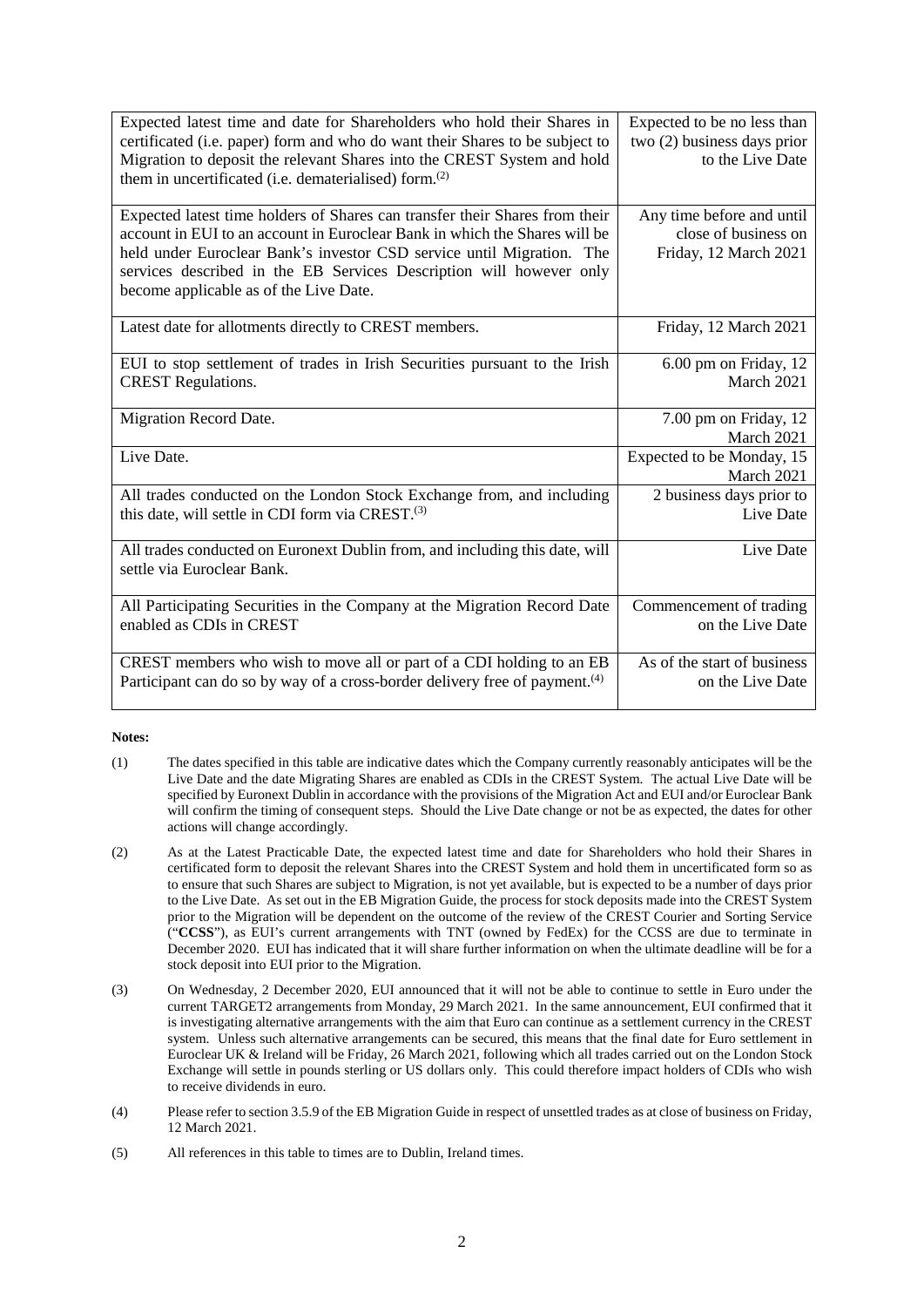## PART<sub>1</sub>

#### <span id="page-5-1"></span><span id="page-5-0"></span>**LETTER FROM THE CHAIR OF FLUTTER ENTERTAINMENT PLC**

#### **Flutter Entertainment plc**

(*incorporated in Ireland with limited liability with registered number 16956*)

*Directors Registered office* Zillah Byng-Thorne Michael Cawley Nancy Cruickshank Ian Dyson Richard Flint Alfred F. Hurley David Lazzarato Peter Rigby Mary Turner

Gary McGann (*Chair*) **Belfield Office Park** Divyesh (Dave) Gadhia (*Deputy Chair*) Beech Hill Road Peter Jackson (*Chief Executive Officer*) Clonskeagh Jonathan Hill (*Chief Financial Officer*) Dublin 4 Andrew Higginson (*Senior Independent Director*) Ireland

<span id="page-5-2"></span>

21 December 2020

*To Flutter Shareholders.* 

Dear Shareholder,

## **Replacement of CREST with Euroclear Bank for electronic settlement of trading in Flutter Entertainment plc's ordinary shares**

## **Amendment of the Articles of Association**

#### **Notice of the Extraordinary General Meeting of Flutter Entertainment plc to be held at Arthur Cox, Ten Earlsfort Terrace, Dublin, D02 T380, Ireland on Tuesday, 19 January 2021 at 11.00 am**

#### 1. **Introduction**

The purpose of this Circular is to convene an extraordinary general meeting of the Company ("**EGM**") in order to seek shareholder approval for certain resolutions which are necessary to ensure that the Company's ordinary shares of nominal value €0.09 each (the "**Shares**") can continue to be settled electronically when they are traded on the London Stock Exchange and Euronext Dublin and remain eligible for continued admission to trading and listing on those exchanges.

The Board of Directors believes that the continued trading and listing of the Shares on the London Stock Exchange and Euronext Dublin are important to enable continued liquidity in the Company's Shares, and therefore the approval of the resolutions set out in the Notice of EGM enclosed in Appendix I to this Circular, are crucial to the interests of the Company and its Shareholders as a whole. I strongly urge Shareholders to review the contents of this Circular in their entirety and consider the Board's recommendation to vote in favour of the proposed resolutions as set out in paragraph [5](#page-8-0) below.

## <span id="page-5-3"></span>2. **Background to the proposed migration of securities to the Euroclear Bank settlement system**

It is a requirement of the continued admission of the Shares to trading and listing on the London Stock Exchange and Euronext Dublin, that adequate procedures are available for the clearing and settlement of trades in the Shares on those venues, including that the Shares are eligible for electronic settlement.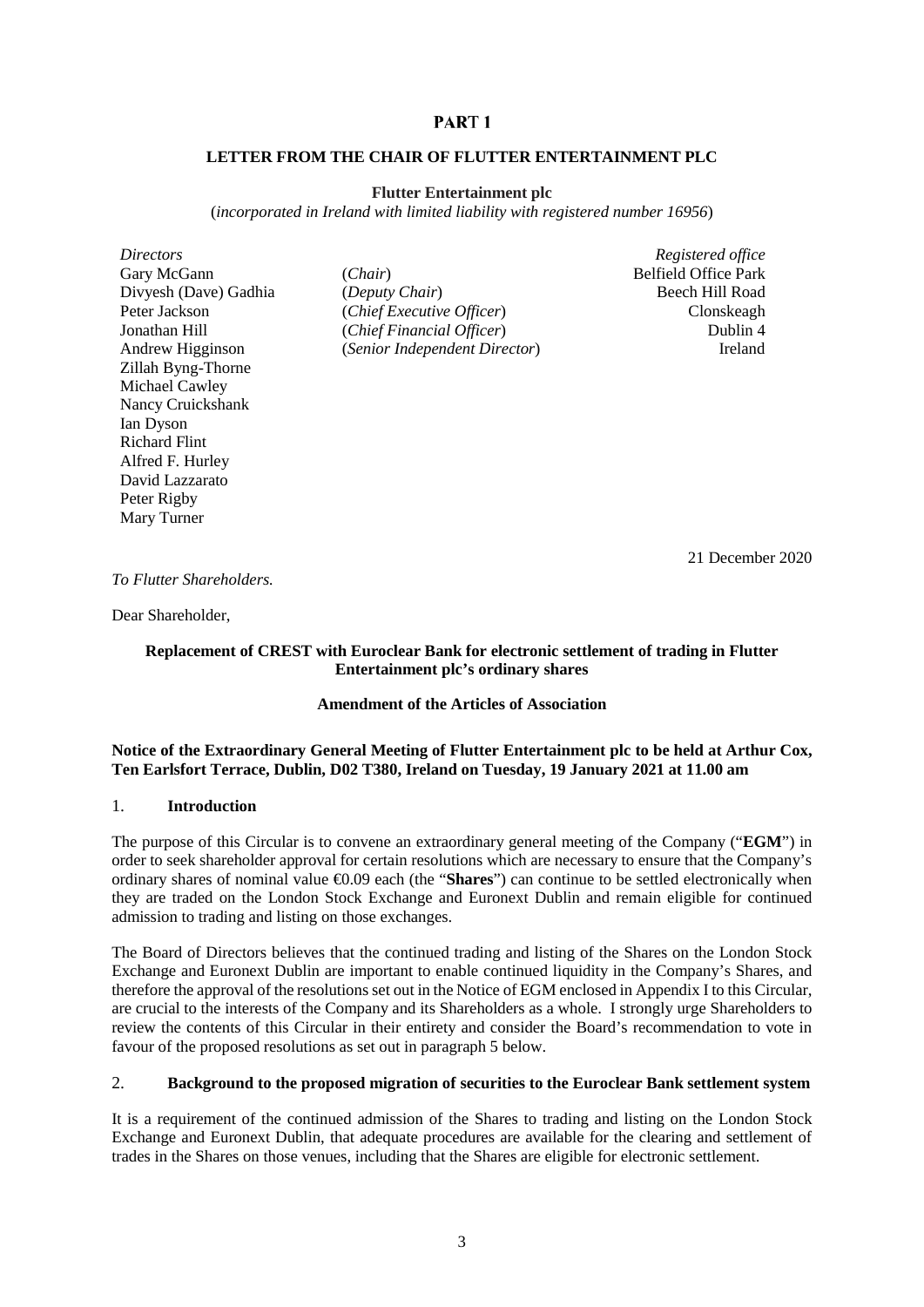At present, in order for trading in Shares to be settled electronically, the Shares must be held in uncertificated (i.e. dematerialised/non-paper) form through the CREST System, which is the London-based central securities depository operated by Euroclear UK & Ireland Limited ("**EUI**"). Approximately, 93.13% of the Company's issued share capital (including treasury shares) is currently held in uncertificated form. These uncertificated Shares ("**Participating Securities**") are not represented by any share certificates and nor do they need to be transferred by the execution of a written stock transfer form. Instead, they are currently transferred by operator instructions issued pursuant to the Companies Act 1990 (Uncertificated Securities) Regulations 1996 (as amended) (the "**Irish CREST Regulations**") via the CREST System.

The regulation of central securities depositories is harmonised across the EU under the EU Central Securities Depositories Regulation (Regulation (EU) No. 909/2014) ("**CSDR**"). As a result of the withdrawal of the United Kingdom from the EU ("**Brexit**"), EUI will, at the end of the Brexit transition period on Thursday, 31 December 2020, no longer be subject to EU law. On Wednesday, 25 November 2020, the European Commission issued Implementing Decision 2020/1766, which determined that the legal and supervisory arrangements governing CSDs established in the United Kingdom shall be considered to be equivalent to the requirements laid down in CSDR for a period of six months from Friday, 1 January 2021 to Wednesday, 30 June 2021. EUI formally applied to the European Securities and Markets Authority ("**ESMA**") seeking recognition as a third country CSD under Article 25 of CSDR and was authorised in that respect for a period expiring on Wednesday, 30 June 2021. Notwithstanding these developments, EUI has not revised its previous indication that the CREST System will cease to be available for the settlement of trades in Participating Securities with effect from Tuesday, 30 March 2021. If, as expected, the CREST System ceases to be available for the electronic settlement of trades in Participating Securities and no alternative CSDRauthorised central securities depository is available, Flutter's Shares would cease to be eligible for listing and admission to trading on the London Stock Exchange and Euronext Dublin.

In December 2018, Euronext Dublin announced that, based on the analysis it had carried out of four possible alternative central securities depository options for settlement of trades in Irish Securities post-Brexit, it had selected the central securities depository ("CSD") system operated by Euroclear Bank SA/NV, an international CSD incorporated in Belgium ("**Euroclear Bank**") (the "**Euroclear System**"), to replace the CREST System operated by EUI as the market-wide system for the electronic settlement of trades in Irish Securities in the long term.

To facilitate a common migration procedure from the CREST System to an alternative central securities depository which is authorised for the purposes of CSDR for all Irish listed companies whose shares are currently held and settled through the CREST System, the Oireachtas enacted the Migration of Participating Securities Act 2019 (the "**Migration Act**"). To participate in the migration procedure under the Migration Act, eligible companies must, among other requirements, pass certain shareholder resolutions prior to Wednesday, 24 February 2021 at a general meeting of their shareholders.

As it is essential for the Company that electronic settlement of trading of its Shares can continue in order to ensure ongoing compliance with the electronic share settlement requirements for listing on the London Stock Exchange and Euronext Dublin, the purpose of the EGM is to consider and, if thought fit, approve a number of resolutions (the "**Migration Resolutions**") which are intended to facilitate the migration of the Company's Participating Securities from the CREST System to the Euroclear System in the manner described in this Circular ("**Migration**") and to make certain related changes to the Articles of Association.

Subject to the approval of the Migration Resolutions by the requisite majority of Shareholders at the EGM, it is intended that Migration of the Company's Participating Securities will occur as part of Market Migration, which is expected to occur in mid-March 2021. Only those Shares which are Participating Securities (i.e. Shares which are held in uncertificated form through the CREST System) on the designated Migration Record Date will be subject to Migration. **Shares which are held in certificated (i.e. paper) form on the Migration Record Date will not be subject to Migration and can continue to be held in certificated (i.e. paper) form, at the option of the Shareholder.** Shareholders holding their Shares in certificated (i.e. paper) form at the Migration Record Date will, at their discretion, be entitled to deposit their Shares into the Euroclear System following Migration, subject to compliance with Euroclear Bank's deposit procedures.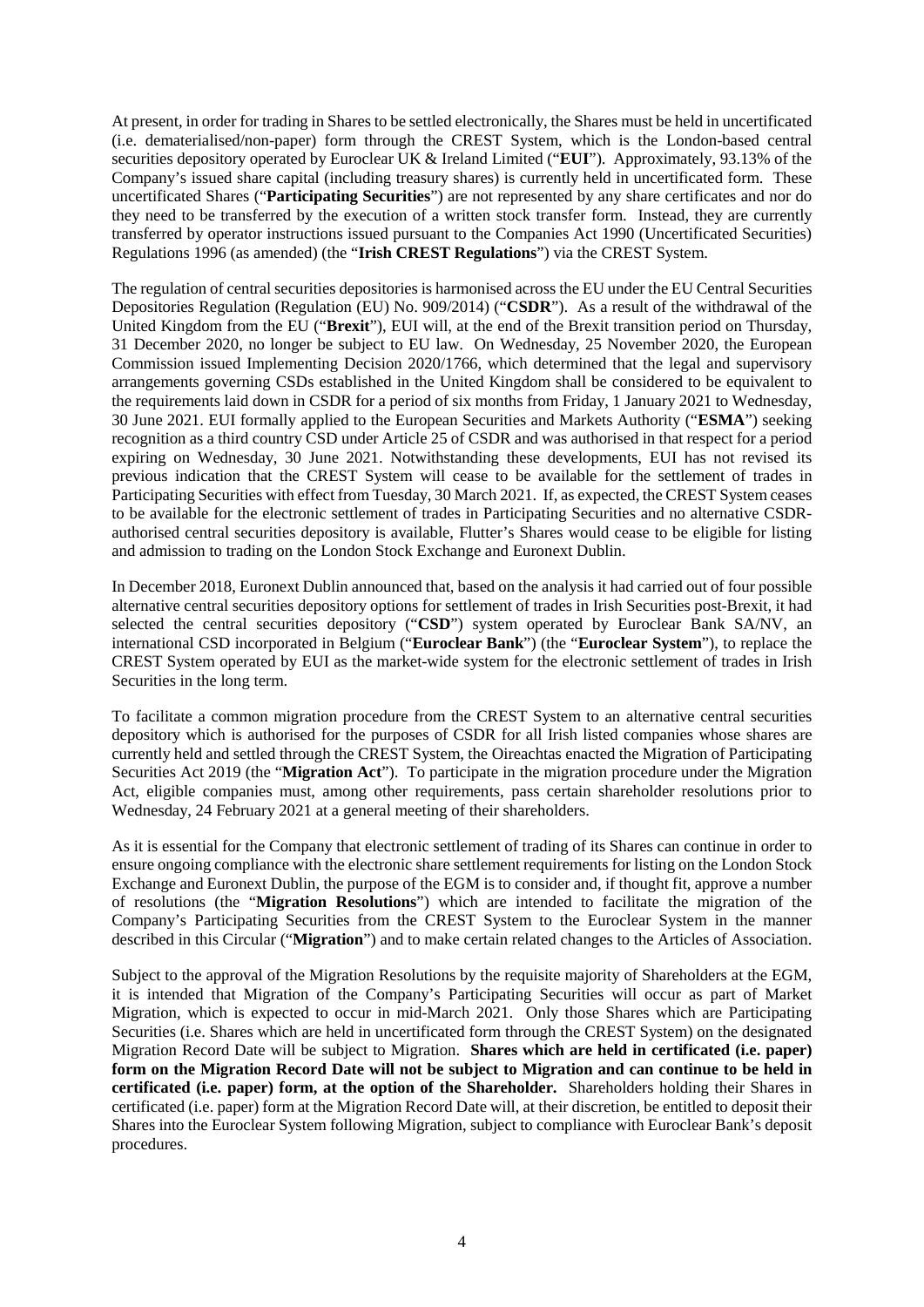**If the Migration Resolutions are not passed and the Company does not participate in the Migration, all Participating Securities in the Company will be required to be re-materialised into certificated (i.e. paper) form once CREST ceases to be authorised to provide settlement services in respect of the Company's Shares and Shareholders and other investors will no longer be able to settle trades in the Shares electronically. This could materially and adversely impact trading and liquidity in the Shares as it would result in significant delays for Shareholders and investors wishing to sell or acquire Shares. It would also put at risk the continued admission to trading and listing of the Shares on the London Stock Exchange and Euronext Dublin as the absence of electronic settlement of Shares would mean that the Company would cease to meet the eligibility criteria for admission to trading on these exchanges. The Company believes that the failure to participate in the Migration would have a material adverse impact on liquidity in, and could have a material adverse impact on the market value of, the Shares as well as the relative attractiveness of the Shares for investors.**

Shareholders are advised that, in accordance with the requirements of the Migration Act, the quorum for the Extraordinary General Meeting shall be at least three (3) persons holding or representing by proxy at least one-third in nominal value of the issued Shares of the Company. As this is significantly higher than the usual quorum for a general meeting under the Articles of Association, I strongly urge all Shareholders to participate in the Extraordinary General Meeting by submitting a Form of Proxy.

## 3. **Key aspects of the proposed migration of securities to the Euroclear Bank settlement system**

Migration will entail all Participating Securities (i.e. all uncertificated Shares which are held in electronic form through the CREST System) on the Migration Record Date ("**Migrating Shares**") moving from CREST to the Euroclear System. The Euroclear System is structured as an 'intermediated' or 'indirect' settlement system. As a result, following Migration, legal title to all Shares which are admitted to the Euroclear System will be held by a single nominee shareholder, Euroclear Nominees Limited ("**Euroclear Nominees**"), subject to the rules and procedures of the Euroclear System. Euroclear Nominees will be recorded in the Company's Register of Members as the holder of all Shares admitted to the Euroclear System from time to time and trades in those securities will instead be reflected by a change in Euroclear Bank's book-entry system, as detailed in [Part](#page-49-1) 5 of this Circular. This structure is similar to other intermediated settlement systems in operation worldwide, including in the United States and other EU Member States.

Under the Euroclear System, pursuant to Royal Decree No. 62, Belgian Law Rights representing the Shares admitted to the Euroclear System will automatically be granted to participants in the Euroclear System ("**EB Participants**"). The Belgian Law Rights will entitle EB Participants to indirectly exercise certain rights relating to the Shares in accordance with the terms of the EB Services Description and Belgian law. Existing Shareholders that are entitled to become EB Participants will be able to hold the Belgian Law Rights directly. Existing Shareholders that are not entitled to become EB Participants but who wish for their Shares to be admitted to the Euroclear System will either need to make arrangements for an existing EB Participant to hold the Belgian Law Rights as a custodian on their behalf, or hold their Shares through CDIs, as described below (in which case CIN (Belgium) Limited (the "**CREST Nominee**") will act as EB Participant). Further information on the Belgian Law Rights is set out in [Part](#page-49-1) 5 of this Circular.

Initially on Migration, CREST Depository Interests ("**CDIs**") will be issued in respect of all Migrating Shares to the CREST members registered as holders of those Shares on the Migration Record Date. While the underlying Shares will be admitted to the Euroclear System, the CDIs will entitle CREST members to indirectly exercise certain rights relating to the Shares, through the interface of the CREST System, in accordance with the EB Services Description and the CREST International Manual. Paragraph [5\(a\)](#page-31-0) of [Part](#page-23-1) 3an[d Part](#page-55-1) 6 of this Circular contain further information concerning CDIs. CREST members who have been issued CDIs will be able to either continue to hold via CDIs or, subject to being, becoming, or having a custody relationship with, an EB Participant, will be able to hold via Belgian Law Rights in the Euroclear System.

Shareholders are advised that the manner in which Shares are held in the Euroclear System and the extent to which rights in respect of those Shares can be exercised differs from the manner in which Shares are held and rights can currently be exercised in the CREST System. In particular, it is a key difference between the Euroclear System and the CREST System that the Euroclear System is an 'intermediated' or 'indirect' settlement system, similar to other intermediated settlement systems in operation worldwide, under which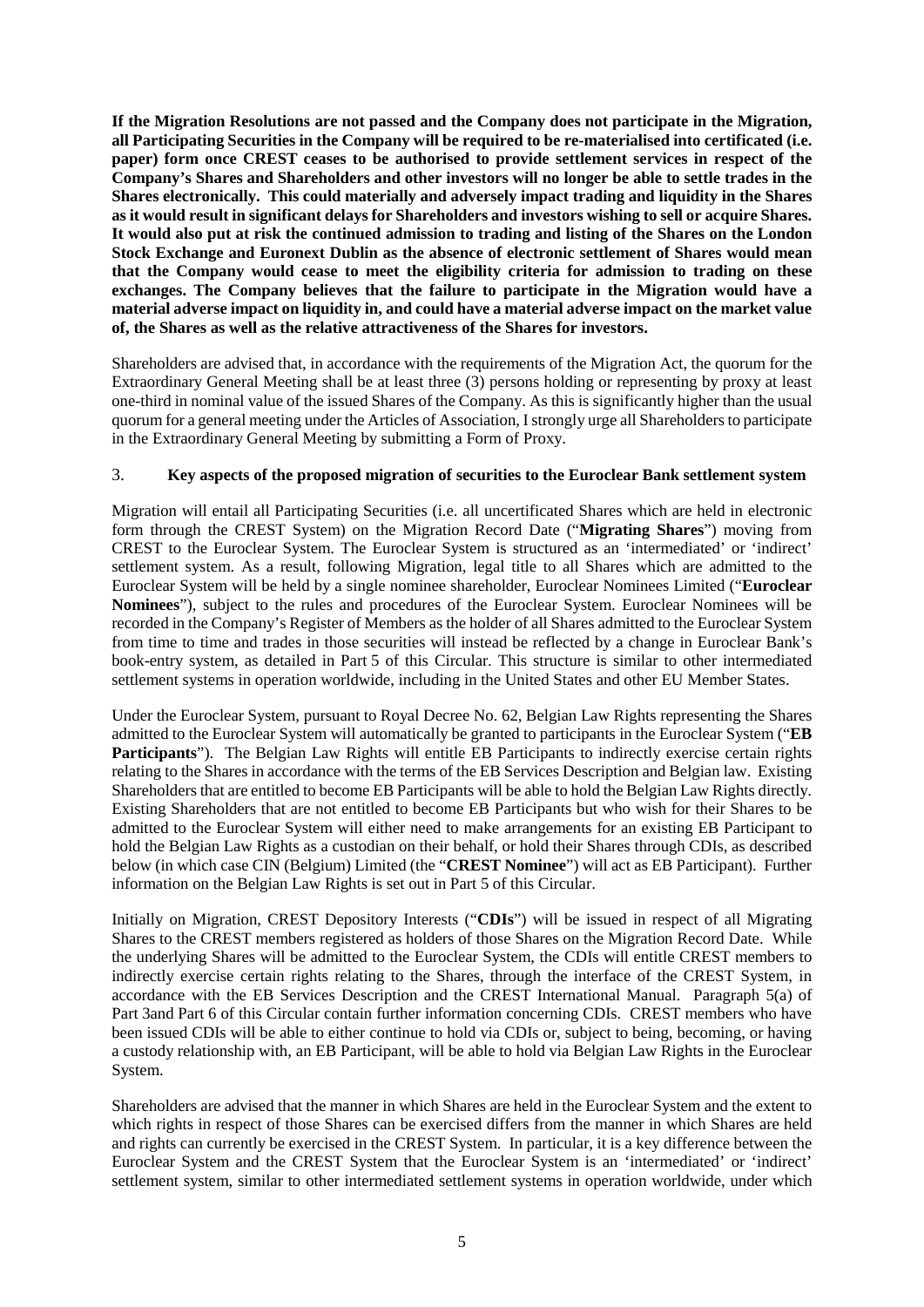the rights of EB Participants are governed by Belgian law. For so long as securities remain in the Euroclear System, Euroclear Bank's nominee, Euroclear Nominees, will be recorded in the Company's Register of Members as the holder of the relevant Shares and trades in the securities will instead be reflected by a change in Euroclear Bank's book-entry system. Shareholders are advised to review [Part](#page-23-1) 3 of this Circular in particular for further information in relation to:

- (a) the background relating to the Migration;
- (b) how the Migration will affect the form through which interests in the Shares are held and the manner in which owners directly and indirectly exercise rights attached to the Shares;
- (c) the range of services available via the Euroclear System;
- (d) how the services accessible to uncertificated shareholders following the Migration (provided via the Euroclear System and via CREST in respect of CDIs) differ from those currently provided under the CREST System;
- (e) the implementation of the Migration; and
- (f) certain regulatory matters, including certain company law provisions relevant to the Migration.

Shareholders that currently hold interests in Shares through a custodian, stockbroker or other nominee should consult that custodian, stockbroker or nominee to determine the effect of Migration on their interests and the manner in which they intend to hold those interests following Migration.

Neither the Migration, nor the proposed changes to the Articles of Association, are expected to impact on the on-going business operations of the Company. The Company will remain headquartered, incorporated and resident for tax purposes in Ireland. The nature and venue of the stock exchange listings of the Company will not change in connection with Migration. The Company does not expect that Migration will result in any change in the eligibility of the Company for the indices of which it is a constituent as of the date of this Circular. In addition, the ISIN relating to the Shares will be unchanged.

## <span id="page-8-1"></span>4. **Proposed amendments to the Articles of Association**

As noted in paragraph [2](#page-5-3) above, certain amendments to the Articles of Association will be required in connection with Migration. These include amendments to enable the Company to satisfy the eligibility requirements for admission of the Shares to the Euroclear System as well as certain changes intended to facilitate the continued exercise of certain shareholders' rights directly against the Company following Migration. These proposed amendments are explained in detail in Section B of [Part](#page-77-1) 8 of this Circular.

Given that the Company will be proposing a number of amendments to its Articles of Association in order to facilitate Migration, the Company has taken the opportunity to carry out a broader review of its Articles of Association with the aim of proposing a number of additional amendments to its Articles of Association for consideration and, if thought fit, approval by Shareholders at the EGM. These additional amendments are intended to update a number of outdated provisions in the Articles of Association relating to governance and procedural issues, remedy certain issues identified during the ongoing COVID-19 pandemic, are considered by the Board of Directors to be routine and are discussed in further detail in Section A of [Part](#page-77-1) 8 of this Circular. Because these additional amendments are not related to the proposed amendments necessary to facilitate Migration, they are being proposed for approval by Shareholders as a separate resolution at the EGM. Implementation of the Migration is not conditional on the approval of these additional proposed amendments by Shareholders, which are being proposed in Resolution 2.

## <span id="page-8-0"></span>5. **Resolutions proposed for consideration at the EGM**

## *Resolution 1* – *Shareholders' consent to the Migration*

Resolution 1 is being proposed in order to satisfy the requirement in sections 4, 5 and 8 of the Migration Act that the Shareholders of the Company pass a special resolution to approve of the Company giving its consent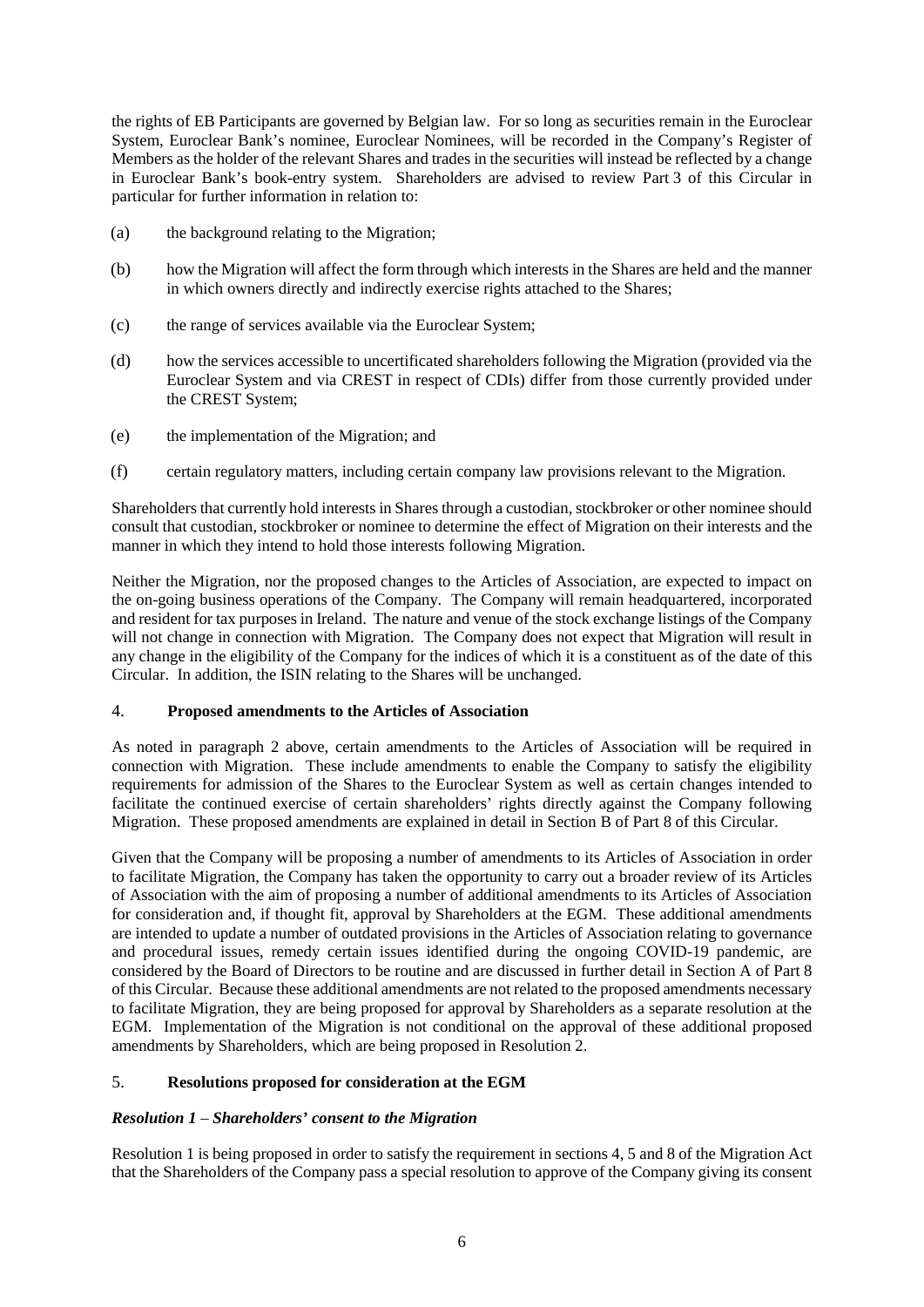to the Migration, to take effect on the Live Date appointed under the Migration Act. Unlike a special resolution provided for in the Companies Act, the Migration Act requires that this special resolution be approved at a general meeting at which there is in attendance at least three (3) persons holding or representing by proxy at least one-third in nominal value of the issued Shares in the Company. Resolution 1 is being proposed by the Board on the basis that it must be approved by 75% or more of votes properly cast, in person or by proxy, at the EGM.

If Resolution 1 is approved, the Migration will, subject to a market wide migration proceeding, proceed unless otherwise determined by a resolution of the Board (or a committee thereof). Any decision of the Board not to proceed with the Migration shall be published via an announcement through a Regulatory Information Service prior to the Live Date.

## *Resolution 2 – Approval of amendments to Articles of Association to implement routine governance and procedural updates*

Resolution 2 is being proposed as a special resolution for the purposes of the Companies Act as it seeks to amend the Articles of Association to include certain governance and procedural updates which are considered by the Board to be routine. As a special resolution, Resolution 2 requires the approval of 75% or more of votes properly cast, in person or by proxy, at the EGM.

As noted in paragraph [4](#page-8-1) above, because the Company is proposing a number of amendments to its Articles of Association in order to facilitate Migration, the Company has taken the opportunity to carry out a broader review of its Articles of Association with the aim of proposing a number of additional amendments to its Articles of Association for consideration and, if thought fit, approval by Shareholders at the EGM.

These amendments are intended to update a number of outdated provisions in Flutter's Articles of Association relating to governance and procedural issues, remedy certain issues identified during the ongoing COVID-19 pandemic, are considered to be routine and are discussed in further detail in Section A of [Part](#page-77-1) 8 of this Circular. The changes include the proposed amendment of Article 91(a) to require each director of the Company to retire and, in appropriate circumstances, offer themselves for re-election at each annual general meeting of the Company, in accordance with the recommendations of the UK Corporate Governance Code 2018 (the "**Code**"). While this has been the longstanding practice of the Company, the Board considers it appropriate and in line with best corporate governance practice to update Article 91(a) to align with the recommendations of the Code. In addition, the Company has taken this opportunity to update Article 79 to reflect the increased number of directors approved at the Company's EGM held on Tuesday, 21 April 2020 and Article 81 to accurately reflect the increased limit on the ordinary remuneration of the directors approved at the Company's 2020 Annual General Meeting.

A copy of the Articles of Association in the form amended by Resolution 2 (marked to highlight the proposed changes) is available (and will be so available until the conclusion of the EGM) on the Company's website (www.flutter.com), at its registered office and at Arthur Cox's London office at 12 Gough Square, London EC4A 3DW, United Kingdom and will also be available at the EGM for at least fifteen minutes before, and for the duration of, the EGM. In accordance with applicable regulations and public health guidelines in force in Ireland and the UK in connection with Coronavirus (COVID-19), we request Shareholders not to attend at the Company's offices or Arthur Cox's London office but instead to inspect the Articles of Association on the Company's website.

Because the amendments to the Articles of Association proposed in Resolution 2 are not related to the proposed amendments necessary to facilitate Migration, they are being proposed for approval by Shareholders as a separate special resolution at the EGM. The amendments being proposed in order to facilitate Migration, will be proposed separately at the EGM in Resolutions 3(a) and 3(b) as described below.

If approved by Shareholders, the amendments proposed by Resolution 2 will be effective from the conclusion of the EGM. Implementation of the Migration is not conditional on the approval of Resolution 2 by Shareholders.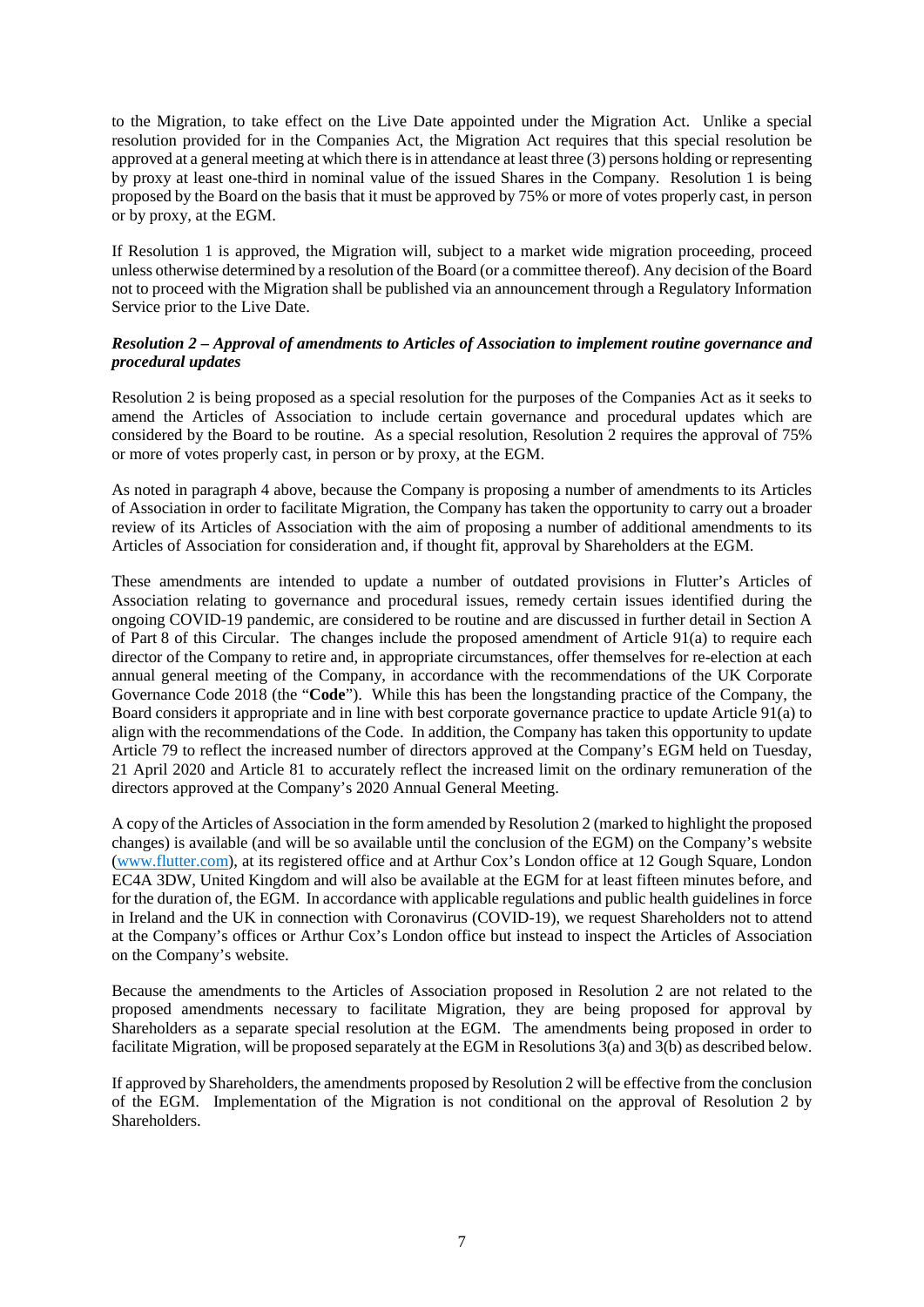### *Resolutions 3(a) and 3(b) – Approval and adoption of new Articles of Association – Amendments consequent upon Migration*

Resolutions 3(a) and 3(b) are being proposed as special resolutions for the purposes of the Companies Act as they seek to approve and adopt new Articles of Association to facilitate the new arrangements required as a result of the Migration and to take account of changes introduced by the Migration Act and the changes introduced by the Brexit Omnibus Act. As special resolutions, Resolutions 3(a) and 3(b) require the approval of 75% or more of votes properly cast, in person or by proxy, at the EGM.

Because Shareholders will have the opportunity to approve or reject the amendments to the Articles of Association proposed in Resolution 2, the additional amendments to the Articles of Association required in order to facilitate Migration are being proposed by way of two alternate special resolutions, Resolution 3(a) and Resolution 3(b), each of which is conditional on the outcome of Resolution 2. Additionally, the adoption of Resolutions 3(a) and 3(b) are subject to the approval of Resolution 1.

Resolution 3(a) proposes the adoption of a new Articles of Association which will include both (i) the amendments proposed to be approved in Resolution 2 and (ii) the additional amendments required in order to implement Migration. As a result, Resolution 3(a) will be subject to and conditional upon Resolution 2 being approved and adopted by Shareholders at the EGM. If Resolution 2 is not approved by the requisite majority of Shareholders at the EGM, Resolution 3(a) will be incapable of being validly passed and will not be put to a vote of Shareholders at the EGM.

Resolution 3(b) proposes the adoption of a new Articles of Association which will include only those amendments required in order to implement Migration. As a result, Resolution 3(b) will be subject to and conditional upon Resolution 2 not being approved by Shareholders at the EGM. If Resolution 2 is approved and adopted by the requisite majority of Shareholders at the EGM, Resolution 3(b) will be incapable of being validly passed and will not be put to a vote of Shareholders at the EGM.

Save for their treatment of the outcome of the vote on Resolution 2, the amendments to the Articles of Association proposed in Resolution 3(a) and Resolution 3(b) are identical. Because only one of Resolution 3(a) or 3(b) is capable of being approved at the EGM (depending on the outcome of the vote on Resolution 2), Shareholders are encouraged to vote in favour of both Resolution 3(a) and Resolution 3(b) at the EGM.

An explanation of the proposed changes to the Articles of Association as a result of Resolution 3(a) and Resolution 3(b) is contained in Section B of [Part](#page-77-1) 8 of this Circular. These changes will include an amendment to the Articles of Association so as to allow the directors to take all steps necessary to implement the provisions of the EB Migration Guide including, where considered necessary or desirable, the appointment of an agent to effect the Migration on behalf of all holders of relevant Participating Securities in the manner described in more detail in [Part](#page-77-1) 8 of this Circular. The Company is also proposing that the directors would have discretion under the Articles of Association to facilitate the exercise of certain rights of registered shareholders (i.e. members) of the Company, in appropriate circumstances, which would otherwise be directly or indirectly exercisable by a holder of Participating Securities following Migration.

A copy of the Articles of Association in the form amended by Resolution 3(a) and Resolution 3(b) (marked to highlight the proposed changes) is available (and will be so available until the conclusion of the EGM) on the Company's website (www.flutter.com), at its registered office and at Arthur Cox's London office at 12 Gough Square, London EC4A 3DW, United Kingdom and will also be available at the EGM for at least fifteen minutes before, and for the duration of, the EGM. In accordance with applicable regulations and public health guidelines in force in Ireland and the UK in connection with Coronavirus (COVID-19), we request Shareholders not to attend at the Company's offices or Arthur Cox's London office but instead to inspect the Articles of Association on the Company's website.

If approved by Shareholders, the Articles of Association in the form amended by Resolution 3(a) or Resolution 3(b) (as appropriate) will be effective from conclusion of the EGM.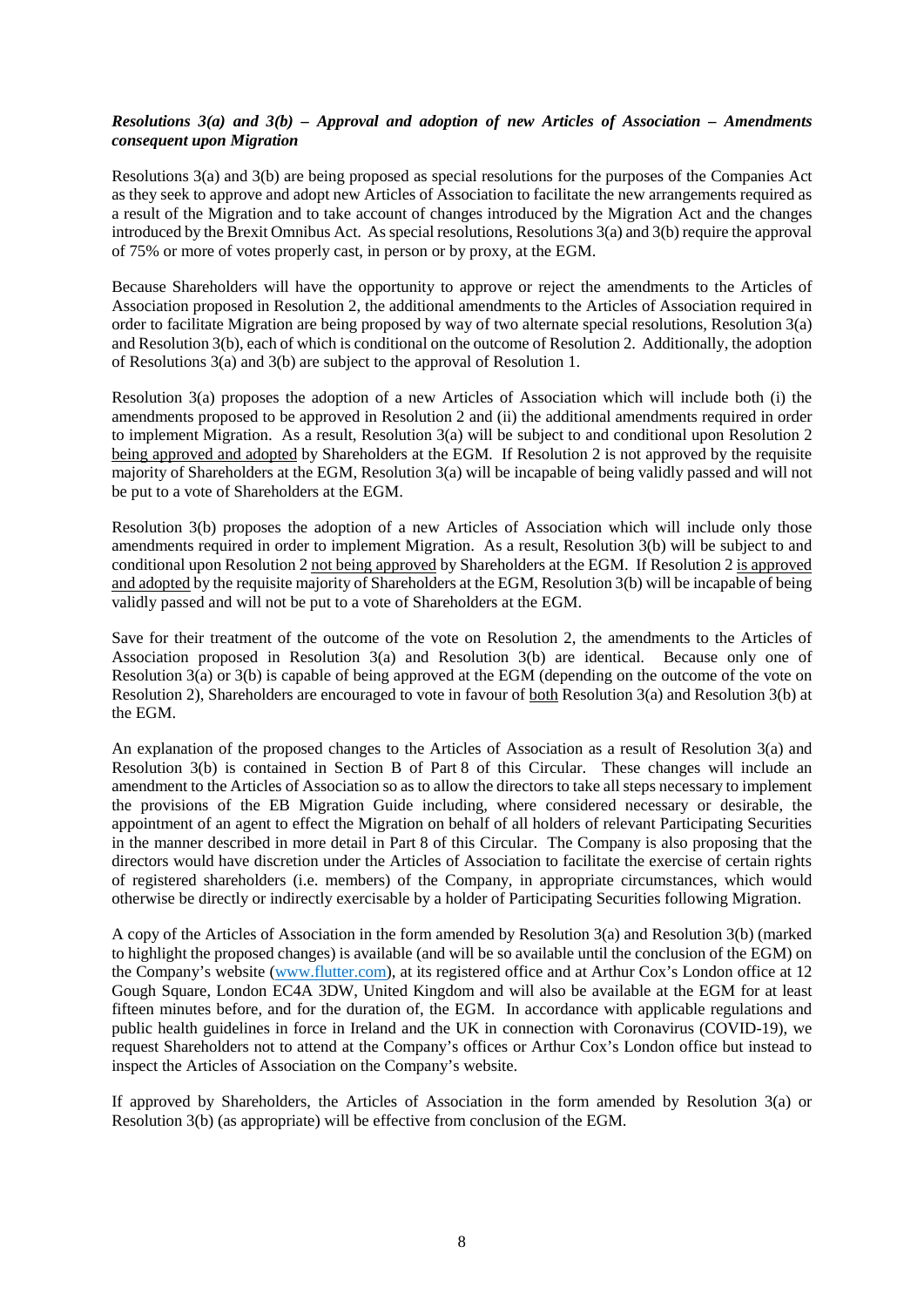## *Resolution 4 - To authorise and instruct the Directors to take all necessary steps to give effect to the Migration*

As the Migration involves the taking of certain procedural steps which are not explicitly provided for in the Migration Act, including the issue of CDIs as explained in further detail at paragraph [7](#page-34-0) of [Part](#page-23-1) 3 of this Circular, the Company is seeking Shareholder approval by way of special resolution to give flexibility to the Board to give effect to these arrangements. It is expected that any such arrangements will be in substantial conformity with measures taken by all Irish listed and traded issuers which participate in Market Migration. Resolution 4 will authorise and instruct the Company to take any and all actions which the directors, in their absolute discretion, consider necessary or desirable to implement the Migration and/or the matters in connection with the Migration referred to in this Circular, in accordance with the Articles of Association as amended by Resolution 3(a) or 3(b) (as appropriate), including the procedures and processes described in the EB Migration Guide, as amended from time to time, and including appointing any necessary parties to act as the agents of the holders of the Migrating Shares in order to implement the Migration and/or the matters in connection with the Migration referred to in this Circular (including the procedures and processes described in the EB Migration Guide). The adoption of Resolution 4 is subject to the approval of Resolution 1. Resolution 4 is being proposed as a special resolution, which requires the approval of 75% or more of votes properly cast, in person or by proxy, at the EGM, in light of Article 85 of the Articles of Association which requires any direction given by Shareholders to the directors to be by way of special resolution.

The steps to implement the Migration are set out at paragraph [7](#page-34-0) o[f Part](#page-23-1) 3 of this Circular. As the Migration Act provides only for some elements of the Migration (the vesting of title to Migrating Securities in Euroclear Nominees), the manner in which the remaining elements of the Migration (including the creation of CDIs and arrangements with EUI as set out at [Part](#page-23-1) 3), it may be necessary for the Company to enter into other arrangements with EUI and/or Euroclear Bank on behalf of Shareholders to give effect to these aspects of the Migration, which have not been clarified as of the date of this Circular. Resolution 4 is also being proposed to give flexibility to the Board to give effect to these arrangements to the extent they are clarified prior to Migration. It is expected that any such arrangements will be in substantial conformity with measures taken by all Irish listed and traded issuers which participate in the Migration.

## 6. **Other information in this Circular**

You should read this Circular in its entirety. [Part](#page-15-1) 2 of this Circular contains a series of questions and answers that will hopefully address queries you may have about the Migration. [Part](#page-23-1) 3 provides further background to, and information on, the Migration as well as certain information required for the purpose of section 6(1) of the Migration Act. [Part](#page-39-1) 4 sets out a comparative summary of certain aspects of the Euroclear Bank service offering to EB Participants and the EUI service offering to CDI holders, each for Irish Securities. [Part](#page-49-1) 5 of this Circular contains further information on Belgian Law Rights relevant to a holding in the Euroclear System and [Part](#page-55-1) 6 provides an overview of CDIs. [Part](#page-60-1) 7 of this Circular contains certain information in relation to the tax impact of the Migration. [Part](#page-77-1) 8 contains a description of the proposed changes to the Articles of Association. Section A of [Part](#page-77-1) 8 contains a description of the amendments to the Articles of Association being proposed in Resolution 2 to update the Articles of Association in respect of certain governance and procedural matters. Section B of [Part](#page-77-1) 8 contains a description of the amendments to the Articles of Association being proposed in Resolutions 3(a) and 3(b) to take account of the Migration and otherwise as explained in [Part](#page-77-1) 8. Defined terms used in this Circular are explained i[n Part](#page-83-0) 9. The Notice of EGM is set out at the end of this Circular in Appendix I. Appendix II contains a list of those rights of members of Irish incorporated public limited companies under the Companies Act that are not exercisable under the EB Services Description. Nothing in this Circular constitutes legal, tax or other advice, and if you are in any doubt about the contents of this Circular, you should consult your own professional adviser(s).

## <span id="page-11-0"></span>7. **Documentation on display**

Copies of the following documents relevant to the Migration will be made available for inspection during normal business hours on any business day from the date of this Circular until the EGM at the registered office of the Company, in London at Arthur Cox's London office at 12 Gough Square, London EC4A 3DW and online at [www.flutter.com:](http://www.flutter.com/)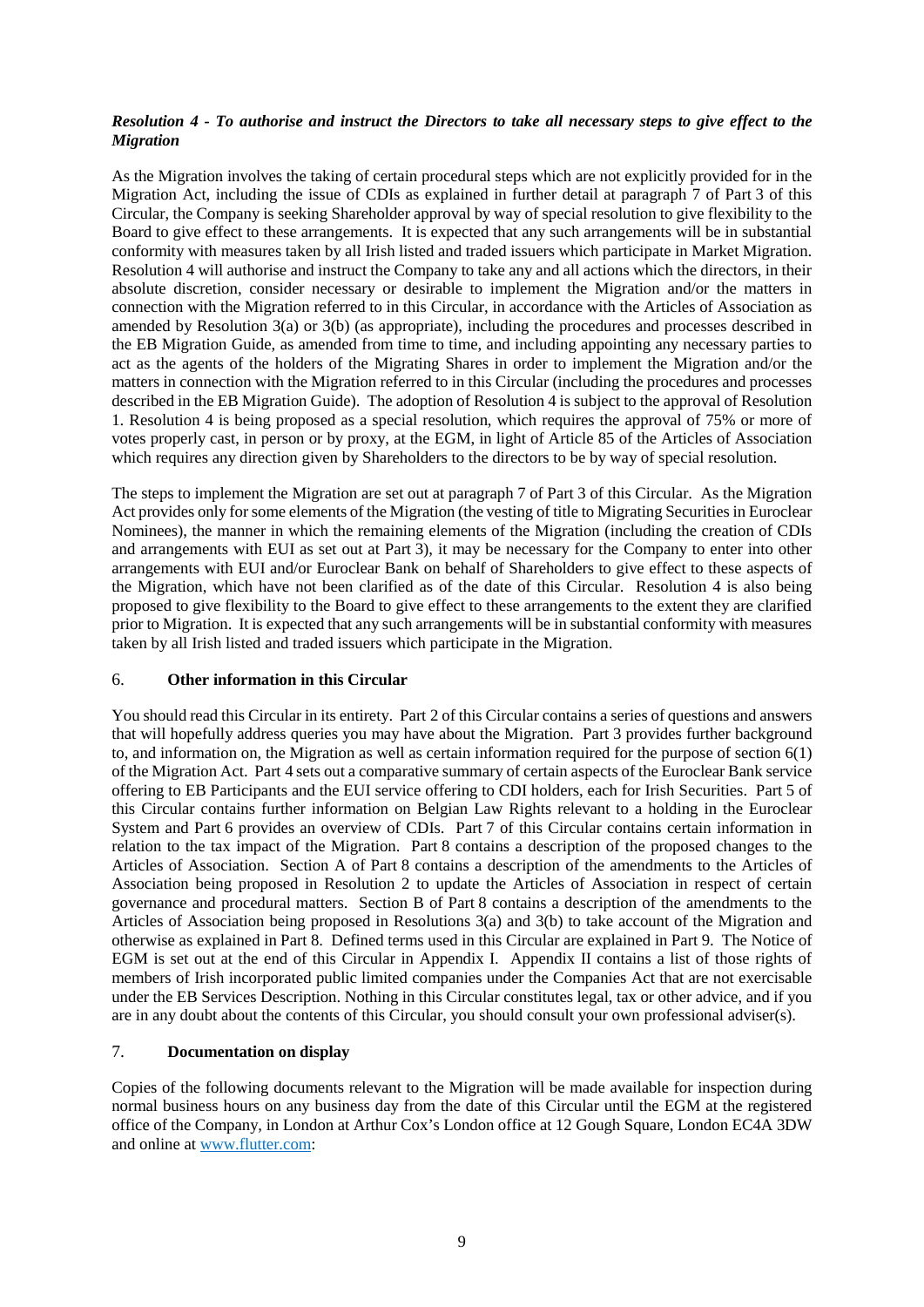- (a) a copy of the Articles of Association marked to show the changes proposed to be made by Resolution 2;
- (b) a copy of the Articles of Association marked to show the changes proposed to be made by Resolution 3(a);
- (c) a copy of the Articles of Association marked to show the changes proposed to be made by Resolution 3(b);
- (d) a copy of the notification issued by the Company to Euroclear Bank as required by section 5(5) of the Migration Act;
- (e) a copy of the statements issued by Euroclear Bank to the Company as required by section 5(6) of the Migration Act;
- (f) a copy of the Section 6(4) Notice published by the Company;
- (g) the EB Terms and Conditions (April 2019);
- (h) the EB Operating Procedures (October 2020);
- (i) the EB Services Description (October 2020) ;
- (j) the EB Rights of Participants Document (July 2017);
- (k) the EB Migration Guide October 2020;
- (l) the CREST Manual (December 2020);
- (m) the CREST International Manual (provided within the CREST Manual) (December 2020);
- (n) the CREST Deed Poll (provided within the CREST International Manual);
- (o) the CREST Terms and Conditions (August 2020); and
- (p) the CREST Tariff Brochure (August 2020).

In accordance with applicable regulations and public health guidelines in force in Ireland and the UK in connection with Coronavirus (COVID-19), the Company requests Shareholders not to attend the Company's offices or Arthur Cox's London office but instead to inspect the documents on the Company's website.

#### 8. **Public health guidelines at the EGM**

The well-being of Shareholders, employees and service providers is a primary concern for the directors of the Company. Due to the restrictions on travel and meetings under the regulations and the guidance issued by the Government of Ireland and the Department of Health relating to the ongoing Coronavirus (COVID-19) pandemic, the EGM will proceed under very constrained circumstances. The attention of Shareholders is drawn to the *Important Notice Regarding Coronavirus (COVID-19)*, included with this Circular and made available on the Company's website, which sets out the basis on which the EGM will be held.

Shareholders are requested not to attend the EGM in person and instead to submit a Form of Proxy accompanying the Notice of EGM, appointing the Chair, to ensure they can vote and be represented at the EGM without attending in person.

Shareholders wishing to listen live to the EGM proceedings may do so by availing of the telephone facility and dialing-in to the numbers specified in the *Important Notice Regarding Coronavirus (COVID-19)*, included with this Circular and made available on the Company's website at the time of the EGM. Shareholders wishing to avail of this facility should ensure that they have submitted their Form of Proxy by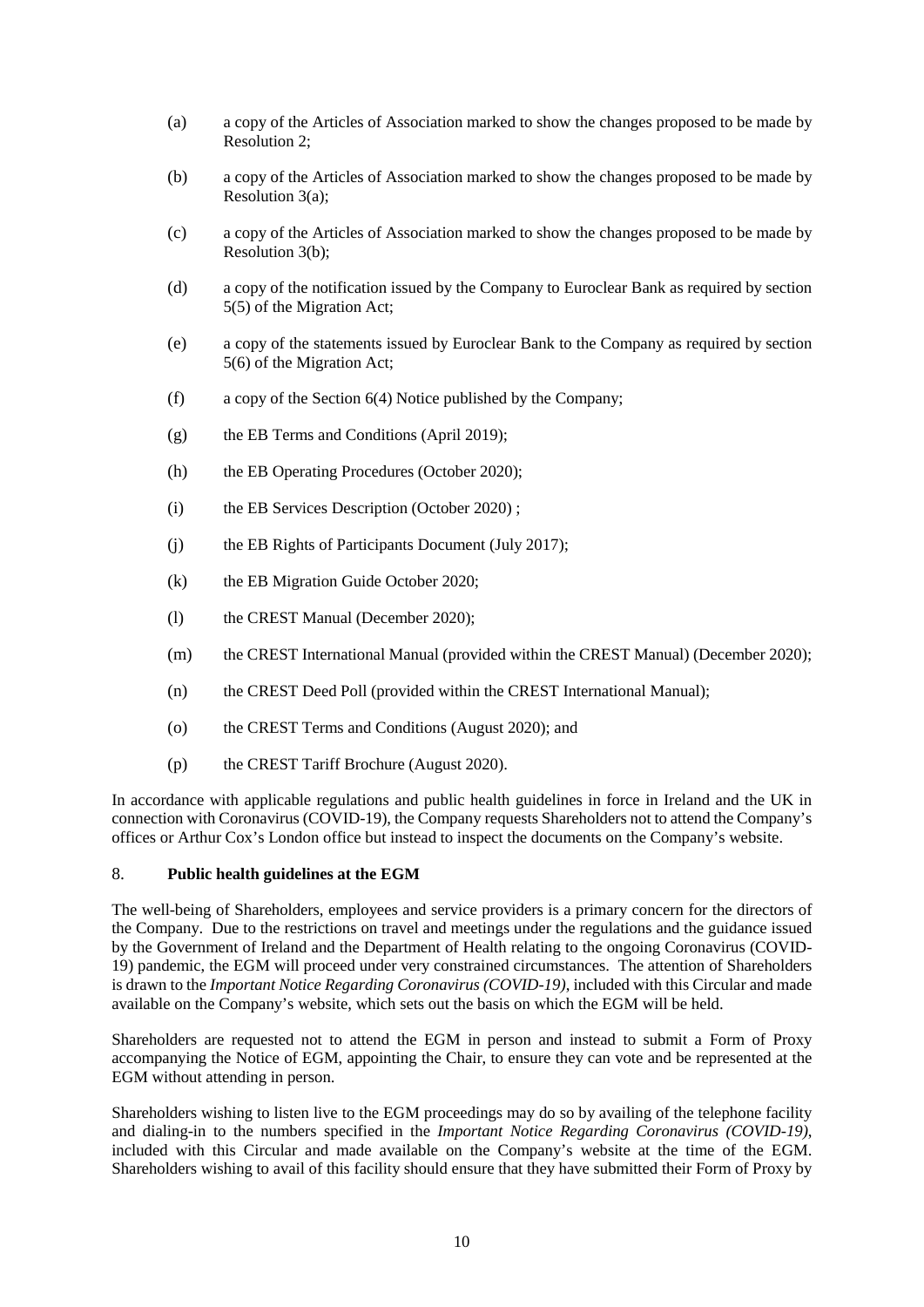the relevant deadline in advance of the EGM, as it will not be possible to vote at the EGM using the telephone facility.

The Company continues to monitor the impact of Coronavirus (COVID-19) and any relevant updates regarding the EGM, including any changes to the arrangements outlined in this Circular, will be announced via a Regulatory Information Service and will be available on [www.flutter.com.](http://www.flutter.com/)

In the event that it is not possible to hold the EGM either in compliance with public health guidelines or applicable law or where it is otherwise considered that proceeding with the EGM as planned poses an unacceptable health and safety risk, the EGM may be adjourned or postponed or relocated to a different time and/or venue, in which case notification of such adjournment or postponement or relocation will be given in accordance with the Articles of Association and applicable law.

## 9. **Action to be taken**

The formal Notice of EGM appears at Appendix I of this Circular, on pages AI[-1](#page-91-1) and AI[-5,](#page-95-0) and this Circular explains the business to be conducted at the EGM.

As outlined in paragraph 2 of this [Part](#page-5-1) 1, in accordance with the requirements of the Migration Act, the quorum for the Extraordinary General Meeting shall be shall be at least three (3) persons holding or representing by proxy at least one-third in nominal value of the issued Shares of the Company. As this is significantly higher than the usual quorum for a general meeting under the Articles of Association, and given the importance of the Company retaining access to trading and listing of its Shares on the London Stock Exchange and Euronext Dublin (which requires approval of the Migration Resolutions), I would urge all Shareholders, regardless of the number of Shares that you own, and regardless of whether you hold or wish to continue to hold your Shares in certificated form (i.e. paper) or uncertificated form (i.e. electronically), to complete, sign and return your Form of Proxy to ensure that you can vote and be represented at the EGM and to minimise the need to attend in person in these unprecedented circumstances.

If you wish to validly appoint a proxy, the Form of Proxy should be completed and signed in accordance with the instructions printed thereon, and returned by post to the Company's Registrar, Link Registrars Limited, either to P.O. Box 1110, Maynooth, Co. Kildare, Ireland (if delivered by post) or to Link Registrars Limited, Level 2, Block C, Maynooth Business Campus, Maynooth, Co. Kildare, W23 F854, Ireland (if delivered by hand) or delivered to the Company at its registered office.

Alternatively, Shareholders may appoint a proxy electronically, by visiting the website of the Company's Registrar at www.fluttershares.com. To appoint a proxy electronically, Shareholders will need their investor code (IVC), which can be found on their Form of Proxy, and will need to agree to the terms and conditions specified by the Company's Registrar. CREST members may also use the CREST electronic proxy appointment service to appoint a proxy for the EGM.

Further instructions on how to appoint a proxy are set out in the notes to the Notice of EGM contained in Appendix I and on the Form of Proxy.

All proxy appointments (including an electronic proxy appointment or an appointment via the CREST electronic proxy appointment service) must be received by no later than 11.00 am on Sunday, 17 January 2021 (or, in the case of an adjournment, no later than 48 hours before the time fixed for holding the adjourned meeting). The completion and return of a Form of Proxy (including an electronic proxy appointment or an appointment via the CREST electronic proxy appointment service) will not prevent a Shareholder from attending and voting in person at the EGM, or any adjournment thereof, should they wish to do so, subject to compliance with the latest guidance of the Irish Government to minimise any potential risks posed to attendees as a result of the COVID-19 pandemic.

## 10. **Matters which remain to be clarified**

There are a number of matters which remain to be clarified in connection with the Migration and which are relevant for all Irish companies whose shares are admitted to trading on a market of the London Stock Exchange or Euronext Dublin.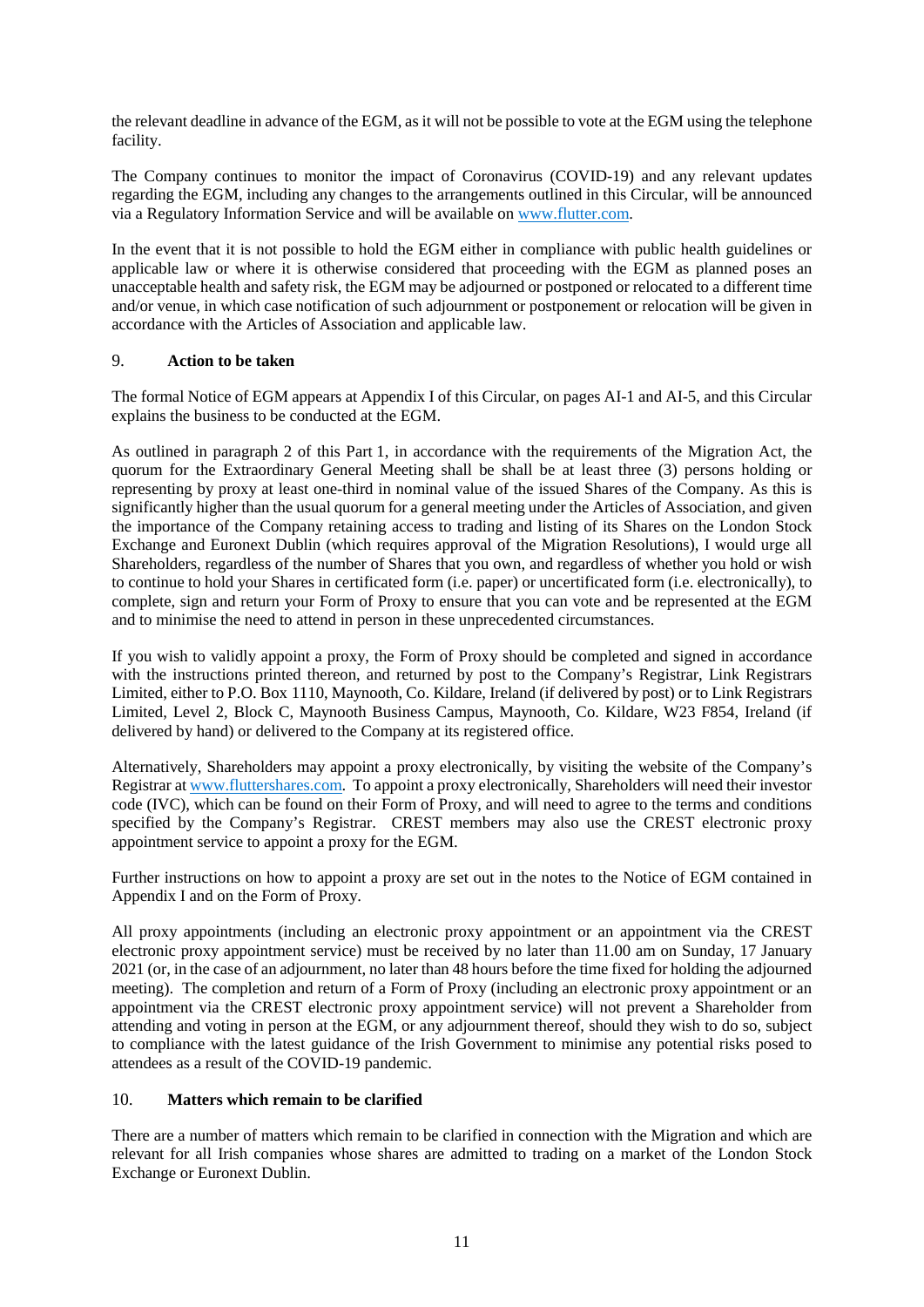- (a) *Taxation*: It is expected that the Finance Bill 2020 (initiated in an incomplete manner so far as Migration is concerned on Tuesday, 20 October 2020), and as proposed to be amended by the Committee Stage amendments proposed by the Minister for Finance on Friday, 13 November 2020, and as further proposed to be amended by the Report Stage amendments proposed on Tuesday, 1 December 2020) when enacted and in force, will include measures so as to ensure that Migration will be a tax neutral event for Shareholders.
- (b) *Resolution 4 and measures designed to give effect to Migration*: The steps required to implement Migration are summarised in [Part](#page-23-1) 3 of this Circular. As the Migration Act provides only for an element of the Migration (the vesting of title to Participating Shares on the Migration Record Date in Euroclear Nominees), it may be necessary for the Company or another agent of the Shareholders to enter into other arrangements with EUI and/or Euroclear Bank on behalf of Shareholders to give effect to certain other elements of the Migration (including the creation of CDIs and related arrangements with EUI as set out in [Part](#page-23-1) 3), which have not been clarified as of the date of this Circular. Resolution 4 is proposed to give flexibility to the Board to give effect to these arrangements to the extent they are clarified prior to Migration. It is expected that any such arrangements will be in substantial conformity with measures taken by all Irish listed and traded issuers which participate in Market Migration.

#### <span id="page-14-0"></span>11. **Recommendation**

The Board is not making any recommendation with respect to the manner in which Shareholders should hold their interests in the Company prior to, on, or subsequent to, the Migration. Shareholders should make their own investigation in relation to the manner in which they may hold their interests in the Company at such times. Shareholders intending to hold their interests in Migrating Shares via Belgian Law Rights in the Euroclear System or via CDIs in the CREST System should carefully review the EB Migration Guide, the EB Services Description and the EB Rights of Participants Document, as well as the CREST International Manual in the case of CDIs, (including any updated versions thereof to the extent they are published after the date of this Circular), together with the additional documentation made available for inspection as set out in paragraph [7](#page-11-0) above, and should consider those documents in making their decisions with respect to their Migrating Shares. Nothing in this Circular constitutes legal, tax or other advice, and if you are in any doubt about the contents of this Circular, you should consult your own professional adviser.

EUI have indicated, and we therefore expect, that the CREST System will cease to be available for the settlement of trades in Shares in the Company following Tuesday, 30 March 2021. Following Migration to the Euroclear System, trading flows, liquidity, share custody costs, the nature, range and cost of corporate services, and the ease and ability for underlying Shareholders to exercise their economic and shareholder rights, and the costs of so doing, may differ in some respects from those applicable to the CREST System. Nevertheless, in order to ensure that electronic trading of the Company's Shares may continue to be settled in compliance with EU law following Tuesday, 30 March 2021, and to ensure ongoing compliance with the electronic share settlement requirements for listing of the Company's Shares on the London Stock Exchange and Euronext Dublin, the Board of Directors believes that each of the Migration Resolutions are in the best interests of the Company and its Shareholders as a whole. In addition, the Board of Directors believes that the amendments proposed to the Articles of Association in Resolution 2 are in the best interests of the Company and its Shareholders as a whole.

**Accordingly, the Board of Directors unanimously recommends that you vote in favour of each of the Resolutions to be proposed at the EGM, as they intend to do so themselves in respect of all of the Shares held or beneficially owned by them (as at Wednesday, 16 December 2020, the Board held, in aggregate, 105,510 Shares representing approximately 0.064% of the total number of voting rights of the Company on that date).** 

#### Yours faithfully **Gary McGann, Chair For and on behalf of the Flutter Board**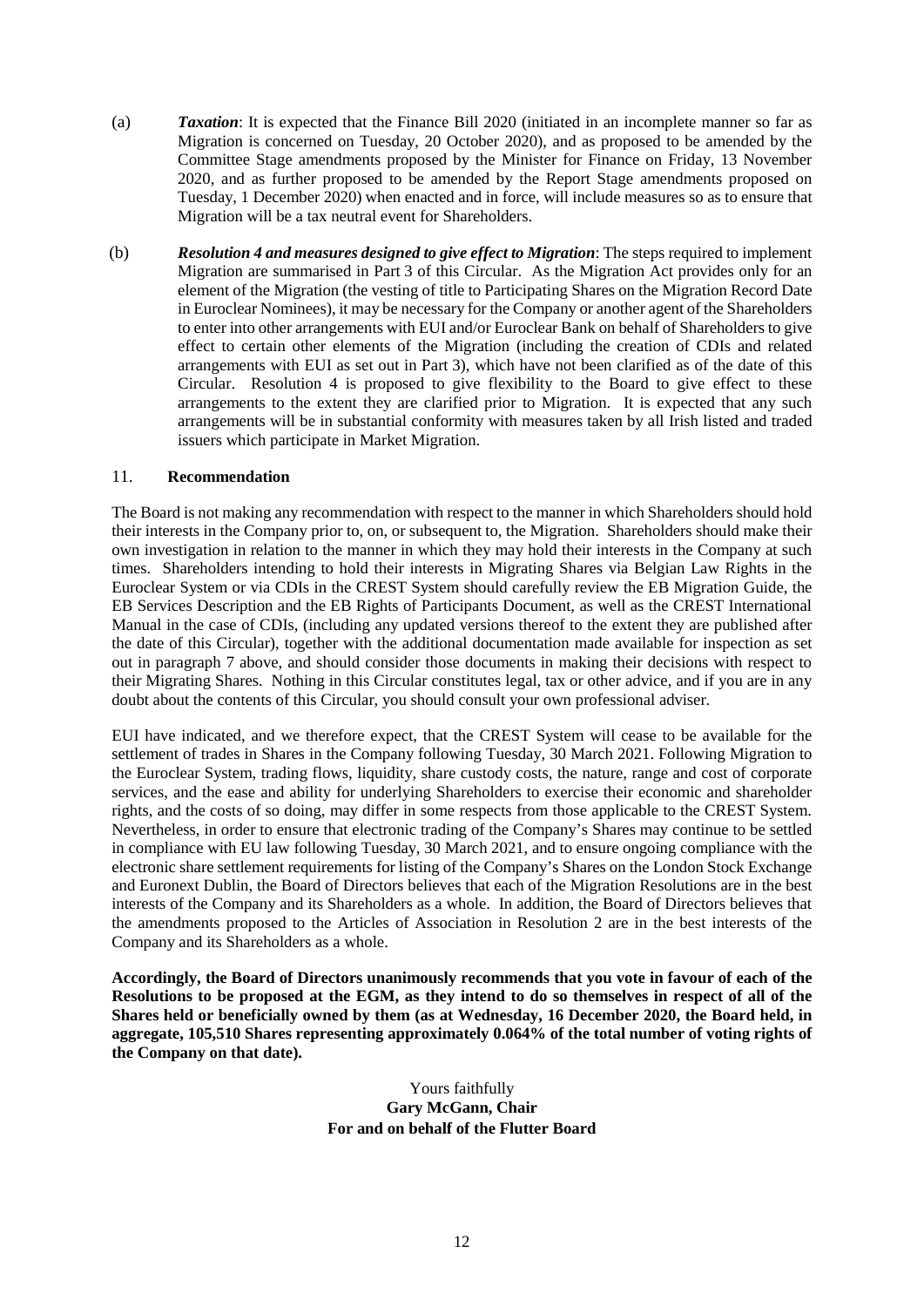## <span id="page-15-0"></span>PART<sub>2</sub>

## **QUESTIONS AND ANSWERS IN RELATION TO THE MIGRATION**

<span id="page-15-1"></span>*The questions and answers set out below are intended to address briefly some commonly asked questions regarding the Migration. These questions and answers only highlight some of the information contained in this Circular and may not contain all the information that is important to you., Accordingly, you should read carefully the full contents of this Circular before deciding what action to take. If you are in any doubt as to the action you should take, you are recommended to consult your independent professional personal adviser, who is authorised or exempted under the European Union (Markets in Financial Instruments) Regulations 2017 (as amended) or the Investment Intermediaries Act 1995 (as amended), if you are resident in Ireland, or who is authorised under the Financial Services and Markets Act 2000 (as amended), if you are resident in the United Kingdom, or from another appropriate authorised independent financial adviser if you are in a territory outside Ireland or the United Kingdom. The contents of this Circular, including this [Part](#page-15-1) 2 should not be construed as legal, business, accounting, tax, investment or other professional advice.*

#### 1. **Why is the Migration being proposed?**

It is a requirement of the continued admission of the Company's Shares to trading and listing on the London Stock Exchange and Euronext Dublin that adequate procedures are available for the clearing and settlement of trades in the Shares conducted on those venues, including that the Shares are eligible for electronic settlement. At present, trading in Shares is settled electronically via the CREST System, which is the London-based securities settlement system operated by EUI. Only Shares which are held in uncertificated (i.e. dematerialised) form are eligible for admission to the CREST System. Approximately, 93.13% of the Company's issued share capital (including treasury shares) is currently held in uncertificated form.

As a result of the withdrawal of the United Kingdom from the EU, EUI has informed the market that the CREST System will cease to be available for the settlement of trades in the Company's Shares with effect from Tuesday, 30 March 2021. As it is essential for the Company that electronic settlement of trading of its Shares can continue in order to ensure ongoing compliance with the electronic share settlement requirements for listing on the London Stock Exchange and Euronext Dublin, the Board believes that it is appropriate to seek admission of the Company's Shares to an alternative securities settlement system that will facilitate the electronic settlement of trades in the Company's Shares following Brexit.

In December 2018, Euronext Dublin announced that, based on the analysis it had carried out of four possible post-Brexit securities settlement options, it had selected the central securities depository system operated by Euroclear Bank SA/NV, an international CSD incorporated in Belgium, to replace the CREST System operated by EUI as the long-term securities settlement system for Irish issuers. At the date of this Circular, no alternative securities settlement system authorised to provide settlement services in respect of Irish Securities has been actively engaging with Irish market participants to facilitate the transition of Irish shares to its settlement system on or before Tuesday, 30 March 2021. As a result, other than the Euroclear System, no alternative securities settlement system is expected to be available for the electronic settlement of trades in the Company's Shares on or before Tuesday, 30 March 2021.

Accordingly, the Migration of those Shares which are held in uncertificated form on a designated Live Date from the CREST System to the Euroclear System is being proposed in order to preserve the continued listing and admission to trading of the Shares on the London Stock Exchange and Euronext Dublin. Further consequences of the failure to implement the Migration are discussed in the response to Question [3](#page-16-0) below.

#### 2. **Why does the Migration have to take place in March 2021?**

EUI has indicated, and we therefore expect, that it will cease to settle trades in Irish Securities pursuant to the Irish CREST Regulations via the CREST System with effect from Tuesday, 30 March 2021. A European Commission decision dated Wednesday, 25 November 2020 has extended the current temporary status as a "recognised" CSD for the purposes of CSDR granted to EUI to Wednesday, 30 June 2021. However, as at the Latest Practicable Date there has been no change to the expected timing of the Live Date on Monday, 15 March 2020.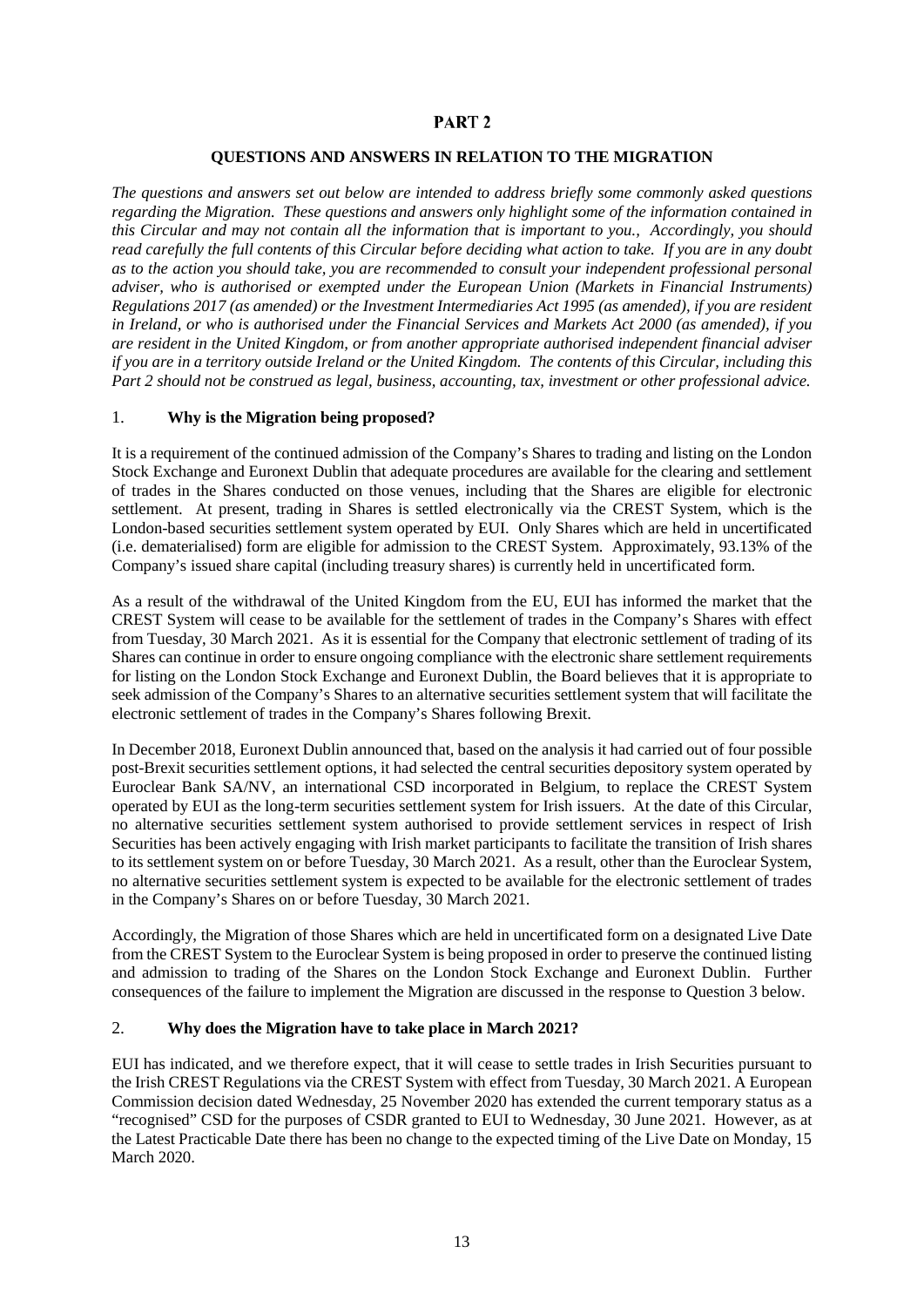## <span id="page-16-0"></span>3. **What happens if the Migration is not approved at the EGM?**

If the Migration Resolutions are not passed and the Company is therefore unable to participate in the Migration, all Shares in the Company which are currently held in uncertificated (i.e. dematerialised) form through the CREST System will be required to be re-materialised into certificated (i.e. paper) form and Shareholders and other investors will no longer be able to settle trades in the Shares electronically.

**The Company believes that, in the absence of an alternative electronic settlement system, this would materially and adversely impact trading and liquidity in the Shares as it would result in significant delays for Shareholders and investors wishing to sell or acquire Shares. It would also put at risk the continued admission to trading and listing of the Shares on the London Stock Exchange and Euronext Dublin as the absence of electronic settlement of Shares would mean that the Company would cease to meet the eligibility criteria for admission to trading on the London Stock Exchange and Euronext Dublin.**

**The Company believes that the failure to participate in Migration would have a material adverse impact on liquidity in, and could have a material adverse impact on the market value of, the Shares as well as the relative attractiveness of the Shares for investors.**

## 4. **What do I need to do in relation to the Migration?**

You are encouraged to complete, sign and return the Form of Proxy to vote on the Migration Resolutions as explained on the front page of this Circular and in the Notice of EGM.

Any further actions that you may take/wish to take will depend on whether you hold and/or wish to continue to hold, your Shares in certificated (i.e. paper) form or in uncertificated (i.e. dematerialised) form. These possible actions are referred to below.

## 5. **If the Migration Resolutions are approved, when will the Migration occur?**

The Migration is expected to occur in mid-March 2021, with the Live Date to be specified by Euronext Dublin in accordance with the provisions of the Migration Act. It is currently expected that the Live Date will be Monday, 15 March 2021.

## 6. **Will Migration affect the business or operations of the Company?**

No. Neither the Migration, nor the proposed changes to the Articles of Association of the Company, will impact on the on-going business operations of the Company.

**The Company will remain headquartered, incorporated and resident for tax purposes in Ireland. The nature and venue of the stock exchange listings of the Company will not change in connection with Migration. The Company does not expect that Migration will result in any change in the eligibility of the Company for the indices of which it is a constituent as of the date of this Circular. In addition, the ISIN relating to the Shares will be unchanged.**

7. **I currently hold my Shares in certificated (i.e. paper) form and wish to continue to do so. What action should I take and what is the latest date for any such action?** 

### **Shares which are held in certificated (i.e. paper) form on the Migration Record Date will not be subject to Migration and can continue to be held in certificated (i.e. paper) form, at the option of the Shareholder.**

Accordingly, Shareholders currently holding their Shares in certificated (i.e. paper) form and wishing to continue to do so following the Migration are not required to take any action in advance of the Migration (other than voting in respect of the Migration Resolutions should the Shareholder wish to do so).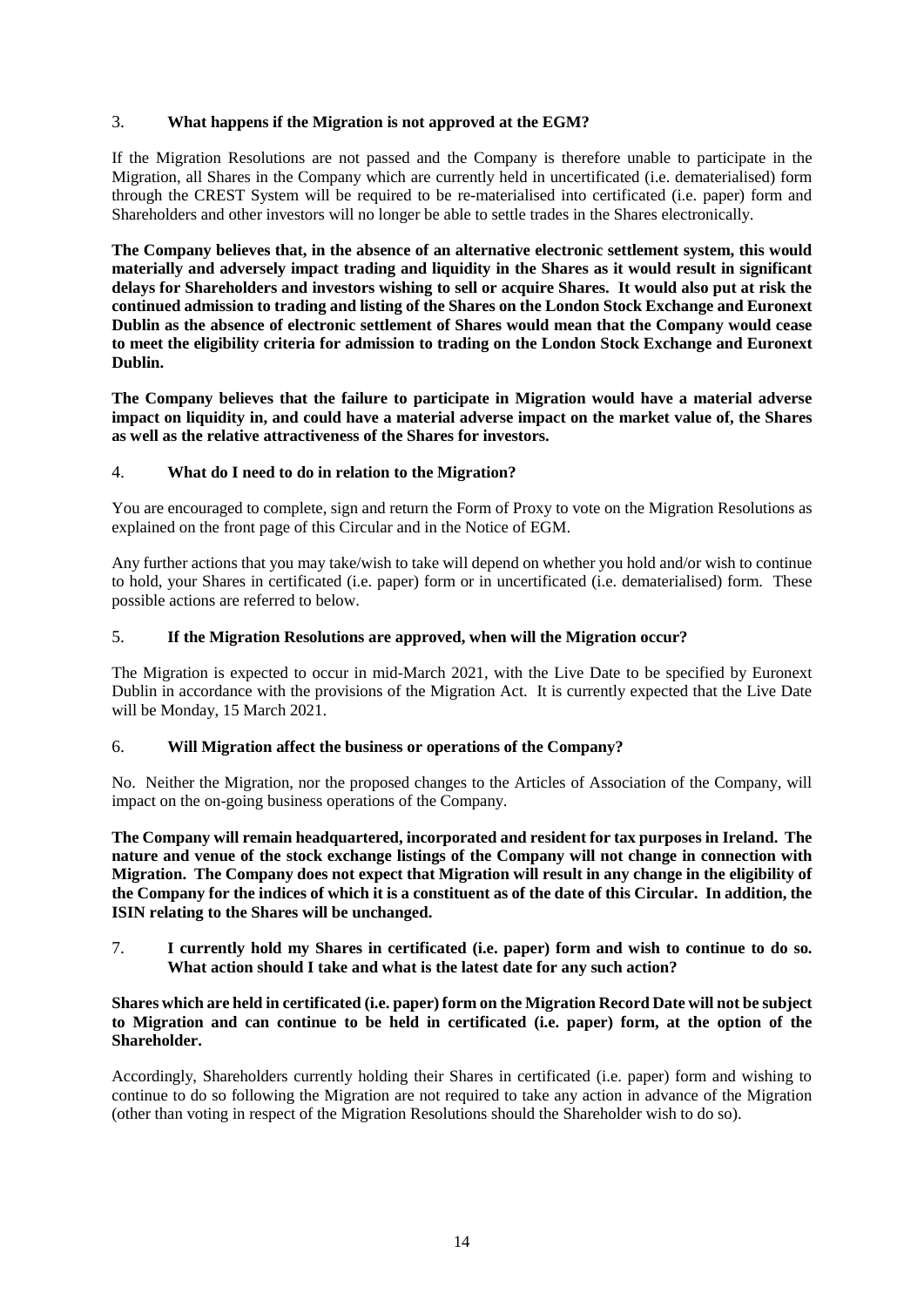## <span id="page-17-0"></span>8. **I currently hold my Shares in certificated (i.e. paper) form but I would like to hold them through the CREST System (via CDI) with effect from Migration. What action should I take and what is the latest date for any such action?**

Shareholders currently holding their Shares in certificated (i.e. paper) form and wishing to hold their interests in book-entry form via CDIs in the CREST System with effect from Migration will need to take steps to have their Shares admitted to the CREST System so that they are held in uncertificated form within the CREST System in advance of the Migration Record Date.

To do this, Shareholders will need to become a CREST member themselves or engage the services of a stockbroker or custodian who is a CREST member and complete the process for the deposit of their certificated Shares into the CREST System in advance of the Migration Record Date.

Shareholders who hold their Shares in certificated (i.e. paper) form and who would like to hold those Shares in uncertificated form in CREST (via CDI) with effect from Migration must have completed the deposit of their Shares into the CREST System in advance of the Migration Record Date. Such Shareholders are encouraged to engage with their stockbroker or custodian in good time to ensure that they can meet this deadline.

## 9. **I currently hold my Shares in certificated (i.e. paper) form but I would like to hold them via Belgian Law Rights in the Euroclear System as soon as possible following Migration. What action should I take?**

Shareholders wishing to hold their interests in electronic form via Belgian Law Rights in the Euroclear System following Migration must be or become EB Participants (or must appoint an EB Participant to hold the Belgian Law Rights on their behalf) and will need to make arrangements to have their certificated Shares deposited into the Euroclear System following Migration.

Information on how to become an EB Participant can be accessed on the Euroclear website at [https://www.euroclear.com/about/en/business/Becomingaclient/BecomingaclientEuroclearBank.html.](https://www.euroclear.com/about/en/business/Becomingaclient/BecomingaclientEuroclearBank.html) Shareholders should be aware that there are certain eligibility criteria applicable to becoming an EB Participant.

Where a Shareholder is not an EB Participant and does not wish to become an EB Participant, it should consult its stockbroker or custodian in order to arrange for the relevant Shares to be deposited into the Euroclear System to be held in electronic form via Belgian Law Rights held by an EB Participant on behalf of that Shareholder using arrangements put in place by such stockbroker or custodian.

If a Shareholder takes steps to have their certificated Shares deposited into the CREST System in advance of the Migration Record Date in the manner set out in the response to Question [8](#page-17-0) above, that Shareholder may also avail of the arrangements referred to in paragraph 3.5.8 of the EB Migration Guide and discussed in further detail in the response to Question [11](#page-18-0) below which will enable a holding in the Euroclear System via Belgian Law Rights as soon as practicable following Migration

### 10. **I currently hold my Shares in uncertificated (i.e. dematerialised) form through the CREST System and intend to continue to hold my interests through the CREST System (via CDI) with effect from Migration. What action should I take and what is the latest date for any such action?**

Shares which are held in uncertificated (i.e. dematerialised) form through the CREST System on the Migration Record Date will automatically be subject to Migration and will be held in book-entry form via CDIs in the CREST System following Migration, unless Shareholders take the steps referred to in the response to Question [11](#page-18-0) below (in which case their interests will be held via Belgian Law Rights in the Euroclear System).

Accordingly, Shareholders currently holding their Shares in uncertificated (i.e. dematerialised) form through the CREST System and who wish to hold their interests in book-entry form via CDIs through the CREST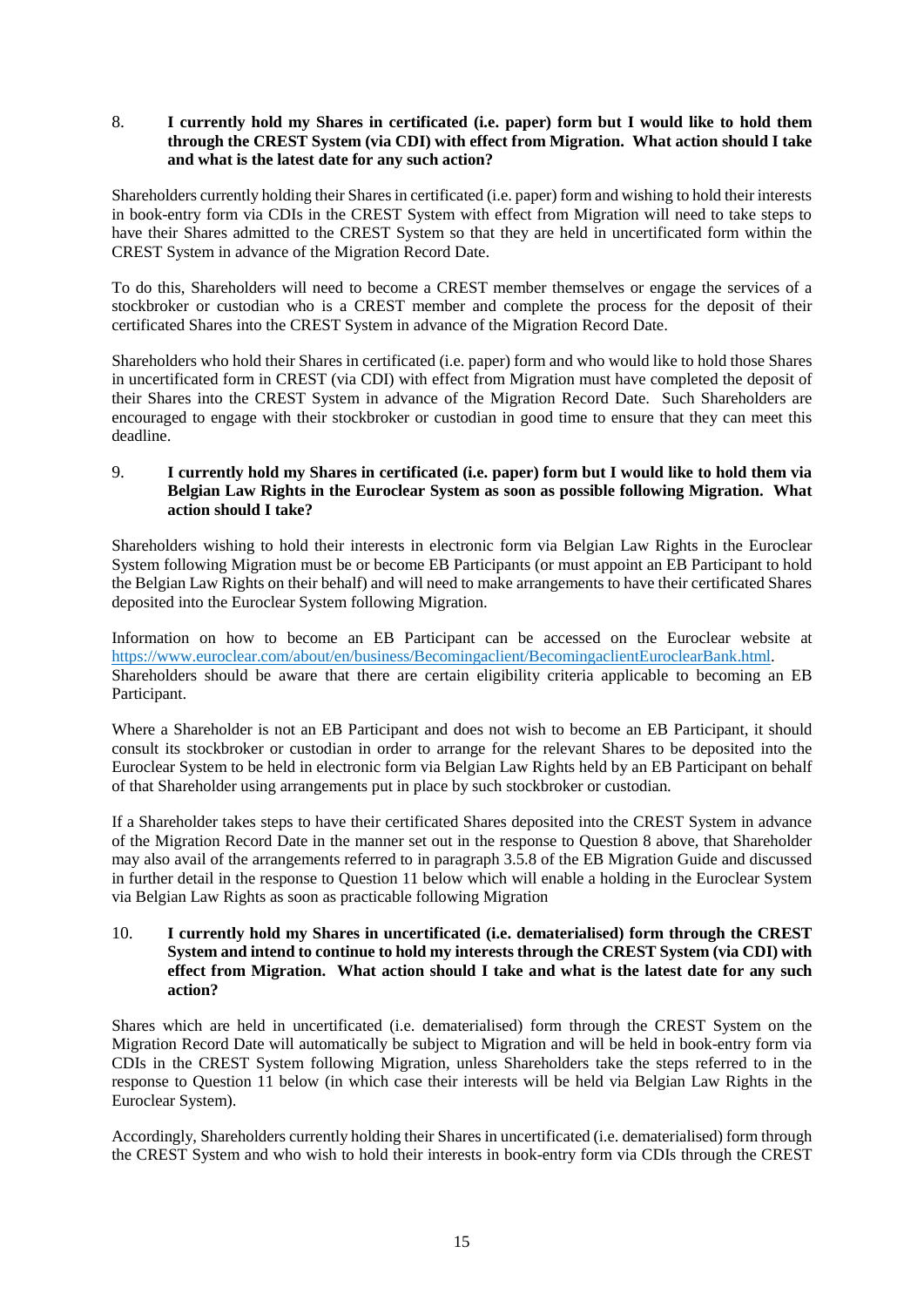System following Migration are not required to take any action in advance of Migration (other than voting in respect of the Migration Resolutions should the Shareholder wish to do so).

### <span id="page-18-0"></span>11. **I currently hold my Shares in uncertificated (i.e. dematerialised) form through the CREST System and wish to hold my interests via Belgian Law Rights in the Euroclear System as soon as possible. What action should I take and what is the latest date for any such action?**

Shareholders wishing to hold their interests in electronic form via Belgian Law Rights in the Euroclear System, rather than via CDIs in the CREST System, following Migration must be or become an EB Participant (or must appoint an EB Participant to hold the Belgian Law Rights on their behalf) and must transfer such Belgian Law Rights from the CREST international account in Euroclear Bank to the account of another EB Participant by way of cross-border delivery instruction. The specific procedures to be followed are set out in section 6 *Withdrawal of Deposited Property on transfer and related matters* of Chapter 8 *Global Deed Poll* of the CREST International Manual and summarised in the response to Question [18](#page-21-0) below. Upon matching with a pending receipt instruction from the EB Participant, the transfer will settle, subject to satisfaction of any other applicable settlement conditions.

Shareholders who are not themselves CREST members should contact the stockbroker or other custodian with whom they have made arrangements with respect to the holding of their Shares to procure that the steps outlined above are taken on their behalf. Shareholders who are CREST members should themselves make arrangements to give the necessary instructions in accordance with the CREST International Manual.

Arrangements for a Shareholder's interests to be held via Belgian Law Rights in the Euroclear System can also be put in place prior to Migration by utilising the procedure set out in paragraph 3.5.8 of the EB Migration Guide, which will enable a holding via Belgian Law Rights in the Euroclear System as soon as practicable following Migration and without any further action being required by the Shareholder following Migration. Where these arrangements are put in place prior to Migration, the relevant Shares will be transferred to an account in Euroclear Bank in which the Shares will be held under Euroclear Bank's investor CSD service until Migration. The services described in the EB Services Description will, however, only become applicable as of the Live Date.

## 12. **I currently hold my Shares in uncertificated (i.e. dematerialised) form through the CREST System but I do not wish for my Shares to be part of Migration. What action should I take and what is the latest date for any such action?**

## **If a Shareholder does not wish their Shares to participate in Migration they will need to take action so that they hold their interests in certificated (i.e. paper) form before the Migration Record Date.**

To do this, Shareholders will need to withdraw the relevant Shares from the CREST System prior to the Migration Record Date. The latest time and date for Shareholders who hold their Shares in uncertificated (i.e. dematerialised) form and who do not want their Shares to be subject to Migration to withdraw the relevant Shares from the CREST System and hold them in certificated (i.e. paper) form is expected to be the Latest Withdrawal Date.

Shareholders wishing to hold their Shares in certificated (i.e. paper) form prior to the Migration taking effect should make arrangements with their stockbroker or custodian in good time so as to allow their stockbroker or custodian sufficient time to withdraw their Shares from the CREST System prior to the closing date set out above for CREST withdrawals.

#### 13. **If I continue to hold my Shares in certificated (i.e. paper) form following the Migration, what impact will the Migration have in relation to my shareholding?**

Shares which are held in certificated (i.e. paper) form on the Migration Record Date will not be subject to Migration and can continue to be held in certificated (i.e. paper) form following Migration, at the option of the Shareholder.

While it is not expected that the Migration will initially directly impact Shareholders who continue to hold their Shares in certificated (i.e. paper) form, such Shareholders should note that, as is currently the case, in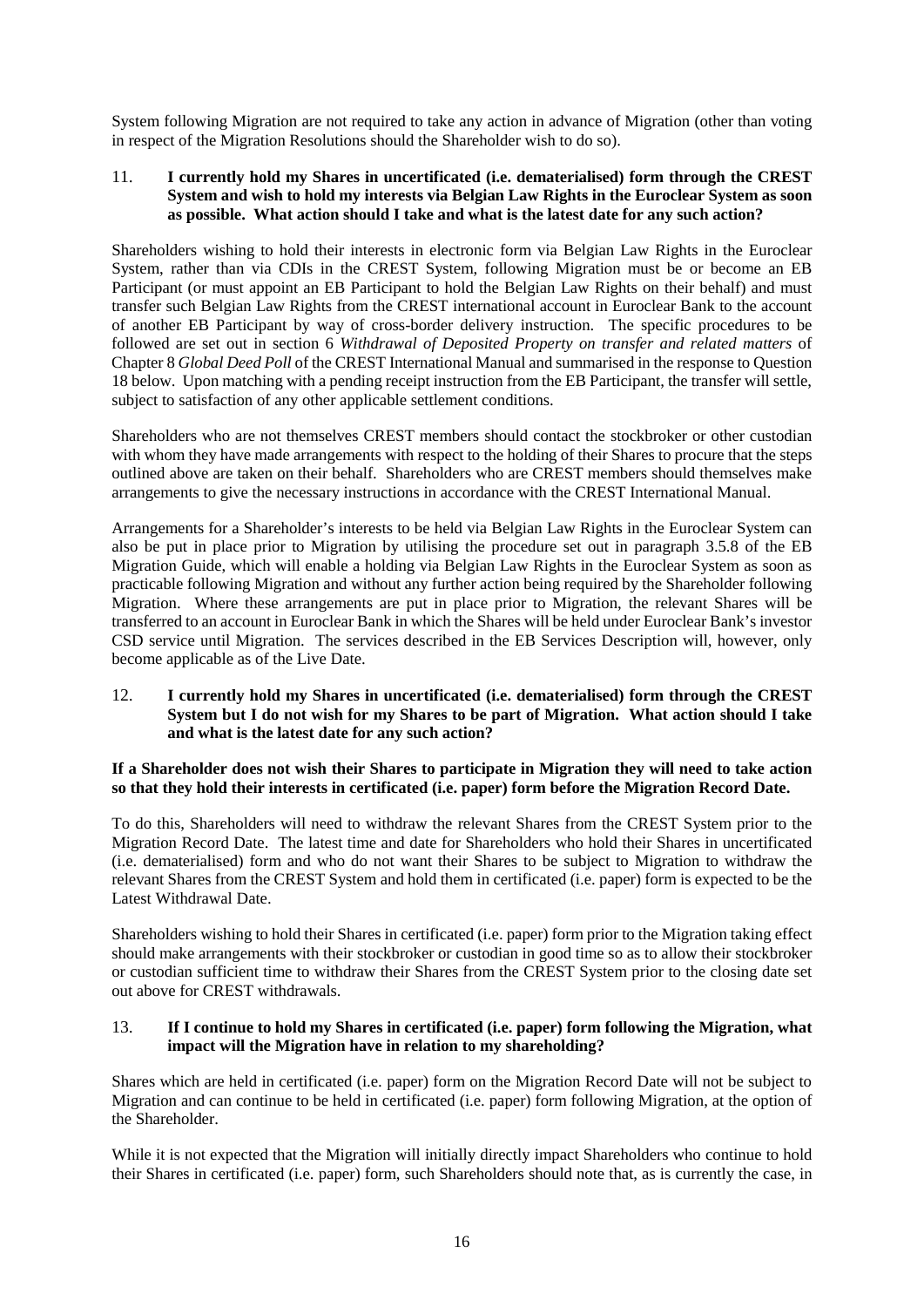order to settle a trade in their Shares on a trading venue such as the London Stock Exchange or Euronext Dublin, they will need to take steps for their Shares to be deposited in an appropriately authorised central securities depository which facilitates electronic settlement of such trades. Following Migration, this will require such Shareholders to take steps for their Shares to be deposited in the Euroclear System to be held via Belgian Law Rights or in the CREST System to be held via CDIs prior to such trades occurring. Any such deposit of Shares will entail interaction with a stockbroker and/or custodian and may involve certain costs being incurred, procedures being followed and/or a delay in execution of a share trade being experienced by the Shareholder which may differ from the current process applicable in respect of the deposit of Shares into the CREST System.

## 14. **If I hold my Shares as an EB Participant or through an EB Participant following the Migration, what impact will the Migration have in relation to my shareholding?**

After the Migration, Euroclear Nominees will hold legal title to all Shares admitted to the Euroclear System. As a result, Euroclear Nominees will be recorded in the Register of Members of the Company as the holder of the relevant Shares. EB Participants' rights with respect to the Shares deposited in the Euroclear System will be governed by Belgian law (through the Belgian Law Rights) and the EB Services Description.

Holding Shares through the Euroclear System will entail share custody costs (which may be passed on to Holders of Participating Securities on the Migration Record Date ("**Former Holders**") if they hold their Shares through an EB Participant) and certain differences in the nature, range and cost of corporate services, including with respect to the manner in which voting rights can be exercised in person or by proxy, relative to the current direct holding of Shares through the CREST System.

Shareholders who anticipate holding their Shares via the Euroclear System should familiarise themselves with the EB Services Description in this regard.

## 15. **What is a CDI and why is it relevant in relation to the Migration?**

"**CDI**" stands for CREST Depository Interest. CDIs are a technical means by which interests in Shares can be held in the CREST System as an alternative to holding Belgian Law Rights as an EB Participant.

It is only possible to hold and transfer certain securities in the CREST System, including, currently, shares constituted under Irish law ("**Irish Securities**"). Once it ceases to be possible to hold and transfer Irish Securities directly through the CREST System after Tuesday, 30 March 2021, EUI can facilitate the issuance of CDIs in respect of the Belgian Law Rights which are automatically granted to EB Participants through the Euroclear System, in order to provide an alternative settlement mechanism involving CREST. A CDI is issued by the CREST Depository to CREST members and represents an entitlement to identifiable underlying securities. Following the Migration, holders of Irish Securities wishing to continue to hold, and settle transactions in, Irish Securities through the CREST System, including in respect of all trades executed on the London Stock Exchange, will only be able to do so via a CDI.

Each CDI issued on the Migration will reflect the Belgian Law Rights related to each underlying Migrating Share. On Migration, each Migrating Shareholder will initially receive one CDI for each Migrating Share held by them at the Migration Record Date. Thereafter, Former Holders may choose to hold their interests via Belgian Law Rights through the Euroclear System rather than via CDIs representing those Belgian Law Rights. To do this, the Former Holder must be an EB Participant (or must appoint an EB Participant to hold the Belgian Law Rights on its behalf) and must transfer such Belgian Law Rights from the CREST international account in Euroclear Bank to the account of another EB Participant by way of cross-border delivery instruction. The delivery instruction will need to match with a receipt instruction in order for the transfer to settle.

Please see the response to Question [11](#page-18-0) above as to what steps should be undertaken to convert a holding via CDIs into a holding via Belgian Law Rights.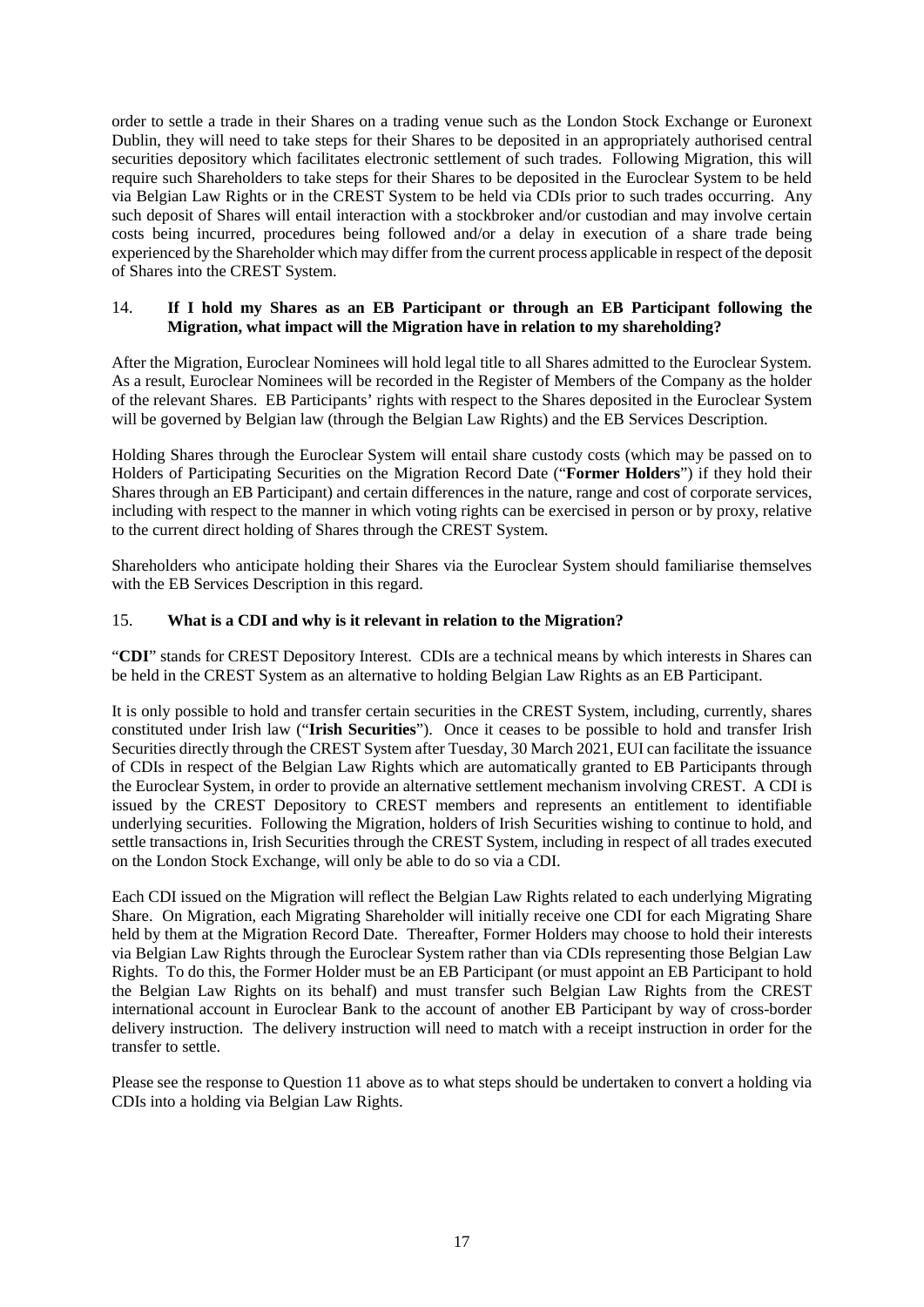#### 16. **If I hold my Shares through a CDI following the Migration, what is the impact of this type of holding?**

In the case of a CDI, the CREST Nominee (CIN (Belgium) Limited) will be an EB Participant and will hold rights to securities held within the Euroclear System on behalf of the CREST Depository for the account of CDI holding CREST members. The CREST Depository's relationship with CDI holding CREST members will be governed by the CREST Deed Poll and the CREST International Manual.

Holding by way of a CDI will entail international custody costs (which may be passed on to Former Holders) and certain differences in the nature, range and cost of corporate services, including with respect to the manner in which voting rights can be exercised in person or by proxy, relative to the current direct holding of Shares through the CREST System or relative to a position in Euroclear Bank.

The manner (if you do not currently hold your Shares through a custodian or other nominee) and time period within which any such voting rights may be exercised by CDI holders may differ from arrangements which would currently apply in respect of current direct holdings of Shares through the CREST System or in the Euroclear System.

CREST members who anticipate holding their interests in Shares following the Migration via CDI should familiarise themselves with the CDI service offering, details of which are included in the CREST International Manual, and the terms of the CREST Deed Poll.

#### 17. **What are the taxation implications of Migration?**

You should refer to [Part](#page-60-1) 7 of this Circular in relation to taxation. Shareholders are advised to consult their own tax advisers about the tax consequences which may arise as a result of being Migrating Shareholders and the acquisition, ownership and disposition of Shares in the future.

#### *Summary of Irish taxation implications*

In general terms, as referred to in more detail i[n Part](#page-60-1) 7 of this Circular, legislation is being enacted in Ireland to provide that Migration is a tax neutral event for Shareholders and that the Irish taxation regime subsequently applying is not materially different from that currently applying.

#### *Summary of Belgian taxation implications*

In general terms, as referred to in more detail i[n Part](#page-60-1) 7 of this Circular, Shareholders, whether they be Belgian residents or not, are not expected to be subject to Belgian income tax on capital gains as a consequence of the Migration on the basis that the Migration should normally not give rise (or should not be treated as giving rise) to a definitive disposal of the Shares.

#### *Summary of Canadian taxation implications*

In general terms, as referred to in more detail in [Part](#page-60-1) 7 of this Circular, Canadian Holders (as defined in [Part](#page-60-1) 7) are not expected to realise any capital gain or capital loss for Canadian federal income tax purposes as a consequence of the Migration.

#### *Summary of UK taxation implications*

In general terms, as referred to in more detail in [Part](#page-60-1) 7 of this Circular, from a UK tax perspective the Migration should be a tax neutral event for Shareholders and the UK taxation regime subsequently applying should not be materially different from that which currently applies.

#### *Summary of US taxation implications*

US Holders, as referred to in in [Part](#page-60-1) 7, are not expected to recognise any gain or loss for US federal income tax purposes as a consequence of the Migration.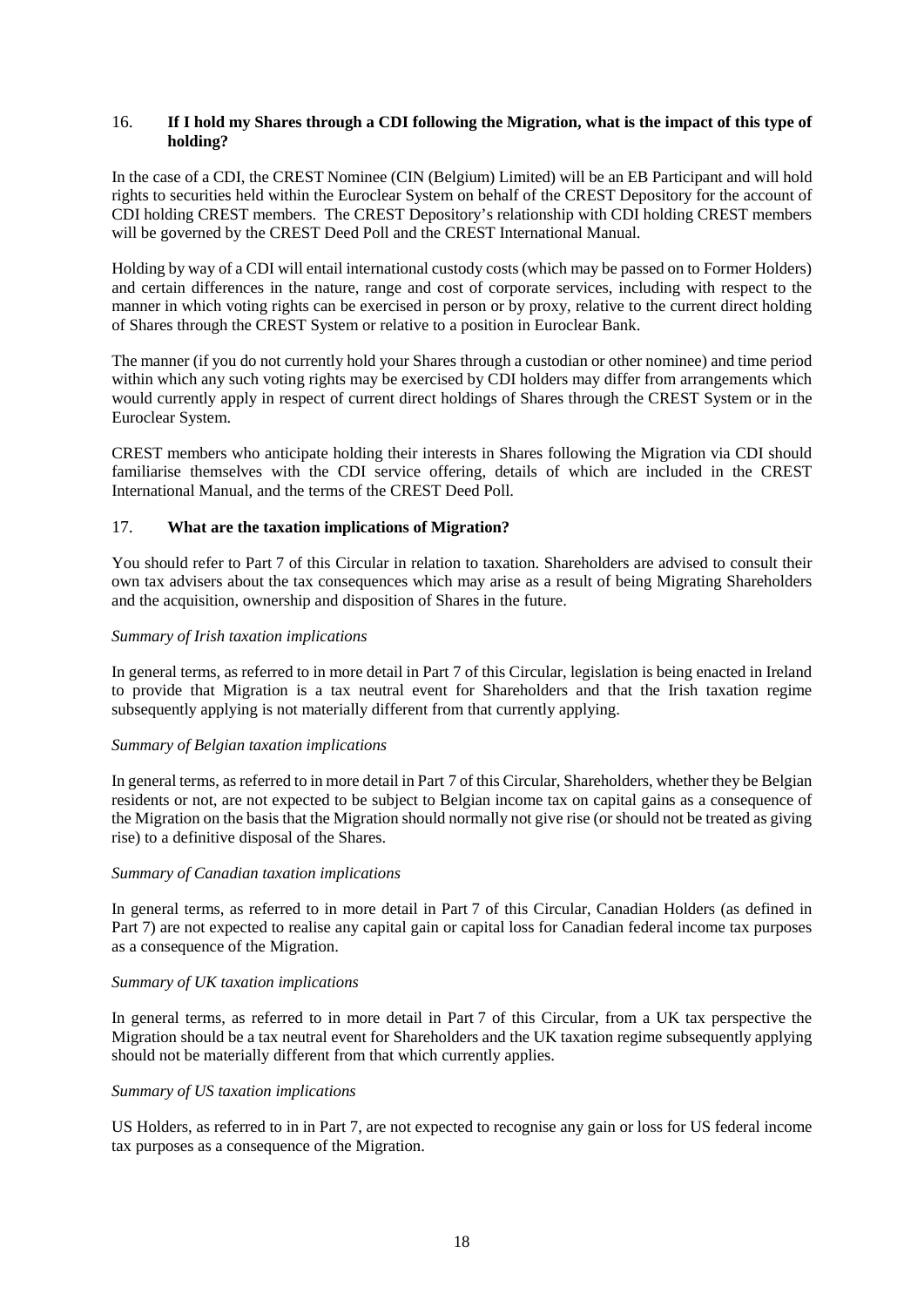#### <span id="page-21-0"></span>18. **How do I withdraw Shares from either the Euroclear System or the CREST System following Migration in order to become a registered (certificated) holder?**

The procedures for withdrawing Shares will be different depending on whether the relevant Shares are held through the Euroclear System via Belgian Law Rights or through the CREST System via CDIs.

Shareholders should be aware that, in order to comply with Article 3(2) of CSDR, settlement of trades in Shares that have been withdrawn from the Euroclear System to be held in certificated (i.e. paper) form must take place within a CSD. As a result, any subsequent sale of Shares held in certificated (i.e. paper) form following withdrawal will require the Shares to be redeposited into either the Euroclear System, or the CREST System (via the Euroclear System), as appropriate*.*

#### *Withdrawal of Shares held through the Euroclear System via Belgian Law Rights to become a registered (certificated) holder*

The process involved in order to withdraw Shares which are held through the Euroclear System via Belgian Law Rights and hold them in certificated (i.e. paper) form is set out in detail in section 4.2.3.2 "Mark-downs" of the EB Services Description.

In summary, in order to withdraw Shares from the Euroclear System, the relevant EB Participant will need to issue a "mark-down" (withdrawal) instruction, together with details of the entity into whose name the withdrawn Share(s) should be registered, to Euroclear Bank. Subject to validation, this instruction and the related details will be communicated by Euroclear Bank to the Registrar. Upon receipt of the instruction and registration details, the Registrar will proceed to effect a transfer of the relevant shareholding from Euroclear Nominees to the designated transferee whose name will be entered in the Register of Members of the Company as the holder of the withdrawn Share(s). The time period for any such withdrawal of securities from the Euroclear System, is expected to be within one (1) business day such that the owner of the relevant Share will be entered in the Register of Members of the Company within one business day of receipt of a valid withdrawal request and the necessary supporting details. It may take up to ten (10) business days for a transferee to receive the relevant share certificate, however, entry in the Register of Members is *prima facie* evidence of a shareholding under Irish law.

Former Holders whose interests in Shares are held through EB Participants (or other nominees) on their behalf will need to engage with their stockbroker or other custodian to procure that the steps outlined above are taken on their behalf by the relevant EB Participant.

## *Withdrawal of Shares held through the CREST System via CDIs to become a registered (certificated) holder*

The process involved in order to withdraw Shares held through the CREST System via CDIs following Migration is set out in section 6 *Withdrawal of Deposited Property on transfer and related matters* of Chapter 8 *Global Deed Poll* of the CREST International Manual.

In summary, in order to withdraw Shares held through the CREST System via CDIs, the holder of the CDI will be required to input an instruction requesting a cancellation of CDIs in the CREST System and the receipt of the relevant Belgian Law Rights into a shareholding account with a depository financial institution which is a participant in the Euroclear System (i.e. an EB Participant). This will involve the input of a crossborder delivery instruction in favour of the relevant EB Participant, who should separately input a matching cross-border receipt instruction to ensure receipt of the Belgian Law Rights. It is expected that the process to withdraw the CDI's and receive the Belgian Law Rights into the Euroclear System can be accomplished within one business day. After this, the process to withdraw the relevant Share(s) from the Euroclear System is as described above.

Former Holders who are not themselves CREST members should contact the stockbroker or other custodian with whom they have made arrangements with respect to the holding of CDIs to procure that the steps outlined above are taken on their behalf. Former Holders who are CREST members should themselves make arrangements to give the necessary instructions in accordance with the CREST International Manual.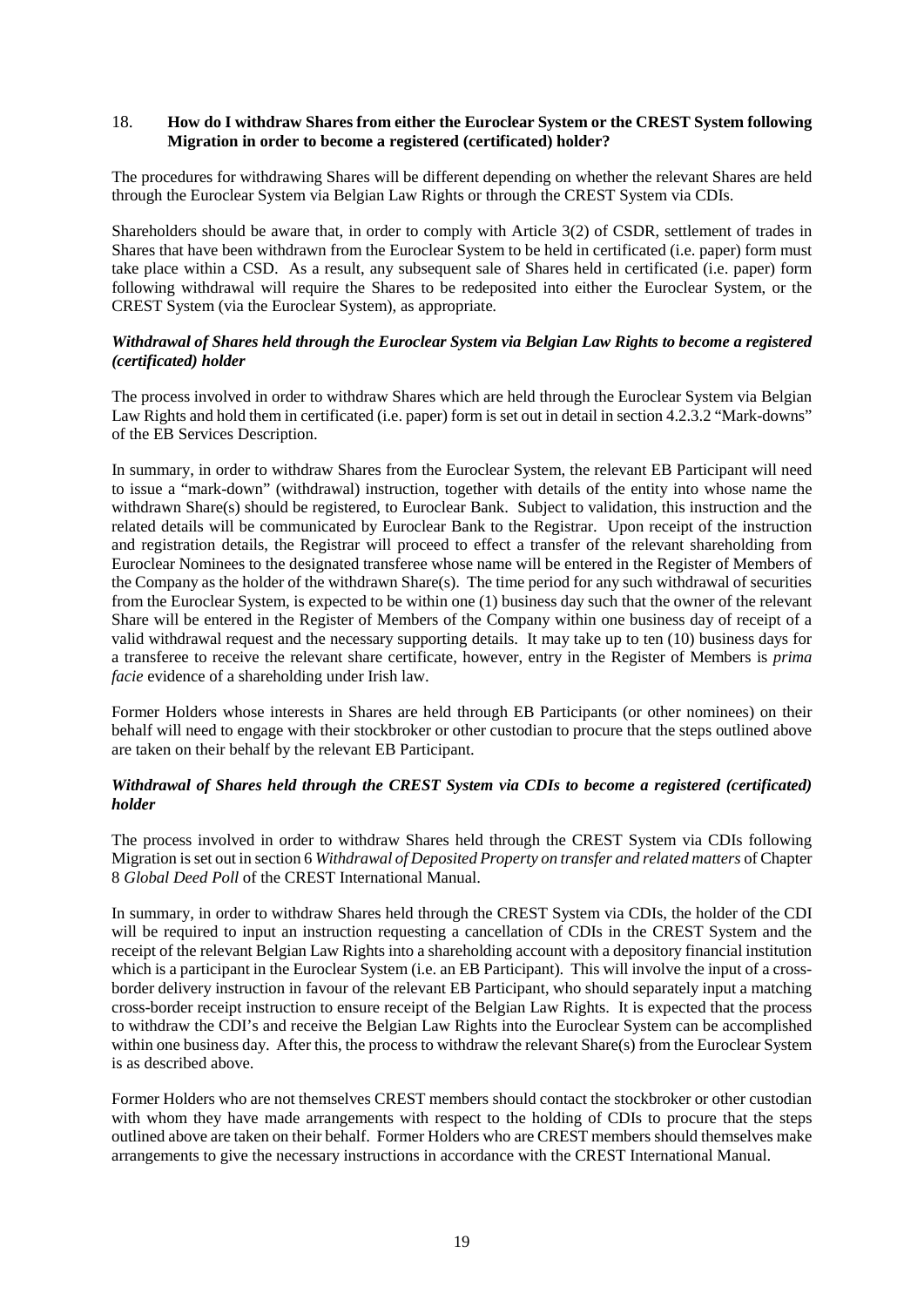As noted in paragraph [8](#page-36-0) of [Part](#page-23-1) 3 of this Circular, the ability of Shareholders to hold Shares in certificated (i.e. paper) form after 1 January 2023 (for newly issued Shares) and 1 January 2025 (for all Shares) will depend on legislative changes relating to the implementation of dematerialisation which have not yet been proposed or determined by the relevant authorities. Depending on the model of dematerialisation adopted by the Irish Government, this may restrict the ability of Shareholders to withdraw Shares from the Euroclear System in order to directly exercise the rights relating to the Shares after these dates.

## 19. **Can I attend a general meeting of the Company following Migration?**

Shares which are held in certificated (i.e. paper) form on the Migration Record Date will not be subject to Migration and can continue to be held in certificated (i.e. paper) form following Migration, at the option of the Shareholder. Such holders can attend, vote and speak at a general meeting of the Company in person or by proxy in the same way as before Migration.

EB Participants holding Belgian Law Rights via the Euroclear System will be entitled to instruct Euroclear Bank to vote in favour of, against or abstain on any resolution proposed at a general meeting, by issuing an instruction in advance of the relevant Euroclear Bank voting deadline for that general meeting. EB Participants can also, in advance of the Euroclear Bank voting deadline, instruct Euroclear Bank to appoint a third party (other than Euroclear Nominees or the Chair of the meeting) identified by the EB Participant to attend and vote at a general meeting for the number of Shares specified in the proxy voting instruction. For example, such third party may be the EB Participant or, where the EB Participant is a broker or custodian, the client of that broker or custodian or a corporate representative.

CDI holders will be entitled to instruct Broadridge, in advance of the relevant Broadridge voting deadline, to vote in favour of, against or abstain on any resolution proposed at a general meeting. CDI holders can also, in advance of the Broadridge voting deadline, instruct Broadridge to appoint a third party (other than Euroclear Nominees or the Chair of the meeting) identified by the CDI holder to attend and vote at a general meeting for the number of Shares specified in the proxy voting instruction. The third party identified in the proxy instruction could be, for example, the CREST member, the client of a CREST member or a corporate representative. The CREST Nominee (as an EB Participant) will then action that instruction to Euroclear Bank as set out above.

The proposed new Article 3(d) will, subject to the approval of either Resolution 3(a) or 3(b), provide that indirect owners of Shares (including holders of interests in Shares through the Euroclear System via Belgian Law Rights, or through the CREST System via CDIs) who the directors deem eligible to receive notice of a meeting under Article 3(b) at the date the notice was given, served or delivered, may also be deemed eligible by the directors to attend and speak at the meeting, provided that such person remains an owner of a Share at the record date for the relevant meeting. However, such persons will not be entitled to vote or exercise any other right conferred by membership in relation to meetings of the Company while in attendance. Instead, EB Participants and CDI holders should issue voting instructions (which may include a proxy appointment as set out above) through the Euroclear System and/or the CREST System in accordance with the relevant deadlines set by Euroclear Bank, EUI and/or Broadridge as described above.

## 20. **Who do I contact if I have a query?**

If you have any questions about the action you should take as a result of the receipt of this Circular, you should contact your stockbroker, bank or other appropriately authorised independent advisor in the first instance.

If you have any questions about this Circular, the proposed Migration detailed herein or the EGM, or are in any doubt as to how to complete the Form of Proxy, please call Link Registrars Limited on + 353 1 5530050. Lines are open from 9.00 am to 5.00 pm Monday to Friday, excluding bank holidays in Ireland. Please note that calls may be monitored or recorded and Link Registrars Limited cannot provide legal, tax or financial advice or advice on the merits of the Migration or the Resolutions.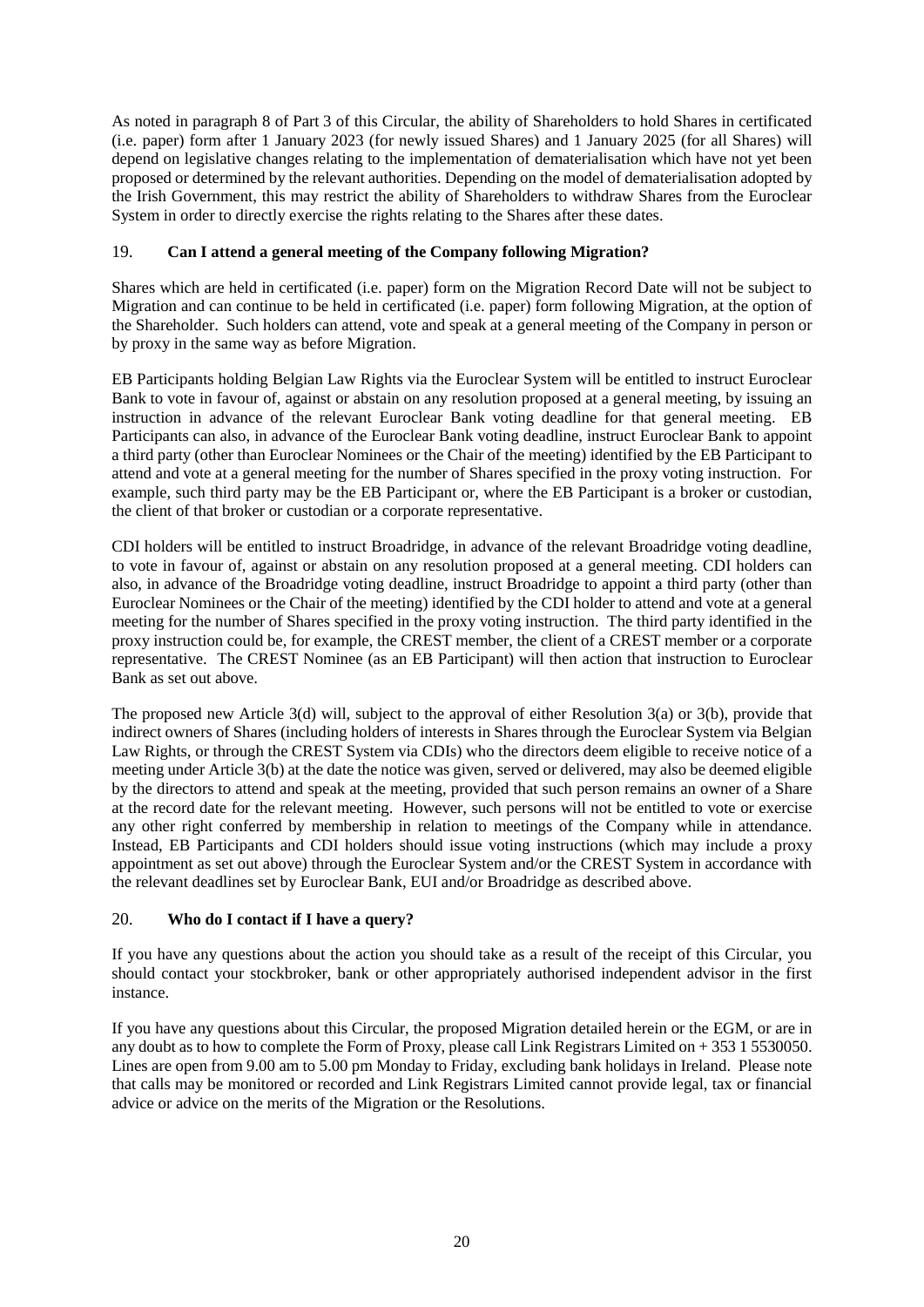## <span id="page-23-0"></span>PART<sub>3</sub>

#### <span id="page-23-1"></span>**FURTHER INFORMATION RELATING TO THE MIGRATION, INCLUDING CERTAIN INFORMATION PROVIDED FOR THE PURPOSE OF SECTION 6(1) OF THE MIGRATION ACT**

#### 1. **Further background relating to the Migration**

Since 1996, the electronic settlement of share trading in Irish incorporated companies has been carried out through the CREST System as operated by EUI. EUI is incorporated in England and Wales and is regulated in the UK by the Bank of England. Insofar as it applies to Irish companies, the CREST System is also regulated in Ireland by the Minister for Business, Enterprise and Innovation under the Irish CREST Regulations.

Since Wednesday, 17 September 2014, both EUI and Euroclear Bank have been CSDs operating in the EU for the purpose of CSDR. The aim of CSDR is to harmonise certain aspects of the settlement cycle and settlement discipline and to provide a set of common requirements for CSDs operating securities settlement systems across the EU.

While EUI did not obtain authorisation as a CSD for the purposes of CSDR until Tuesday, 8 December 2020, it had been able to provide CSD services in Ireland on account of the 'grandfathering provision' in Article 69(4) of CSDR and the fact that the CREST System is regulated in Ireland by the Minister for Business, Enterprise and Innovation under the Irish CREST Regulations. As a result of the withdrawal of the United Kingdom from the EU, EUI will become a third country CSD on the date of the expiry of the Brexit transition period on Thursday, 31 December 2020 ("**Brexit Date**"). Under CSDR, third country CSDs need to be recognised by ESMA to offer certain CSD services in the EU with respect to securities constituted under the laws of a member state of the European Union. Prior to that grant of recognition by ESMA, the European Commission is required to adopt an implementing act determining, amongst other issues, that the legal and supervisory arrangements of the relevant third country imposes legally binding requirements which are equivalent to those contained in CSDR. On Wednesday, 25 November 2020, the European Commission issued Implementing Decision 2020/1766, which determined that the legal and supervisory arrangements governing CSDs established in the United Kingdom shall be considered to be equivalent to the requirements laid down in CSDR for a period of six months from Friday, 1 January 2021 to Wednesday, 30 June 2021. EUI then formally applied to ESMA seeking recognition as a third country CSD under Article 25 of CSDR and was authorised in that respect for a period expiring on Wednesday, 30 June 2021.

In December 2018, Euronext Dublin announced that, based on the analysis it had carried out of four possible CSD options for settlement post-Brexit, it had selected the Euroclear System operated by Euroclear Bank to replace the CREST System operated by EUI as the long-term CSD for Irish Securities settlement.

In May 2019, Euroclear Bank issued a White Paper which set out its proposal for Euroclear Bank to become the Issuer CSD for Irish corporate securities from March 2021.

On Thursday, 26 December 2019, the Migration Act was enacted with the intention that it would provide a legislative mechanism to facilitate the Migration of Irish Securities from their current central securities depository to another EU-based CSD. Subject to the approval of Shareholders of the Migration Resolutions at the EGM, the Company intends to avail of the provisions of the Migration Act to Migrate all Participating Securities on the Migration Record Date to the Euroclear System with effect from the Live Date.

On Monday, 7 December 2020 , the Company notified Euroclear Bank (as required by section 5(5)(a) of the Migration Act) of its intention to seek Shareholder consent in order for Participating Securities in the Company to be the subject of Migration in accordance with the Migration Act. In the notification to Euroclear Bank, the Company confirmed that the following matters have been or will be done or satisfied in time for Migration:

(1) the appointment of an issuer agent which meets or will, by the time of Migration, meet Euroclear Bank's requirements for being an issuer agent in respect of the Irish Issuer CSD service;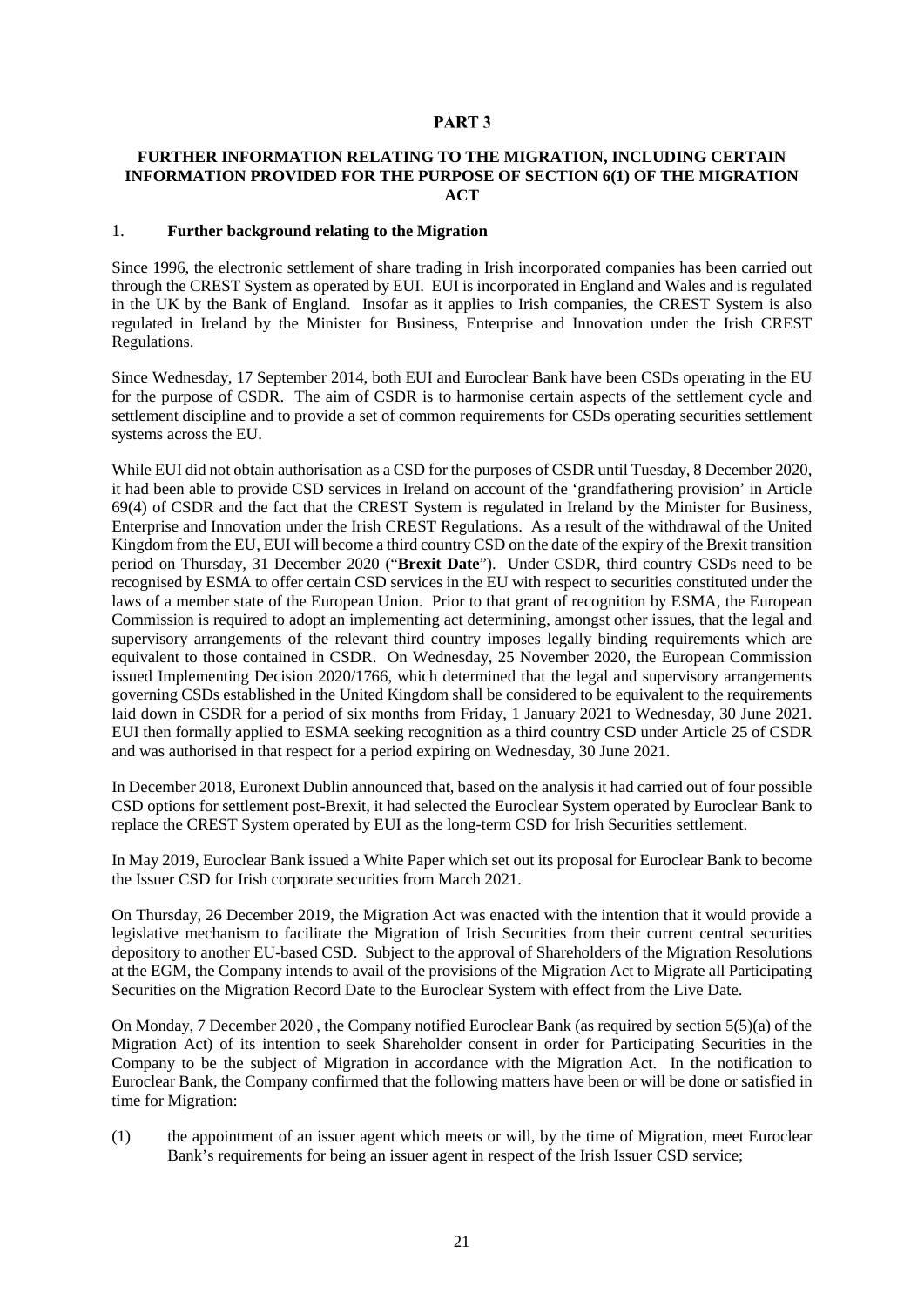- (2) nothing in the Articles of Association would prevent a Shareholder from voting in the manner permitted by section 190 of Companies Act (i.e. on the basis of a poll);
- (3) nothing in the Articles of Association would prevent voting at meetings from being conducted on the basis of a poll; and
- (4) electronic proxy voting with respect to meetings of the Company may occur through the use of a secured mechanism to exchange electronic messages (as agreed with Euroclear Bank).

On Tuesday, 8 December 2020, the Company received a statement in writing from Euroclear Bank (as required by section 5(6)(a) of the Migration Act) to the effect that the provision of the services of the Euroclear System to the Company will, on and from the Live Date, be in compliance with Article 23 of CSDR. In the same letter, the Company also received the statement from Euroclear Bank (as required by section  $5(6)(b)$  of Migration Act) to the effect that following (i) such inquiries as have been made of the Company by Euroclear Bank, and (ii) the provision of such information by or on behalf of the Company, in writing, to Euroclear Bank as is specified by Euroclear Bank, Euroclear Bank is satisfied that the relevant Participating Securities in the Company meet the criteria stipulated by Euroclear Bank for the entry of the Participating Securities into the settlement system operated by Euroclear Bank. This confirmation from Euroclear Bank was stated as being subject to the information which the Company has provided to Euroclear Bank as mentioned in (ii) above being true and correct at the time of the Migration. These communications were all required pursuant to the Migration Act before the Company could issue this Circular.

On Friday, 18 December 2020, the Company published the notification required by section 6(4) of the Migration Act stating its intention to consent to Migration and that this Circular is available on the Company's website at www.flutter.com (the "**Section 6(4) Notice**").

On Monday, 9 November 2020, the UK Chancellor and HM Treasury announced that the UK expects to grant a package of equivalence decisions to the European Economic Area States (EEA), including the Member States of the EU. This includes the Central Securities Depositories Regulation Equivalence Directions 2020 which will determine that CSDs in each EEA state are equivalent to Article 25 of CSDR, which will form part of UK law at the end of the Brexit transition period. With equivalence granted, the Bank of England can then assess CSDs in the EEA for recognition (subject to establishing cooperation arrangements with the relevant EU authorities), allowing those CSDs, once recognised, to continue to service UK securities and to exit the transitional regime contained in Article 69 CSDR and Part 5 of the UK Central Securities Depositories (Amendment) (EU Exit) Regulations 2018. On Monday, 2 November 2020, EUI announced that it will not be able to continue to settle in Euro under the current TARGET2 arrangements from Monday, 29 March 2021. In the same announcement, EUI confirmed that it is investigating alternative arrangements with the aim that Euro can continue as a settlement currency in the CREST system. Unless such alternative arrangements can be secured, this means that the final date for Euro settlement in Euroclear UK & Ireland will be Friday, 26 March 2021.

#### 2. **An explanation of how the Migration will affect the rights of registered shareholders (i.e. members) and the form through which interests in the Shares are held**

Migration will entail all of the uncertificated (i.e. dematerialised) Shares which are held in electronic form on the Migration Record Date moving from the CREST System to the Euroclear System. Following Migration, legal title to all Shares which are admitted to the Euroclear System will be held by a single nominee shareholder, Euroclear Nominees, subject to the rules and procedures of the Euroclear System.

Under the Company's existing settlement arrangements with EUI, when trades in Participating Securities are settled via the CREST System, electronic instructions are issued via the CREST System in accordance with the Irish CREST Regulations, which result in a change in the Company's Register of Members in order to reflect the transfer of legal title to the relevant Participating Securities. When trades in securities are settled via the Euroclear System, there will be no change in the Company's Register of Members in order to reflect a transfer of legal title. It is a key difference between the Euroclear System and the CREST System that it is an 'intermediated' or 'indirect' system, similar to other intermediated settlement systems in operation worldwide, under which the rights of EB Participants are governed by Belgian law. For so long as securities remain in the Euroclear System, Euroclear Bank's nominee, Euroclear Nominees will be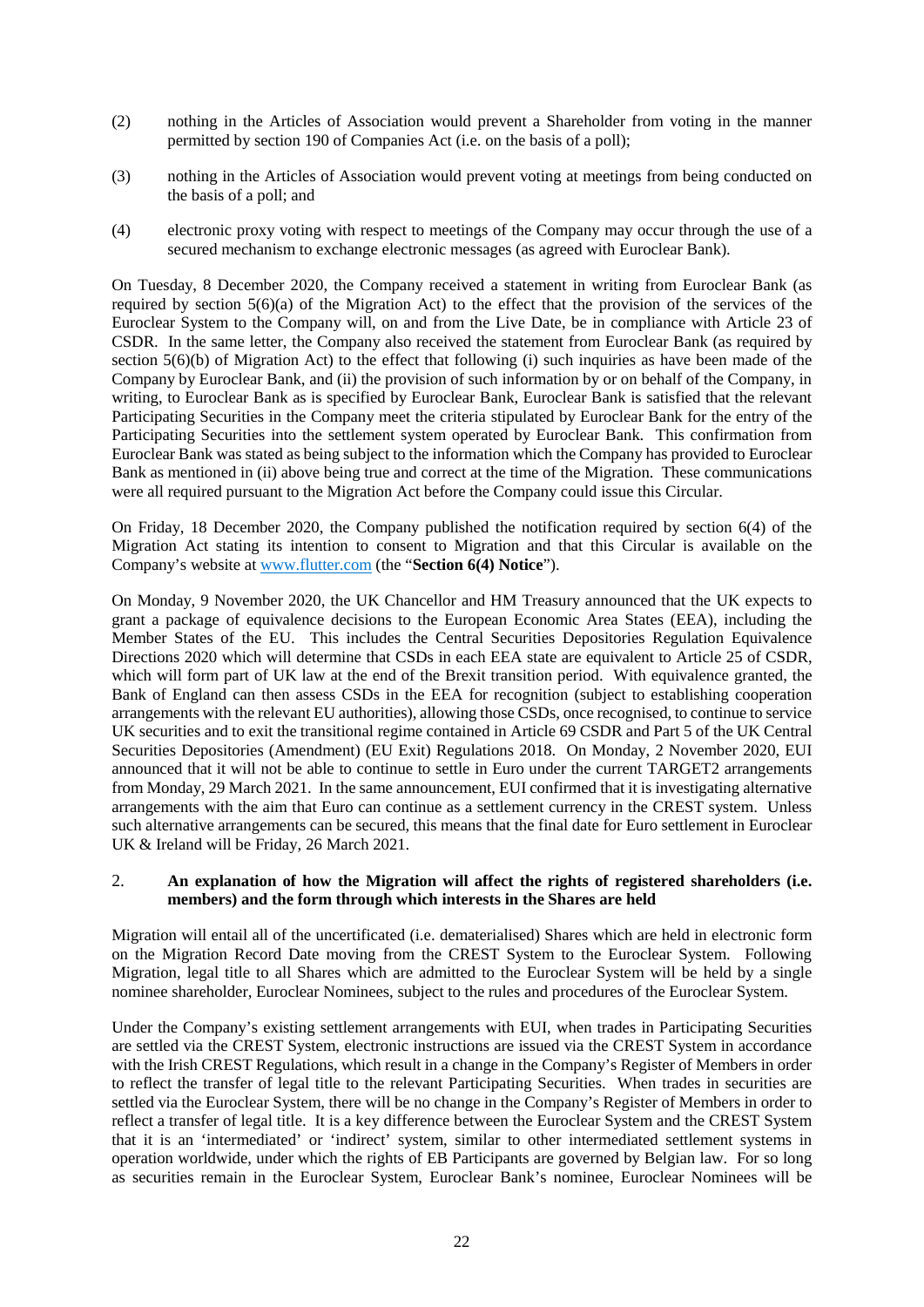recorded in the Company's Register of Members as the holder of the relevant Shares and trades in the securities will instead be reflected by a change in Euroclear Bank's book-entry system, as detailed in [Part](#page-49-1) 5 of this Circular. A holder must become an EB Participant (or have access to an EB Participant as custodian) for its holding to be recorded in Euroclear Bank's book-entry system.

Once admitted to the Euroclear System, interests in Shares may be held directly in the Euroclear Bank system via Belgian Law Rights or indirectly via CDIs in the CREST System as outlined below.

## *Holding an interest in Migrating Shares directly in the form of Belgian Law Rights*

Under the Euroclear System, pursuant to Royal Decree No. 62, Belgian Law Rights representing the Shares admitted to the Euroclear System will automatically be granted to EB Participants. The Belgian Law Rights will entitle EB Participants to indirectly exercise certain rights relating to the Shares in accordance with the terms of the EB Services Description. It is important to note that Euroclear Nominees and Euroclear Bank will only facilitate the exercising of rights attaching to Shares admitted to the Euroclear System in accordance with instructions given to them by EB Participants in accordance with the EB Services Description, Euroclear Bank's Terms and Conditions governing use of Euroclear (the "**EB Terms and Conditions**") and the Operating Procedures of the Euroclear System ("**EB Operating Procedures**").

Existing Shareholders that are entitled to become EB Participants will be able to hold and indirectly exercise rights relating to the Belgian Law Rights directly in their capacity as an EB Participant. Existing Shareholders which are not entitled to become EB Participants but who wish for their Shares to be admitted to the Euroclear System will either need to make arrangements for an existing EB Participant to hold the Belgian Law Rights as a custodian on their behalf, or hold their Shares through CDIs, as described below.

The EB Operating Procedures, the EB Service Description and the EB Rights of Participants Documents set forth the services provided to all EB Participants with respect to interests in Shares and are governed by Belgian law. The services available under the Euroclear System in respect of the indirect exercise of shareholder rights are set out in the EB Services Description, and the rights indirectly exercisable by an ultimate owner of Shares through the Euroclear System will not be as extensive as is the currently case for a person holding Participating Securities in the CREST System pursuant to the Irish CREST Regulations and exercising rights indirectly through the CREST System.

Further information on the Belgian Law Rights through, which EB Participants, will automatically be granted interests in the Shares is set out in [Part](#page-49-1) 5 of this Circular.

#### *Holding an interest in Migrating Shares indirectly in the form of CREST CDIs*

CDIs are a technical means by which interests in Shares can be held in the CREST System as an alternative to holding Belgian Law Rights as an EB Participant. In order to facilitate trading of Shares on the London Stock Exchange following Migration and to ensure an orderly transfer to the intermediated Euroclear model, Euroclear Bank will have arranged with EUI for CDIs to be issued to Former Holders who are CREST members on the Migration Record Date. These CDIs will represent an indirect interest in the Migrating Shares deposited in the Euroclear System. While the underlying Shares will be admitted to the Euroclear System, the CDIs will entitle CREST members to indirectly exercise certain rights relating to the Shares, through the interface of the CREST System, in accordance with the service offering set out in the CREST International Manual.

On Migration, Euroclear Bank will record all of the deposited Migrating Shares as being in the account of the CREST Nominee (CIN (Belgium) Limited), as an EB Participant in its book entry system. The CREST Nominee is an EB Participant and is also the nominee of the CREST Depository for the purpose of creating CDIs. The CREST Depository's relationship with CREST members is governed by the CREST Deed Poll and Former Holders will be entitled to indirectly exercise certain rights in respect of the underlying Migrating Shares in accordance with the terms of the CREST Deed Poll and the CREST International Manual.

CDIs may be of assistance to Former Holders who do not qualify as, or do not have a custody relationship with, an entity which is an EB Participant. Following Migration, CREST members who have been issued CDIs will be able to either continue to hold their interests in Shares via CDIs or, subject to being, becoming,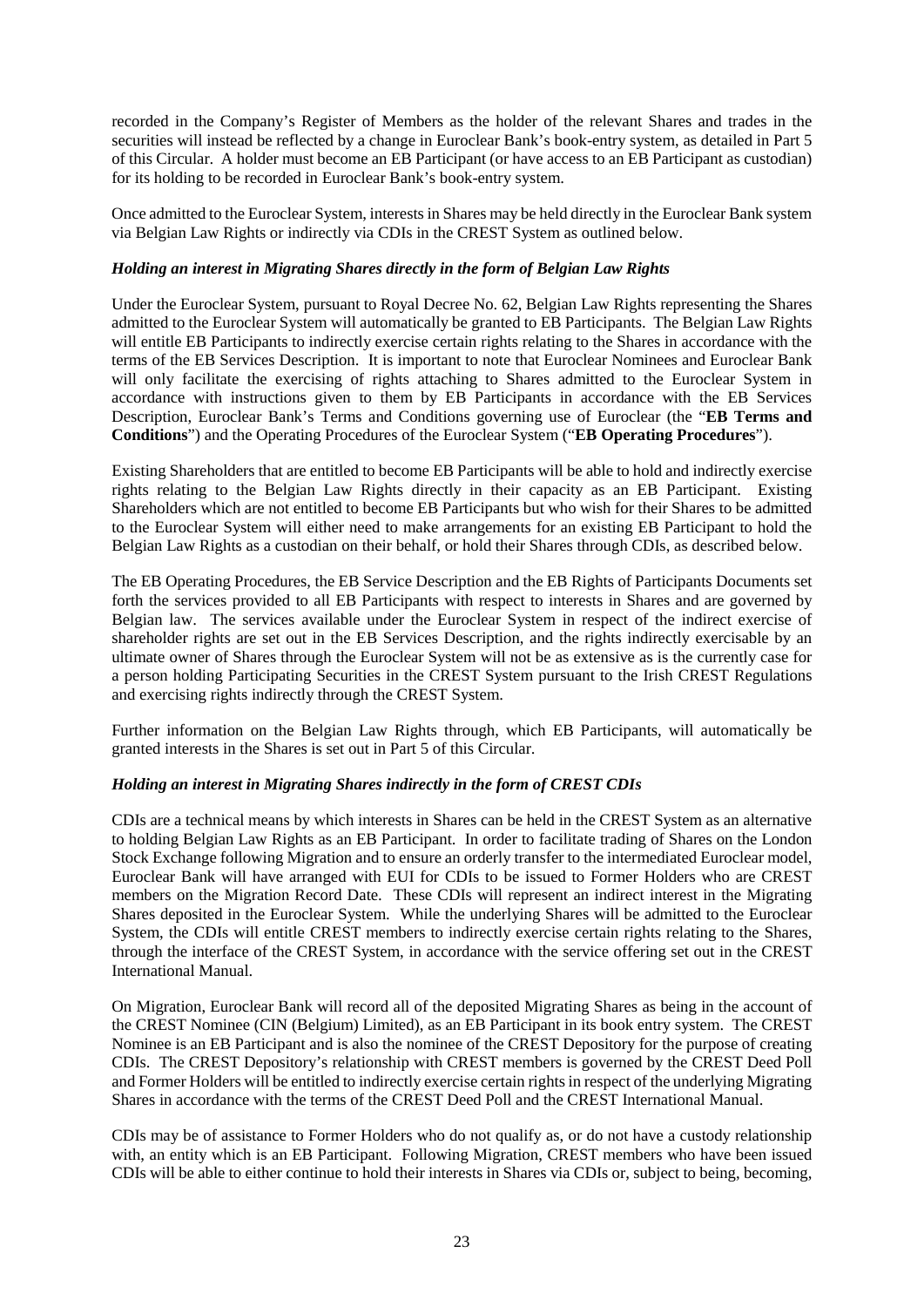or having a custody relationship with, an alternative EB Participant, will be able to hold via Belgian Law Rights in the Euroclear System. Further information in relation to CDIs is set out in paragraph [5\(a\)](#page-31-0) below and [Part](#page-55-1) 6 of this Circular and a summary comparing the service offering of EUI with respect to CDIs and Euroclear Bank to EB Participants via Belgian Law Rights is set out at [Part](#page-39-1) 4 of this Circular.

Further information on the rights and services accessible in respect of Shares admitted to the Euroclear System following Migration is set out in paragraph [3](#page-28-0) of this [Part](#page-23-1) 3. The expected effect of Migration for holders of certificated (i.e. paper) Shares and holders of Participating Securities (i.e. holders of uncertificated Shares) is as set out below:

## *Summary of the expected effect of Migration on holders of certificated Shares (i.e. shareholders with paper share certificates)*

The legal effects of the Migration on holders of certificated Shares on the Migration Record Date can be summarised as follows:

- Shareholders holding a direct interest in Shares in certificated (i.e. paper) form on the Migration Record Date will continue to hold their Shares directly in certificated form after the Live Date, without any further action being required.
- Such Shareholders will continue to be recorded in the Register of Members of the Company as the holder of their certificated Shares.
- The Migration will not affect the manner in which they hold their Shares or exercise their rights. No new share certificates will be issued in connection with Migration.

This will also be the case for Shareholders that currently hold their Shares in the CREST System but who withdraw their Shares from the CREST System and hold them in certificated (i.e. paper) form prior to the Migration Record Date. The latest time for issuing a withdrawal instruction to ensure that Shares which are currently held in the CREST System are held in certificated (i.e. paper) form on the Migration Record Date is the Latest Withdrawal Date. Shareholders that currently hold their Shares in uncertificated form through the CREST System and who wish to withdraw those Shares so that they are held in certificated (i.e. paper) form on the Migration Record Date should engage with their stockbroker or CREST nominee in good time to ensure that a withdrawal instruction is received by the Company's Registrar no later than the deadline specified above.

Shareholders who wish to deposit Shares currently held in certificated (i.e. paper) form into the CREST System, in order that the Shares are subject to Migration, should either become a CREST member themselves or make arrangements with their stockbroker or CREST nominee in good time so as to allow their stockbroker or CREST nominee sufficient time to deposit their Shares into the CREST System by the closing date for CREST deposits prior to Migration. Such Shareholders will then receive CDIs on Migration, as further referred to below.

As is the case currently, in the event that Shareholders holding certificated (i.e. paper) Shares wish to settle trades in their Shares on the London Stock Exchange or Euronext Dublin they will need to arrange for such Shares to be admitted to a central securities depository which facilitates electronic settlement of their Shares. Following Migration, this will require those Shares to be deposited in the Euroclear System to be held via Belgian Law Rights or the CREST System to be held via CDIs. Shareholders wishing to make such a deposit should consult their stockbroker or other advisor.

Further information on the impact of Migration on holders of Shares held in certificated (i.e. paper) form is set out in paragrap[h 4](#page-30-0) of this [Part](#page-23-1) 3.

As of the Latest Practicable Date, approximately 93.13% of the issued share capital (including treasury shares) of the Company is held by Shareholders in certificated (i.e. paper) form. These Shareholders, who are not directly impacted by Migration, represent approximately 48.41% in number of the total registered Shareholders in the Company.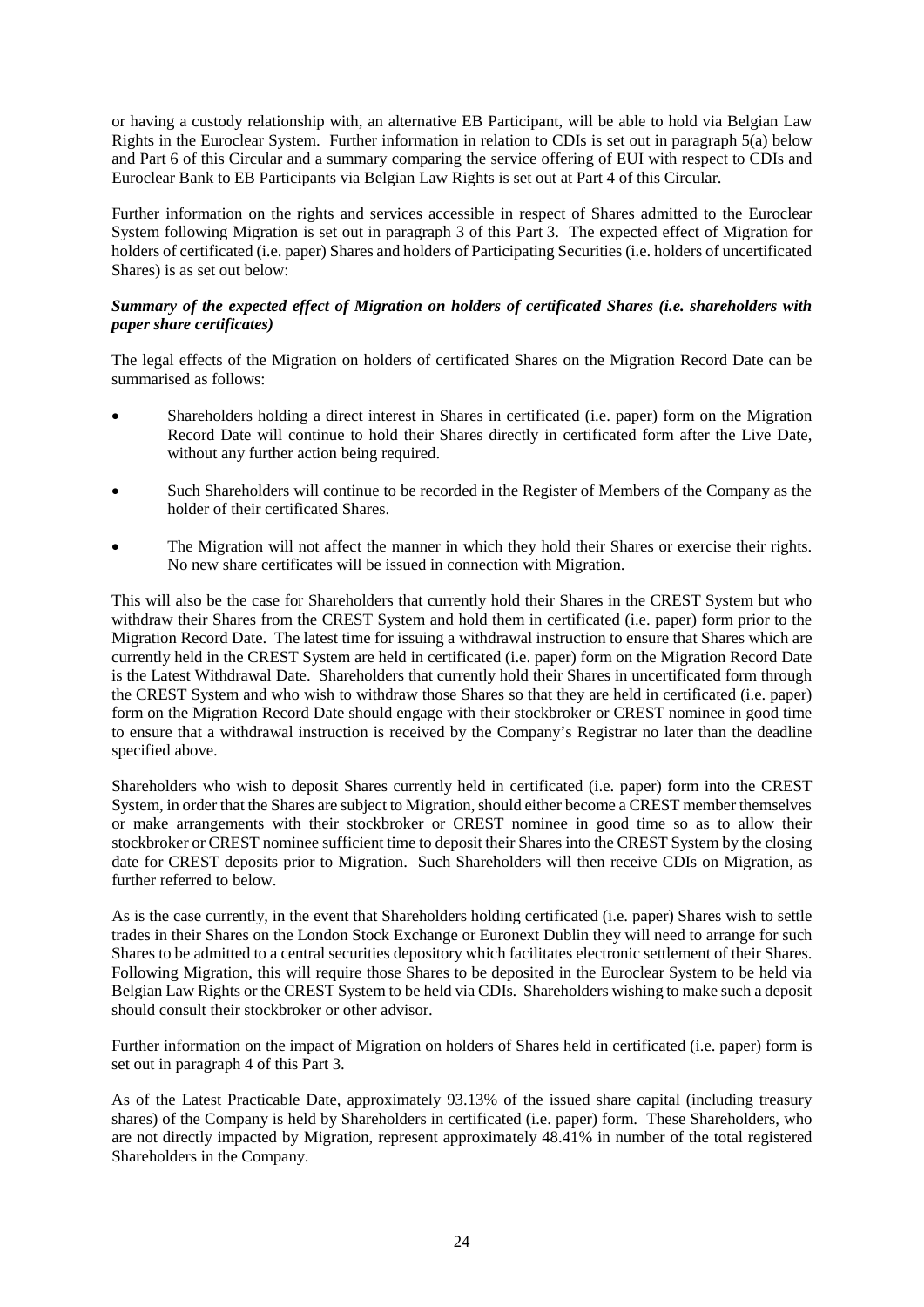## *Summary of the expected effect of Migration on holders of Participating Securities (i.e. holders of uncertificated shares)*

For Holders of Participating Securities on the Migration Record Date, the immediate legal effects of the Migration can be summarised as follows:

- Legal title to all Participating Securities on the Migration Record Date will become vested in Euroclear Nominees.
- Euroclear Nominees will be entered in the Register of Members of the Company as the legal holder of all such Participating Securities. As a result, Former Holders (i.e. Holders of Participating Securities on the Migration Record Date) will no longer be able to directly exercise certain rights as members of the Company in respect of such Participating Securities.
- Belgian Law Rights representing the securities deposited in the Euroclear System will automatically be granted to EB Participants, pursuant to Royal Decree No. 62.
- Former Holders that are CREST members will be credited with CDIs representing the Belgian Law Rights related to each underlying Migrating Share, unless they have instructed their Belgian Law Rights to be credited to an alternative EB Participant in advance of Migration, with which they have a custody relationship. Once the CDIs have been issued, the relevant CREST members will then be able to either continue to hold their interests in Shares via CDIs or, subject to being, becoming, or having a custody relationship with, an EB Participant, will be able to hold such interests via Belgian Law Rights in the Euroclear System.
- Unless a Former Holder is or has become an EB Participant, the Former Holder will need to appoint an EB Participant to act on its behalf. Where a Former Holder is credited with CDIs, the CREST Nominee (CIN (Belgium) Limited) will act as the EB Participant.
- The exercise of rights in respect of securities deposited in the Euroclear System will be subject to the Euroclear Bank service offering which is set out in the EB Services Description. The services which can be availed of via the Euroclear System in respect of the exercise of certain shareholder rights will not be as extensive as is the currently case for a person holding Participating Securities in the CREST System pursuant to the Irish CREST Regulation and exercising rights indirectly through the CREST System.
- Only EB Participants will be entitled to directly exercise the foregoing rights and avail of the foregoing services in respect of securities deposited in the Euroclear System (although the contractual relationship between the Former Holder and the relevant EB Participant may provide for the indirect exercise of such rights and services by the Former Holder). Where Former Holders hold CDIs, they will be entitled to indirectly exercise certain rights in respect of the underlying securities deposited in the Euroclear System in accordance with the terms of the CREST International Manual.
- The rights of EB Participants (including, in the context of CDIs, the CREST Nominee (CIN (Belgium) Limited)) to securities deposited in the Euroclear System, as well as the services being provided by Euroclear, are governed by Belgian law and Belgian contractual and statutory rights summarised i[n Part](#page-49-1) 5 of this Circular. The rights of CDI holders are governed by the law of England and Wales and are summarised in [Part](#page-55-1) 6 of this Circular. The services available to EB Participants and to CDI holders will be governed by the EB Services Description and, additionally in the case of CDIs, the CREST International Manual.
- The existing CREST arrangements applicable to Participating Securities under the Irish CREST Regulations will cease to apply. The regulation of CDIs is governed by the UK CREST Regulations.
- Holders of Participating Securities who do not wish for some or all of their Participating Securities to participate in Migration should take steps to withdraw their Participating Securities from the CREST System so that they are held in certificated form on the Migration Record Date. Such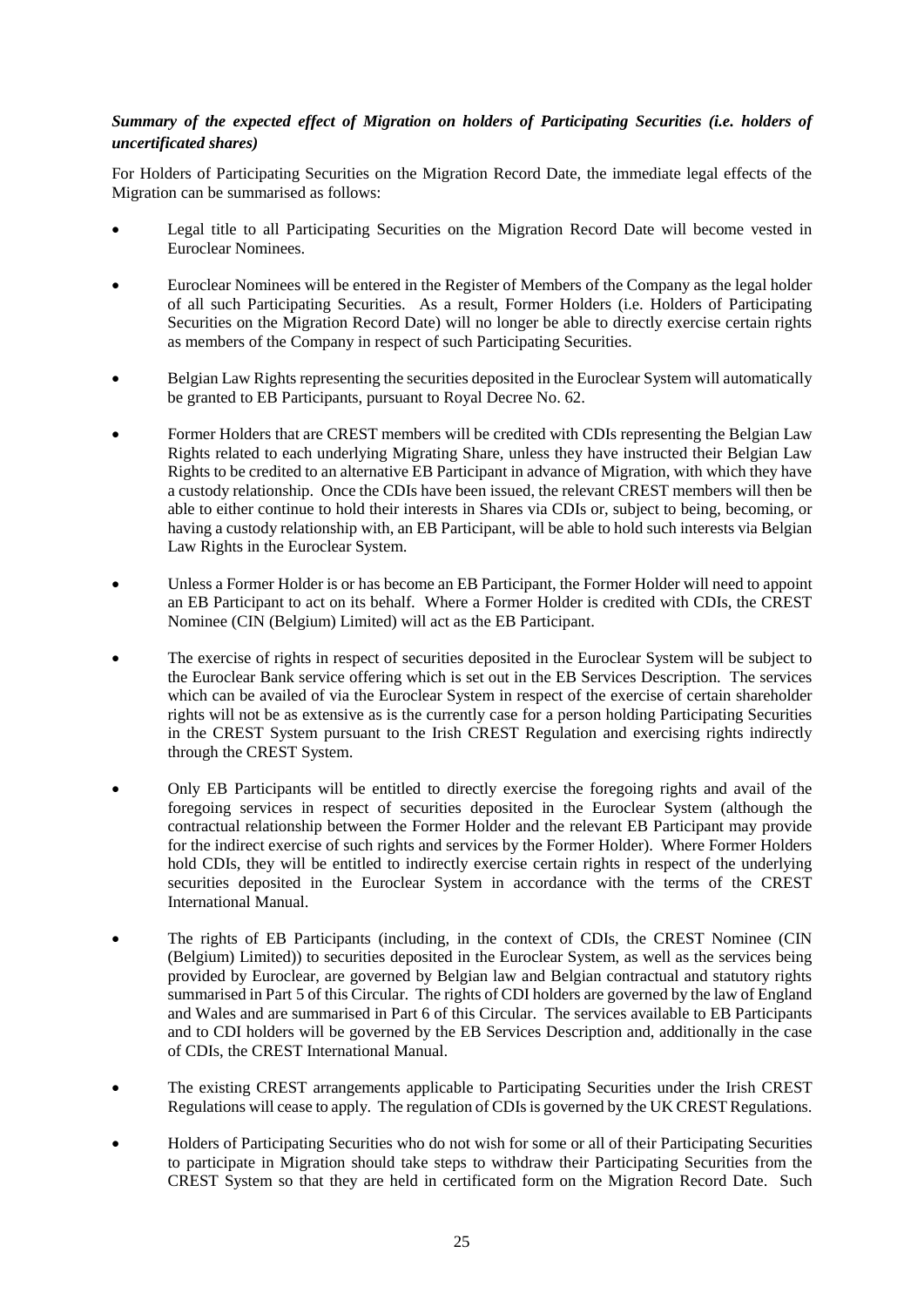Shareholders should liaise with their stockbroker or CREST nominee in relation to how this can be done via the CREST System. Any such instructions must be received by no later than the Latest Withdrawal Date.

- Shareholders who wish to transfer their Participating Securities to an account in Euroclear Bank prior to Migration can do so (in which event all the characteristics of a holding via the Euroclear System will apply to them prior to Migration but their ability to avail of the services available under the EB Services Description will only commence on Migration). In order to do this, the relevant Shareholders must either be or become an EB Participant or appoint an EB Participant to act on their behalf.
- Information concerning the process for withdrawing securities from the Euroclear System post Migration is contained in the EB Services Description and is set out in paragraph [5](#page-46-0) of [Part](#page-39-1) 4 of this Circular. It is expected that entry of the transferee on the Register of Members of the Company, following withdrawal of the underlying security, can be accomplished within one (1) business day of receipt of a valid withdrawal instruction and, while the issue of a share certificate to the transferee may take up to ten (10) business days thereafter, entry of the transferee on the Register of Members is evidence of title of the transferee to the relevant Shares.
- Information on becoming an EB Participant is contained in paragraph [5\(b\)](#page-32-0) of this [Part](#page-23-1) 3 and in the EB Services Description.

Further information on the impact of Migration on holders of Shares held in uncertificated (i.e. dematerialised) form is set out in paragrap[h 5](#page-31-1) of this [Part](#page-23-1) 3.

<span id="page-28-0"></span>3. **An explanation of how the exercise of rights and services accessible to uncertificated shareholders following Migration (provided via the Euroclear System and via CREST in respect of CDIs) differ from those currently provided.**

#### *Range of services available via the Euroclear System*

Currently, any investor acquiring Participating Securities via the CREST System in accordance with the Irish CREST Regulations, can either have the Participating Securities registered in its own name in the Company's Register of Members, if it is a CREST member, or, if it is not a CREST member, it can arrange for a custodian which is a CREST member to hold the Participating Securities on its behalf, in which case the custodian will be registered as the holder of the Participating Securities in the Company's Register of Members. In both cases, the owner of the Participating Securities is able to exercise all rights attaching to the Participating Securities either directly as the registered shareholder or indirectly via instructions given to the relevant custodian shareholder in accordance with the terms of the private contract entered into with the custodian.

As noted above, the rights of EB Participants in respect of Migrating Securities will be governed by the EB Terms and Conditions, the EB Operating Procedures and Royal Decree No. 62 and will be subject to the EB Services Description. In addition, the rights of holders of CDIs will be subject to the terms of the CREST Deed Poll and the CREST International Manual. The EB Operating Procedures, the EB Services Description and the EB Rights of Participants Document set forth the services provided to all EB Participants with respect to interests in the Shares and are governed by Belgian law. The CREST Deed Poll and the CREST International Manual are governed by the laws of England and Wales. The services available under the Euroclear System in respect of the indirect exercise of shareholder rights are set out in the EB Services Description and the CREST International Manual in respect of holders of CDIs, and the rights indirectly exercisable by an ultimate owner of Shares through the Euroclear System will not be as extensive as is the currently case for a person holding Participating Securities in the CREST System pursuant to the Irish CREST Regulations and exercising rights directly. By withdrawing Shares from the Euroclear System (see procedures specified in paragraph 5 of Part 4 of this Circular), these rights may once again be exercised directly, if desired.

Holders of Migrating Shares are strongly encouraged to read the EB Rights of Participants Document, the EB Services Description, the EB Terms and Conditions and the EB Operating Procedures, which are available for inspection as explained in paragraph [7](#page-11-0) of [Part](#page-5-1) 1 of this Circular. In addition, holders of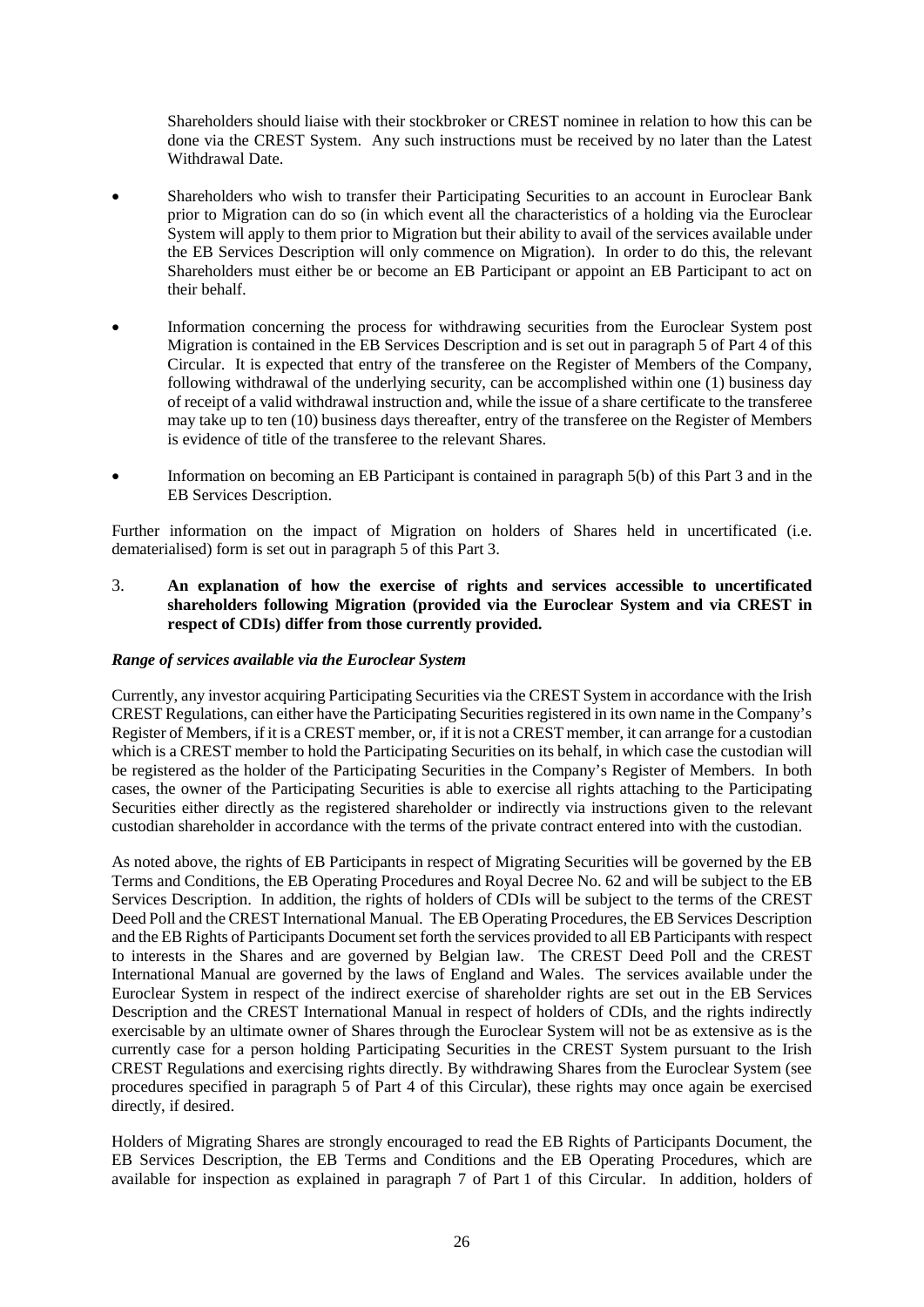Migrating Shares who intend to hold their interests in securities via CDIs should read the CREST Deed Poll and the CREST International Manual, which are also available for inspection as explained in paragraph [7](#page-11-0) of [Part](#page-5-1) 1 of this Circular. Shareholders are advised to consider these documents in detail when determining how to hold their interests in Shares following Migration. In particular, holders of Migrating Shares need to be aware that, in addition to its services with respect to the settlement of trades in shares, the rights which Euroclear Bank is offering to facilitate the indirect exercise of by EB Participants as set out in the EB Services Description, and the rights of CDI holders under the CREST Deed Poll and CREST International Manual, do not include the direct exercise of certain rights currently available to members.

[Part](#page-39-1) 4 of this Circular contains a high level comparison of certain elements of the service offering which will be available following Migration in relation to common corporate actions. In general terms, there will be earlier deadlines for certain actions (including deadlines for the submission of proxy instructions and restrictions on the withdrawal of proxy instructions by holders) and different procedural requirements than currently apply in respect of securities admitted to the CREST System but the ability to vote electronically, to receive dividends and to participate in share issuances will be preserved in accordance with the terms of the service offering.

#### *Proposed amendments to the Articles of Association in order to address certain shareholder rights which are not accommodated under the EB Services Description.*

Appendix II to this Circular contains a list of shareholder rights that are not directly exercisable by Former Holders under the EB Services Description. While it will be possible to exercise directly the rights listed in Appendix II by withdrawing some or all (depending on the right in question) of a Former Holder's Migrating Shares from the Euroclear System and the CREST System (in the case of CDIs), resulting in a certificated (i.e. paper) holding, this solution will require Former Holders to follow the procedures necessary to effect a withdrawal of Shares from the Euroclear System (see procedures specified in paragraph [5](#page-46-0) of [Part](#page-39-1) 4 of this Circular) and would also require Former Holders to redeposit their Shares into the Euroclear System in order to trade their Shares on a trading venue which may result in delays and incurring additional fees. In addition, as outlined in more detail in paragraph [8](#page-36-0) of thi[s Part](#page-23-1) 3, the continued ability of Shareholders to hold shares in certificated form will depend on legislative changes relating to the implementation of dematerialisation which have not yet been proposed or determined by the relevant authorities.

Appendix II also refers to three changes to company law sought by Euroclear Bank which have been implemented by the Market Migration in the European Union (Consequential Provisions) Act 2020 (the "**Brexit Omnibus Act**"). .

It is understood that the Company Law Review Group (the statutory body charged with monitoring, reviewing and advising the Minister for Business, Enterprise & Innovation in relation to company law in Ireland) has conducted a review of certain Irish company law provisions in light of the impending move to an intermediated settlement system. It is hoped that legislative amendments will be advanced in the period prior to 1 January 2023 which will address the manner in which shareholder rights can be exercised following the move to dematerialisation.

In the interim and in order to minimise the inconvenience to Shareholders, the Company is proposing that the directors would have the discretion to facilitate the indirect exercise of certain of the rights detailed in Appendix II in certain circumstances and subject to certain requirements, by making amendments to the Articles of Association as part of the approval of Resolutions 3(a) or 3(b) in the Notice of EGM. These amendments are also detailed in Section B o[f Part](#page-77-1) 8 of this Circular.

**Holders of Participating Securities are strongly urged to read Appendix II as some of the rights listed in that Appendix cannot be accommodated while holding Shares through the Euroclear System by the proposed amendments to the Articles of Association and may not be accommodated by changes in law. In those instances, such rights would only be exercisable by withdrawing Shares from the Euroclear System and the CREST System (in the case of CDIs) (see procedures specified in paragrap[h 5](#page-46-0) o[f Part](#page-39-1) 4 of this Circular).**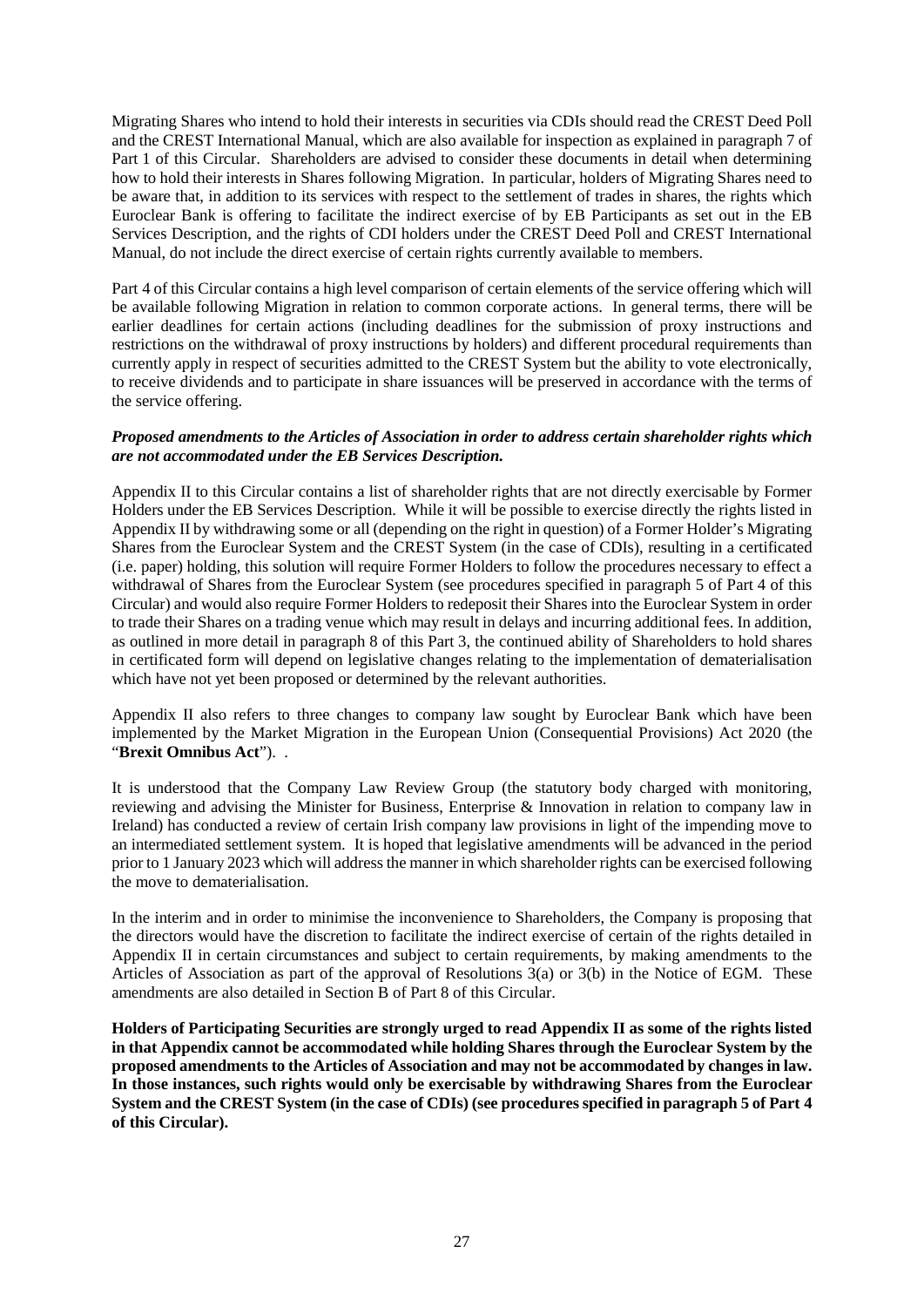## *Withdrawal of securities from the Euroclear System*

Information concerning the process for withdrawing securities from the Euroclear System and, in the case of CDIs, the CREST System is contained in the EB Services Description and the CREST International Manual and is summarised in paragraph [5](#page-46-0) of [Part](#page-39-1) 4 of this Circular.

Until the EU-wide dematerialisation deadline of 1 January 2025 required by Articles 3(1) and 76(2) of CSDR, it will be possible to withdraw any Migrating Shares from the Euroclear System and hold the relevant Shares in certificated (i.e. paper) form. Settlement of trades in Shares that have been withdrawn from the Euroclear System to be held in certificated (i.e. paper) form cannot be facilitated within the Euroclear System. As a result, Shareholders wishing to settle trades in Shares held in certificated (i.e. paper) form following withdrawal will be required to take steps to have those Shares redeposited into the Euroclear System prior to such settlement occurring, which may result in delays and incurring additional fees.

The Brexit Omnibus Act provides that it will not be necessary to execute a written instrument of transfer in order to withdraw shares from the Euroclear System (in favour of any holder of rights or interests in those securities) or transfer those securities from one authorised CSD to another.

## *Stock lending*

Persons engaged in stock lending and borrowing transactions in Shares, as currently facilitated as part of the CREST service offering under the Irish CREST Regulations, should note that such services do not form part of the EB Services Description. Persons who wish to lend and borrow Shares after the Migration may seek to register for Euroclear Bank's automated Securities Lending and Borrowing (SLB) programme or use one of the other services of Euroclear Bank that can achieve an equivalent effect. It is important for Shareholders to note that the foregoing change in service offering will have an impact on any stock lending and borrowing transactions in Shares that remain outstanding as at the Live Date. The CREST stock lending and borrowing service will remain available to CREST members holding CDIs via the CREST System.

## <span id="page-30-0"></span>4. **Impact of Migration for holders of certificated (i.e. paper) Shares**

Only those Shares which are Participating Securities (i.e. Shares which are held in uncertificated form through the CREST System) on the Migration Record Date will be subject to Migration. Shares which are held in certificated (i.e. paper) form on the Migration Record Date will not be subject to Migration and can continue to be held in certificated (i.e. paper) form following Migration, at the option of the Shareholder. As a result, Shareholders holding a direct interest in Shares in certificated (i.e. paper) form on the Migration Record Date will continue to do so following Migration, without any further action being required. No new share certificates will be issued in connection with Migration.

Shareholders who intend to hold their Shares in certificated (i.e. paper) form should note however that, as is currently the case, in order to settle trades in their Shares on a trading venue such as the London Stock Exchange or Euronext Dublin, they will need to take steps for their Shares to be deposited in an appropriately authorised central securities depository which facilitates electronic settlement of such trades. Following Migration, this will require such Shareholders to take steps for their Shares to be deposited in the Euroclear System to be held via Belgian Law Rights or in the CREST System to be held via CDIs prior to such trades occurring. While interests in Shares will not need to be held as CDIs in order to be traded, it is expected that they will need to be held via CDIs in order to settle a transaction conducted on the London Stock Exchange.

Any such deposit of Shares will entail interaction with a stockbroker and/or custodian and may involve certain costs being incurred, procedures being followed and/or a delay in execution of a share trade being experienced by the Shareholder which may differ from the current process applicable in respect of the deposit of Shares into the CREST System.

A CDI is a security constituted under English law, which is issued by the CREST Depository, and that represents an interest in other securities (which may be securities constituted under the laws of other countries). In the case of the Migration, each CDI will reflect an indirect interest of the CREST member in each underlying Migrating Share. Further information on CDIs is set out in [Part](#page-55-1) 6 of this Circular.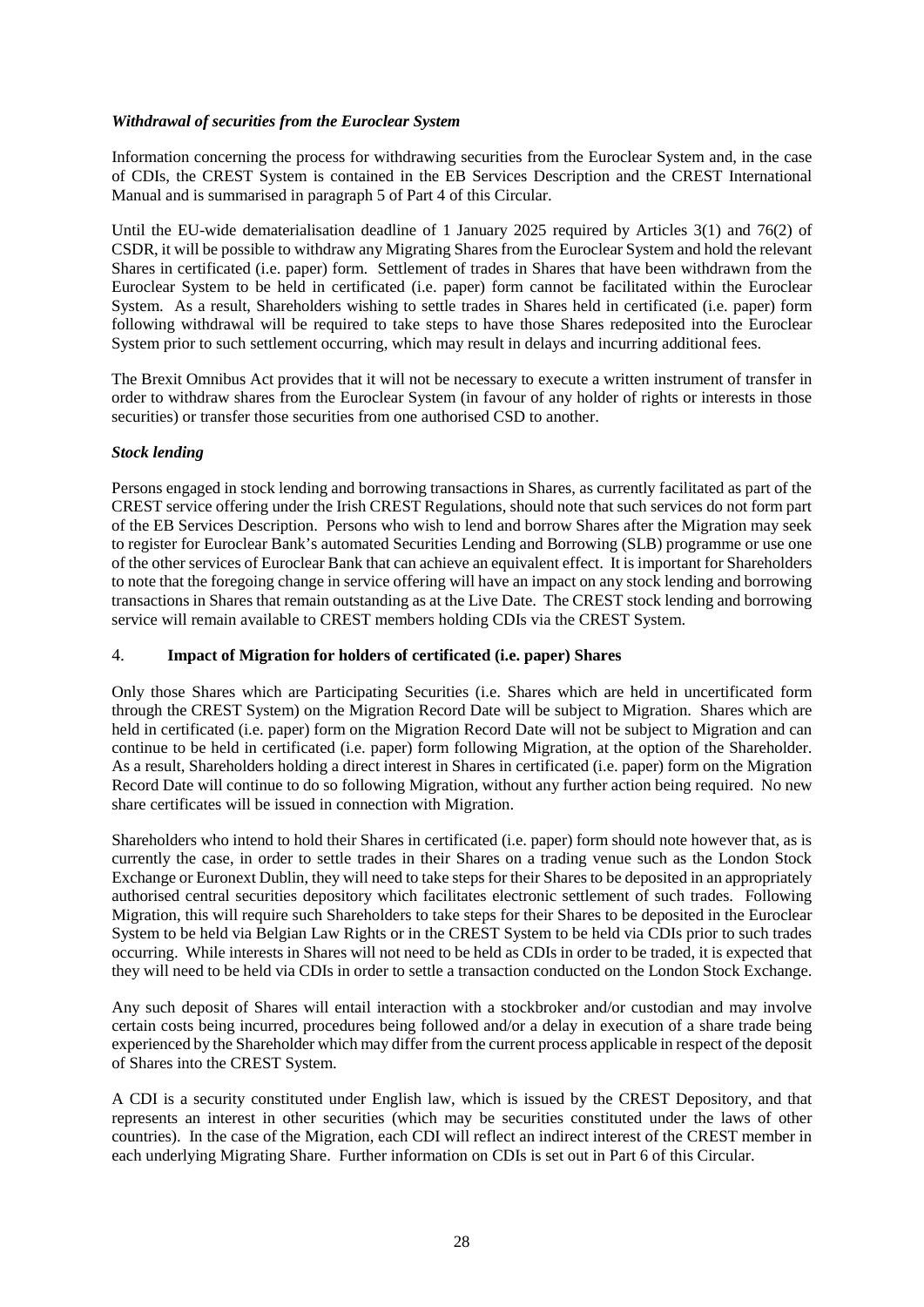Shareholders currently holding their Shares in certificated (i.e. paper) form and who wish for their Shares to be subject to Migration will need to take steps to have their Shares admitted to the CREST System so that they are held in uncertificated form within the CREST System in advance of the Migration Record Date.

To do this, Shareholders will need to become a CREST member themselves or engage the services of a stockbroker or custodian who is a CREST member and complete the process for the deposit of their certificated Shares into the CREST System in advance of the Migration Record Date.

Shareholders wishing to deposit some or all of their Shares into the CREST System in advance of the Migration are recommended to ensure that the relevant procedures are implemented in advance of the Migration Record Date. Such Shareholders are encouraged to engage with their stockbroker or custodian in good time to ensure that they can meet this deadline.

Shareholders wishing to hold their Shares in certificated form following Migration are also advised that, as described in further detail in paragraph [8](#page-36-0) of this [Part](#page-23-1) 3, their ability to do so following 1 January 2023 (in respect of new issues of Shares) and 1 January 2025 (in respect of all issued Shares) will be subject to the model of dematerialisation adopted in order to comply with the requirements of Article 3(1) and 76(2) of CSDR.

## <span id="page-31-1"></span>5. **Impact of Migration for holders of uncertificated (i.e. dematerialised) Shares**

All Shares which are Participating Securities (i.e. Shares which are held in uncertificated form through the CREST System) on the Migration Record Date will be subject to Migration. On Migration, all such Participating Securities will be registered in the Register of Members of the Company in the name of Euroclear Nominees, which will be holding the Shares in trust for Euroclear Bank. The Belgian Law Rights representing the underlying Shares will automatically be granted to EB Participants pursuant to Royal Decree No. 62. The Belgian Law Rights will entitle EB Participants to indirectly exercise certain rights in respect of the Shares, in accordance with the EB Services Description. With effect from the Live Date, each holding of Participating Securities credited to any stock account in the CREST System on the Migration Record Date will be reclassified in the CREST System as a holding via CDIs which represent the Belgian Law Rights held by the CREST Nominee on behalf of the CREST Depository.

The practical result of the Migration taking effect will be that all Migrating Shareholders will initially receive one (1) CDI for each Participating Security held by them on the Migration Record Date (i.e. Migrating Shares), on the basis described at sub-paragraph [5\(a\)](#page-31-0) below. Migrating Shareholders will then be entitled to choose whether (1) to continue to hold their interests via CDIs (2) to convert their CDIs into and instead hold and exercise Belgian Law Rights in respect of the underlying Shares directly through the Euroclear System (subject to such Migrating Shareholders either being or becoming an EB Participant or appointing an EB Participant (e.g. a stockbroker, custodian or other nominee which is an EB Participant) to hold the Belgian Law Rights on their behalf) or (3) to withdraw their Shares from the Euroclear System to be held in certificated form.

Arrangements for a Shareholder's interests to be held via Belgian Law Rights directly through the Euroclear System can also be put in place prior to Migration by utilising the procedure set out in paragraph 3.5.8 of the EB Migration Guide, as described in more detail in sub-paragrap[h 5\(b\)](#page-32-0) below.

## <span id="page-31-0"></span>(a) **CREST members and CREST Depository Interests ("CDIs")**

As outlined above, on the Live Date, the CREST accounts of Migrating Shareholders who held Participating Securities on the Migration Record Date will be credited with CDIs.

Each CDI will reflect an indirect interest of the Migrating Shareholder in the underlying Migrating Shares vested in Euroclear Nominees as nominee for Euroclear Bank as part of Migration. The terms on which CDIs are issued and held in the CREST System on behalf of CREST members are set out in the CREST International Manual (and, in particular, the CREST Deed Poll set out in the CREST International Manual) and the CREST Terms and Conditions issued by EUI. Migrating Shareholders who intend to hold their interests in Shares via CDIs should read and familiarise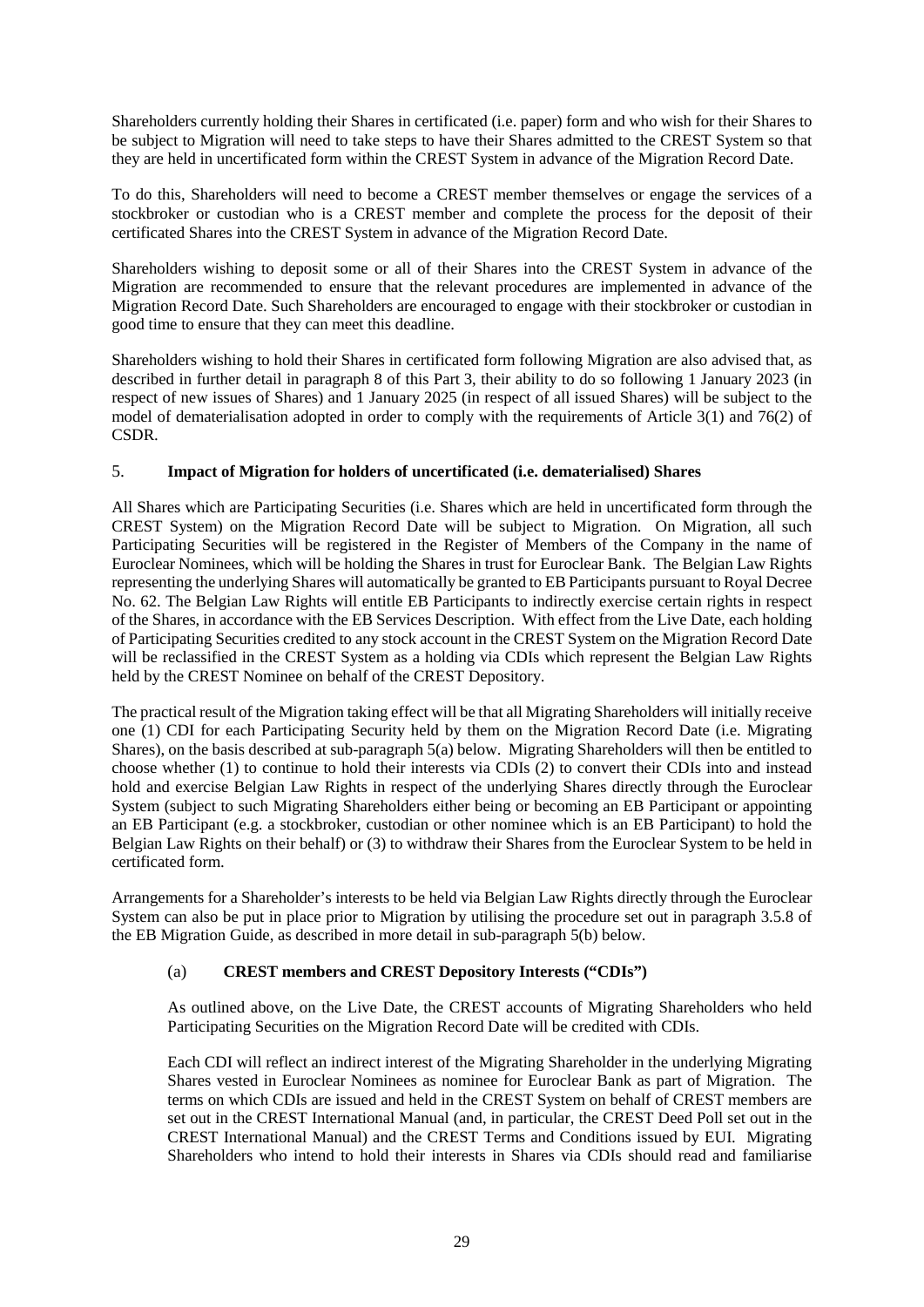themselves with the terms of the CREST International Manual, the CREST Deed Poll and the CREST Terms and Conditions.

On Migration, the Company will instruct the Registrar to credit the Migrating Shares to Euroclear Nominees in the Company's Register of Members for credit to the Securities Clearance Account of the CREST Nominee (CIN (Belgium) Limited) in the Euroclear System. Euroclear Bank will, in turn, issue Belgian Law Rights representing the underlying Migrating Shares to the Securities Clearance Account of the CREST Nominee (CIN (Belgium) Limited) in accordance with the rules and procedures of the Euroclear System.

The CREST Nominee (CIN (Belgium) Limited) is an EB Participant and holds rights to securities held in the Euroclear System (i.e. the Belgian Law Rights representing Migrating Shares) on behalf of the CREST Depository for the account of CREST members. The CREST Depository is the entity responsible for the issue of CDIs to CREST members. The CREST Depository's relationship with CREST members is governed by the CREST Deed Poll entered into under and governed by English law. The CREST Depository holds its rights to international securities (such rights being held on its behalf by the CREST Nominee (CIN (Belgium) Limited)) upon trust for the holders of the related CDIs.

Upon Migration of the Migrating Shares to the Euroclear System, Euroclear Bank will instruct EUI pursuant to the terms of the CREST Deed Poll to issue CDIs to, and credit the appropriate stock account in the CREST System of, the Migrating Shareholders which held the Migrating Shares on the Migration Record Date. The CDIs will represent the Belgian Law Rights held by the CREST Nominee on behalf of the CREST Depository. As the Belgian Law Rights in turn represent the underlying Migrating Shares admitted to the Euroclear System, each CDI will reflect an indirect interest in the underlying Migrating Shares. The stock account credited will be the same account of the relevant Migrating Shareholder in respect of the relevant Migrating Shares.

CDIs are designated as "international securities" within the CREST System and have access to different services in terms of voting and other custody services when compared to securities held directly in the CREST System. The manner (if the relevant holder does not currently hold Shares through a custodian or nominee) and time period within which any such voting rights may be exercised by CDI holders is expected to differ from arrangements which would currently apply in respect of direct holdings of Shares in the CREST System prior to Migration or direct holdings of Belgian Law Rights in the Euroclear System following Migration.

For the avoidance of doubt, CDIs are separate and different from Shares currently held in uncertificated form and transferable via the CREST System. Currently, legal title in Shares entered in the Register of Members is transferred electronically in the CREST System. CDIs, however, are a technical means by which interests in Shares can be held through the CREST System as an alternative to holding Belgian Law Rights directly as, or indirectly through, an EB Participant in the Euroclear System. CDIs will allow a Former Holder to continue to hold interests in Shares through the CREST System and to settle trades in the Shares conducted on the London Stock Exchange. Further information on CDIs is set out at [Part](#page-55-1) 6 of this Circular.

An international custody fee and a transaction fee, as determined by EUI from time to time, is charged for the CREST International Settlement Links Service and in respect of transactions. The anticipated fees which will apply in respect of Irish equities are outlined in section 6.3 Irish equities pricing from Monday, 15 March 2021 of the CREST Tariff Brochure which is available for inspection as set out in paragraph [7](#page-11-0) o[f Part](#page-5-1) 1 of this Circular.

#### <span id="page-32-0"></span>(b) **EB Participants and Belgian Law Rights**

Following the enablement of CDIs in the CREST System on the Live Date, CREST members may choose to hold their interests via Belgian Law Rights directly in the Euroclear System rather than via CDIs in the CREST System. To hold interests via Belgian Law Rights directly in the Euroclear System, a Former Holder must be or become an EB Participant (or must appoint an EB Participant to hold the Belgian Law Rights on its behalf) and must transfer such Belgian Law Rights from the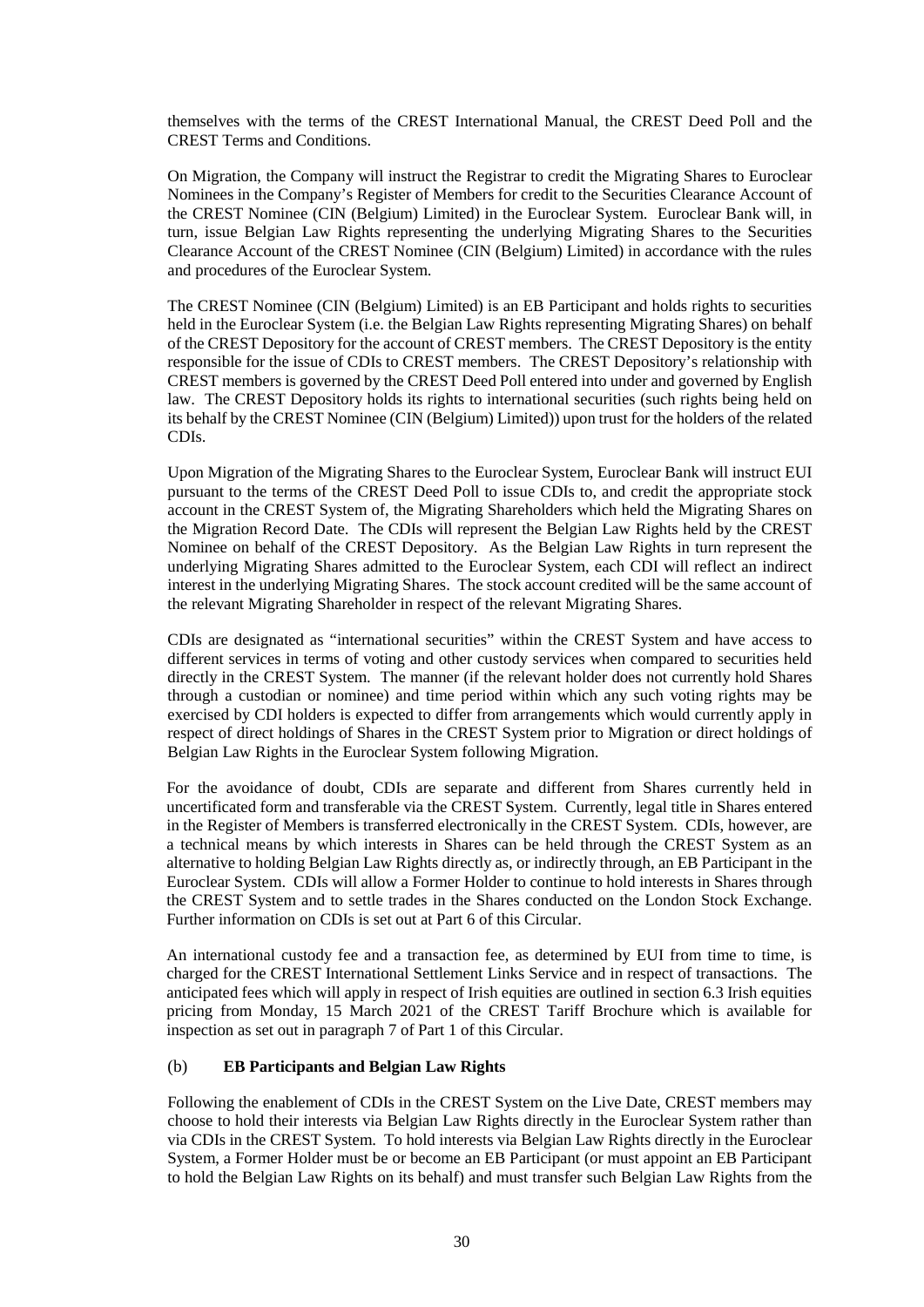CREST international account in Euroclear Bank to the account of another EB Participant by way of cross-border delivery instruction. Upon matching with a pending receipt instruction from the relevant EB Participant, and satisfaction of any other relevant settlement criteria from the Euroclear System, the transfer will settle.

Information on how to become an EB Participant can be accessed on the Euroclear website at [https://www.euroclear.com/about/en/business/Becomingaclient/BecomingaclientEuroclearBank.ht](https://www.euroclear.com/about/en/business/Becomingaclient/BecomingaclientEuroclearBank.html) [ml.](https://www.euroclear.com/about/en/business/Becomingaclient/BecomingaclientEuroclearBank.html) Shareholders should be aware that there are certain eligibility criteria applicable to becoming an EB Participant.

Where a Former Holder is not an EB Participant and does not wish to become an EB Participant, but wishes to hold its interests via Belgian Law Rights in the Euroclear System, it should consult its stockbroker or custodian in order to arrange for the relevant underlying Shares to be deposited into the Euroclear System to be held in electronic form via Belgian Law Rights by an EB Participant on behalf of that Shareholder using arrangements put in place by such stockbroker or custodian.

Arrangements for a Shareholder's interests to be held via Belgian Law Rights directly through the Euroclear System can also be put in place prior to Migration by utilising the procedure set out in paragraph 3.5.8 of the EB Migration Guide, which will enable a holding via Belgian Law Rights in the Euroclear System as soon as practicable following Migration and without any further action being required by the Shareholder following Migration. Where these arrangements are put in place prior to Migration, the relevant Participating Securities will be transferred to an account in Euroclear Bank in which the Participating Securities will be held under Euroclear Bank's investor CSD service until Migration. The services described in the EB Services Description will, however, only become applicable as of the Live Date.

Shareholders should note that the Belgian Law Rights are not securities that can be traded in their own right. Instead, they are special co-ownership rights in respect of the pool of the Company's Shares of the same issue, which are held through the Euroclear System from time to time. Belgian law grants such rights to the relevant EB Participants and, in certain specifically identified cases, to the underlying holders of Shares admitted to the Euroclear System. Further information on the Belgian Law Rights is set out in [Part](#page-49-1) 5 of this Circular.

## (c) **Custodians, stockbrokers or nominees which are EB Participants**

Shareholders that currently hold interests in Shares through a custodian, stockbroker or other nominee should consult that custodian, stockbroker or nominee to determine the manner in which they intend to hold those Shares following Migration.

Where the custodian, stockbroker or other nominee constitutes an EB Participant (or makes arrangements for an EB Participant to provide custody services to it) the arrangements in relation to holdings of interests in Shares by Former Holders will be subject to the terms between that custodian, broker or nominee and the Former Holder.

## 6. **Options for Shareholders who do not wish their Shares to be subject to the Migration**

Shares which are held in certificated (i.e. paper) form on the Migration Record Date will not be subject to Migration and can continue to be held in certificated (i.e. paper) form, at the option of the Shareholder. No action needs to be taken by a Shareholder who holds Shares in certificated (i.e. paper) form and wishes to continue to do so following Migration.

If a holder of Participating Securities (i.e. Shares which are held in uncertificated form through the CREST System) does not wish their Shares to be subject to the Migration, the relevant Participating Securities must be converted into certificated (i.e. paper) form by withdrawing them from the CREST System.

The recommended latest time for receipt by EUI of a properly authenticated dematerialised instruction requesting withdrawal of Participating Securities from the CREST System in order to ensure that the relevant Participating Securities will not be subject to the Migration is expected to be the Latest Withdrawal Date.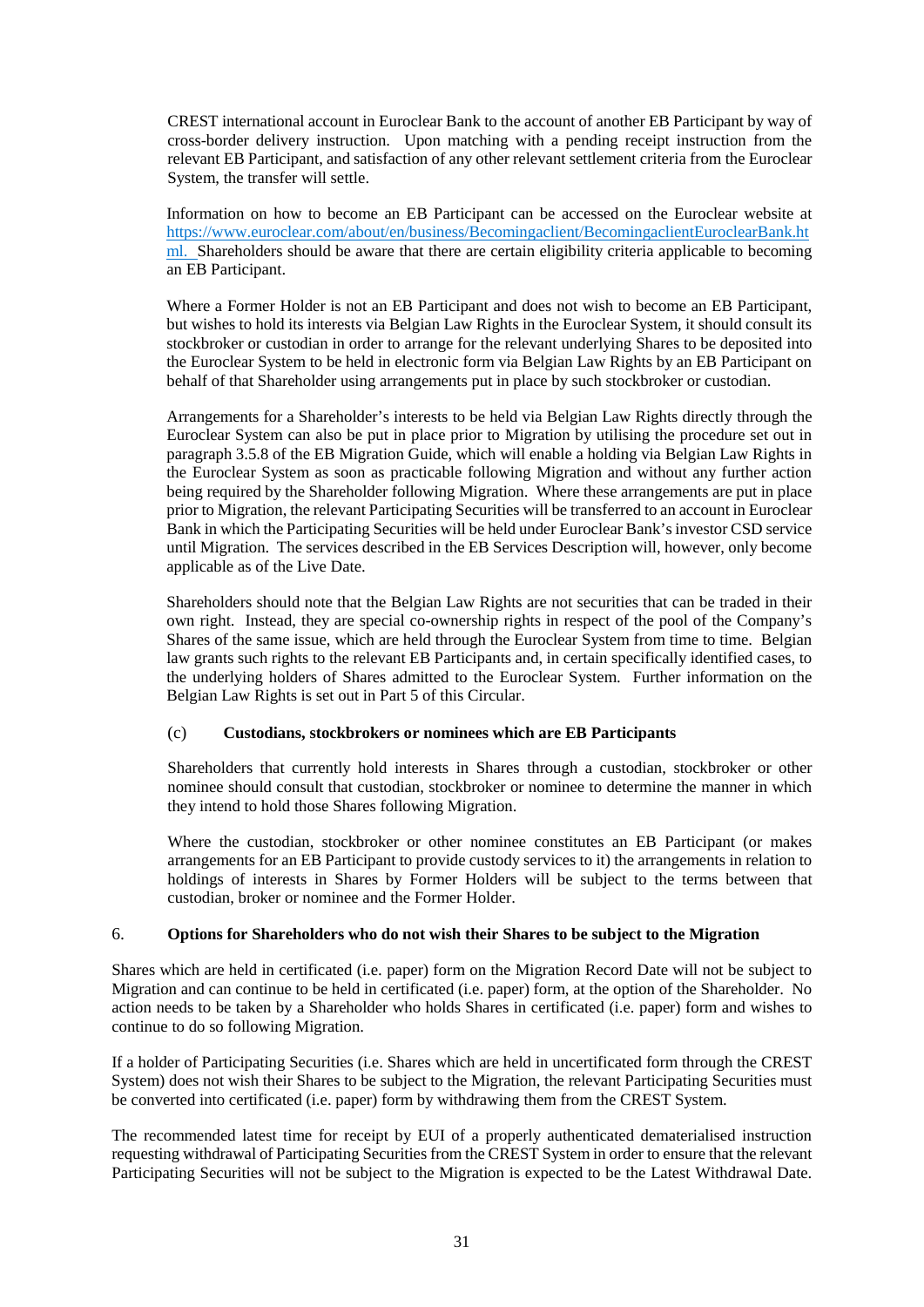The Company will issue an announcement if it is notified of any change to the Latest Withdrawal Date. You are recommended to refer to the CREST Manual for details of the procedures applicable in relation to withdrawal of shares from the CREST System. Shareholders who are not CREST members wishing to hold their Shares in certificated (i.e. paper) form prior to the Migration should make arrangements with their stockbroker or other CREST nominee in good time so as to allow their stockbroker or other CREST nominee sufficient time to withdraw their Shares from the CREST System by the closing date set out for CREST withdrawals in the EB Migration Guide.

Shareholders should note that there are other CSDs authorised in the EU for the purposes of CSDR and currently three of these CSDs are recorded by ESMA as having designated Ireland as a Host Member State for the purposes of CSDR. However, while the Migration Act is not specific to Euroclear Bank, Euroclear Bank is the only CSD that has been actively engaging with Irish market participants to facilitate the transition of Irish shares to its settlement system on or before Tuesday, 30 March 2021.

## <span id="page-34-0"></span>7. **Implementation of the Migration**

If the Migration Resolutions are passed, and the Company satisfies the other requirements applicable to the Migration becoming effective, legal title to all Migrating Shares (i.e. all Shares held in uncertificated form through the CREST System on the Migration Record Date) will be vested in Euroclear Nominees as nominee for Euroclear Bank on and with effect from the Live Date.

Under the Migration Act, Euronext Dublin is responsible for appointing a date to be the Live Date for the purposes of Migration. At the date of publication of this Circular, Euronext Dublin has not yet appointed a date to be the Live Date and, accordingly, it is not yet possible for the Company to definitively identify the Migration Record Date (although it is expected to be 7.00 pm on the business day preceding the Live Date). The Live Date is currently expected to be on or around Monday, 15 March 2021 with the Migration commencing over the weekend immediately prior to the Live Date and taking effect on the Live Date. The Company will give notice of further confirmed dates in connection with the Migration, including the Live Date and the Migration Record Date, when known, by issuing an announcement through a Regulatory Information Service.

Euroclear Bank and EUI have identified the following sequence of steps to be taken in order to implement the Migration:

- At 2.55 pm on the Friday preceding the Migration weekend (which is expected to be Friday, 12 March 2021), EUI will stop the delivery versus payment settlement of Participating Securities. Free of payment settlement will continue until 6.00 pm on that date, at which time free of payment settlement will be stopped by EUI.
- There will then be a final reconciliation between EUI and the Registrar which is necessary so that all Participating Securities which are recorded in the Register of Members on the Migration Record Date (i.e. Migrating Shares) can be reclassified as CDIs in the CREST System.
- By the Live Date, the Company will instruct its Registrar to enter Euroclear Nominees into the Register of Members as the holder of the Migrating Shares, with title to the relevant shares to take effect on the Live Date.
- Euroclear Bank will credit its interest in such Shares (which it holds via Euroclear Nominees) to the account of the CREST Nominee (CIN (Belgium) Limited) and the CREST Nominee will hold its interest in such Shares (i.e. the Belgian Law Rights) as nominee and for the benefit of the CREST Depository. The CREST Depository will, in turn, hold its interest in such Shares (i.e. the Belgian Law Rights) on trust and for the benefit of the holders of the CDIs pursuant to the terms of the CREST Deed Poll.
- With effect from the Live Date, each holding of Participating Securities credited to any stock account in the CREST System on the Migration Record Date will be disabled and enabled in the CREST System as a holding via CDIs which represent the Belgian Law Rights held by the CREST Nominee on behalf of the CREST Depository.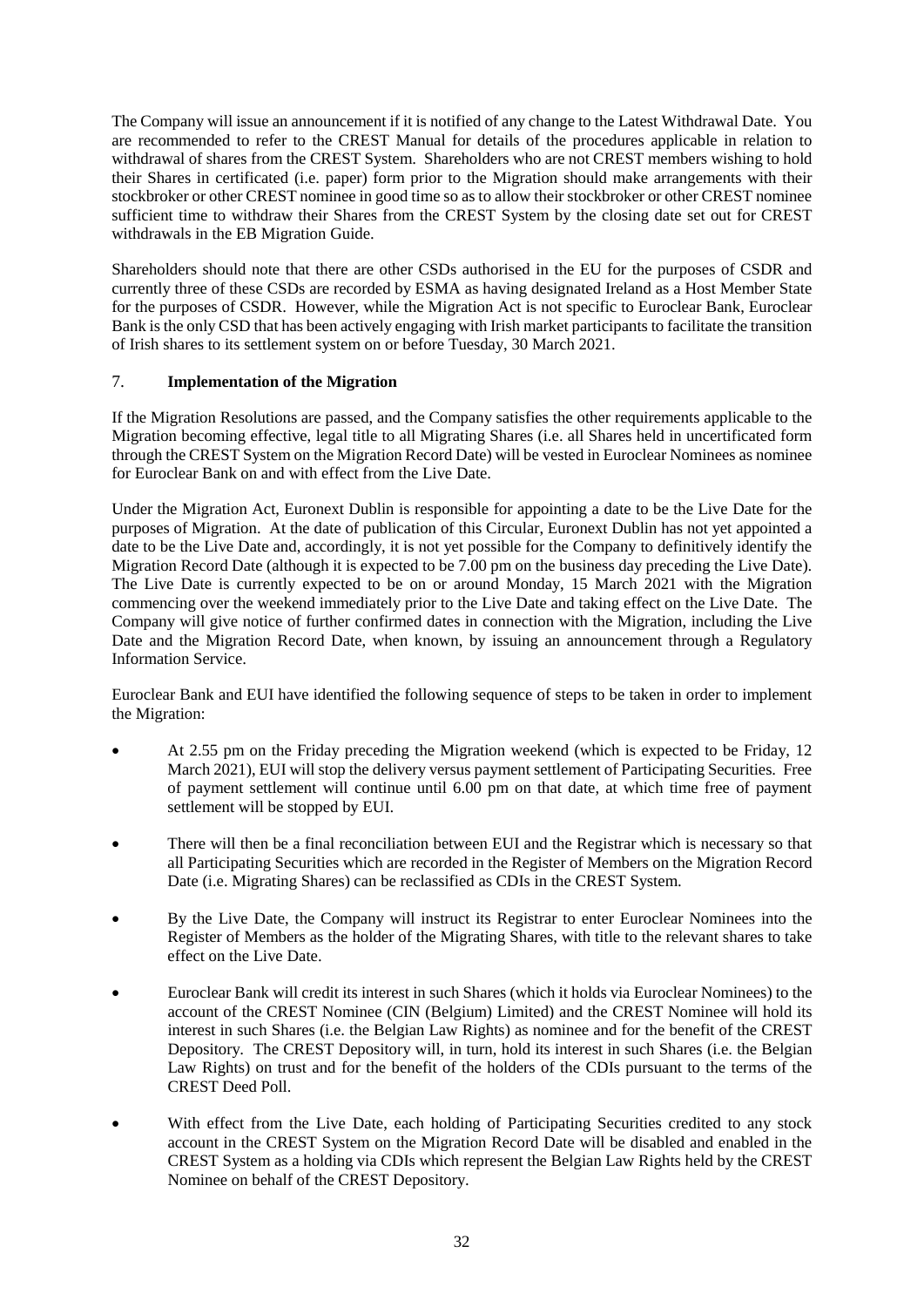Implementation of the steps outlined above will only be possible as a result of the combined effect of the Migration Act, the Brexit Omnibus Act, the amendment of the Articles of Association in the manner set out in Resolutions 3(a) or 3(b), including by the adoption of the proposed new Article 13A, the approval of Resolution 4 and the implementation of the measures and steps to be effected in accordance with and as envisaged by the EB Migration Guide. Under the proposed new Article 13A any holder of a Participating Security on the Migration Record Date shall be deemed to have consented to and authorised the carrying out of these steps with respect to its Participating Securities. Any Holder of Participating Securities who does not wish to give such consent and authorisation must withdraw the relevant Shares from the CREST System before the Latest Withdrawal Date.

While these steps are set out in the EB Migration Guide, neither Euroclear Bank nor EUI are obliged by statute or contract to do any of these steps. If there is a systems failure on the part of Euroclear Bank, EUI or the Company's Registrar which prevents any of these steps from taking place as described above, a Holder of Participating Securities shall have no recourse against the Company, the directors or the Company's Registrar.

As indicated, upon completion of the foregoing steps, the Migrating Shares will initially be enabled as CDIs in the CREST System and Former Holders will be entitled to indirectly exercise certain rights in respect of the underlying Migrating Shares in accordance with the terms of the CREST Deed Poll and the CREST International Manual. If a Former Holder wishes to exercise the rights relating to the underlying Migrating Shares via the Belgian Law Rights in the Euroclear System, rather than CDIs in the CREST System, the Former Holder must:

- (a) be or become an EB Participant (or must appoint an EB Participant to hold the interest in the Migrating Shares on its behalf as described further at paragraph [5\(b\)](#page-32-0) of thi[s Part](#page-23-1) 3); and
- (b) transfer the Belgian Law Rights in respect of the Migrating Shares from the CREST international account in Euroclear Bank to the account of another EB Participant by way of cross-border delivery instruction. The delivery instruction will need to match with a receipt instruction from the proposed recipient and any other settlement criteria required must also be satisfied in order for the transfer to settle.

While the issue of CDIs to Former Holders who are CREST members as described in this Circular is a key part of the implementation of Migration, it is not expressly provided for in the Migration Act. Instead, this aspect of the Migration is to be covered by the taking of certain operational steps by Euroclear Bank, EUI, the CREST Nominee and the CREST Depository as set out in the EB Migration Guide and in accordance with the terms of the CREST Deed Poll and the CREST International Manual and the amendment of the Articles of Association, including by the adoption of the proposed new Article 13A pursuant to Resolutions 3(a) and 3(b) and the approval of Resolution 4.

It will be for each Shareholder to decide whether, following the Migration, it will hold the Belgian Law Rights as, or through, an EB Participant or hold its interest in the Migrating Shares by way of CDIs representing those Belgian Law Rights. **The practical result of the Migration taking effect will be that all Migrating Shareholders will initially receive one CDI for each Participating Security held at the Migration Record Date. Migrating Shareholders will then be entitled to choose whether (1) to continue to hold via CDIs, (2) to convert their CDI holding into a holding of Belgian Law Rights as an EB Participant (subject to such Migrating Shareholder being, or becoming, an EB Participant), or through a custodian, stockbroker or other nominee which is itself an EB Participant or (3) to withdraw their Shares from the Euroclear System to be held in certificated form**.

With effect from the Live Date, unless an alternative arrangement can be secured by EUI permit settlement of trades on the London Stock Exchange in euro, the settlement of Shares traded on the London Stock Exchange will occur via CDI through the CREST System in GBP (or in USD) as of two (2) days following the Live Date and the settlement of Shares traded on Euronext Dublin will occur via Belgian Law Rights through the Euroclear System only as of two (2) days following the Live Date in euro. This is due to the respective requirements of, *inter alia,* the London Stock Exchange Trading Rules and the Euronext Dublin Trading Rules.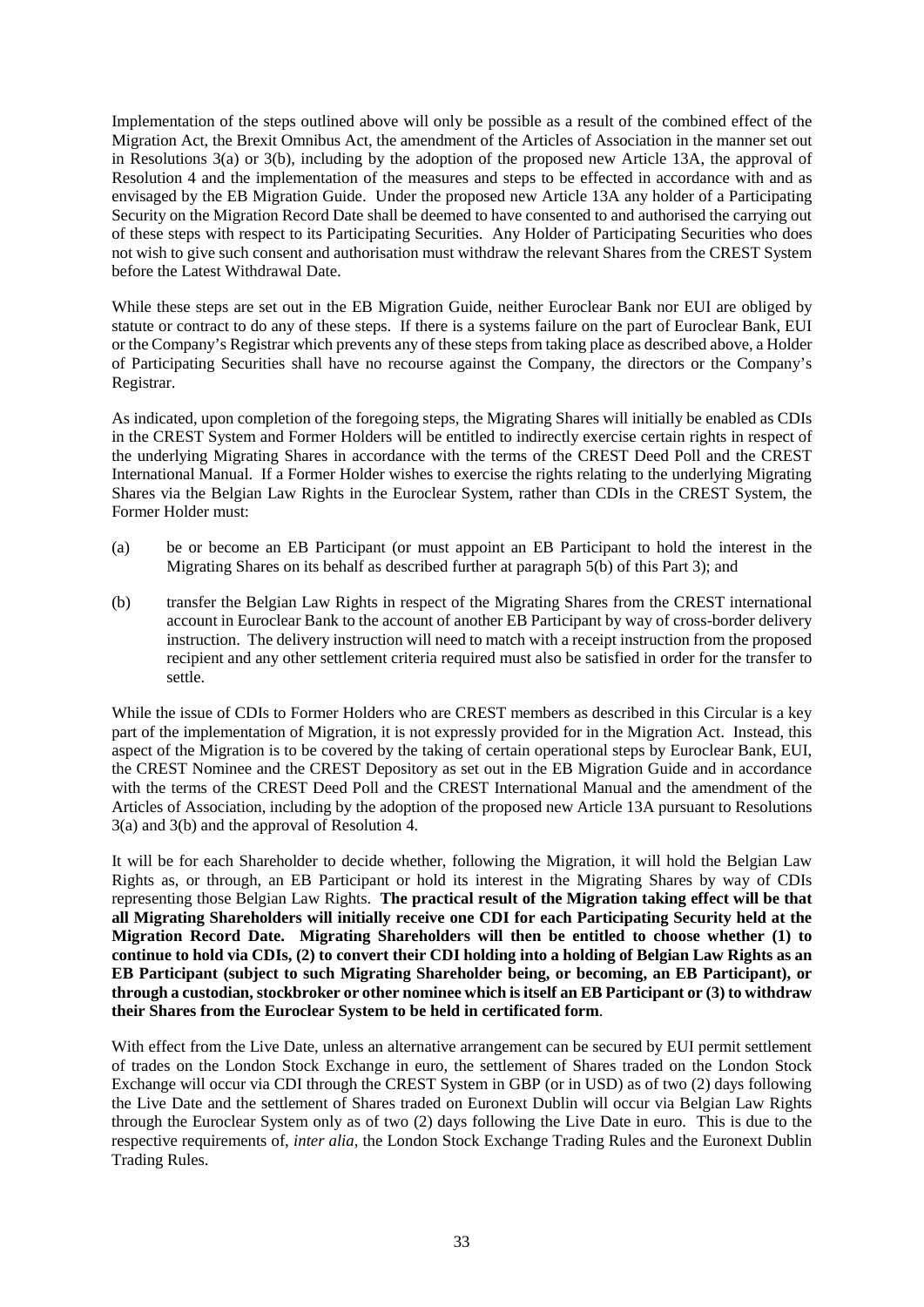Where persons hold interests in Migrating Shares via a contractual arrangement with another party, such as a stockbroker or custodian, they should consult that party as well as their independent professional advisers to ascertain the effect of the Migration on such interests.

### <span id="page-36-0"></span>8. **Regulatory matters including certain company law provisions**

Migration will impact a number of areas of Irish company law as referred to below.

- (a) The Irish Government has made a number of amendments to Irish company law which are intended to facilitate and address certain consequences of the Market Migration. Specifically, Part 4 of the Brexit Omnibus Act includes a number of amendments to the Companies Act in connection with Migration, including the following:
	- (i) The disapplication of the requirement for a company to issue share certificates in respect of any securities which are admitted to a securities settlement system operated by a CSD which is authorised under CSDR to perform services in Ireland (an "**authorised CSD**").

As a result, following Migration, the Company will not be required to issue share certificates in respect of Shares which are admitted to the Euroclear System (but will not affect the entitlements of Shareholders to a share certificate where their Shares are held in certificated (i.e. paper) form).

- (ii) The disapplication of the requirement for the execution of a written instrument of transfer in order to give effect to any transfer of title in securities that is necessary to:
	- (A) withdraw those securities from an authorised CSD (in favour of any holder of rights or interests in those securities);
	- (B) deposit those securities into an authorised CSD (by any holder of rights or interests in those securities); or
	- (C) transfer those securities from one authorised CSD to another.

This disapplication will facilitate the deposit of Shares into, and withdrawal of Shares from, the Euroclear System following Migration as well as the transfer of Shares between Euroclear Bank and any other authorised CSD by eliminating the need for a written instrument of transfer in order to implement such transactions. Any such withdrawals, deposits or transfers will remain subject to the procedural requirements established by Euroclear Bank in the EB Services Description and EB Operating Procedures, as applicable.

- (iii) In the case of an issuer with any securities admitted to an authorised CSD:
	- (A) the disapplication of the requirement that a resolution to approve a scheme of arrangement be approved by a "majority in number" of the members or class of members affected by the scheme by amending the definition of "special majority" set out in section 449(1) of the Companies Act to exclude this requirement; and
	- (B) where some of the securities of such an issuer are held outside an authorised CSD, imposing a new requirement that the quorum for any meeting to consider a resolution to approve a scheme of arrangement shall be at least two persons holding or representing by proxy at least one-third in nominal value of the issued shares, or class of issued shares, as the case may be, of the issuer.

This alters the threshold for shareholder approval of any proposed scheme of arrangement that the Company may implement while securities are admitted to the Euroclear System and, assuming that some Shares continue to be held outside of an authorised CSD following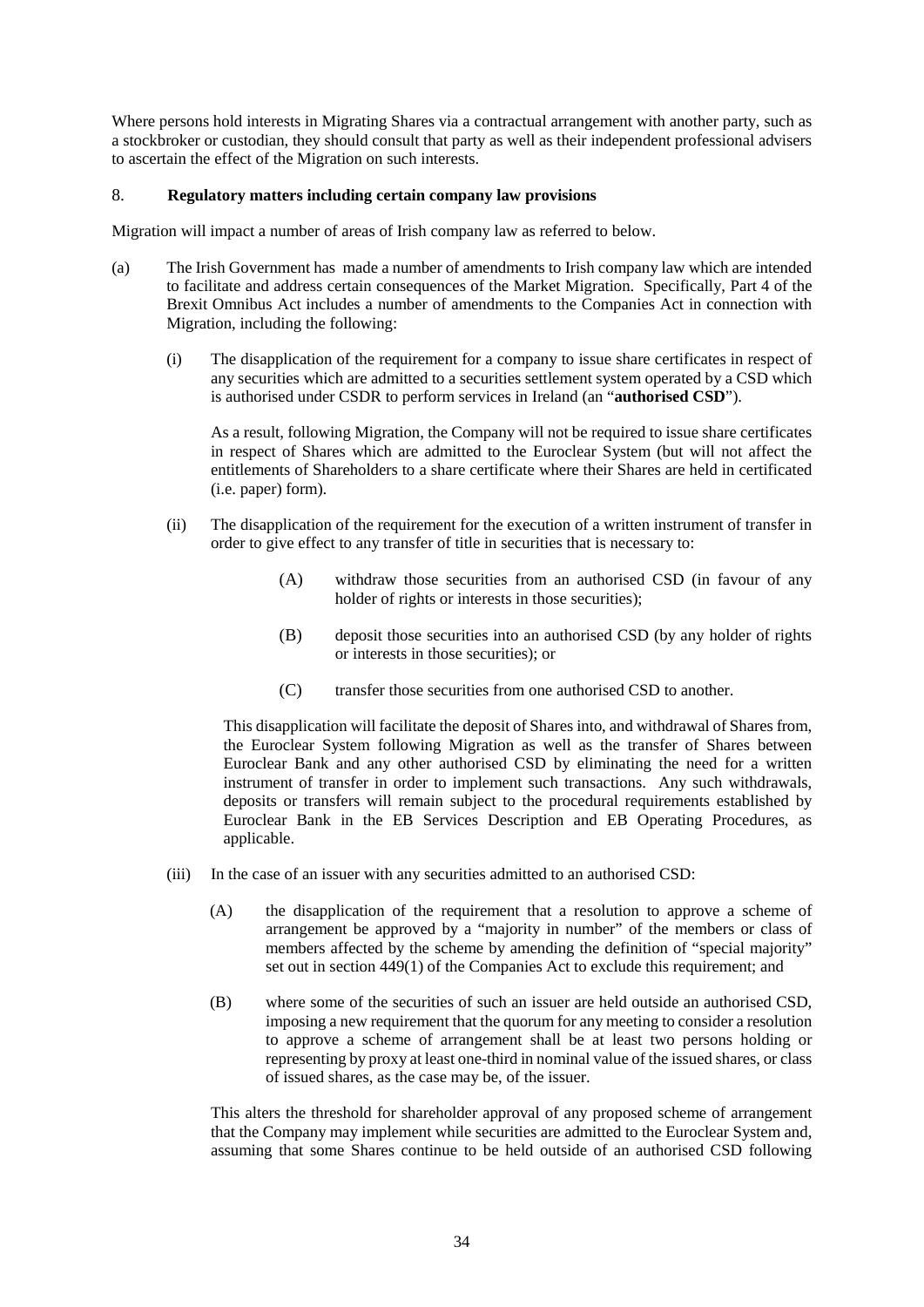Migration, would increase the necessary quorum for any meeting to consider a resolution to approve a scheme of arrangement.

(iv) In the case of an issuer with any securities admitted to an authorised CSD, the disapplication of the additional requirement set out in section 458(3) of the Companies Act in order for a right of buy-out to apply in certain circumstances.

This means that an offeror for the Company which already held beneficial ownership of more than 20% of the Company's Shares would no longer be required to satisfy the additional requirement in section 458(3) of the Companies Act that the assenting shareholders in respect of the relevant scheme, contract or offer are not less than 50% in number of the holders of the relevant shares, in order for the offeror to be entitled to compulsorily acquire the Shares of any dissenting shareholders.

(v) The insertion of a new section 1087F into the Companies Act providing that an irrevocable power of attorney will be deemed to be granted where the terms of any offer to acquire all of the issued share capital of any issuer with securities admitted to an authorised CSD provide that acceptance of the offer constitutes an irrevocable power of attorney and acceptance of that offer is communicated by instructions that are sent or received by means of a securities settlement system of a central securities depository in accordance with the procedures of that settlement system.

This facilitates the granting of irrevocable powers of attorney by way of acceptance of an offer for the Company which is communicated through the Euroclear System following Migration, in line with the current practice with respect to acceptances communicated through CREST.

(vi) In the case of an issuer with any securities admitted to an authorised CSD, the modification of section 1105(1) of the Companies Act to provide that the record date for voting would be close of business on the day preceding a date not more than seventy two (72) hours before the general meeting to which it relates.

This means that, at any general meeting of the Company following Migration, the record date for determining entitlements to vote at that meeting would be set at close of business on the day preceding a date not more than seventy two (72) hours before meeting. Currently, under the Companies Act and the Articles of Association, the record date can be no more than 48 hours prior to the general meeting. The Company understands that a longer period is required to facilitate the collection of instructions relating to voting events under the Euroclear System and the CREST System (with respect to CDIs) and to avoid the need to block voted shares until after the Meeting Record Date. An amendment to the record date specified in the Articles of Association is being proposed as part of the amendments being proposed in Resolutions 3(a) and 3(b) in order to align the Articles of Association with section 1105(1), as modified.

(b) It should also be noted that Article 3(1) of CSDR requires Irish listed issuers to arrange for their securities to be represented in book-entry form as immobilisation or, subsequent to a direct issuance, in dematerialised form. This obligation applies from 1 January 2023 with respect to new issues of shares. From 1 January 2025, this requirement will apply to all transferable securities. Depending on the model of dematerialisation adopted, the effect of these provisions, when implemented, will be that the option of holding shares in certificated form will no longer be available in the case of new issues from 1 January 2023 and in the case of existing issued shares from 1 January 2025. Furthermore, Article 3(2) CSDR requires that where a transaction in transferable securities occurs on a trading venue the relevant securities must be recorded in book-entry form in a CSD on or before the intended settlement date, unless they have already been so recorded.

The Irish Government has not yet indicated what measures, if any, it will adopt in order to facilitate implementation of these requirements (known as "**dematerialisation**") by issuers by the relevant implementation dates. Depending on the model adopted for dematerialisation, if suitable provision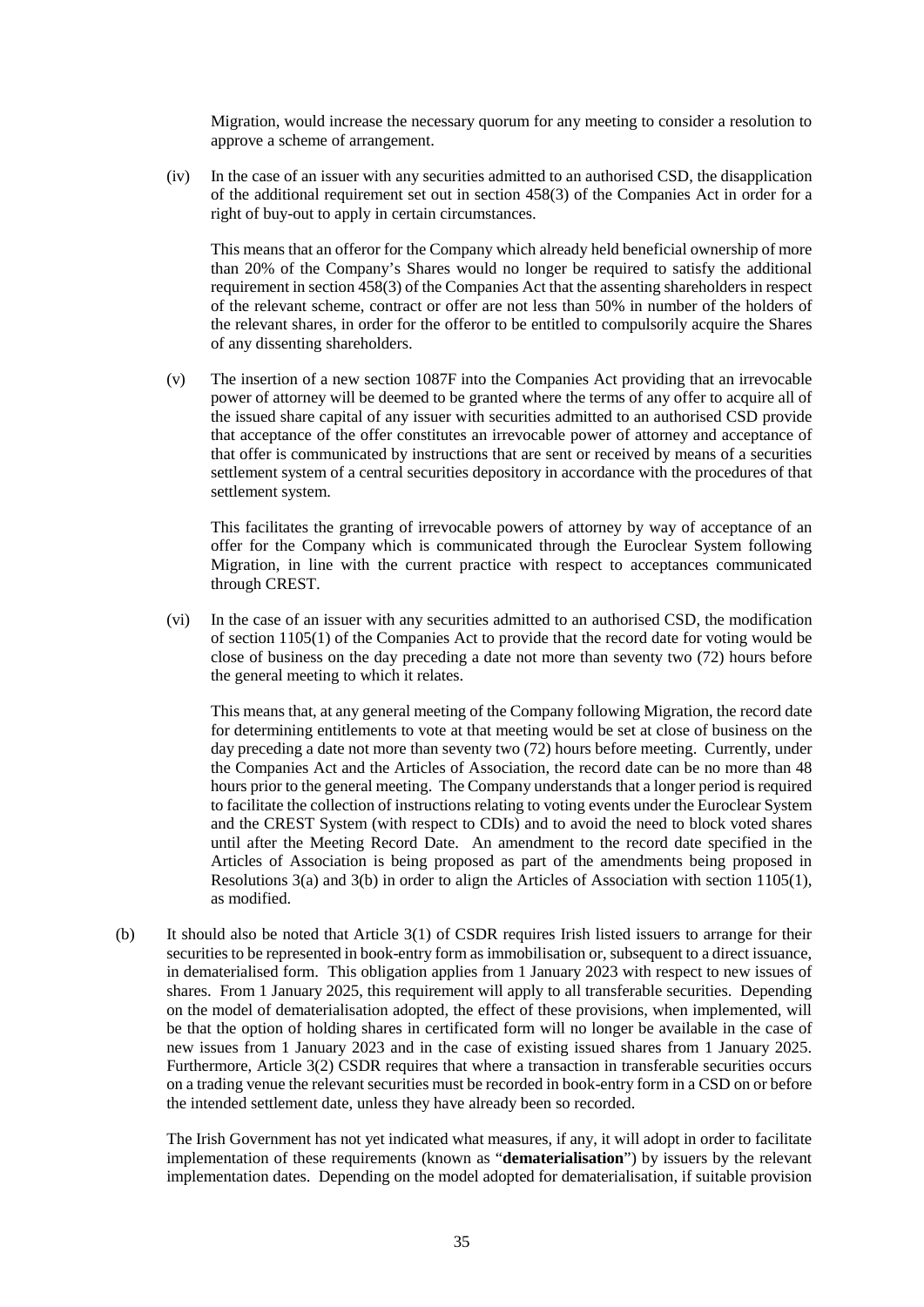is not made by relevant legislative changes, investors in the Company may not subsequently be able to hold Shares in certificated (i.e. paper) form and may be unable to effectively enforce certain rights which are expressed as members' rights under Irish company law. The extent of any further amendments which may be made to Irish company law, having regard also to the fact that the model to be adopted for dematerialisation has not been determined, are not known as at the date of this Circular.

One possible approach to the implementation of dematerialisation is that legislative amendments are advanced in the period prior to 1 January 2023 which will address the manner in which shareholder rights can be exercised under a dematerialised model. Another possible solution is that each issuer proposes amendments to its Constitution so as to accommodate the exercise of those rights subject to certain conditions. It is in this context that the Company is proposing, pursuant to Resolutions 3(a) and 3(b), a number of amendments to its Articles of Association, designed to seek to provide that Shareholders can continue to exercise certain members' rights without the necessity of re-materialising their holdings. Details of these amendments are contained in [Part](#page-77-0) 8 of this Circular.

**Holders of Participating Securities are strongly urged to read Appendix II as some of the rights listed in that Appendix cannot be accommodated while holding Shares through the Euroclear System by the proposed amendments to the Articles of Association and may not be accommodated by changes in law. In those instances, such rights would only be exercisable by withdrawing Shares from the Euroclear System and the CREST System (in the case of CDIs) (see procedures specified in paragraph 5 of Part 4 of this Circular).**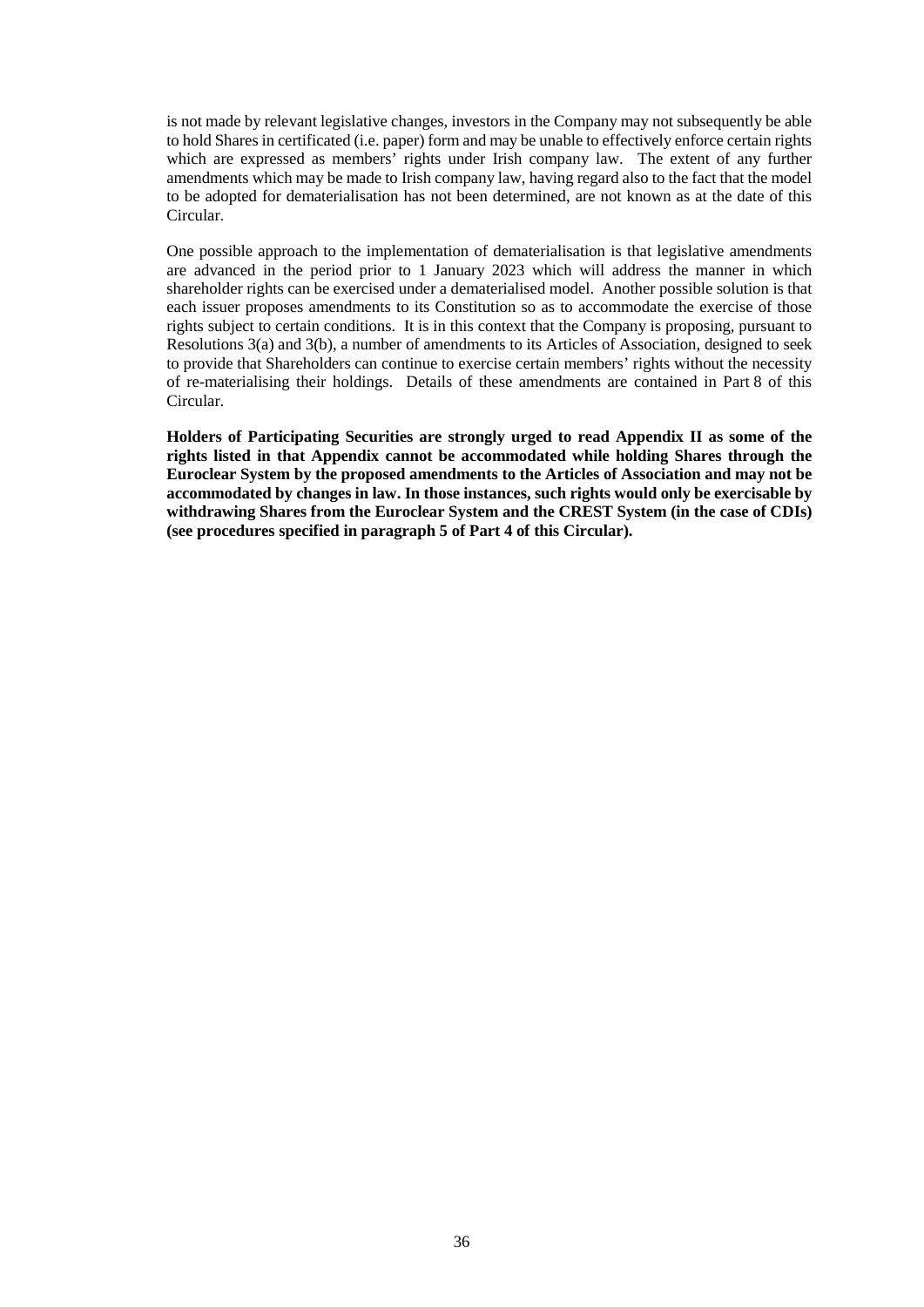### PART<sub>4</sub>

#### <span id="page-39-0"></span>**COMPARISON OF THE EUROCLEAR BANK AND EUI SERVICE OFFERING**

#### 1. **Summary**

Following Migration, Migrating Shares which are held through the Euroclear System via Belgian Law Rights will be subject to the service offering set out in the EB Services Description. Interests in Migrating Shares which are held through the CREST System in the form of CDIs will be subject to the service offering expected to be set out in the CREST International Manual. These service offerings differ from each other in some respects as well as from the current service offering available in respect of Participating Securities which are currently admitted directly to the CREST System. This [Part](#page-39-0) 4 provides a summary of the key differences between these service offerings.

Whilst the timelines and mechanics of a CREST participant holding a security constituted under Irish law taking part in certain corporate actions may be affected by the change of model from a direct 'name on register' legal holding to an 'intermediated' holding via CDIs through the CREST System or via Belgian Law Rights through the Euroclear System, the effective exercise of the rights of such CREST participant will be substantially unaffected except as explained in Appendix II. Shareholders should, however, be aware that the timeline for exercising certain corporate actions in respect of Migrating Shares held through the CREST System via CDIs following Migration will be different to the timelines to exercise equivalent corporate actions in respect of securities held directly in the Euroclear System via Belgian Law Rights. This is because the EUI, being an EB Participant through the CREST Nominee, will need to receive notifications from Euroclear Bank in the first instance before the relevant notifications can be communicated to CDI holders and will have to set earlier deadlines for the receipt of instructions from CDI holders in order to be able to communicate those instructions to Euroclear Bank by the deadline set by Euroclear Bank.

Shareholders who expect to hold their interests in Migrating Shares through a custodian, nominee or other intermediary should be aware that earlier deadlines for some corporate actions may apply under the arrangements between the Shareholder and that custodian, nominee or other intermediary.

**Shareholders intending to hold their interests in Migrating Shares through the Euroclear System via Belgian Law Rights or the CREST System via CDIs should carefully review the EB Migration Guide, the EB Services Description and the EB Rights of Participants Documents and, in the case of CDIs, the CREST Deed Poll and the CREST International Manual (including any updated versions thereof to the extent they are published after the date of this Circular), together with the additional documentation made available for inspection as set out in paragraph [7](#page-11-0) of [Part](#page-5-0) 1 of this Circular and consult with their stockbroker or other custodian in making any decisions with respect to the manner in which they hold any interests in Migrating Shares. Shareholders should not rely on the summary below, which is incomplete and may exclude descriptions of differences which are material to the circumstances of an individual Shareholder. While it is expected that a revised CREST International Manual will be published prior to the Migration, that document is not yet available as at the date of this [Part](#page-39-0) 4. This Part reflects the revisions expected to be made to the CREST International Manual based on discussions with Euroclear Bank.** 

**The Company is not making any recommendation with respect to the manner in which Shareholders should hold their interests in the Company prior to, on, or subsequent to, the Migration. No reliance should be placed on the contents of this Circular for the purposes of any decision in that regard.**

- 2. **Voting**
	- Section 5.3.2.7 of the EB Operating Procedures describes the process for processing voting instructions within the Euroclear System. This section is further supplemented by the 'Online Market Guides' ("**Online Market Guides**") for market specific operational elements (currently the EB Services Description for Migrating Shares). The Online Market Guides form part of the contractual relationship between Euroclear Bank and EB Participants.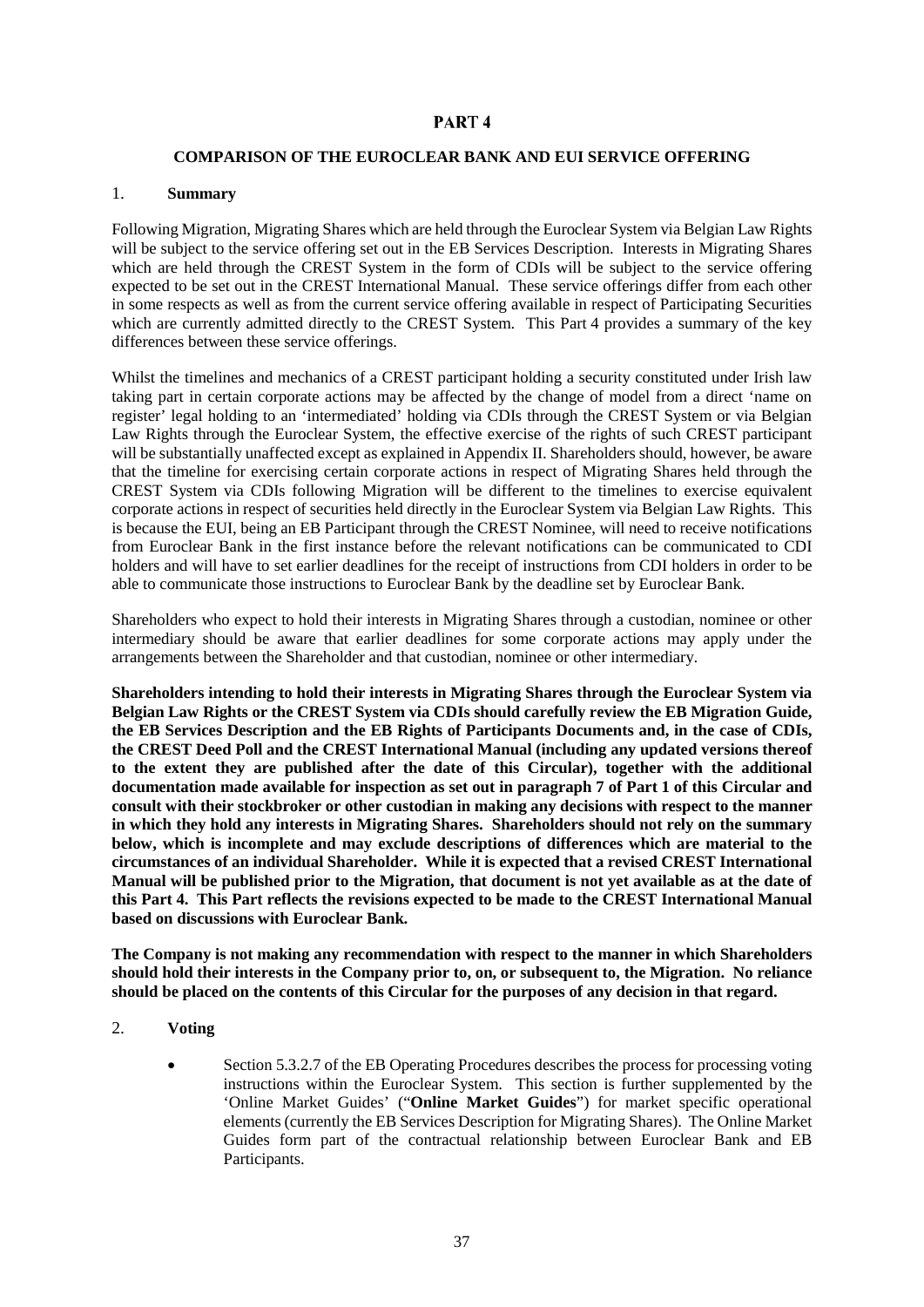- Further information regarding the manner in which the voting rights can be exercised in respect of Migrating Shares can be found in section 6 *Custody – Meeting Services* of the EB Services Description.
- Section 5.3.2.7 of the EB Operating Procedures and section 6 of the EB Services Description make clear that Euroclear Bank has no discretion to exercise any voting rights in respect of securities held in the Euroclear System. In the absence of any instruction from the relevant EB Participant, Euroclear Bank will not process voting instructions for a specific voting action.
- Chapter 4 of the CREST International Manual outlines the broad principles surrounding the management of corporate actions in the CREST system for CDIs, including with respect to voting actions. In respect of Migrating Shares held through the CREST System via CDIs, it is expected that Broadridge Proxy Voting Service ("**Broadridge**") will be appointed by EUI as a third party voting service provider in respect of any voting actions.

| <b>Item</b>                                            | <b>Euroclear Bank offering</b><br>to EB Participants                                                                                                                                                                                                                                                                                                                                                                       | <b>CREST System offering</b><br>to CDI holders                                                                                                                                                                                                                                                                                                                                                                                                                                                                                                                                                                                                           | <b>Pre-Migration CREST</b><br><b>System offering</b>                                                                                                                                                                                          |
|--------------------------------------------------------|----------------------------------------------------------------------------------------------------------------------------------------------------------------------------------------------------------------------------------------------------------------------------------------------------------------------------------------------------------------------------------------------------------------------------|----------------------------------------------------------------------------------------------------------------------------------------------------------------------------------------------------------------------------------------------------------------------------------------------------------------------------------------------------------------------------------------------------------------------------------------------------------------------------------------------------------------------------------------------------------------------------------------------------------------------------------------------------------|-----------------------------------------------------------------------------------------------------------------------------------------------------------------------------------------------------------------------------------------------|
| Meeting<br>announcements                               | The Registrar notifies<br>Euroclear Bank of an<br>event.<br>Euroclear<br>Bank<br>automatically sends this<br>event notification to all<br>EB Participants either (a)<br>having or receiving a<br>position in that security up<br>Euroclear<br>Bank's<br>to<br>voting deadline or, (b)<br>pending<br>having<br>a<br>instruction, the settlement<br>of which would result in<br>an EB Participant having<br>such a position. | As an EB Participant, the<br>CREST Nominee (via a<br>third<br>party<br>service<br>provider engaged by EUI,<br>currently<br>Broadridge)<br>receives<br>event<br>an<br>notification<br>from<br>Euroclear Bank.<br>Upon receipt of an event<br>notification<br>from<br>Euroclear<br>Bank,<br>Broadridge notifies that<br>event to any CREST<br>member who holds CDIs<br>up to the Broadridge<br>voting deadline.<br>The notification will be<br>made available<br>to<br>all<br>CREST members (those<br>either having or receiving<br>a position in that CDI)<br>within forty eight (48)<br>of receipt by<br>hours<br>Broadridge of complete<br>information. | The CREST member can<br>be notified through the<br>CREST System directly<br>by the issuer or the<br>issuer's agent.<br>The<br>announcement<br>$\overline{1}S$<br>available once notice is<br>entered correctly on the<br><b>CREST</b> System. |
| Determination<br>of<br>date<br>record<br>for<br>voting | Record date is determined<br>by the issuer and is a<br>market-wide<br>applicable<br>date.                                                                                                                                                                                                                                                                                                                                  | Record<br>date<br><i>is</i><br>determined by the issuer<br>and is a market-wide<br>applicable date.                                                                                                                                                                                                                                                                                                                                                                                                                                                                                                                                                      | Record<br>date<br><i>is</i><br>determined by the issuer<br>and is a market-wide<br>applicable date.                                                                                                                                           |
| Submission<br>of<br>proxy appointment<br>instructions  | From a Euroclear Bank<br>perspective, there are two<br>(2) distinct options, with<br>the<br>operational<br>same<br>timelines.<br>EB<br>either<br>Participants<br>can<br>send:                                                                                                                                                                                                                                              | CREST<br>members<br>can<br>complete<br>submit<br>and<br>proxy<br>appointments<br>(including)<br>voting<br>instructions)<br>electronically<br>through<br>Broadridge.<br>The same<br>voting options<br>in<br>as                                                                                                                                                                                                                                                                                                                                                                                                                                            | <b>CREST</b><br>members<br>can<br>complete<br>submit<br>and<br>proxy<br>appointments<br>(including<br>voting<br>instructions)<br>electronically through the<br>CREST System to<br><sub>a</sub>                                                |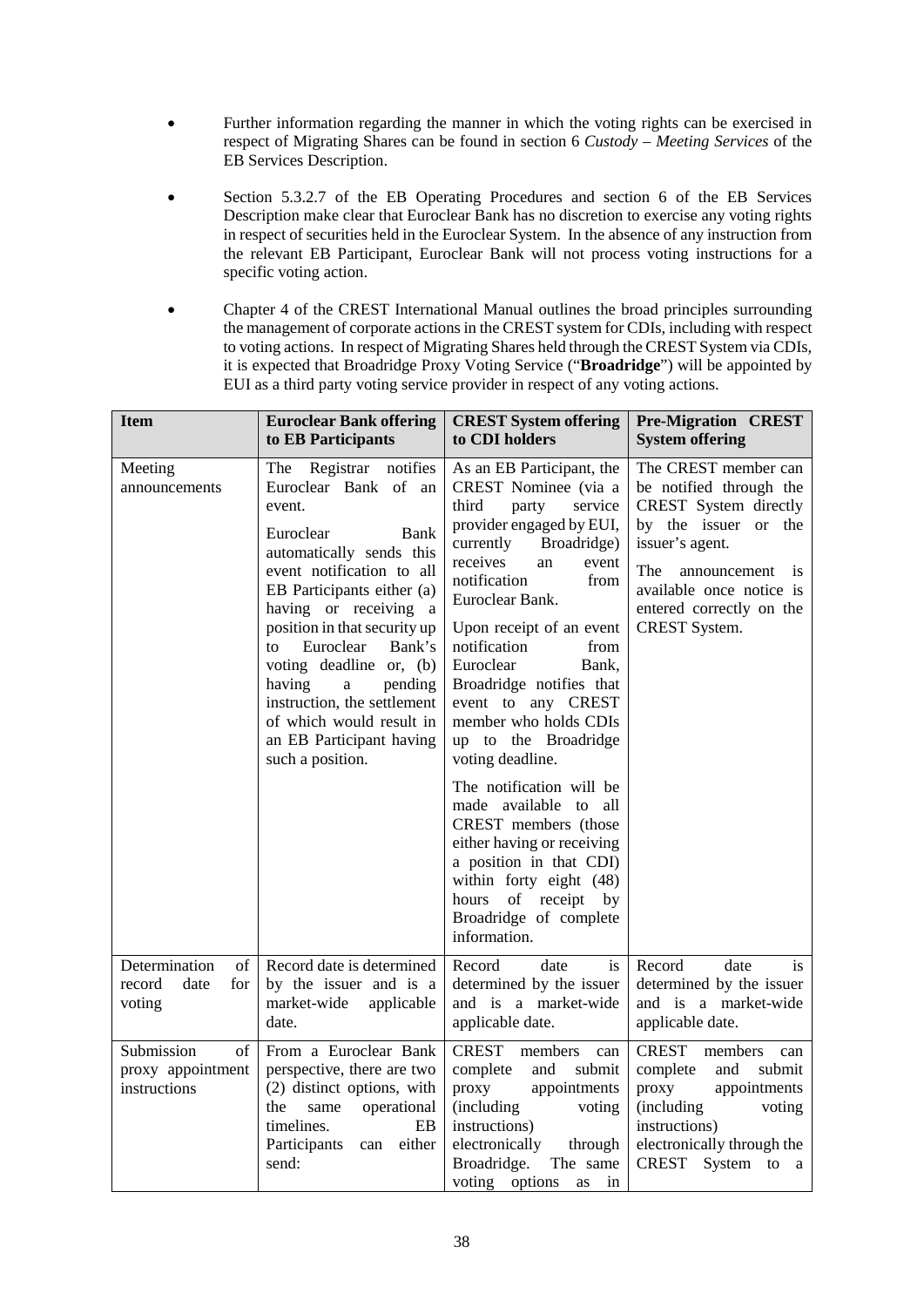| <b>Item</b>                                                | <b>Euroclear Bank offering</b><br>to EB Participants                                                                                                                                                                                                                                                                                                                                                                                                                                                                                                                                                                                                                                                                                                                                                                                | <b>CREST System offering</b><br>to CDI holders                                                                                                                               | <b>Pre-Migration CREST</b><br><b>System offering</b>                                                                                      |
|------------------------------------------------------------|-------------------------------------------------------------------------------------------------------------------------------------------------------------------------------------------------------------------------------------------------------------------------------------------------------------------------------------------------------------------------------------------------------------------------------------------------------------------------------------------------------------------------------------------------------------------------------------------------------------------------------------------------------------------------------------------------------------------------------------------------------------------------------------------------------------------------------------|------------------------------------------------------------------------------------------------------------------------------------------------------------------------------|-------------------------------------------------------------------------------------------------------------------------------------------|
|                                                            | 1. electronic<br>voting<br>instructions<br>to<br>Euroclear<br>instruct<br>Nominees to (or to<br>appoint the Chair of<br>the meeting as proxy<br>$to)$ :<br>✓<br>vote in favour of<br>all or a specific<br>resolution(s).<br>vote against all<br>✓<br>or a specific<br>$resolution(s)$ .<br>✓<br>abstain from all<br>or a specific<br>$resolution(s)$ .<br>$\checkmark$<br>give a<br>discretionary<br>vote to the Chair<br>in respect of one<br>or more of the<br>resolutions being<br>put to a<br>shareholder vote<br><sub>or</sub><br>2.<br>voting<br>proxy<br>instructions to<br>✓<br>appoint a third<br>party (other than<br>Euroclear<br>Nominees/the<br>Chair of the<br>meeting) to<br>attend the<br>meeting and vote<br>the number of<br>shares specified<br>in the manner<br>directed in the<br>proxy voting<br>instruction. | Euroclear Bank will be<br>available (i.e. electronic<br>voting<br>instructions,<br>appointing the Chair of<br>the meeting as proxy or<br>appointing a third party<br>proxy). | CREST member acting<br>on behalf of the issuer.                                                                                           |
| Deadline<br>for<br>submission<br>of<br>voting instructions | Euroclear<br>Bank<br>will,<br>wherever practical, aim to<br>have a voting instruction<br>deadline of one (1) hour<br>prior to the issuer's proxy<br>appointment deadline.                                                                                                                                                                                                                                                                                                                                                                                                                                                                                                                                                                                                                                                           | Broadridge will process<br>and deliver proxy voting<br>instructions<br>received<br>from CREST members<br>by the Broadridge voting<br>deadline<br>date<br>to                  | The proxy appointment<br>instruction<br>may<br>be<br>submitted at any time<br>from the time of input of<br>the<br>meeting<br>announcement |
|                                                            |                                                                                                                                                                                                                                                                                                                                                                                                                                                                                                                                                                                                                                                                                                                                                                                                                                     | Euroclear Bank, by their<br>cut-off and to agreed<br>market requirements.<br>Broadridge's<br>deadline<br>earlier<br>will<br>be<br>than                                       | instruction up<br>to the<br>issuer's<br>proxy<br>appointment deadline.                                                                    |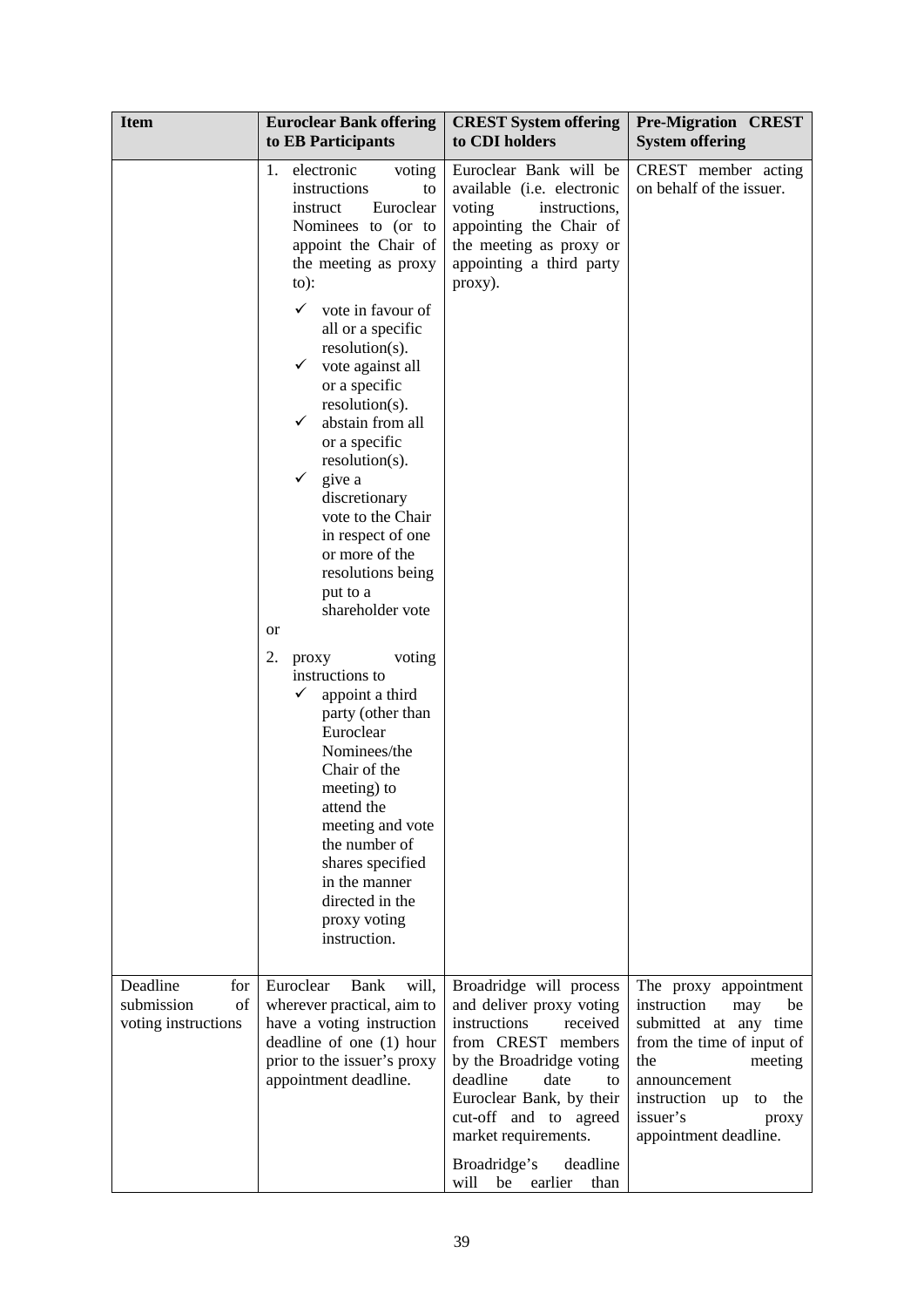| <b>Item</b>                                                                         | <b>Euroclear Bank offering</b><br>to EB Participants                                                                                                                                                                                                                                                                                                                                                                                                                                                                                                                                                                                                                       | <b>CREST System offering</b><br>to CDI holders                                                                                                                                                                                                                                                                                                                                                                                                                                                                                                                     | <b>Pre-Migration CREST</b><br><b>System offering</b>                                                                                                                                                                                                                                                                                                                                                                                            |
|-------------------------------------------------------------------------------------|----------------------------------------------------------------------------------------------------------------------------------------------------------------------------------------------------------------------------------------------------------------------------------------------------------------------------------------------------------------------------------------------------------------------------------------------------------------------------------------------------------------------------------------------------------------------------------------------------------------------------------------------------------------------------|--------------------------------------------------------------------------------------------------------------------------------------------------------------------------------------------------------------------------------------------------------------------------------------------------------------------------------------------------------------------------------------------------------------------------------------------------------------------------------------------------------------------------------------------------------------------|-------------------------------------------------------------------------------------------------------------------------------------------------------------------------------------------------------------------------------------------------------------------------------------------------------------------------------------------------------------------------------------------------------------------------------------------------|
|                                                                                     |                                                                                                                                                                                                                                                                                                                                                                                                                                                                                                                                                                                                                                                                            | Euroclear Bank's voting<br>instruction deadline.                                                                                                                                                                                                                                                                                                                                                                                                                                                                                                                   |                                                                                                                                                                                                                                                                                                                                                                                                                                                 |
| Amending,<br>withdrawing<br>or<br>cancelling<br>submitted<br>voting<br>instructions | Voting<br>instructions<br>cannot be changed after<br>Euroclear Bank's voting<br>instruction deadline.                                                                                                                                                                                                                                                                                                                                                                                                                                                                                                                                                                      | Voting<br>instructions<br>cannot be changed after<br>Broadridge's<br>voting<br>deadline.                                                                                                                                                                                                                                                                                                                                                                                                                                                                           | <b>CREST</b><br>members<br>can<br>appoint<br>Corporate<br>$\mathbf{a}$<br>Representative to attend<br>the meeting in person and<br>change their vote at the<br>meeting.                                                                                                                                                                                                                                                                         |
| Attending<br>and<br>voting at meetings                                              | Upon receipt of a third<br>party<br>proxy<br>voting<br>instruction from an EB<br>before<br>the<br>Participant<br>voting<br>instruction<br>deadline, Euroclear Bank<br>will appoint a third party<br>identified by the<br>EB<br>Participant (other than<br>Euroclear Nominees or<br>the Chair of the issuer) to<br>attend the meeting and<br>vote the number of shares<br>specified in the manner<br>directed in the<br>proxy<br>voting instruction.<br>There is no facility to<br>offer<br>letter<br>of<br>a<br>representation/appoint<br>a<br>representative<br>corporate<br>other than through the<br>submission of third party<br>appointment<br>proxy<br>instructions. | A CREST member will<br>be able to send a third<br>voting<br>party<br>proxy<br>instruction<br>through<br>Broadridge in order to<br>appoint a third party to<br>attend the meeting and<br>vote the number of shares<br>specified in the manner<br>directed in the proxy<br>instruction (subject to the<br><b>Broadridge</b><br>voting<br>deadline).<br>There is no facility to<br>offer<br>of<br>letter<br>a<br>representation/appoint a<br>corporate representative<br>other than through the<br>submission of third party<br>appointment<br>proxy<br>instructions. | CREST members<br>can,<br>after<br>the<br>date<br>of<br>submission<br>of<br>proxy<br>the<br>instructions<br>to<br>Registrar, and after the<br>deadline for doing so,<br>which is usually at any<br>time up to the meeting,<br>appoint<br>corporate<br>$\mathbf{a}$<br>representative to attend<br>and vote at the meeting in<br>any manner, including<br>contrary to that set out in<br>the proxy instructions.                                  |
| Announcement of<br>results                                                          | practice,<br>EB<br>an<br>In.<br>Participant is expected to<br>access this information<br>when published by way of<br>announcement<br>on<br>a<br>Regulatory Information<br>Service and/or published<br>on the website of the<br>issuer.                                                                                                                                                                                                                                                                                                                                                                                                                                     | In practice, a CDI holder<br>is expected to access this<br>information<br>when<br>published by way<br>of<br>announcement<br>on<br>a<br>Regulatory Information<br>Service and/or published<br>on the website of the<br>issuer.                                                                                                                                                                                                                                                                                                                                      | <b>CREST</b><br>functionality<br>the<br>supports<br>announcement<br>οf<br>meeting results through<br>the CREST System, if a<br>registrar chooses to use<br>this functionality.<br>However, in practice,<br>these announcements are<br>normally communicated<br>outside<br>the<br><b>CREST</b><br>System<br>by<br>way<br>of<br>announcement<br>on<br>a<br>Regulatory Information<br>Service and/or published<br>on the website of the<br>issuer. |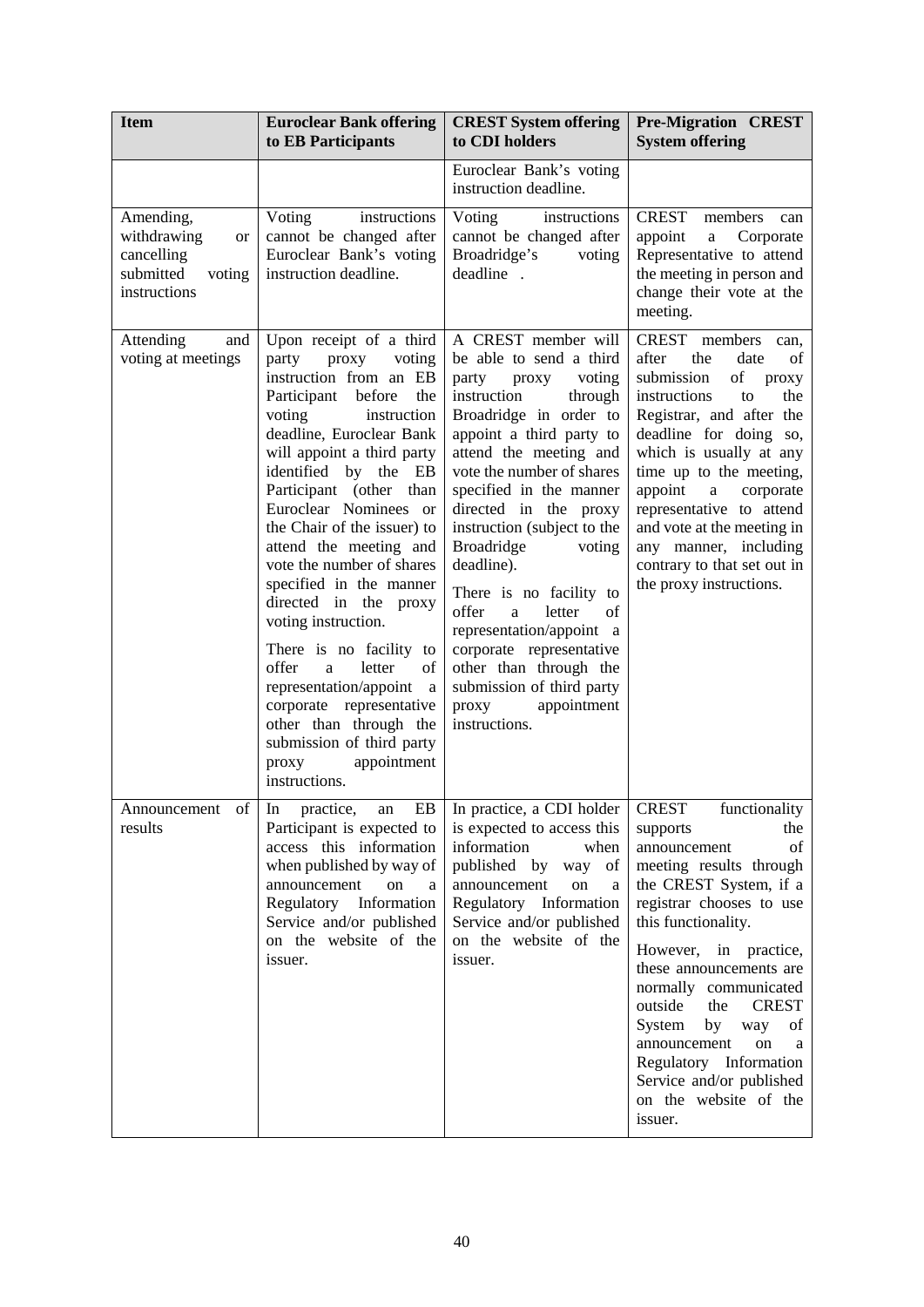# 3. **Shareholder Identification**

| <b>Item</b> | <b>Euroclear Bank offering</b>                                                                                                                                                                                                                                                                                                                                                                                                                                                                                                                                                                                                                                                                                                                                                                                                                                                                                                                                                                                                                                                                                                                                                                                                                                                                                                                                                                                                                                                                                  | <b>CREST System offering</b>                                                                                                                                                                                                                                                                                                                                                                                                                                                                                                                                                                                              | <b>Pre-Migration CREST</b>                                                                                                                                                                                                                                                                                                                                                                                                                                                                                                                                                                                                                                                                                                                 |
|-------------|-----------------------------------------------------------------------------------------------------------------------------------------------------------------------------------------------------------------------------------------------------------------------------------------------------------------------------------------------------------------------------------------------------------------------------------------------------------------------------------------------------------------------------------------------------------------------------------------------------------------------------------------------------------------------------------------------------------------------------------------------------------------------------------------------------------------------------------------------------------------------------------------------------------------------------------------------------------------------------------------------------------------------------------------------------------------------------------------------------------------------------------------------------------------------------------------------------------------------------------------------------------------------------------------------------------------------------------------------------------------------------------------------------------------------------------------------------------------------------------------------------------------|---------------------------------------------------------------------------------------------------------------------------------------------------------------------------------------------------------------------------------------------------------------------------------------------------------------------------------------------------------------------------------------------------------------------------------------------------------------------------------------------------------------------------------------------------------------------------------------------------------------------------|--------------------------------------------------------------------------------------------------------------------------------------------------------------------------------------------------------------------------------------------------------------------------------------------------------------------------------------------------------------------------------------------------------------------------------------------------------------------------------------------------------------------------------------------------------------------------------------------------------------------------------------------------------------------------------------------------------------------------------------------|
|             | to EB Participants                                                                                                                                                                                                                                                                                                                                                                                                                                                                                                                                                                                                                                                                                                                                                                                                                                                                                                                                                                                                                                                                                                                                                                                                                                                                                                                                                                                                                                                                                              | to CDI holders                                                                                                                                                                                                                                                                                                                                                                                                                                                                                                                                                                                                            | <b>System offering</b>                                                                                                                                                                                                                                                                                                                                                                                                                                                                                                                                                                                                                                                                                                                     |
| ID request  | Issuers will be able to<br>investigate the underlying<br>beneficial ownership or<br>interests in Shares by<br>disclosure<br>making<br>$\mathbf{a}$<br>request either via the<br>existing "section 1062"<br>process set out in the<br>Companies Act or via a<br>disclosure request under<br>Articles<br>the<br>of<br>Association<br>by<br><sub>or</sub><br>a<br>process that<br>will<br>be<br>facilitated by systems that<br>are to be put in place by<br>Euroclear<br>Bank<br>in<br>connection<br>with<br>the<br>of<br>implementation<br>SRD II.<br>If<br>Bank<br>Euroclear<br>(through<br>Euroclear<br>Nominees) receives<br>a<br>section 1062 request (or<br>equivalent request under<br>Articles<br>of<br>the<br>Association)<br>from<br>an<br>issuer, it will provide to<br>the issuer or its agent the<br>name, account number<br>and holding of any EB<br>Participant<br>having<br>a<br>holding in the relevant<br>security. As is the case<br>today, the issuer or the<br>issuer's agent will then<br>contact EB Participants to<br>understand<br>whose<br>on<br>behalf they are holding<br>the position.<br>If an issuer or its agent<br>submits<br>a request<br>to<br>Euroclear Bank via ISO<br>20022 (STP) message (as<br>opposed to a request in the<br>format habitually used for<br>section $1062$ requests), (i)<br>Euroclear<br>Bank<br>will<br>provide to the requestor<br>the EB Participant Legal<br>Entity Identifier (LEI),<br>name, full address, email<br>address<br>(i f)<br>available), | CREST members may be<br>contacted by<br>issuer's<br>agents as part of the<br>"section 1062" process<br>set out in the Companies<br>Act or under the Articles<br>of Association.<br>Alternatively, issuers and<br>their agents may enter<br>into an agreement to<br>subscribe to<br><b>CDI</b><br>a -<br>register which will, at<br>pre-agreed intervals (for<br>example<br>every<br>last<br>business<br>day of<br>the<br>month) be sent in an<br>agreed format showing<br>all CREST members and<br>the holding they have in<br>that particular security.<br>The Company may enter<br>a CDI register<br>into<br>agreement. | Each issuer is legally<br>obliged to maintain a<br>register of members. As<br>such,<br>the<br>register<br>maintained by the issuer<br>$(or \quad by \quad its$<br>registrar)<br>records<br>shareholder<br>information.<br>For<br>dematerialised<br>securities, this is<br>the<br><b>CREST</b><br>member<br>recorded<br>against<br>the<br>issuance in the CREST<br>system.<br>If an issuer wants to<br>identify<br>the<br>holders<br>behind<br>nominee<br>$\mathbf{a}$<br>structure it may issue a<br>section 1062 request or<br>equivalent request<br>an<br>under the Articles of<br>Association<br>the<br>to<br>nominee account holder<br>in CREST in accordance<br>with<br>the<br>procedures<br>specified<br>in<br>the<br>Companies Act. |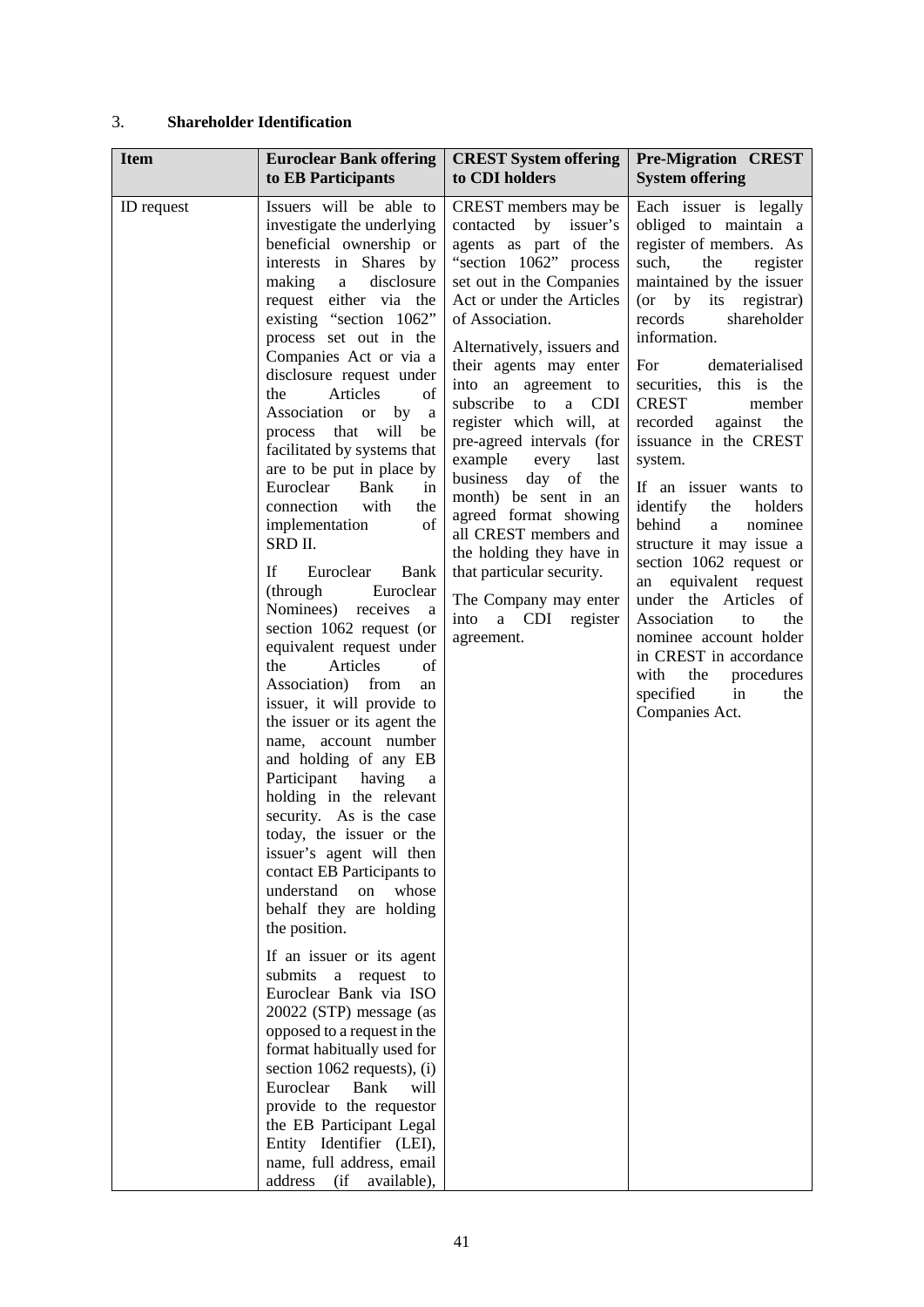| <b>Item</b> | <b>Euroclear Bank offering</b>                                                                                                                                                                                                                                                                                                                                                                      | <b>CREST System offering</b> | <b>Pre-Migration CREST</b> |
|-------------|-----------------------------------------------------------------------------------------------------------------------------------------------------------------------------------------------------------------------------------------------------------------------------------------------------------------------------------------------------------------------------------------------------|------------------------------|----------------------------|
|             | to EB Participants                                                                                                                                                                                                                                                                                                                                                                                  | to CDI holders               | <b>System offering</b>     |
|             | position split between an<br>EB Participant's own<br>assets and assets held by<br>the EB Participant on<br>behalf of (an) underlying<br>$client(s)$ and,<br>(ii)<br>Euroclear Bank<br>will<br>request via ISO 20022 its<br>EB Participants having a<br>holding to disclose the<br>relevant data to the<br>issuer/registrar/issuer's<br>agent or relevant<br>shareholder identification<br>provider. |                              |                            |

### 4. **Dividend and Corporate Actions**

- The general framework for processing corporate actions within the Euroclear System is described in Section 5.3 of the EB Operating Procedures, with further detail on certain corporate actions being set out in section 5.3.2. This section is further supplemented by the 'Online Market Guides' for market specific operational elements (currently the EB Services Description for Migrating Shares).
- Section 5.3.1.4 of the EB Operating Procedures indicates that, where an instruction is needed in respect of a corporate action, Euroclear Bank does not have discretion in exercising any corporate action and confirms that Euroclear Bank will act only upon instruction of an EB Participant (where an instruction is needed). Certain corporate actions may have a default action which will be taken by Euroclear Bank if no instruction is received by the appropriate deadline.
- Further details on the specific processes for collection, distribution and payment of dividends are set out in section 5.3.1.5 of the EB Operating Procedures and section 5 *Custody – Income and Corporate Actions* of the EB Services Description.
- Section 5 of the EB Terms and Conditions provides that income/dividends received by Euroclear Bank will be distributed to EB Participants pro-rata to the number of securities credited to their securities accounts in the Euroclear System.
- Chapter 4 of the CREST International Manual outlines the broad principles surrounding the management of corporate actions in the CREST system for CDIs, including those applicable to cash and stock distributions.

| Item                         | <b>Euroclear Bank offering</b>                                                                                                  | <b>CREST System offering</b>                                                                                                                                                                                                                         | <b>Pre-Migration CREST</b>                                                                                                                                                                                                                     |
|------------------------------|---------------------------------------------------------------------------------------------------------------------------------|------------------------------------------------------------------------------------------------------------------------------------------------------------------------------------------------------------------------------------------------------|------------------------------------------------------------------------------------------------------------------------------------------------------------------------------------------------------------------------------------------------|
|                              | to EB Participants                                                                                                              | to CDI holders                                                                                                                                                                                                                                       | <b>System offering</b>                                                                                                                                                                                                                         |
| Payment<br>of 1<br>dividends | The entitlement of EB<br>holdings of the relevant be based on<br>Bank on the relevant the relevant record date.<br>record date. | The<br>Participants to a dividend CREST members holding issuer and their receiving<br>will be based on their   a CDI to a dividend will  <br>their<br>security in Euroclear holdings in CREST on<br>Upon receipt of funds<br>from Euroclear Bank and | entitlement of This is determined by the<br>agent. EUI has in place<br>instructions<br>various<br>which facilitate<br>the<br>payment of dividends to<br>shareholders<br>who<br>are<br><b>CREST</b><br>participants.<br>CREST<br>members<br>can |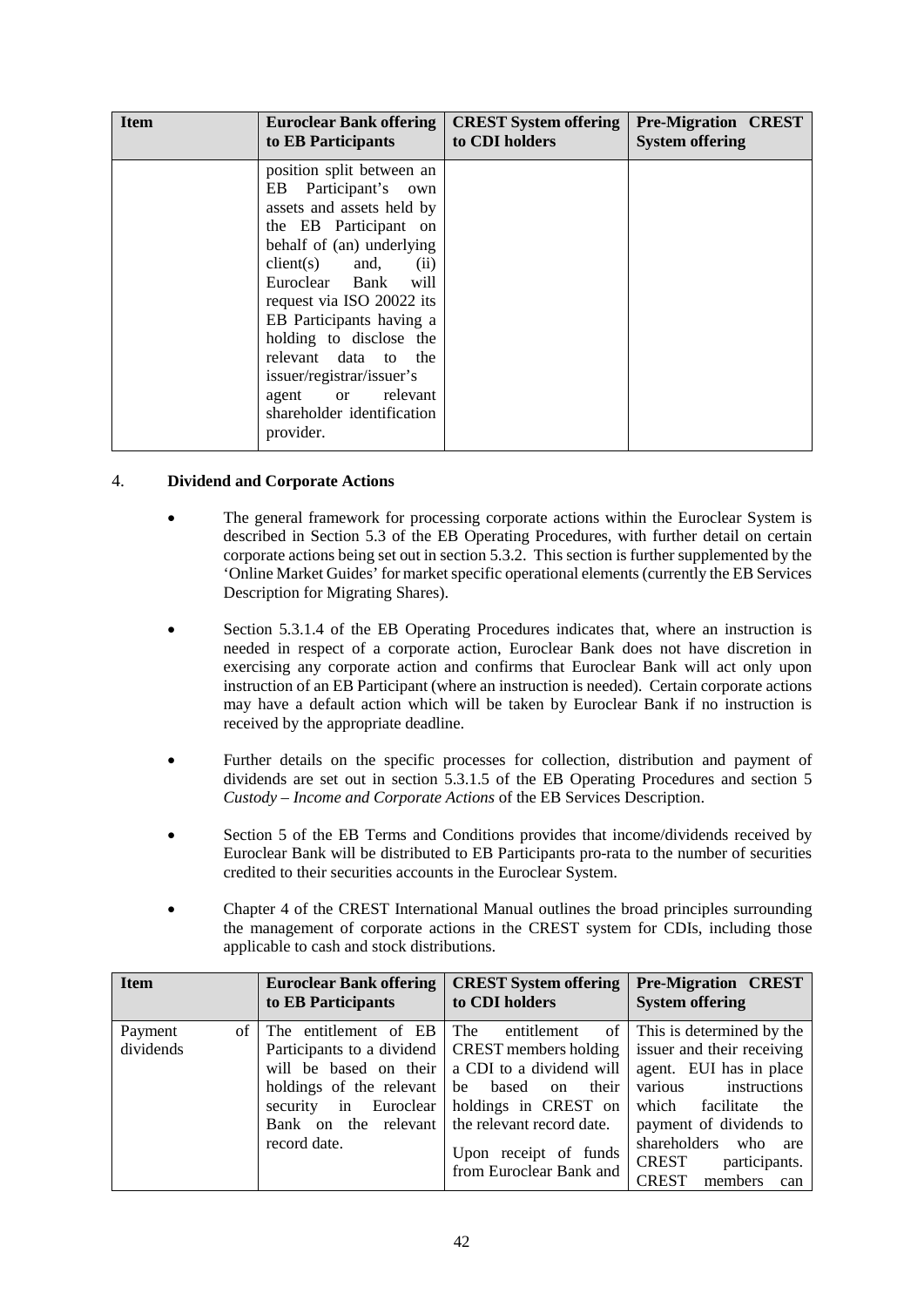| <b>Item</b>                                                                          | <b>Euroclear Bank offering</b><br>to EB Participants                                                                                                                                                                                                                                                                                                                                                                                                                                                                                                                                                                                                                                                                                                                                                                                                                                                                                                                                                                                                                                                                                                                                                                                         | <b>CREST System offering</b><br>to CDI holders                                                                                                                                                                                                                                                                                                                                                                                                                                                                                                                                                                                                                                                                                                                                                                                                                                                                                                                                                                                                                                                                                                                                    | <b>Pre-Migration CREST</b><br><b>System offering</b>                                                                                                                                                                                                                                                                                                                                                                                                                                      |
|--------------------------------------------------------------------------------------|----------------------------------------------------------------------------------------------------------------------------------------------------------------------------------------------------------------------------------------------------------------------------------------------------------------------------------------------------------------------------------------------------------------------------------------------------------------------------------------------------------------------------------------------------------------------------------------------------------------------------------------------------------------------------------------------------------------------------------------------------------------------------------------------------------------------------------------------------------------------------------------------------------------------------------------------------------------------------------------------------------------------------------------------------------------------------------------------------------------------------------------------------------------------------------------------------------------------------------------------|-----------------------------------------------------------------------------------------------------------------------------------------------------------------------------------------------------------------------------------------------------------------------------------------------------------------------------------------------------------------------------------------------------------------------------------------------------------------------------------------------------------------------------------------------------------------------------------------------------------------------------------------------------------------------------------------------------------------------------------------------------------------------------------------------------------------------------------------------------------------------------------------------------------------------------------------------------------------------------------------------------------------------------------------------------------------------------------------------------------------------------------------------------------------------------------|-------------------------------------------------------------------------------------------------------------------------------------------------------------------------------------------------------------------------------------------------------------------------------------------------------------------------------------------------------------------------------------------------------------------------------------------------------------------------------------------|
|                                                                                      | Upon receipt of funds and<br>successful reconciliation<br>by Euroclear Bank, EB<br>Participants<br>will<br>be<br>credited an amount based<br>their<br>record<br>date<br>on<br>holdings.                                                                                                                                                                                                                                                                                                                                                                                                                                                                                                                                                                                                                                                                                                                                                                                                                                                                                                                                                                                                                                                      | successful reconciliation<br>CREST,<br><b>CREST</b><br>by<br>members will be credited<br>an amount based on their<br>record date holdings with<br>timing<br>dependent<br>on<br>when<br>the<br>cash<br>of<br>correspondent<br>the<br>issuer's registrar credits<br>Euroclear Bank's cash<br>account.                                                                                                                                                                                                                                                                                                                                                                                                                                                                                                                                                                                                                                                                                                                                                                                                                                                                               | receive<br>dividends<br>by<br>cheque or alternatively<br>via SEPA or BACS or<br><b>CREST</b><br>through<br>the<br>System, should the issuer<br>offer these options.                                                                                                                                                                                                                                                                                                                       |
| Other<br>corporate<br><i>(including)</i><br>actions<br>dividends<br>with<br>options) | The<br>issuer's<br>registrars<br>will<br>advise<br>Euroclear<br>Bank of corporate actions<br>in a standardised way.<br>of<br>Upon<br>receipt<br>a<br>notification,<br>Euroclear<br>Bank will notify every EB<br>Participant<br>having<br>a<br>position or a pending<br>settlement instruction in<br>the relevant security. The<br>notification will inform<br>the EB Participant of the<br>relevant<br>deadlines<br>(Euroclear Bank deadline,<br>record date, election date,<br>etc.) as well as the actions<br>the EB Participant needs<br>to undertake (i.e. is it a<br>mandatory event, elective<br>event, is there a default<br>action or not).<br>Upon receipt<br>of<br>the<br>instructions<br>from<br>EB<br>Participants,<br>an<br>aggregated<br>instruction<br>(consolidating<br>the<br>instructions received from<br>those<br>EB<br>Participants<br>having a position in the<br>relevant security) is sent<br>by Euroclear Bank to the<br>issuer's registrars.<br>Where relevant to the<br>corporate<br>action,<br>the<br>registrars will credit the<br>relevant<br>proceeds<br>to<br>Euroclear<br>Bank,<br>and<br>Euroclear Bank will then<br>credit the entitled<br>EB<br>Participants<br>based<br>on<br>either their elections or | As an EB Participant,<br>EUI (through the CREST<br>Nominee) will receive a<br>notification regarding the<br>relevant corporate action<br>from Euroclear Bank.<br>Broadridge, on behalf of<br>EUI, will notify CREST<br>members of the event as<br>soon as possible after<br>receipt of a complete<br>of<br>notification<br>the<br>corporate<br>action<br>from<br>Euroclear<br><b>Bank</b><br>(normally shortly<br>after<br>the announcement by the<br>issuer).<br>The<br>notification<br>will<br>inform<br>the<br><b>CREST</b><br>member of the relevant<br>deadlines (EUI deadline,<br>record date, election date,<br>etc.) as well as the actions<br><b>CREST</b><br>the<br>member<br>needs to undertake ( <i>i.e.</i> is<br>it a mandatory event,<br>elective event, is there a<br>default action or not).<br>Upon receipt by EUI of<br>the<br>corporate<br>action<br>instructions from the CDI<br>holders by the CREST<br>deadline,<br>the<br><b>CREST</b><br>Nominee will send the<br>instructions to Euroclear<br>Bank, who in turn will<br>include these instructions<br>the<br>aggregated<br>in<br>instructions<br>Euroclear<br>Bank<br>the<br>sends<br>to<br>registrars. | Each corporate action set<br>up in the CREST System<br>is<br>ascribed<br>its<br>own<br>corporate action number<br>which<br>identifies<br>the<br>corporate actions<br>data<br>held under the ISIN of the<br>underlying security.<br>CREST members<br>can<br>receive notifications of<br>corporate actions via their<br>chosen<br><b>CREST</b><br>method<br>communication<br>obtain<br>the<br><b>or</b><br>can<br>information directly from<br>the CREST System via an<br>enquiry function. |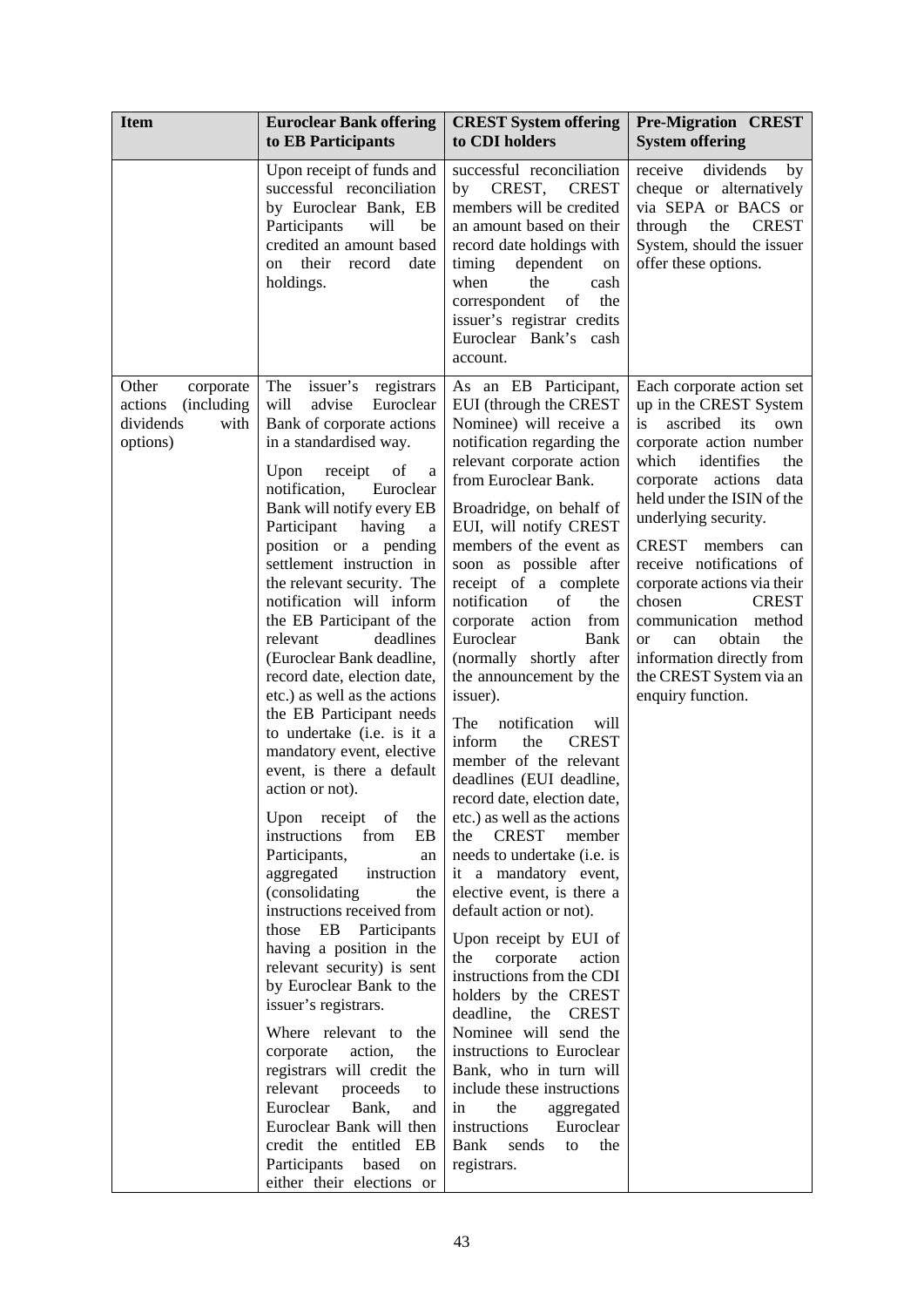| <b>Item</b>                                            | <b>Euroclear Bank offering</b><br>to EB Participants                                                                                                                                                                                     | <b>CREST System offering</b><br>to CDI holders                                                                                                                                                                                                                                                                                                               | <b>Pre-Migration CREST</b><br><b>System offering</b>                                                                                                                                                                                                 |
|--------------------------------------------------------|------------------------------------------------------------------------------------------------------------------------------------------------------------------------------------------------------------------------------------------|--------------------------------------------------------------------------------------------------------------------------------------------------------------------------------------------------------------------------------------------------------------------------------------------------------------------------------------------------------------|------------------------------------------------------------------------------------------------------------------------------------------------------------------------------------------------------------------------------------------------------|
|                                                        | their holdings<br>the<br>on<br>relevant record date.                                                                                                                                                                                     | Where relevant to the<br>action,<br>the<br>corporate<br>registrar will credit the<br>relevant<br>proceeds<br>to<br>Euroclear Bank and upon<br>receipt of the proceeds,<br>Euroclear Bank will then<br>credit the entitled EB<br>Participants<br><i>(including)</i><br>the CREST Nominee as<br>an EB Participant) with<br>their<br>respective<br>entitlement. |                                                                                                                                                                                                                                                      |
|                                                        |                                                                                                                                                                                                                                          | Upon receipt of the<br>relevant proceeds, EUI<br>will credit the CREST<br>members<br>with<br>their<br>entitlement<br>based<br>on<br>either their elections or<br>their holdings on the<br>relevant record date.                                                                                                                                              |                                                                                                                                                                                                                                                      |
| Deadline<br>for<br>action<br>corporate<br>instructions | deadline will<br>The<br>be<br>determined on a case-by-<br>it<br>basis<br>case<br><b>as</b><br>is<br>dependent<br>the<br>upon<br>market deadline (set by<br>the issuer) and the type of<br>corporate action event.                        | The deadline would be<br>earlier than the Euroclear<br>Bank deadline, as EUI<br>needs to ensure it sends<br>instructions<br>its<br>to<br>Euroclear Bank within<br>Euroclear<br>Bank<br>the<br>deadline.                                                                                                                                                      | The deadline is managed<br>by the issuer, their agent<br>in the CREST System<br>and the shareholder. EUI<br>is not involved and does<br>not supervise the way in<br>which corporate actions<br>are offered.<br>Deadlines<br>are not enforced by EUI. |
| Remedies<br>of<br>holders                              | Participants'<br>EB<br>rights<br>and remedies are set out in<br>the Belgian law governed<br>contract entered into with<br>Euroclear Bank.                                                                                                | <b>CREST</b><br>members'<br>remedies are set out in the<br>English law governed<br>contract entered into with<br>EUI (the CREST Deed<br>Poll).                                                                                                                                                                                                               | directly<br>As<br>registered<br>shareholders,<br>all rights<br>and<br>remedies<br>are<br>by<br>the<br>governed<br>Companies Act and the<br>Articles of Association.                                                                                  |
| Treatment<br>of<br>fractional<br>entitlements.         | Euroclear Bank does not<br>credit<br>fractional<br>entitlements.<br>EB<br>Participants<br>with<br>the<br>largest<br>fractional<br>entitlement<br>will<br>be<br>rounded up<br>until<br>all<br>fractional entitlements are<br>distributed. | As Euroclear Bank will<br>not credit fractions of<br>securities<br>proceeds,<br>CREST members will not<br>credited<br>be<br>with<br>fractional entitlements.                                                                                                                                                                                                 | Fractional<br>entitlements<br>managed by<br>the<br>are<br>Fractions<br>issuer.<br>are<br>generally sold for<br>the<br>benefit<br>of<br>the<br>shareholder, save for de<br>minimis amounts.                                                           |

# 5. **Exchange for certificated interests**

Appendix II of this Circular contains a list of shareholder rights under the Companies Act that are not directly exercisable by Former Holders under the EB Services Description or CREST International Manual. For this reason, the Company is proposing to ensure that many of these rights remain, directly exercisable by the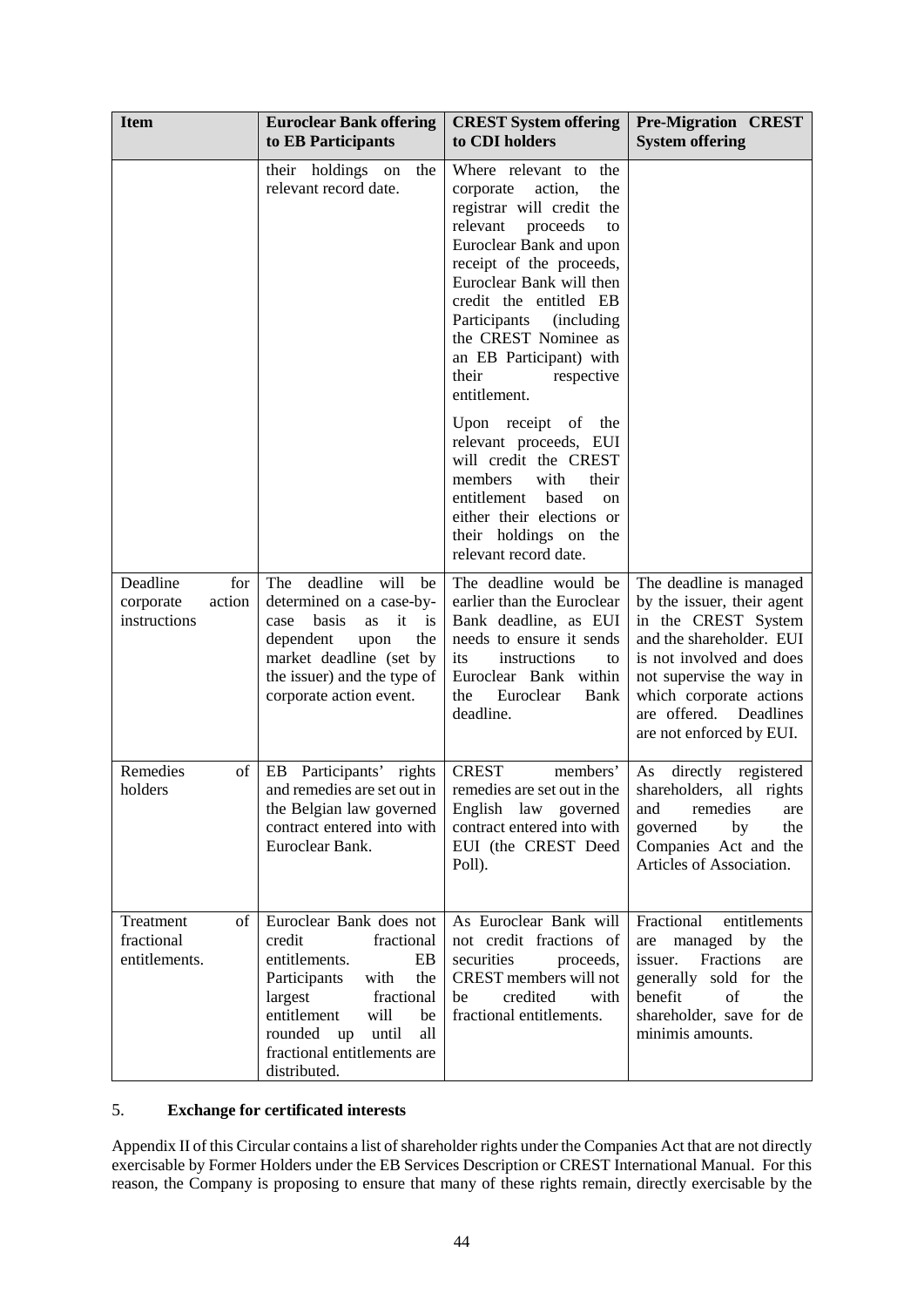ultimate owner of Shares by making certain amendments to the Articles of Association as part of the approval being sought in Resolutions 3(a) and 3(b) in the Notice of EGM. These amendments are also detailed in Section B of [Part](#page-77-0) 8 of this Circular. **Holders of Participating Securities are strongly urged to read Appendix II as some of the rights listed in that Appendix cannot be accommodated while holding Shares through the Euroclear System by the proposed amendments to the Articles of Association and may not be accommodated by changes in law.** These rights will still be capable of being directly exercised following Migration but, in order to do so, the relevant intermediated holder will need to arrange to have its interests in Shares withdrawn from the Euroclear System (and the CREST System in the case of CDI holders) and held in certificated (i.e. paper) form. The process for doing so is set out below.

Shareholders' attention is also drawn to paragraph [8](#page-36-0) of [Part](#page-77-0) 8 of this Circular in which it is explained that the future ability of Shareholders to hold Shares in certificated (i.e. paper) form after 1 January 2023 (for newly issued Shares) and 1 January 2025 (for all Shares) will depend on legislative changes relating to the implementation of dematerialisation which have not yet been proposed or determined by the relevant authorities.

### (a) **Actions to take by EB Participants to withdraw Shares from the Euroclear System**

The process involved in order to withdraw Shares which are held through the Euroclear System via Belgian Law Rights and hold them in certificated (i.e. paper) form is set out in detail in section 4.2.3.2 "*Mark-downs*" of the EB Services Description.

In summary, in order to withdraw Shares from the Euroclear System, the relevant EB Participant will need to issue a "mark-down" (withdrawal) instruction, together with details of the entity into whose name the withdrawn Share(s) should be registered, to Euroclear Bank. Subject to validation, this instruction and the related details will be communicated by Euroclear Bank to the Registrar. Upon receipt of the instruction and registration details, the Registrar will proceed to effect a transfer of the relevant shareholding from Euroclear Nominees to the designated transferee whose name will be entered in the Register of Members of the Company as the holder of the withdrawn Share(s). The time period for any such withdrawal of securities from the Euroclear System, is expected to be within one (1) business day such that the owner of the relevant Share will be entered in the Register of Members of the Company within one business day of receipt of a valid withdrawal request and the necessary supporting details. It may take up to ten (10) business days for a transferee to receive the relevant share certificate, however, entry in the Register of Members is *prima facie* evidence of a shareholding under Irish law.

Former Holders whose interests in Shares are held through EB Participants (or other nominees) on their behalf will need to engage with their stockbroker or other custodian to procure that the steps outlined above are taken on their behalf by the relevant EB Participant.

### (b) **Actions to take by a holder of a CDI to withdraw Shares held through the CREST System**

The process involved in order to withdraw Shares held through the CREST System via CDIs following Migration is set out in section 6 *Withdrawal of Deposited Property on transfer and related matters* of Chapter 8 *Global Deed Poll* of the CREST International Manual.

In summary, in order to withdraw Shares held through the CREST System via CDIs, the holder of the CDI will be required to input an instruction requesting a cancellation of CDIs in the CREST System and the receipt of the relevant Belgian Law Rights into a shareholding account with a depository financial institution which is a participant in the Euroclear System. This will involve the input of a cross-border delivery instruction in favour of the relevant EB Participant, who should separately input a matching cross-border receipt instruction to ensure receipt of the Belgian Law Rights. After this, the process to withdraw the relevant Share(s) from the Euroclear System is as described above. It is expected that the process to withdraw the CDIs and receive the Belgian Law Rights into the Euroclear System can be accomplished within one (1) business day.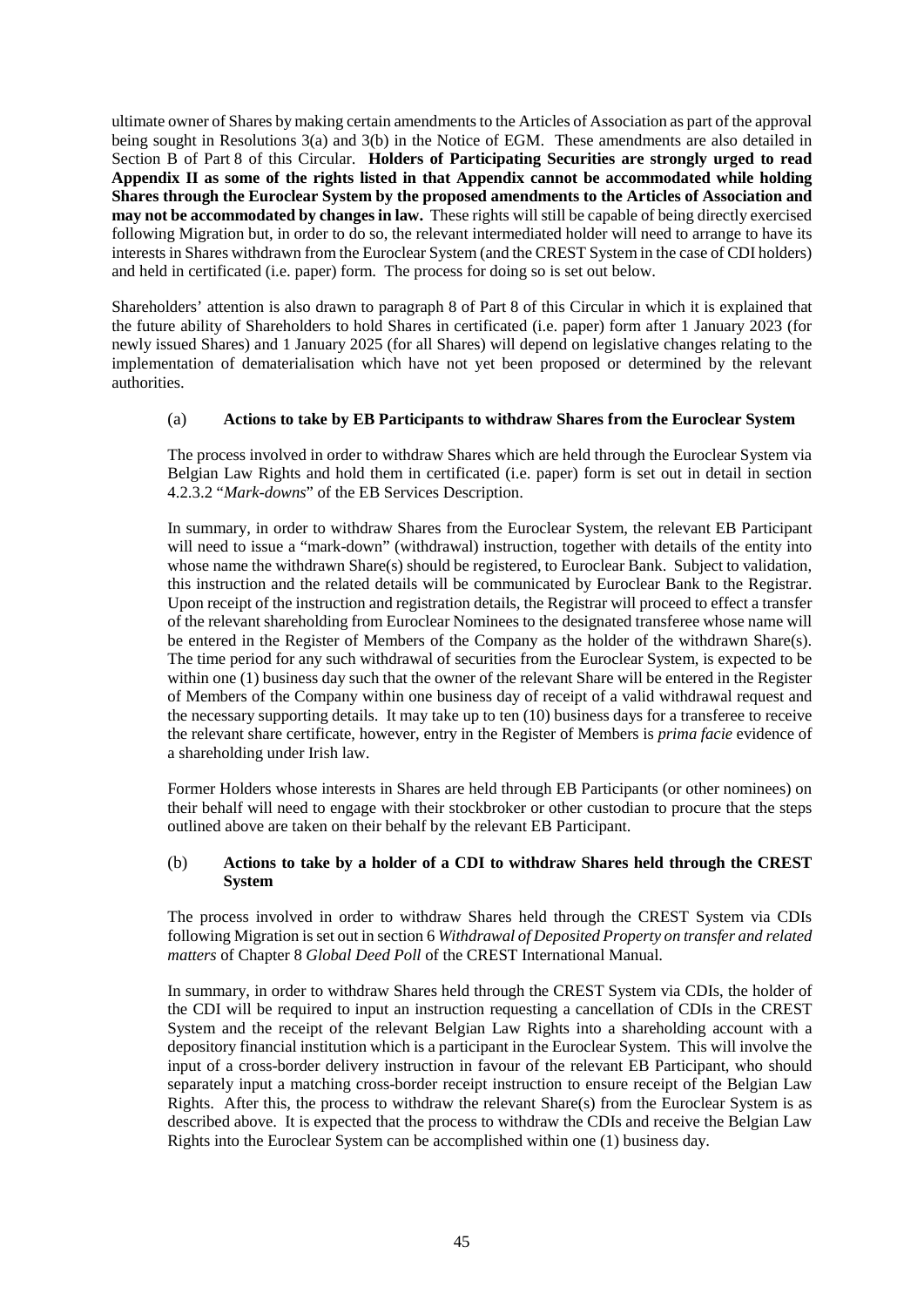Former Holders who are not themselves CREST members should contact the stockbroker or other custodian with whom they have made arrangements with respect to the holding of CDIs to procure that the steps outlined above are taken on their behalf. Former Holders who are CREST members should themselves make arrangements to give the necessary instructions in accordance with the CREST International Manual.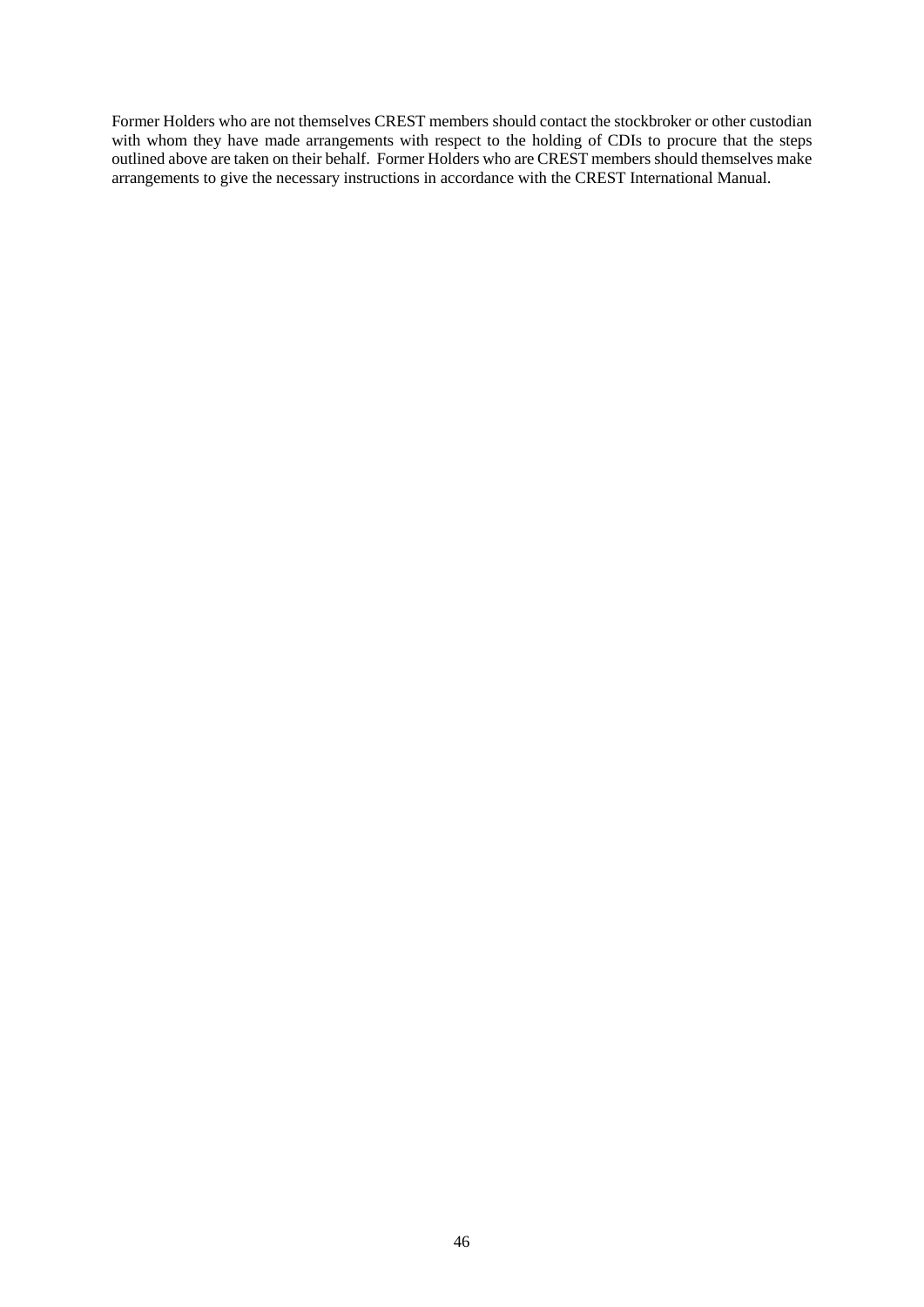## PART<sub>5</sub>

#### **OVERVIEW OF BELGIAN LAW RIGHTS**

<span id="page-49-2"></span>A description of the Belgian Law Rights that, as a matter of Belgian law, are granted to EB Participants in respect of the Shares credited to them in the Euroclear System is set out below.

#### 1. **Legal framework**

Section 4(b) of the EB Terms and Conditions lists the various pieces of legislation which govern securities held in the Euroclear System, namely:

- (a) the coordinated Royal Decree No.°62 on the deposit of fungible financial instruments and the settlement of transactions involving such instruments ("**Royal Decree No. °62**"), which applies to all types of securities admitted in the Euroclear System which are, in principle not governed by one of the specific pieces of legislation listed in items (b) to (d) below;
- <span id="page-49-0"></span>(b) the Act of 2 January 1991 on the market in public debt securities and monetary policy instruments, which applies to dematerialised debt instruments issued by the Belgian Federal Government or other public-sector entities;
- (c) the Act of 22 July 1991 on commercial paper and certificates of deposit, which applies to certain short- or medium-term dematerialised debt instruments issued by Belgian issuers or foreign issuers that have specifically chosen to use one of these types of securities;
- <span id="page-49-1"></span>(d) the Belgian Companies Code and Associations Code (section 5:30 et seq. and section 7:35 et seq.), which apply to dematerialised securities issued by certain Belgian companies, it being understood that, notwithstanding the statement under sub-paragraph (a) above, certain provision of the Royal Decree No.°62 also apply to these types of securities; or
- (e) other applicable Belgian legislation providing for a regime of fungibility, as the case may be and as the same may be amended, supplemented or superseded from time to time (note that there are currently no such other applicable legislation).

The asset protection rules set out in the pieces of legislation listed at sub-paragraphs [\(b\)](#page-49-0) to [\(d\)](#page-49-1) above provide a protection which is equivalent, in substance, to the protection afforded by Royal Decree No.°62. In addition, some of the pieces of legislation listed above do not apply to shares issued by an Irish issuer (for example, due to the fact that they only apply to securities issued by a Belgian issuer or by a Belgian public authority) and the remainder of this summary, therefore, relates only to those rules provided for by Royal Decree No.°62.

### 2. **Scope of Royal Decree No.°62**

Royal Decree No.°62 applies to all securities (other than with a limited number of exceptions those governed by one of the specific pieces of legislation mentioned in sub-paragraphs 1(b) to (d) above) deposited with Euroclear Bank by EB Participants, irrespective of whether:

- (a) the securities have been initially deposited with Euroclear Bank or have first been deposited with another CSD before being transferred to a Securities Clearance Account opened on the books of Euroclear Bank;
- (b) Euroclear Bank sub-deposits these securities with sub-custodians or CSDs in Belgium or elsewhere; or
- (c) where relevant, under the law governing the securities, it is the EB Participant, Euroclear Bank itself or a nominee (e.g. Euroclear Nominees) that has legal title to the securities.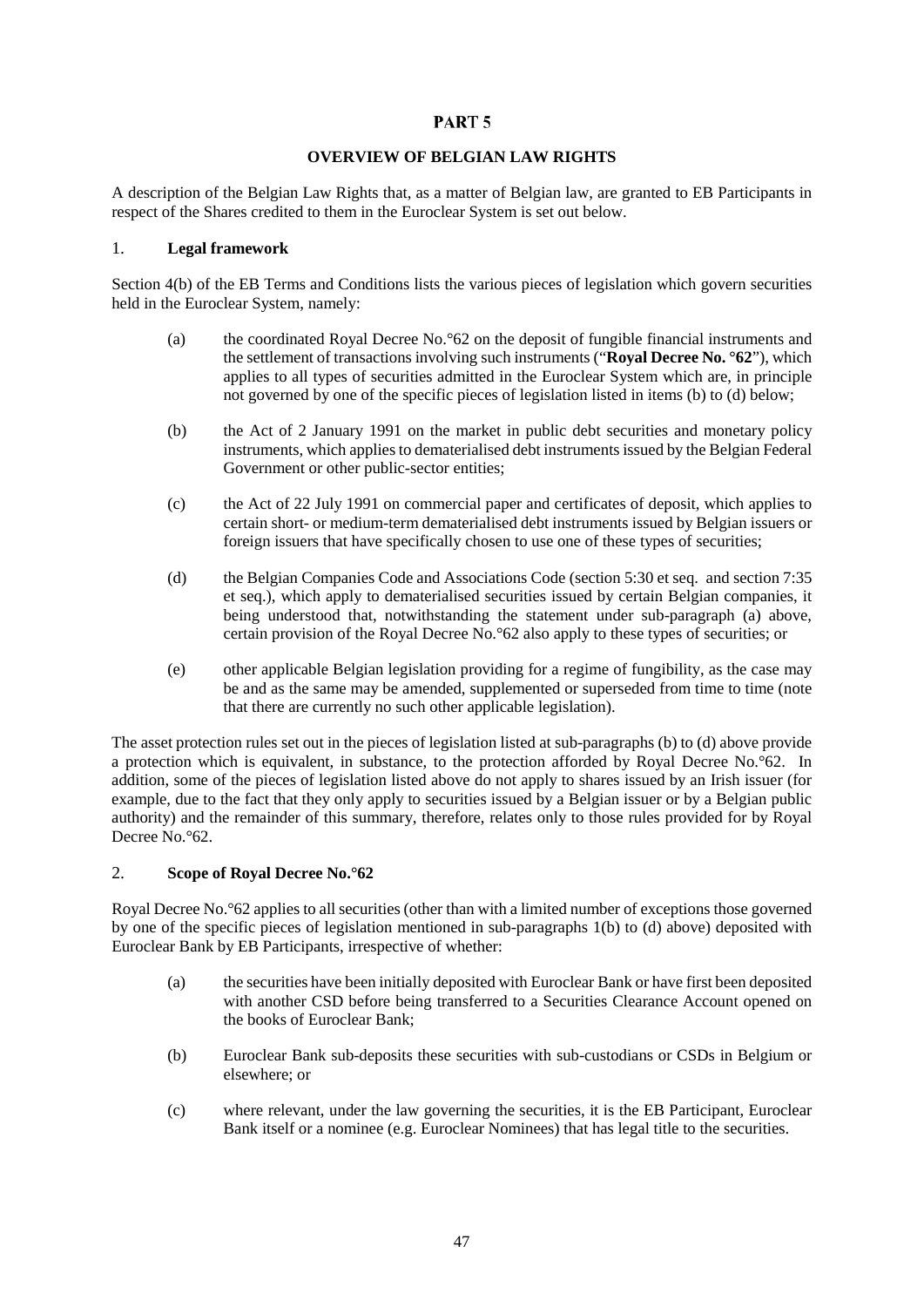# 3. **Fungibility**

Securities held by Euroclear Bank on behalf of EB Participants are fungible (Article 6 of Royal Decree No.<sup>o</sup>62). This means that once the securities have been accepted by Euroclear Bank for deposit in the Euroclear System, it is no longer possible to identify (whether on the books of Euroclear Bank or in the books of the relevant depository) a specific security (by means of a serial number or otherwise) as belonging to a particular EB Participant.

Owing to this fungibility, securities held in the Euroclear System are treated on a book-entry basis. Rights to such securities (such as the co-ownership right on the pool of securities of the same issue held in the Euroclear System as discussed below) are evidenced by entries to the Securities Clearance Account of the relevant EB Participant pursuant to Article 8 of Royal Decree No. 62.

## 4. **Rights attaching to the securities**

The rights that EB Participants have in respect of securities held in the Euroclear System are twofold: an EB Participant has a right to claim back the underlying securities initially deposited or transferred to a Securities Clearance Account under the fungibility regime but also, as long as the securities are held in the Euroclear System, a co-ownership right on all securities of the same issue held under the fungibility regime. The deposit of securities in the Euroclear System amounts to the exchange by the depositor of an ownership interest in specific securities for an intangible co-ownership right over the pool of securities of the same issue as such specific securities held in the Euroclear System by all EB Participants. It is this co-ownership right that is the subject of book-entry transfers between the EB Participants in the Euroclear System. If an EB Participant wishes to take possession of or recover an ownership interest in specific securities it may at any time request the delivery of an amount of underlying securities corresponding to the amount of such securities the co-ownership right of which are recorded on the EB Participant's Securities Clearance Account. As from such delivery, the securities will no longer be held in the Euroclear System. Such delivery would satisfy the recovery claim the EB Participant has against Euroclear Bank as evidenced by the credit to the EB Participant's Securities Clearance Account.

## 5. **Nature of the co-ownership right**

Royal Decree No.°62 offers enhanced protection to holders of book-entry securities compared with mere contractual rights. Under Royal Decree No.°62, EB Participants are granted an intangible co-ownership right over the pool of book-entry securities of the same issue held by Euroclear Bank on behalf of all EB Participants that hold securities of that issue (Article 2 of Royal Decree No. °62). Securities of the same issue are securities that have been issued by the same issuer and have the same maturity and rights (and are therefore fungible) (i.e. the same ISIN).

The existence of this co-ownership right affords EB Participants specific rights with respect to the securities recorded on their Securities Clearance Account (in this case the Migrating Shares), which would not otherwise arise under Belgian law in favour of holders of pure contractual rights, namely:

- (a) a right to directly exercise voting rights (subject to the laws applicable to the underlying security, i.e. the Migrating Shares); and
- (b) a right of recovery (*terugvorderingsrecht/droit de revendication*), i.e. a proprietary right to receive back the relevant quantity of securities in the event of the bankruptcy of Euroclear Bank (or any other proceedings in which the rule of equal treatment of creditors applies (*geval van samenloop/situation de concours*)).

These rights are regarded as the two essential attributes of ownership under Belgian law.

As a consequence of the fungibility of the securities deposited with Euroclear Bank, Article 12 of Royal Decree No.°62 provides that the right of recovery is a collective right, to be exercised by all EB Participants collectively that have deposited the relevant securities (rather than an individual right to be exercised by each EB Participant). This right is, as a matter of principle, to be exercised by an administrator of Euroclear Bank's bankruptcy or any other procedure where the rule of equal treatment of creditors applies (*geval van*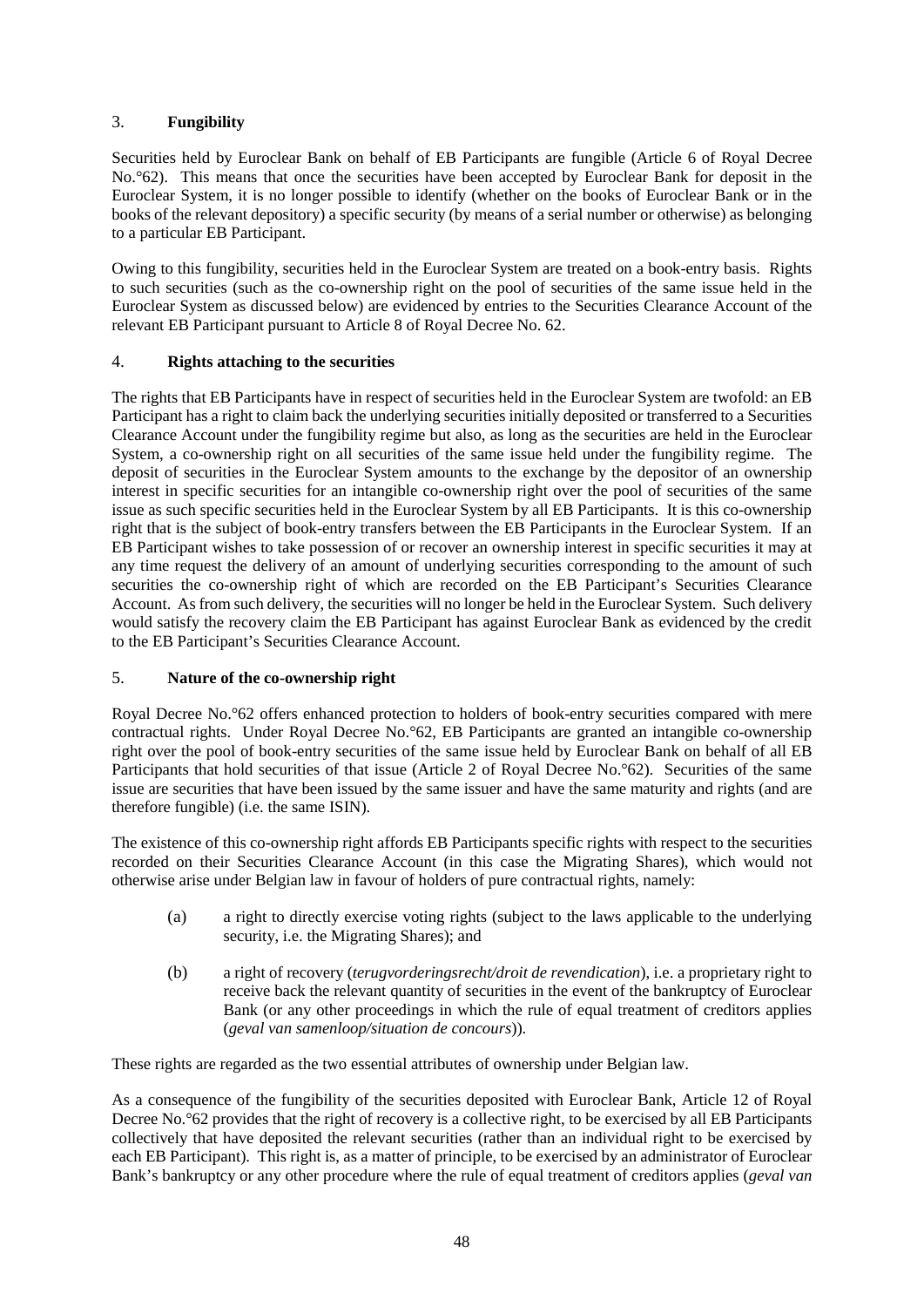*samenloop/situation de concours*), and it is the administrator that would, on behalf of all EB Participants having deposited the securities concerned, claim those securities back from the depositories. Where the administrator would fail to take any action to the effect of recovery of the securities held on behalf of EB Participants, it is considered in legal doctrine that each EB Participant may directly make a claim with the depositories for the portion of securities held by it in the Euroclear System as evidenced by the entries in the Securities Clearance Account(s) of the EB Participant.

## 6. **Absence of proprietary right of Euroclear Bank**

Euroclear Bank has, under Belgian law, no proprietary right in respect of securities recorded in EB Participants' Securities Clearance Accounts. This is without prejudice to the other rights Euroclear Bank may have with respect to securities held in the Euroclear System as described elsewhere in this [Part](#page-49-2) 5 (see in particular the statutory liens and other rights described further below).

## 7. **Insolvency of Euroclear Bank**

Under Belgian law, were bankruptcy proceedings (*faillissement/faillite*) to be opened in respect of Euroclear Bank, the assets of Euroclear Bank would be placed under judicial control to be conserved, administered and liquidated by one or more bankruptcy administrators (*curator/curateur*), in order to reimburse the creditors of Euroclear Bank. The administrator would also be responsible for returning to each EB Participant the number of securities it held in the Euroclear System.

The National Bank of Belgium may also commence resolution measures in respect of Euroclear Bank in accordance with Title VIII of the Act of 25 April 2014 on the status and supervision of credit institutions and stock brokerage firms (the "**Banking Act**") which has implemented amongst others, Directive 2014/59/EU of 15 May 2014 establishing a framework for the recovery and resolution of credit institutions and investment firms in Belgium. The impact of such resolution measures on EB Participants would depend on the measures taken. Section 288 of the Banking Act provides that the resolution authority should ensure that the exercise of its resolution powers does not affect the operation and regulation of payment and settlement covered by Directive 98/26/EC of 19 May 1998 on settlement finality in payment and securities settlement systems.

### 8. **Securities held on behalf of EB Participants are not part of bankruptcy estate**

EB Participants are granted an intangible co-ownership right over the pool of book-entry securities of the same issue held by Euroclear Bank on behalf of all EB Participants that hold securities of that issue (Article 2 of Royal Decree No.°62). Such securities would not form part of the assets of Euroclear Bank which would be available for the satisfaction of the claims of Euroclear Bank's creditors where bankruptcy proceedings (*faillissement/faillite*) would be commenced before the Belgian courts in respect of Euroclear Bank or where resolution measures affecting Euroclear Bank would be taken.

### 9. **Recovery of securities**

Securities held with Euroclear Bank would be recoverable in kind by the EB Participants in the event of bankruptcy proceedings (*faillissement/faillite*) or resolution measures affecting Euroclear Bank. As noted above, EB Participants have a right of recovery (*terugvorderingsrecht/droit de revendication*), i.e. a proprietary right to receive back the relevant quantity of securities in the event of bankruptcy proceedings (*faillissement/faillite*) or any other procedure where the rule of equal treatment of creditors applies (*geval van samenloop/situation de concours*). This recovery right must be brought collectively in respect of the pool of securities of the same issue held by EB Participants with Euroclear Bank.

Article 12 of Royal Decree No.°62 provides that where the pool of securities is insufficient (i.e. if there is a securities loss) to allow complete restitution of all due securities of a specific issue held on account with Euroclear Bank by all EB Participants, the pool must be allocated among the EB Participants/owners in proportion to their rights. If Euroclear Bank itself is the owner of a number of securities of the same issue, it will only be entitled to the number of securities remaining after the total number of securities of the same issue which it held for third parties has been returned.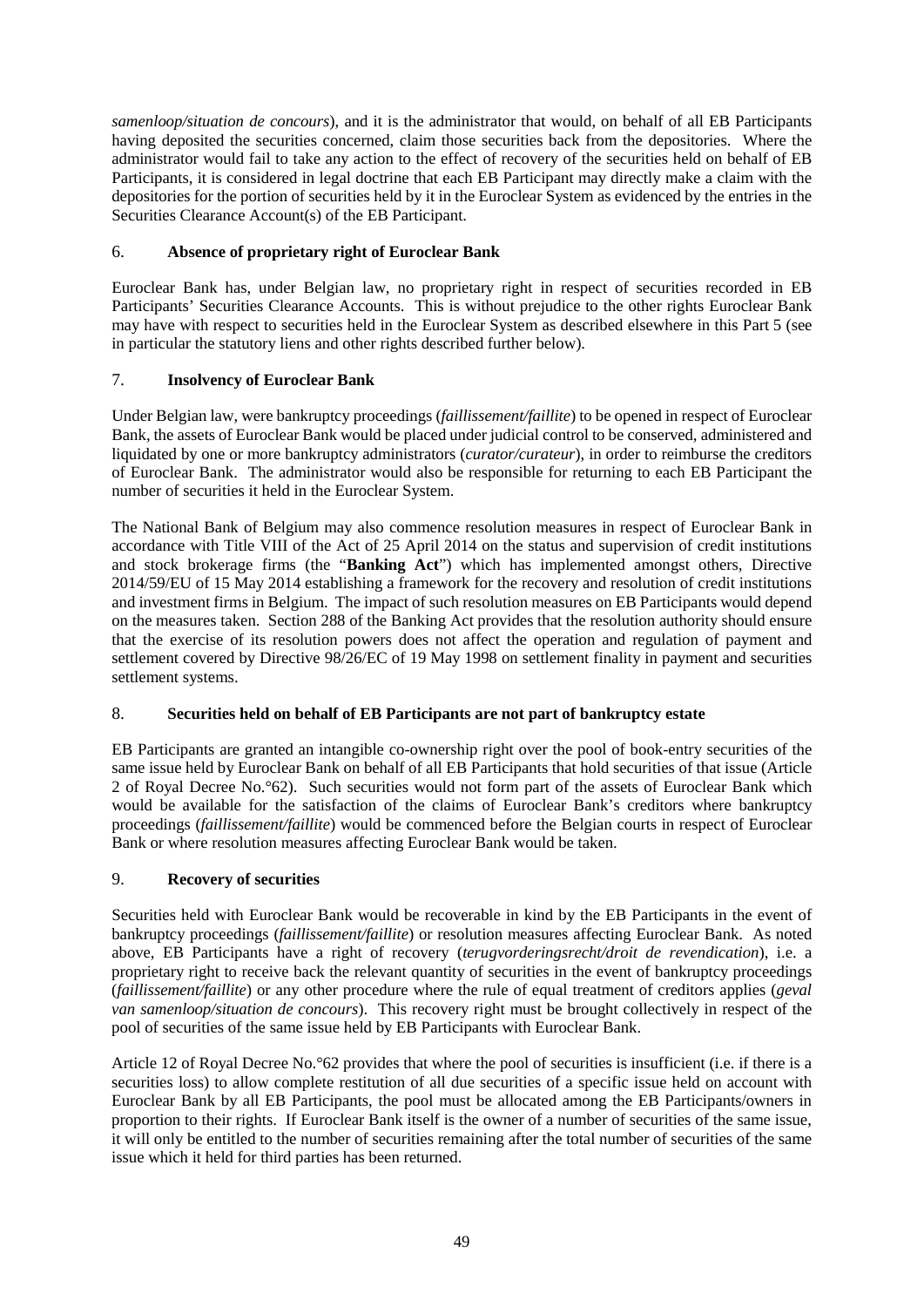### 10. **Recovery procedure**

In order for an EB Participant to be entitled to the recovery of securities held in the Euroclear System in the case of a bankruptcy (*faillissement/faillite*) of Euroclear Bank, the EB Participant must file a claim for recovery with the clerk's office of the Brussels business court before the submission of the first report of verification of claims (*neerlegging van het eerste proces-verbaal van verificatie/dépôt du premier procèsverbal de vérification des créances*) (section XX.194 of the Belgian Code of Economic Law). The judgment pursuant to which the bankruptcy has been declared would contain the date by which the first report of verification of claims must be submitted (generally between thirty (30) and forty five (45) days after the bankruptcy declaration). Any claim for recovery submitted after that date would be inadmissible. The administrator of the bankruptcy would then allocate the securities of each issue between those EB Participants having filed a claim for recovery in accordance with the rules set out in this [Part](#page-49-2) 5.

### 11. **Attachment prohibited**

Pursuant to Article 11 of Royal Decree No.°62, attachments (*derden-beslag/saisie-arrêt*) of Securities Clearance Accounts opened with Euroclear Bank are prohibited. The prohibition prevents Euroclear Bank, third parties (such as creditors of the account holder), depositories or service providers from being able to attach (*in beslag nemen/saisir*) securities recorded in a Securities Clearance Account. Article 11 of Royal Decree No. 62 also stipulates that no attachment of securities deposited by Euroclear Bank with depositories is permissible. Further, Article 14 of Royal Decree No.°62 provides that the dividend, interest and principal amount cash payments relating to fungible securities paid to Euroclear Bank by issuers of securities held in the Euroclear System may not be attached by the creditors of Euroclear Bank.

### 12. **Statutory liens, other rights and pledge**

Pursuant to section 31, §2 of the Act of 2 August 2002 on the supervision of the financial sector and financial services (the "**Act of 2 August 2002**"), Euroclear Bank has:

- (a) a statutory lien over financial instruments (including securities), cash, currencies and other rights held in the books of Euroclear Bank as an EB Participant's own (i.e. proprietary) assets, which secures any claim Euroclear Bank has against the EB Participant in connection with the settlement of securities subscriptions, transactions in securities or currency-forward transactions, including claims resulting from loans or advances; and
- (b) a statutory lien over financial instruments (including securities), cash, currencies and other rights held in the books of Euroclear Bank on behalf of the EB Participant's underlying clients, which may only be used to secure any claim Euroclear Bank has against the EB Participant in connection with the settlement of securities subscriptions, transactions in securities or currency-forward transactions, including claims resulting from loans or advances, which are carried out on behalf of the EB Participant's underlying clients.

### <span id="page-52-0"></span>13. **Other liens and rights**

In addition to the section 31 statutory lien referred to above, Belgian law provides for:

- (a) a retention right in favour of the depository (e.g. Euroclear Bank) to guarantee its claim for the full payment of any amount owed to it in connection with the deposit (section 1948 of the Belgian Civil Code),
- (b) a statutory lien which covers any expenses made for the preservation of an asset (e.g. securities) (section 20, 4° of the Belgian mortgage act of 16 December 1851 as amended from time to time (the "**Mortgage Act**")) and
- (c) a statutory lien in favour of the unpaid seller on the sold, movable assets (e.g. securities) which exists as long as the buyer is in possession of such assets section 20, 5°of the Mortgage Act).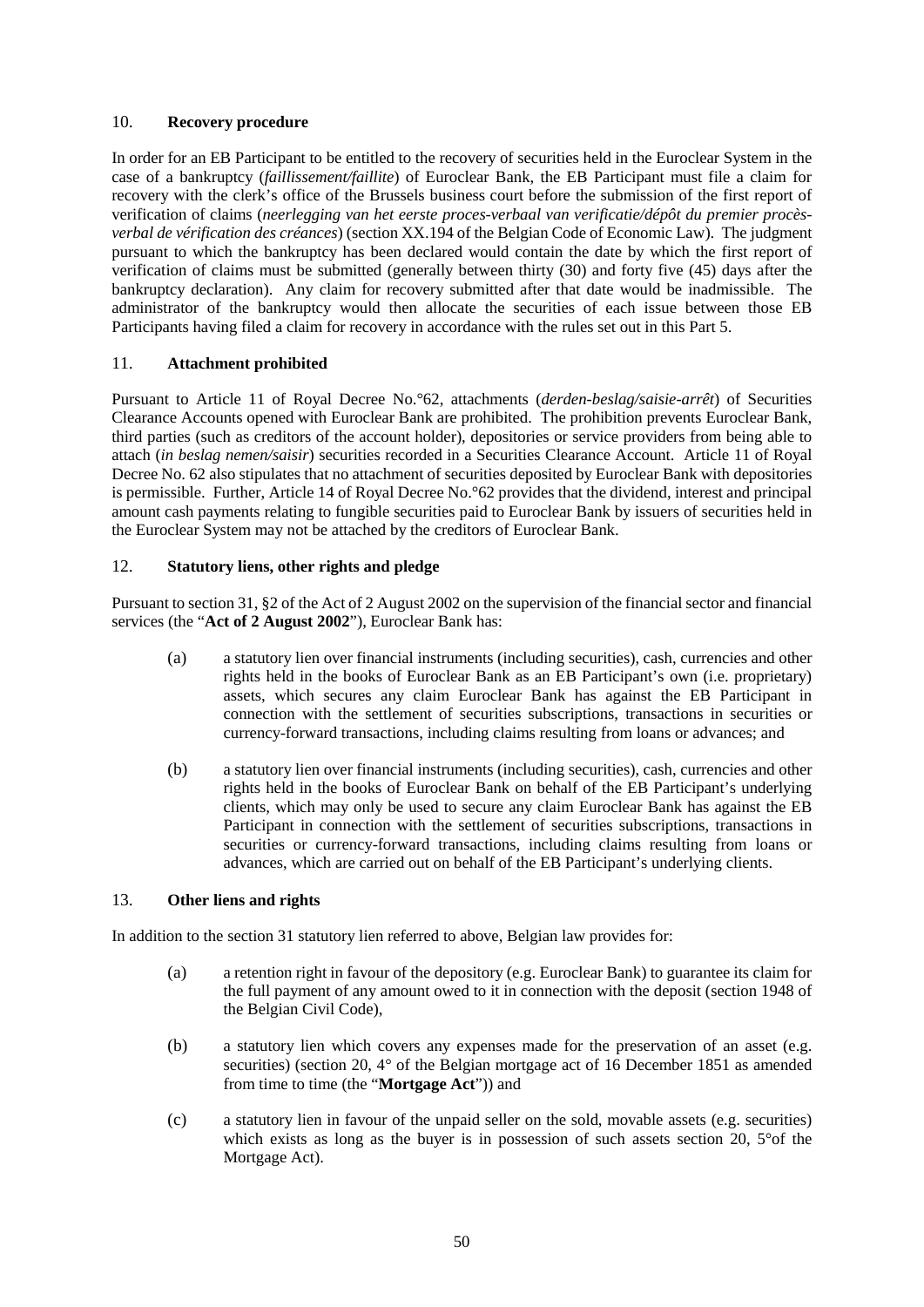Section 14(e) (limb (i) and (ii) of the EB Terms and Conditions provides, therefore, for a contractual right of set-off and retention in favour of Euroclear Bank pursuant to which Euroclear Bank may (upon the effectiveness of any termination or resignation of an EB Participant):

- (a) set off or retain from the amounts to be returned by Euroclear Bank to the EB Participant any amounts which are due to, or which may become due to, Euroclear Bank from the EB Participant; and
- (b) retain securities held in the Securities Clearance Account(s) opened in the name of the EB Participant to provide for the payment in full of any amounts which are due to, or which may become due to, Euroclear Bank from the EB Participant.

Belgian law provides that holders of interests through the Euroclear Bank CSD have the right to exercise other "associative rights" directly against the Company under Article 13 of the Royal Decree No.°62. These associative rights would (to the extent permitted by the law governing the underlying security) include, for example, the right to attend and vote at a general meeting, the right to subscribe in rights issues or the right to commence derivative claims against the directors. Holders would request evidence of their shareholding from Euroclear Bank CSD in connection with the exercise of such associative rights.

### 14. **General pledge**

Pursuant to section 3.5.2 of the EB Operating Procedures, in order to secure any claim Euroclear Bank may have against an EB Participant in connection with the use of the Euroclear System (in particular any claim resulting from any extension of credit or conditional credit made in connection with the clearance or settlement of transactions or custody services), each EB Participant agrees to pledge to Euroclear Bank:

- (a) all securities and cash such EB Participant holds in the Euroclear System;
- (b) all right, title and interest in and to such securities and cash; and
- (c) all existing and future contractual claims such EB Participant may have against Euroclear Bank in connection with the use of the Euroclear System and in particular any claim to receive from Euroclear Bank securities from a local market as a result of either:
	- (i) stock exchange trade orders where such transactions are automatically fed by the local stock exchange into the local clearance system; or
	- (ii) receipt instructions that Euroclear Bank sends to the local market on such EB Participant's behalf.

Unless otherwise agreed in writing, this general pledge concerns both the EB Participant's proprietary securities as well as those securities the EB Participant holds on behalf of its clients. The EB Participant represents and warrants having obtained the necessary consent from its clients to that effect. This general pledge is without prejudice to (i) any collateral arrangements that Euroclear Bank may enter into with the EB Participant and (ii) the section 31 statutory lien referred to in paragraph [13](#page-52-0) above.

### 15. **Waivers**

Pursuant to section 3.5.1(b) of the EB Operating Procedures, Euroclear Bank waives the statutory lien provided by section 31, §2 of the Act of 2 August 2002 with respect to all securities held by the EB Participant on behalf of clients, provided such securities are credited to a Securities Clearance Account separately and specifically identified in writing by the EB Participant as an account to which only client securities are credited.

### 16. **Securities Losses**

Section 17 of the EB Terms and Conditions contains a general loss-sharing rule which is without prejudice to the rules contained in section 12 of Royal Decree No.°62. The rules set out in section 17 are also without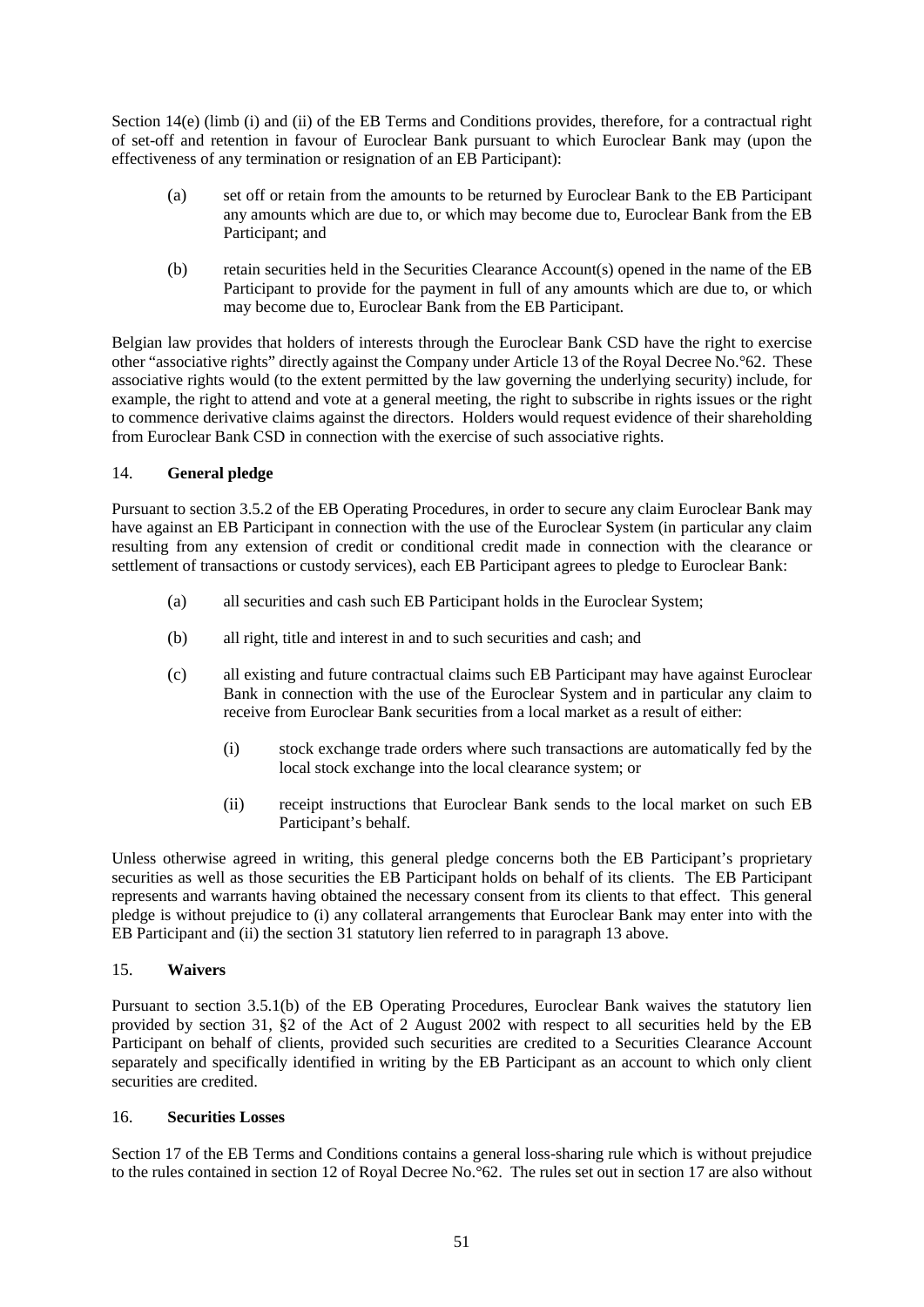prejudice to any liability that Euroclear Bank may have to compensate EB Participants for negligence or wilful misconduct on its part.

Where all or a portion of the securities of a particular issue (i.e. securities with the same ISIN) held in the Euroclear System is lost or otherwise becomes unavailable for delivery (such loss or unavailability being referred to as a "**Securities Loss**"), then the reduction in the amount of securities of such issue (i.e. the same ISIN) held in the Euroclear System arising therefrom will be borne by those EB Participants holding securities of such issue in the Euroclear System at the opening of the business day on which Euroclear Bank makes a determination that a Securities Loss has occurred (or if such day is not a business day, at the opening of business on the immediately preceding business day).

The loss sharing is to be *pro rata* with the amount of securities of such issue so held by each EB Participant at the time of such determination and is effected by means of debits to the Securities Clearance Accounts on which securities of such issue are credited. This is subject to appropriate adjustment in the event that any portion of the securities of such issue held in the Euroclear System is for any reason not credited to Securities Clearance Accounts. Any reduction in the amount of securities available for delivery which arises from a Securities Loss with respect to securities held with any depository or other CSD shall be shared at the time as of which such reduction is attributed to Euroclear Bank.

In the case of any Securities Loss with respect to any issue of securities which arises under circumstances in which any depository, any EB Participant, any other CSD, any sub-custodian, or any other person is or may be legally liable (or if any other remedy may be available for making good the Securities Loss), Euroclear Bank may take such steps to recover the securities which are the subject of such Securities Loss or damages (or to obtain the benefits of any such other remedy) as Euroclear Bank reasonably deems appropriate under all the circumstances (including without limitation the bringing and settling of legal proceedings).

Unless Euroclear Bank is liable for such Securities Loss due to its negligence or wilful misconduct, Euroclear Bank will charge those sharing the reduction in securities arising out of such Securities Loss (proportionately in accordance with the amount of such sharing) the amount of any cost or expense incurred in connection with any action taken referred to in the preceding paragraph.

Any cash amounts or securities which Euroclear Bank recovers in respect of a Securities Loss relating to a particular issue of securities or for which Euroclear Bank is liable in connection with a Securities Loss will be credited to the appropriate cash accounts or Securities Clearance Accounts of those sharing the reduction in the amount of securities of such issue arising from such Securities Loss.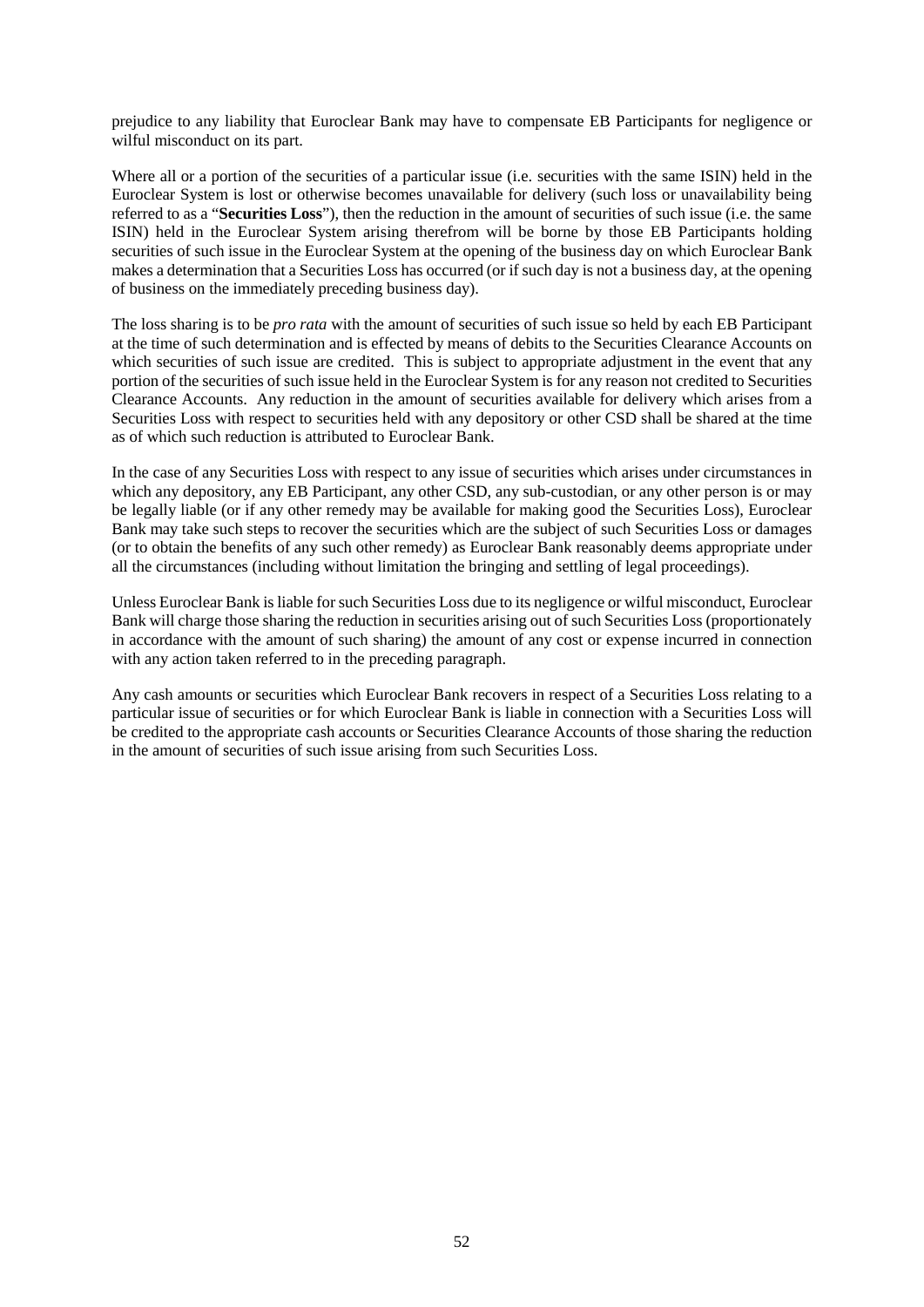## PART<sub>6</sub>

#### **OVERVIEW OF CREST DEPOSITORY INTERESTS**

#### <span id="page-55-0"></span>1. **Effect of the Migration and initial creation of CDIs**

The practical result of the Migration taking effect will be that all Migrating Shareholders will initially receive one (1) CDI for each Migrating Share held by them at the Migration Record Date. Migrating Shareholders will then be entitled to choose whether to (1) continue to hold their interests via CDIs, (2) convert their CDIs into and instead hold and exercise Belgian Law Rights in respect of the underlying Shares directly through the Euroclear System (subject to such Migrating Shareholder either being or becoming an EB Participant, or appointing an EB Participant (e.g. a stockbroker, custodian or other nominee which is an EB Participant) to hold the Belgian Law Rights on its behalf), or (3) to withdraw their Shares from the Euroclear System to be held in certificated form.

Following the Migration, Migrating Shares will likely be represented by a combination of book entries within the Euroclear System and CDIs within the CREST System. It should be noted that, following Migration, transactions in the Shares executed on Euronext Dublin are expected to settle via the Euroclear System and transactions in the Shares executed on the London Stock Exchange are expected to settle via CDIs in the CREST System. Transactions in Shares resulting from trades on other trading venues which are not cleared through a central counterparty can settle either in the Euroclear System or in the CREST System as agreed by the counterparties.

With respect to CDIs, the CREST Nominee (CIN (Belgium) Limited) will be an EB Participant and will hold rights to the Shares held within Euroclear Bank on behalf of the CREST Depository for the account of CDI holding CREST members.

#### 2. **Form of CDIs**

A CDI is a security constituted under English law, which is issued by the CREST Depository, and that represents an interest in other securities (which may be securities constituted under the laws of other countries). In the case of the Migration, each CDI will reflect an indirect interest of the CREST member in each underlying Migrating Share.

Following the Migration, holders of CDIs will not be the registered holders of the Shares to which they are entitled. Rather, immediately following the Migration, their interests in the Migrating Shares will be held through an intermediated chain of holdings, whereby Euroclear Nominees will hold the legal interest in all Shares admitted to the Euroclear System on trust for Euroclear Bank, and will be recorded as the registered holder of such Shares in the Register of Members of the Company. Euroclear Bank will credit its interest in such Shares to the account of the CREST Nominee (CIN (Belgium) Limited) in its capacity as an EB Participant and the CREST Nominee will hold its interest in such Shares (i.e. the Belgian Law Rights) as nominee and for the benefit of the CREST Depository. The CREST Depository will, in turn, hold its interest in such Shares on trust and for the benefit of the holders of the CDIs.

The terms and conditions upon which CDIs are issued and held in the CREST System are set out in the CREST Deed Poll and the CREST International Manual.

An international custody fee and a transaction fee, as determined by EUI from time to time, is charged at user level for the use of CDIs and on transactions. The anticipated fees which will apply in respect of Irish equities are outlined in section 6.3 *Irish equities pricing from Monday, 15 March 2021* of the CREST Tariff Brochure.

The rights of prospective holders of CDIs in relation to EUI and its subsidiaries in respect of CDIs held through the CREST System are set out in the CREST International Manual (and in particular, in the CREST Deed Poll set out in the CREST International Manual), and in the CREST Terms and Conditions issued by EUI.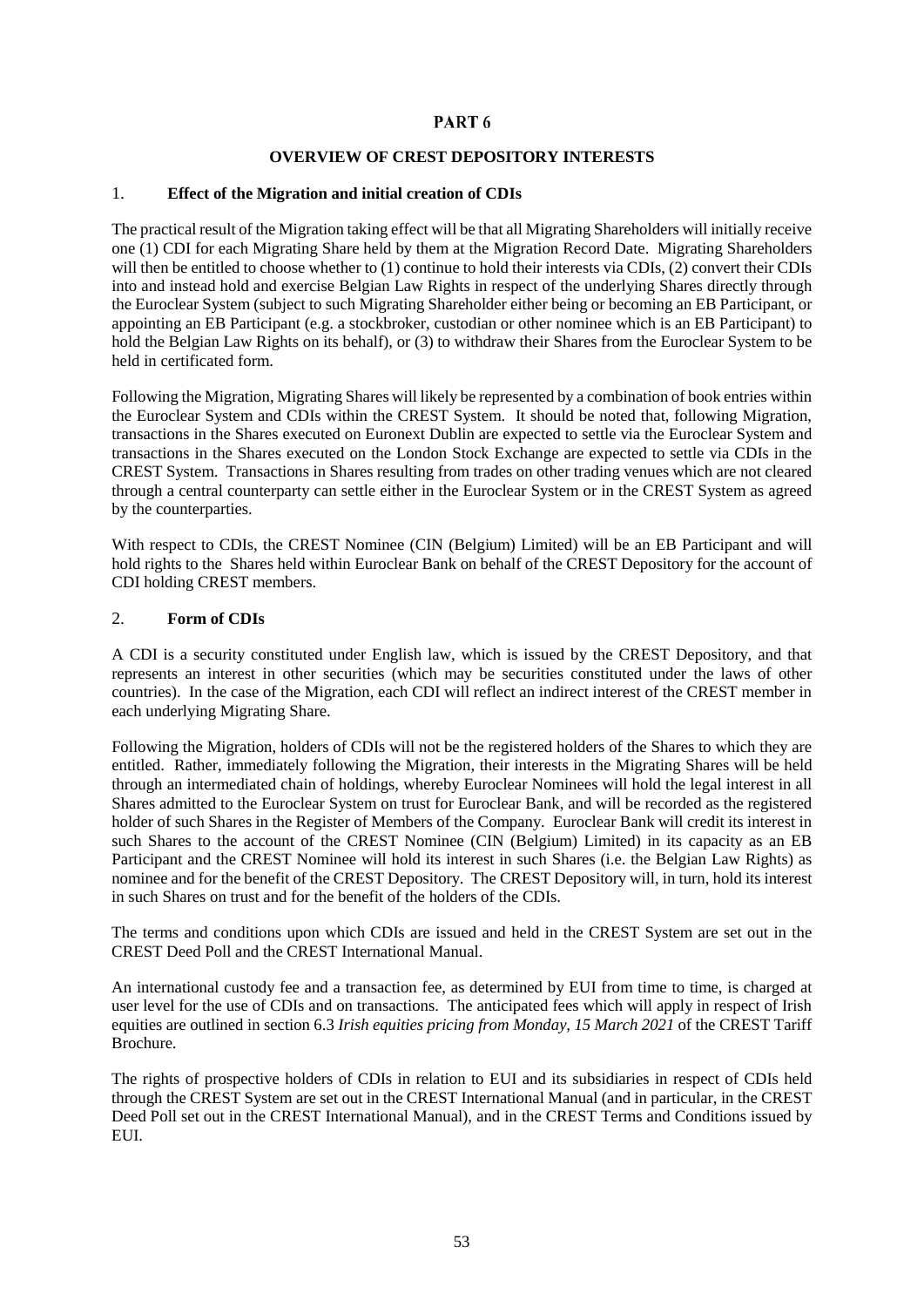The CDIs will have the same security code (ISIN) as the underlying Shares and will not be separately listed on the Official List or separately traded on Euronext Dublin or the London Stock Exchange.

CDIs are capable of being credited to the same CREST member account as all other CREST securities of any CREST participant. This means that, from a practical point of view, CDIs representing Shares will be held and transferred in the same way as Participating Securities are held and transferred in CREST today, subject to the provisions of the CREST International Manual.

## 3. **Rights attaching to CDIs**

The holders of CDIs will have an indirect entitlement to Shares admitted to the Euroclear System but will not be the registered holders thereof. Accordingly, the holders of CDIs will be able to enforce and exercise certain rights relating to the Shares through and in accordance with the arrangements described below and the procedures specified in the CREST International Manual.

As a result of certain aspects of Irish law which govern the Shares, the holders of CDIs will not be able directly to enforce or exercise rights relating to the Shares, including voting and pre-emption rights, unless they take steps to withdraw the underlying Shares from the CREST System to be held in certificated (i.e. paper) form, as described below. Instead, holders of CDIs will be entitled to exercise certain rights indirectly via the CREST Depository and Euroclear Nominees, as set out in the CREST International Manual and further explained below.

Holders of CDIs will, at their option, be entitled to withdraw the underlying Shares in which they are interested by virtue of holding CDIs from the CREST System and the Euroclear System and hold those Shares in certificated (i.e. paper) form by following the procedures set out in paragraph [4](#page-58-0) of this [Part](#page-55-0) 6. In summary, in order to withdraw the Shares in which they are interested, holders of CDIs will need to (a) appoint an agent or custodian which is an EB Participant to receive the relevant Belgian Law Rights representing those Shares on their behalf through the Euroclear System and (b) arrange for that agent or custodian to take the necessary steps to withdraw the underlying Shares from the Euroclear System. Such holders may also choose to receive the benefit of the Belgian Law Rights either directly (if they are an EB Participant) or via a shareholding account with a depository financial institution which is an EB Participant.

Holders of CDIs will only be able to exercise their rights attached to CDIs by instructing the CREST Depository to exercise these rights on their behalf in accordance with the CREST International Manual. The CREST Depository and CREST Nominee (CIN (Belgium) Limited) will in turn communicate these instructions to Euroclear Bank in accordance with the rules and procedures of the Euroclear System. As a result, the process for exercising rights (including the right to vote at general meetings and the right to subscribe for new shares on a pre-emptive basis) will take longer for holders of CDIs than for holders of Shares in certificated (i.e. paper) form or holders of Belgian Law Rights. Consequently, in respect of any corporate action which requires an instruction or other input from a CREST member before a specified deadline, it is expected that the CREST Depository will set a deadline for receiving instructions from all CDI holders which is in advance of the deadline set by Euroclear Bank and/or the deadline set by the issuer. As a result, holders of CDIs may be granted shorter periods in which to exercise certain rights carried by the CDIs than Shareholders who hold their Shares in certificated (i.e. paper) form or EB Participants.

The manner (where the holder does not currently hold Shares through a custodian or nominee) and time period within which any such voting rights may be exercised by CDI holders is expected to differ from arrangements which would currently apply in respect of direct holdings of Shares in the CREST System prior to Migration or direct holdings of Belgian Law Rights in the Euroclear System following Migration. Voting confirmations may not be provided by Euroclear Bank to EB Participants or to underlying CDI holders.

### (a) **Voting Rights**

EUI has arranged for voting instructions relating to Shares to be received via a third-party service provider, currently the Broadridge Proxy Voting Service. Any CREST member who has a holding in CDIs up to the Broadridge voting deadline will be notified of a voting event through the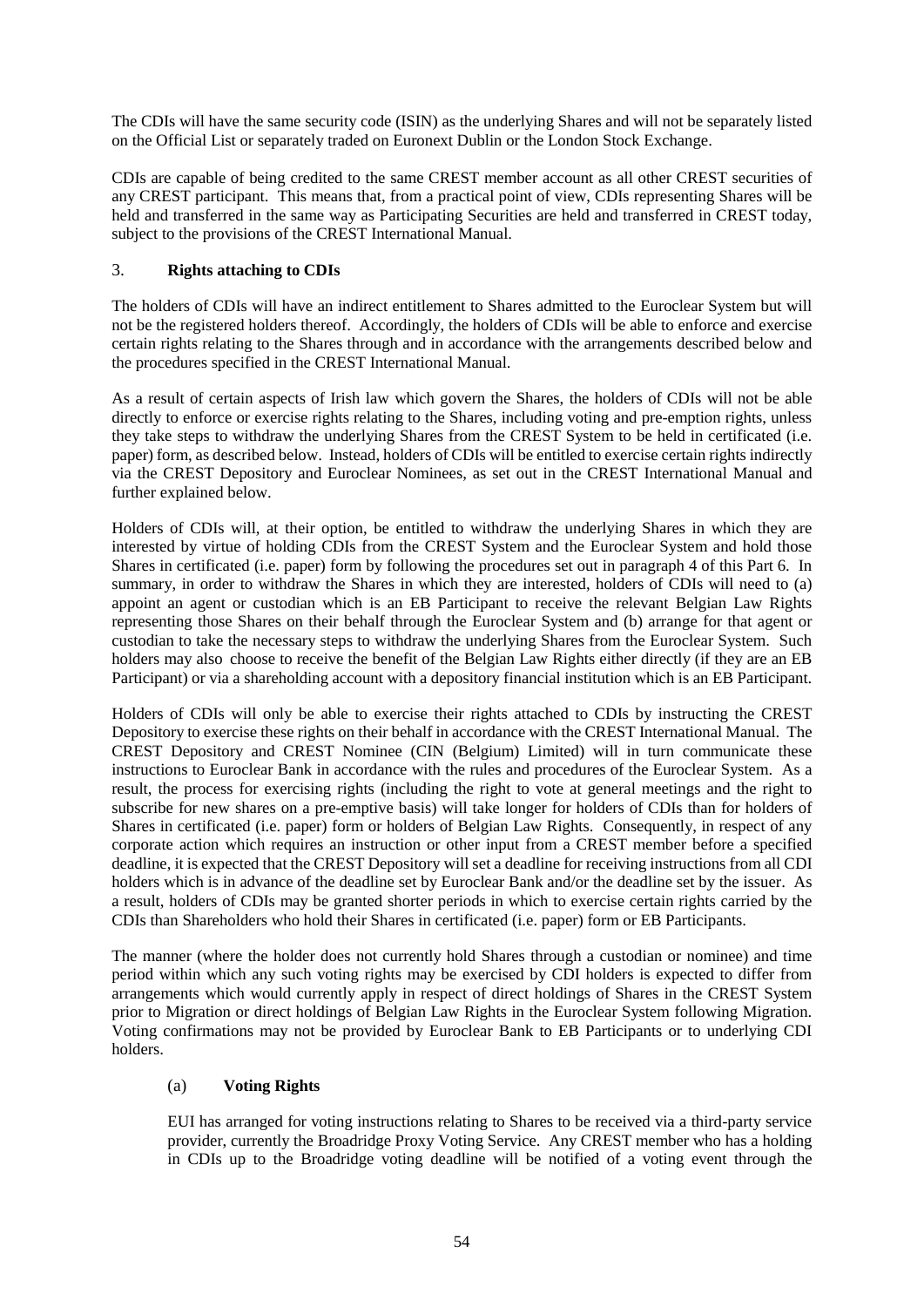Broadridge Proxy Voting Service upon Broadridge's receipt of such notification from Euroclear Bank.

The notification will be made available to all CREST members (those either having or receiving a position in that CDI) within forty eight (48) hours of receipt by Broadridge of complete information. The relevant record date for voting will be determined by the Company and will be a market-wide applicable date.

CREST members will be entitled to complete and submit proxy appointments (including voting instructions) electronically through the Broadridge Proxy Voting Service. The same voting options as are available in respect of Shares held through the Euroclear System via Belgian Law Rights will be available to holders of CDIs (i.e. electronic votes by means of appointment of the Chair of the meeting as a proxy or appointing a third party proxy to attend and vote at the meeting).

The Broadridge Proxy Voting Service will process and deliver proxy voting instructions received from CREST members by the Broadridge voting deadline to Euroclear Bank, by Euroclear Bank's deadline for receipt of voting instructions and to agreed market requirements. Voting instructions cannot be changed after Broadridge's voting deadline.

There is no facility for holders of CDIs to appoint a corporate representative, though they will be entitled to appoint any third party to attend and vote at a general meeting of the Company by using the third party proxy voting instruction.

Holders of CDIs wishing to use the voting rights related to the Shares represented by their CDIs personally in their capacity as a member of the Company (and not as proxy), by attending a general meeting of the Company, will first need to take steps to facilitate that their Shares are withdrawn from the CREST System and the Euroclear System in the manner described above and in paragraph [4](#page-58-0) of this [Part](#page-55-0) 6 so that such Shares are recorded in the Register of Members of the Company as being held by such holder in time for the record date of the relevant general meeting. On so doing, they will, subject to and in accordance with the Articles of Association, be entitled to attend and vote in person or appoint a corporate representative at the relevant general meeting.

Voting confirmations may not be provided by Euroclear Bank to EB Participants or to underlying CDI holders.

### (b) **Dividends**

The entitlement of CREST members holding CDIs to a dividend will be based on their holdings in the CREST System on the relevant record date. Upon receipt of funds and successful reconciliation by CREST, CREST members will be credited an amount based on their record date holdings.

Holders of CDIs held in the CREST System, whilst Euroclear Bank continues to provide such service, will be able, if they wish, to have amounts in respect of dividends paid on Shares in euro by the Company converted into, and paid to them in, Sterling, or any other CREST currency, if desired by the CREST Depository.

### (c) **Other Corporate Actions**

EUI will notify CREST members of corporate actions by way of notification through the CREST System as soon as possible after receipt of complete notification of the corporate action from Euroclear Bank (normally shortly after the announcement of the corporate action by the issuer).

The notification will inform the CREST member of the deadlines applicable to the corporate action (CREST deadline for receipt of instructions, record date for participation in the corporate action, election date, etc.) as well as any actions the CREST member needs to take (i.e. is it a mandatory event, elective event, is there a default action or not). The CREST deadline for receipt of instructions and/or elections in respect of corporate actions is expected to be earlier than the Euroclear Bank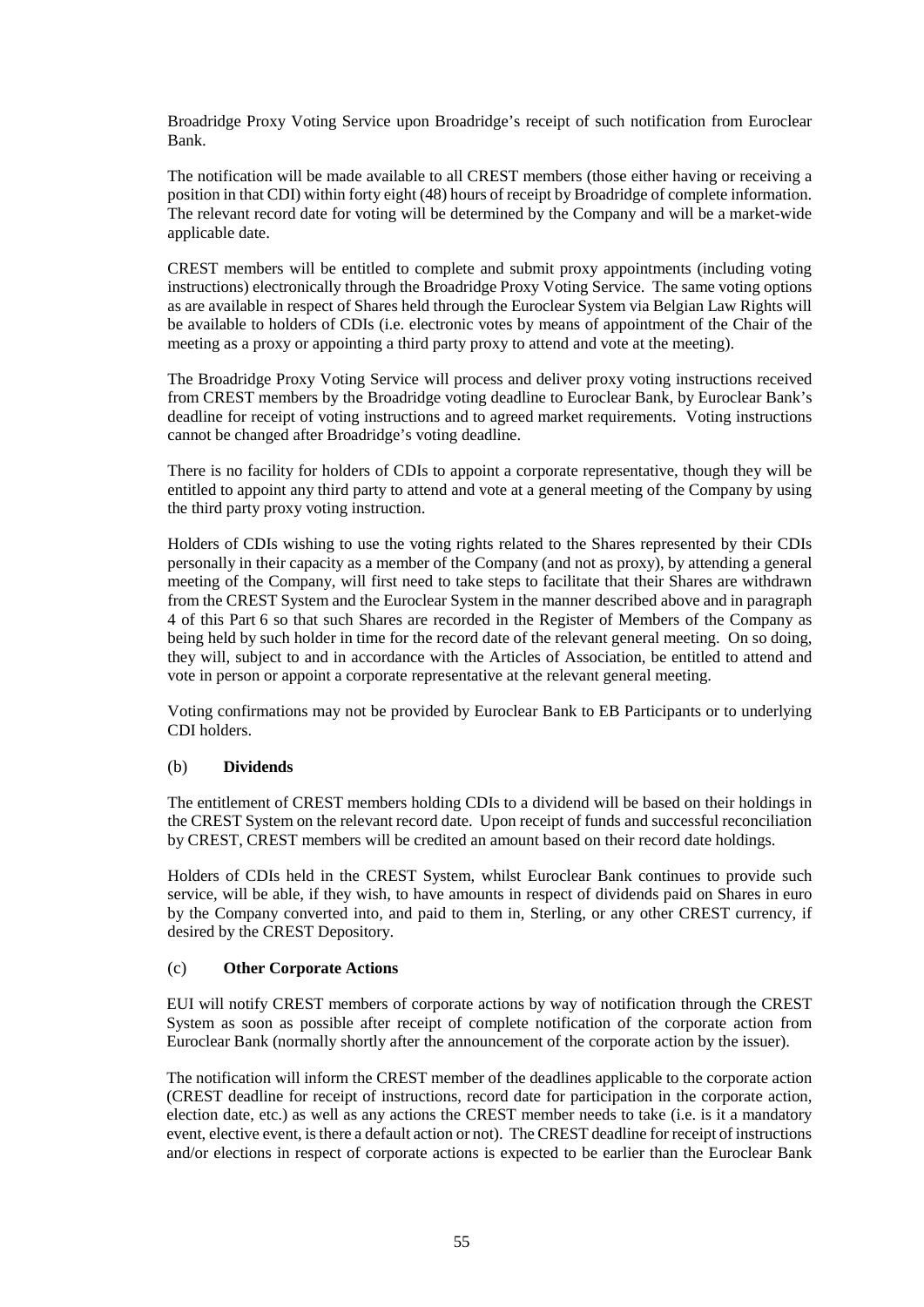deadline, as CREST will need to ensure it sends its instructions to Euroclear Bank within the Euroclear Bank deadline.

Upon receipt by CREST of the corporate action instructions from the CDI holders by the CREST deadline, CREST will send the instructions to Euroclear Bank who in turn will include these instructions in the aggregated instructions Euroclear Bank sends to the issuer and/or its agents.

If the corporate action proceeds, the issuer and/or its agents will, in turn, credit the relevant proceeds to Euroclear Bank and, upon receipt of the proceeds, Euroclear Bank will credit the entitled EB Participants (including, in respect of interests in Shares held through CDIs, the CREST Nominee in its capacity as EB Participant) with their respective entitlements.

Upon receipt of the relevant proceeds, CREST will credit the accounts of CREST members with their entitlement based on either their elections or their holdings in CDIs on the relevant record date.

CREST members' remedies in respect of any corporate actions are set out in the English law governed contract entered into with EUI.

Given that Euroclear Bank will not credit fractions of securities proceeds, CREST members will not be credited with fractional entitlements.

#### <span id="page-58-0"></span>4. **Withdrawal of Shares represented by CDIs from the CREST System and/or the Euroclear System**

Holders of CDIs will, at their option, be entitled to withdraw the underlying Shares in which they are interested by virtue of holding CDIs from the CREST System and the Euroclear System and hold those Shares in certificated (i.e. paper) form by following the procedures set out in section 6 *Withdrawal of Deposited Property on transfer and related matters* of Chapter 8 *Global Deed Poll* of the CREST International Manual.

In summary, in order to withdraw Shares held through the CREST System via CDIs, the holder of the CDI will be required to input an instruction requesting a cancellation of CDIs in the CREST System and the receipt of the relevant Belgian Law Rights into a shareholding account with a depository financial institution which is a participant in the Euroclear System (i.e. an EB Participant). This will involve the input of a crossborder delivery instruction in favour of the relevant EB Participant, who should separately input a matching cross-border receipt instruction to ensure receipt of the Belgian Law Rights. It is expected that the process to withdraw the CDI's and receive the Belgian Law Rights in the Euroclear System can be accomplished within one (1) business day.

Persons holding interests in Shares through CDIs who are not themselves CREST members should contact the stockbroker or other custodian with whom they have made arrangements with respect to the holding of CDIs to procure that the steps outlined above are taken on their behalf. Holders of CDIs who are CREST members should themselves make arrangements to give the necessary instructions in accordance with the CREST International Manual.

Following completion of the steps above, if the former CDI holder wishes to withdraw the underlying Shares from the Euroclear System and hold them in certificated (i.e. paper) form, they will need to follow the process set out in detail in section 4.2.3.2 "*Mark-downs*" of the EB Services Description.

In summary, in order to withdraw Shares from the Euroclear System, the relevant EB Participant will need to issue a "mark-down" (withdrawal) instruction, together with details of the entity into whose name the withdrawn Share(s) should be registered, to Euroclear Bank. Subject to validation, this instruction and the related details will be communicated by Euroclear Bank to the Registrar. Upon receipt of the instruction and registration details, the Registrar will proceed to effect a transfer of the relevant shareholding from Euroclear Nominees to the designated transferee whose name will be entered in the Register of Members of the Company as the holder of the withdrawn Share(s). The time period for any such withdrawal of securities from the Euroclear System, is expected to be within one (1) business day such that the owner of the relevant Share will be entered in the Register of Members of the Company within one business day of receipt of a valid withdrawal request and the necessary supporting details. It may take up to ten (10) business days for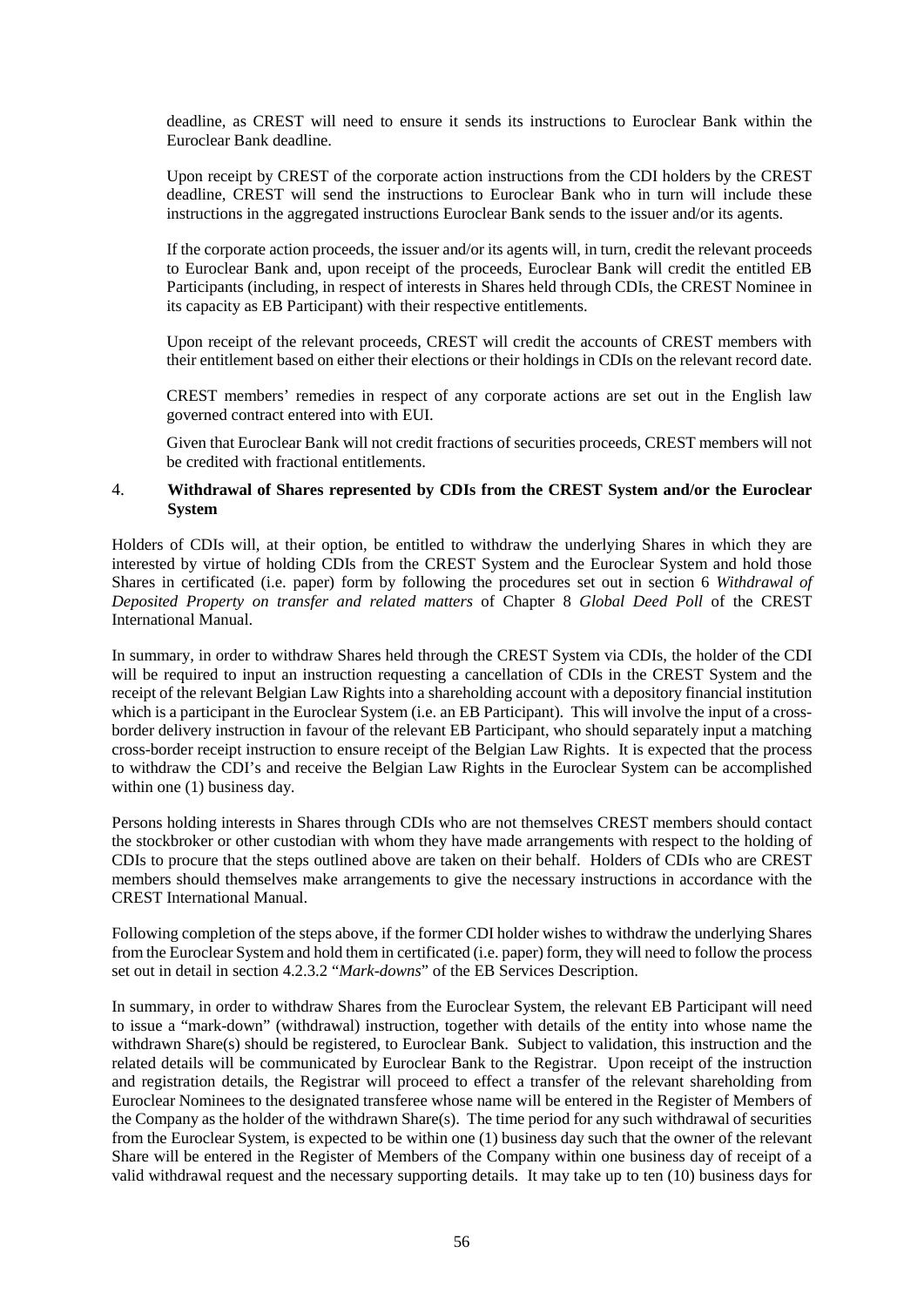a transferee to receive the relevant share certificate, however, entry in the Register of Members is *prima facie* evidence of a shareholding under Irish law.

Persons whose interests in Shares are held through EB Participants (or other nominees) on their behalf will need to engage with their stockbroker or other custodian to procure that the steps outlined above are taken on their behalf by the relevant EB Participant.

Shareholders wishing to hold their Shares in certificated form following Migration are advised that, as described in further detail in paragrap[h 8](#page-36-0) of [Part](#page-23-0) 3 of this Circular, their ability to do so following 1 January 2023 (in respect of new issues of Shares) and 1 January 2025 (in respect of all issued Shares) will be subject to the model of dematerialisation adopted in order to comply with the requirements of Article 3(1) of CSDR.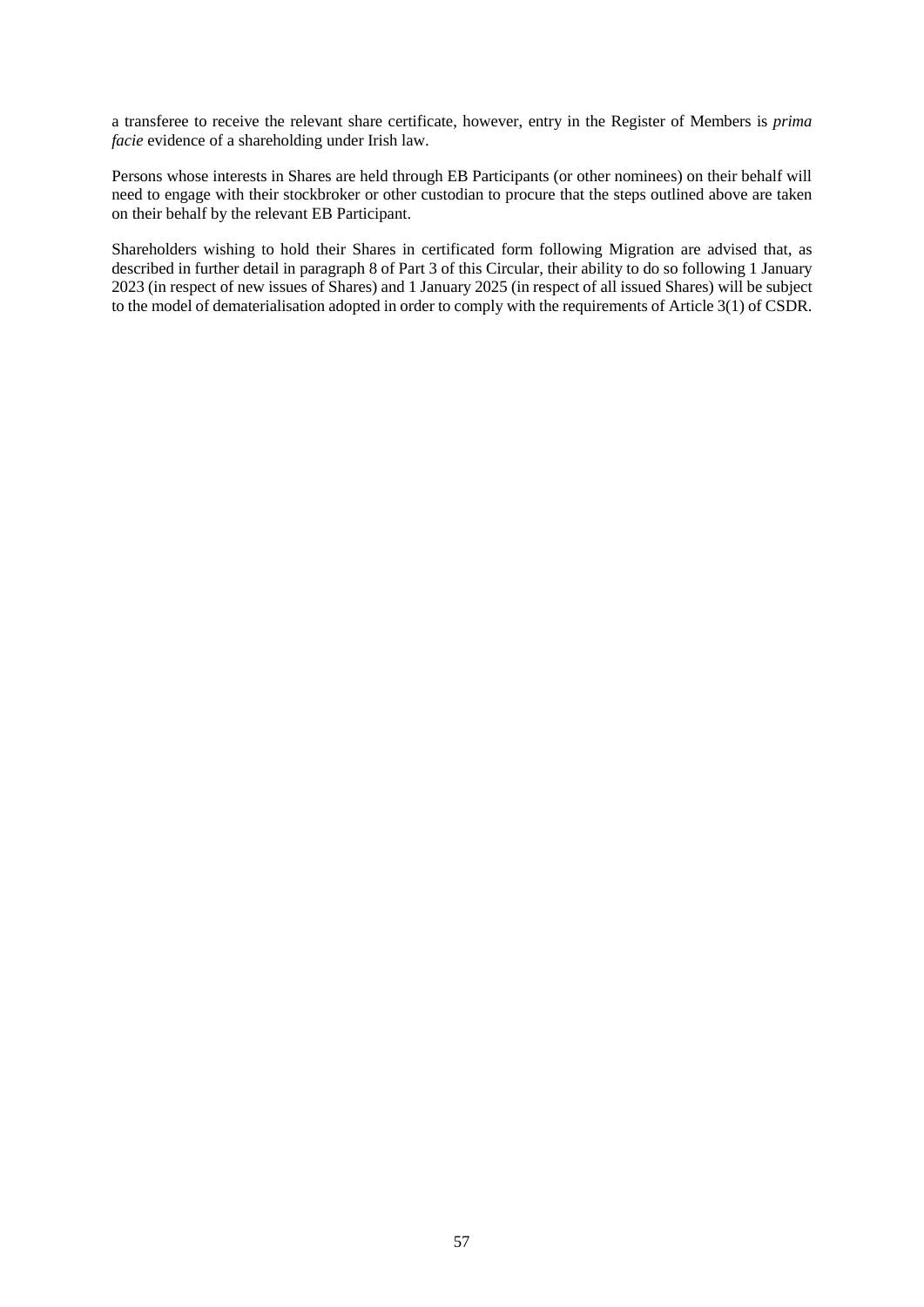## PART<sub>7</sub>

### **TAX INFORMATION IN RESPECT OF THE MIGRATION**

#### <span id="page-60-1"></span><span id="page-60-0"></span>1. **Irish tax considerations**

#### (a) **Scope of summary**

The following is a general summary of the material Irish tax considerations applicable to Shareholders who are the beneficial owners of Migrating Shares. The summary contained in this [Part](#page-60-0) 7 is based on existing Irish tax law, our understanding of the practices of the Irish Revenue Commissioners ("**Irish Revenue**") as of the Latest Practicable Date and on the basis that the proposed enactments set out in the Finance Bill 2020 as initiated on Tuesday, 20 October 2020 and as amended by the Irish parliamentary Select Committee on Finance, Public Expenditure and Reform, and Taoiseach on Friday, 13 November 2020, and as further amended by the report stage amendments on Tuesday, 1 December 2020 and as passed by Dail Eireann (the Irish parliament) on Thursday, 3 December 2020 (the "**Finance Bill**"), are enacted into law without change. Legislative, administrative or judicial changes may modify the tax consequences described in this [Part](#page-60-0) 7, possibly with retroactive effect. Furthermore, we can provide no assurances that the tax consequences contained in this summary will not be challenged by the Irish Revenue or will be sustained by an Irish court if they were to be challenged.

The summary below does not constitute tax advice and is intended only as a general guide. The following summary is not exhaustive and Shareholders should consult their own tax advisers about the Irish tax consequences (and the tax consequences under the laws of other relevant jurisdictions), which may arise as a result of being Migrating Shareholders and the acquisition, ownership and disposition of Shares in the future. Furthermore, the following summary applies only to Shareholders who currently hold their Shares as capital assets and does not apply to all categories of Shareholders, such as dealers in securities, trustees, insurance companies, collective investment schemes, pension funds or shareholders who have, or who are deemed to have, acquired their Shares by virtue of an office or employment.

The Finance Bill includes a number of proposed amendments to the Irish tax legislation that seek to ensure that the migration of securities in Irish registered companies from the CREST System to the Euroclear System is tax neutral and to maintain the status quo post-migration. The Finance Bill has been subject to a number of stages in the legislative process, and there could be further changes before being signed into law in December 2020. In addition, the relevant provisions will only come into force when a ministerial commencement order is made. The Irish Revenue has proposed addressing some matters by way of published practice, which may also impact on the interpretation of the provisions in the Finance Bill, but this has not been published yet. The statements made below assume that such published practice will, among other things, address the mechanisms for the collection of stamp duty through the Euroclear System and CREST following Migration and the mechanisms for the operation of dividend withholding tax exemptions in a manner similar to that as applied before the Migration, and in the event that this is not the case, administrative difficulties could arise in relation to the collection of stamp duty and dividend withholding tax. It is possible changes may be made to the Finance Bill before it is signed into law and/or that the law or practice of the Irish Revenue could change, either prospectively or retroactively, and such change could increase, reduce or mitigate possible tax consequences for Shareholders. Also, the assumed practices may not be issued by the Irish Revenue. The position under current Irish law is uncertain and the Company makes no assurances on the tax position for Shareholders.

The following summary is drafted on the basis that the Finance Bill is passed into law, and that the provisions relating to the migration of securities in Irish registered companies from the CREST System to the Euroclear System are commenced by way of ministerial order prior to any action or transaction being undertaken in relation to the Migration.

#### (b) **Irish tax on chargeable gains**

Shareholders should not be liable to Irish capital gains tax ("**CGT**") as a result of the Migration on the basis that the Migration should not be treated as giving rise to a disposal of Shares for CGT purposes.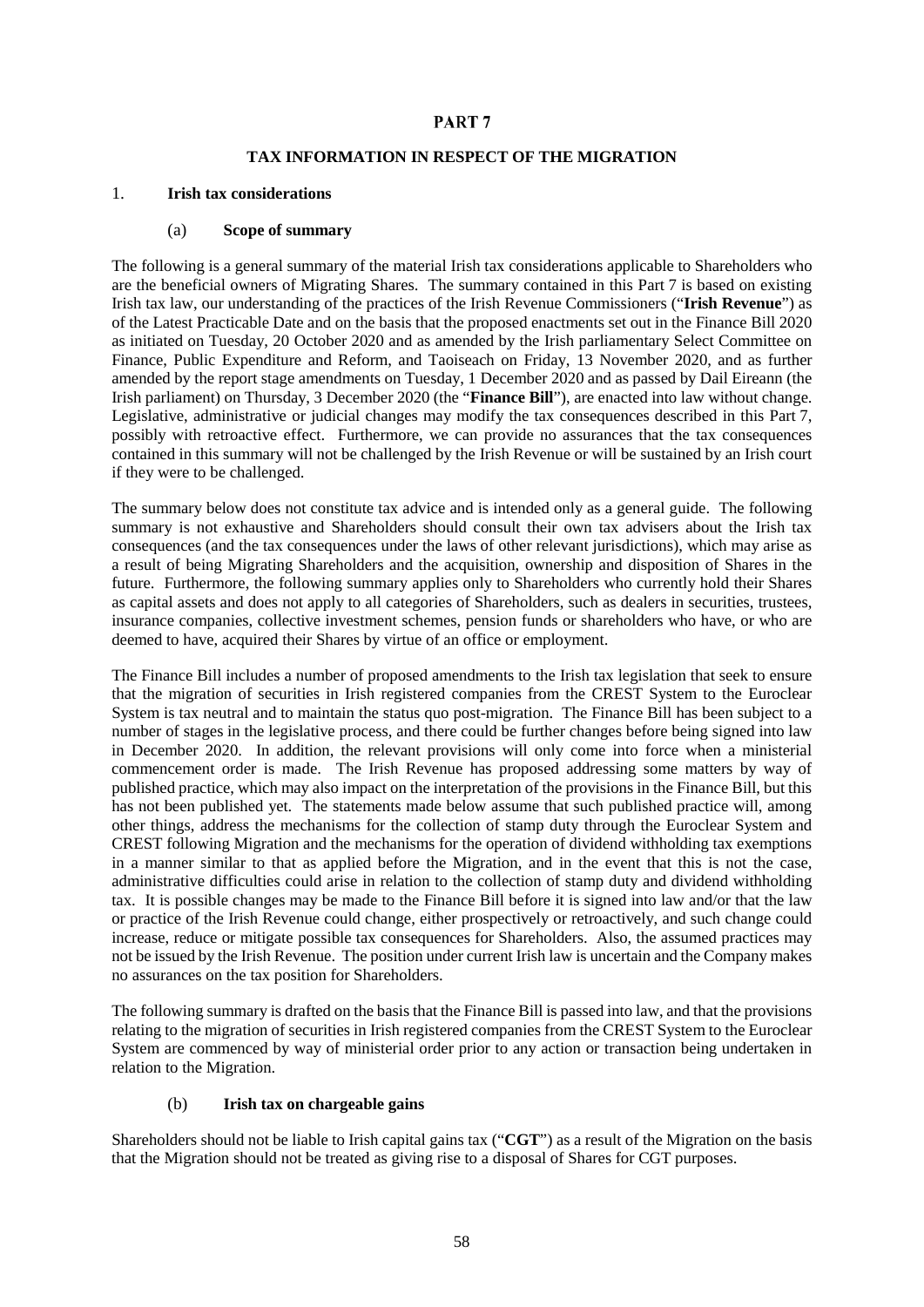Shareholders who are not resident or ordinarily resident in Ireland for Irish tax purposes should not be liable to CGT to the extent a gain is realised on a disposal of Shares (including CDIs) (or an interest in Shares) unless such Shares (or interest in Shares) are used, held or acquired for the purpose of a trade or business carried on by such Shareholder in Ireland through a branch or an agency.

Following the Migration, a disposal by an Irish resident or ordinarily resident Shareholder of its Shares may, depending on the circumstances (including the availability of exemptions and reliefs), give rise to a chargeable gain or allowable loss for that Shareholder. The rate of CGT is currently 33%.

# (c) **Irish dividend withholding tax**

Irish dividend withholding tax ("**DWT**") should not arise as a result of the Migration.

Following the Migration, unless exempted, a withholding at the standard rate of income tax (currently 25%) will apply to dividends or other relevant distributions paid by the Company. The withholding tax requirement will not apply to distributions paid to certain categories of Irish resident Shareholders or to distributions paid to certain categories of non-Irish resident Shareholders.

The following Irish resident Shareholders, inter-alia, are exempt from withholding if they make to the Company, in advance of payment of any relevant distribution, an appropriate declaration of entitlement to exemption:

- Irish resident companies;
- pension schemes approved by the Irish Revenue;
- qualifying fund managers or qualifying savings managers in relation to approved retirement funds or approved minimum retirement funds;
- Personal Retirement Savings Account ("**PRSA**") administrators who receive the relevant distribution as income arising in respect of PRSA assets;
- qualifying employee share ownership trusts;
- collective investment undertakings;
- tax-exempt charities:
- designated brokers receiving the distribution for special portfolio investment accounts;
- any person who is entitled to exemption from income tax under Schedule F on dividends in respect of an investment in whole or in part of payments received in respect of a civil action or from the Personal Injuries Assessment Board for damages in respect of mental or physical infirmity;
- certain qualifying trusts established for the benefit of an incapacitated individual and/or persons in receipt of income from such a qualifying trust;
- any person entitled to exemption to income tax under Schedule F by virtue of section 192(2) of the Taxes Consolidation Act 1997 (the "**TCA**");
- unit trusts to which section  $731(5)(a)$  of the TCA applies; and
- certain Irish Revenue-approved amateur and athletic sport bodies.

The following non-resident shareholders are exempt from withholding if they make to the Company, in advance of payment of any dividend, an appropriate declaration of entitlement to exemption: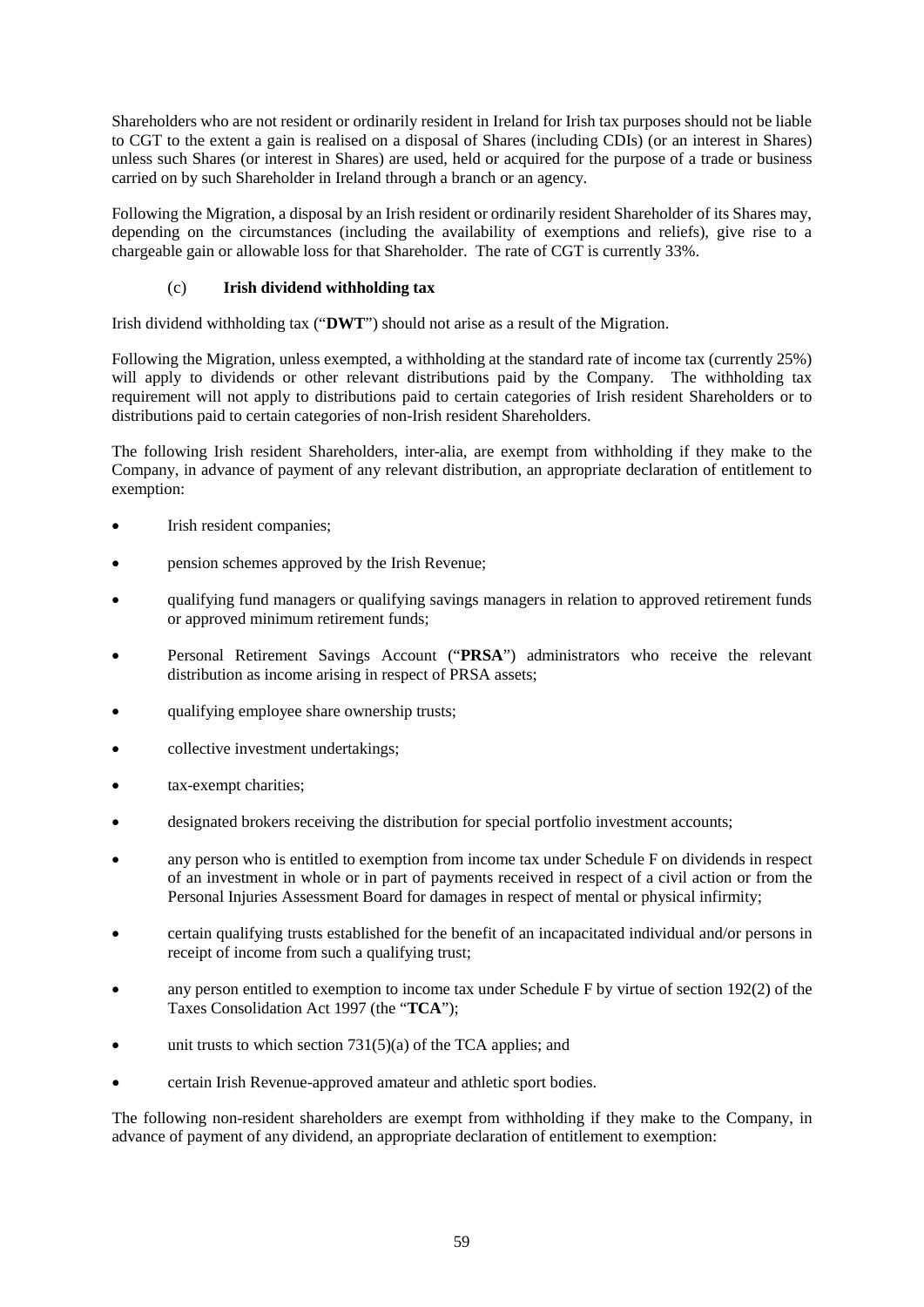- persons (other than a company) who (i) are neither resident nor ordinarily resident in Ireland and (ii) are resident for tax purposes in (a) a country which has signed a double taxation agreement with Ireland (a "**tax treaty country**") or (b) an EU member state other than Ireland;
- companies not resident in Ireland which are resident in an EU member state or a tax treaty country, by virtue of the law of an EU member state or a tax treaty country and are not controlled, directly or indirectly, by an Irish resident or Irish residents;
- companies not resident in Ireland which are directly or indirectly controlled by a person or persons who are, by virtue of the law of a tax treaty country or an EU member state, resident for tax purposes in a tax treaty country or an EU member state other than Ireland and which are not controlled directly or indirectly by persons who are not resident for tax purposes in a tax treaty country or EU member state;
- companies not resident in Ireland, the principal class of shares of which is substantially and regularly traded on a recognised stock exchange in a tax treaty country or an EU member state including Ireland or on an approved stock exchange; or
- companies not resident in Ireland that are 75% subsidiaries of a single company, or are whollyowned by two (2) or more companies, in either case the principal classes of shares of which is or are substantially and regularly traded on a recognised stock exchange in a tax treaty country or an EU member state including Ireland or on an approved stock exchange.

In the case of an individual non-Irish resident Shareholder resident in an EU member state or tax treaty country, the declaration must be accompanied by a current certificate of tax residence from the tax authorities in the Shareholder's country of residence. In the case of both an individual and corporate non-Irish resident Shareholder resident in an EU member state or tax treaty country, the declaration must also contain an undertaking that he, she or it will advise the Company accordingly if he, she or it ceases to meet the conditions to be entitled to the DWT exemption. No declaration is required if the Shareholder is a 5% parent company in another EU member state in accordance with section 831 of the TCA. Neither is a declaration required on the payment by a company resident in Ireland to another company so resident if the Company making the dividend is a 51% subsidiary of that other company.

# (d) **Irish Income Tax on Dividends Paid**

Irish income tax may arise for certain Shareholders in respect of any dividends received from the Company.

### *Non-Irish Resident Shareholders*

Except in certain circumstances, a person who is neither resident nor ordinarily resident in Ireland and is entitled to receive dividends without deductions is not liable for Irish tax on the dividends. Where a person who is neither resident nor ordinarily resident in Ireland is subject to withholding tax on the dividend received due to not benefiting from any exemption from such withholding, the amount of that withholding will generally satisfy such person's liability for Irish tax, however individual Shareholders should confirm this with their own tax adviser.

### *Irish Resident Shareholders*

Companies resident in Ireland other than those taxable on receipt of dividends as trading income are exempt from corporation tax on distributions received on the Shares. Shareholders that are "close" companies for Irish taxation purposes may, however, be subject to a 20% corporation tax surcharge on undistributed investment income.

Individual Shareholders who are resident or ordinarily resident in Ireland are subject to income tax on the gross dividend at their marginal tax rate, but are entitled to a credit for the tax withheld by the Company. The dividend will also be subject to the universal social charge. An individual Shareholder who is not liable or not fully liable for income tax by reason of exemption or otherwise may be entitled to receive an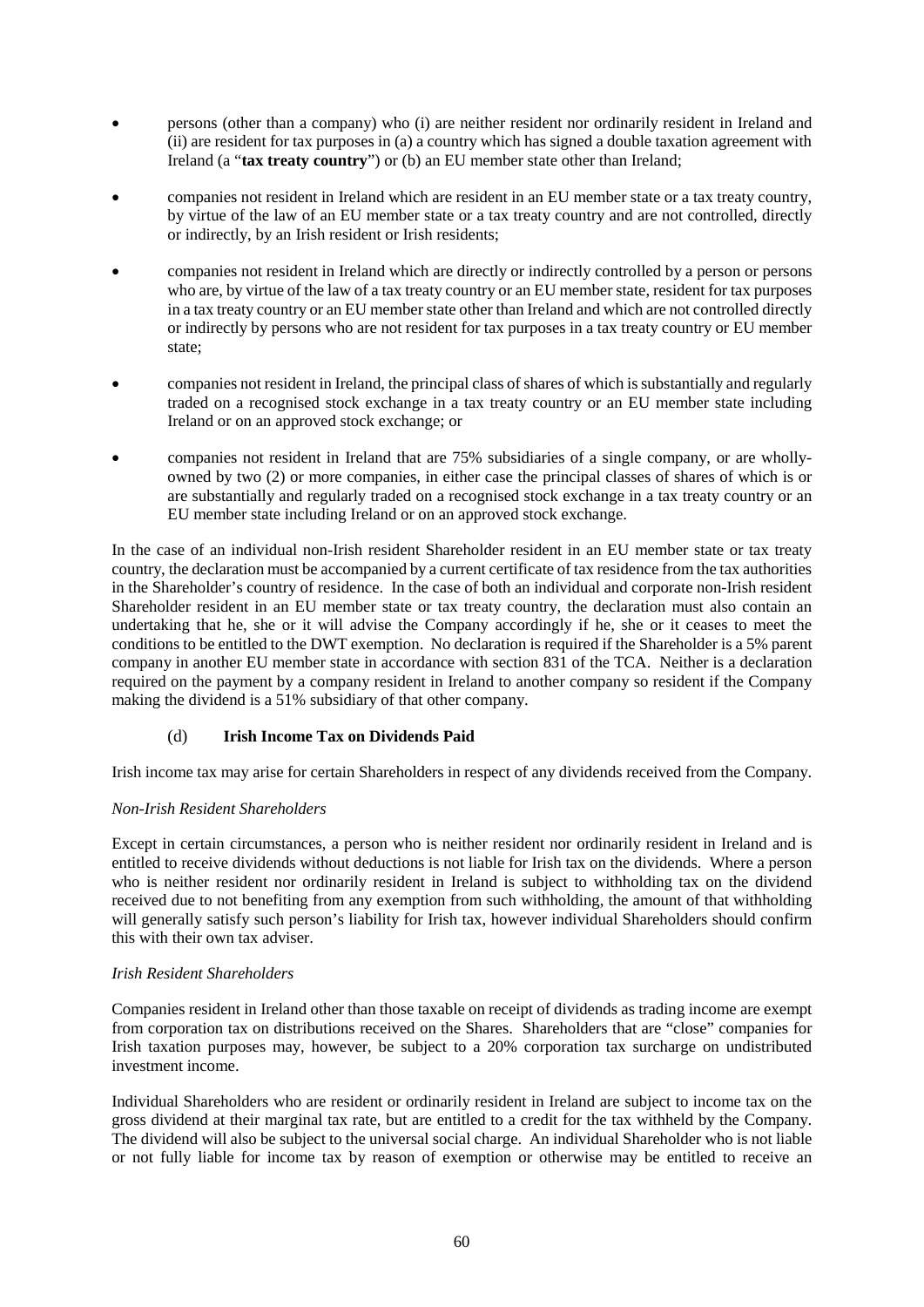appropriate refund of tax withheld. A charge to Irish social security taxes can also arise for such individuals on the amount of any dividend received from the Company.

## (e) **Irish Capital Acquisitions Tax**

Irish capital acquisitions tax ("**CAT**") should not arise simply by virtue of the Migration. Following the Migration, a gift or inheritance of Shares (including CDIs) (or an interest in Shares) will be within the charge to CAT notwithstanding that the donor or the donee/successor in relation to such gift or inheritance is domiciled and resident outside Ireland. CAT is charged at a rate of 33% above a tax-free threshold. This tax-free threshold is determined by the amount of the current benefit and of previous benefits taken since 5 December 1991, as relevant, within the charge to CAT and the relationship between the donor and the done/successor. Gifts and inheritances between spouses (and in certain cases former spouses) are not subject to CAT.

In a case where an inheritance or gift of Shares is subject to both Irish CAT and foreign tax of a similar character, the foreign tax paid may in certain circumstances be credited in whole or in part against the Irish tax. Shareholders should consult their own tax advisers as to whether CAT is creditable or deductible in computing any domestic tax liabilities.

# (f) **Irish Stamp Duty**

The Finance Bill contains a provision to the effect stamp duty shall not be chargeable on the migration of securities under the Migration of Participating Securities Act 2019.

It is understood that this provision is based on the understanding that mere act of Migration itself does not give rise to a stamp duty charge. Accordingly, where a Shareholder also effects a change in beneficial ownership or similar change, in addition to the effects of the Migration, any such additional effect may bring the transaction within the charge to stamp duty.

Following the Migration transfers of equitable or beneficial interests in Shares (or an interest in Shares), including a transfer of CDIs within the CREST System, will be subject to stamp duty at a rate of 1% of the consideration or the market value of the Shares, if greater. The person accountable for payment of stamp duty is the transferee or, in the case of a transfer by way of a gift or for a consideration less than the market value, all parties to the transfer. The methods for collection of stamp duty remain to be clarified by the Irish Revenue Commissioners.

### **THE IRISH TAX CONSIDERATIONS SUMMARISED ABOVE ARE FOR GENERAL INFORMATION ONLY. EACH SHAREHOLDER SHOULD CONSULT HIS OR HER OWN TAX ADVISER AS TO THE PARTICULAR TAX CONSEQUENCES THAT MAY APPLY TO SUCH SHAREHOLDER.**

### <span id="page-63-0"></span>2. **UK tax considerations**

### (a) **Scope of summary**

The following is a general summary of the material United Kingdom tax considerations applicable to Shareholders who are resident (and, in the case of individuals, domiciled) in the United Kingdom for United Kingdom tax purposes and who are the beneficial owners of Migrating Shares and who have neither lent nor borrowed their shares ("**UK Shareholders**"). The summary contained in this paragraph [2](#page-63-0) is based on our understanding of existing United Kingdom tax law and of the published practice of Her Majesty's Revenue and Customs ("**HMRC**") as of the Latest Practicable Date. Legislative, administrative or judicial changes may modify the tax consequences described in this paragraph [2,](#page-63-0) possibly with retroactive effect. Furthermore, we can provide no assurances that the tax consequences contained in this summary will not be challenged by HMRC or will be sustained by a United Kingdom court if they were to be challenged.

The following summary does not constitute tax advice and is intended only as a general guide. It relates only to certain limited aspects of the United Kingdom taxation treatment of UK Shareholders. It may not apply to certain UK Shareholders, such as traders, broker-dealers, dealers in securities, intermediaries,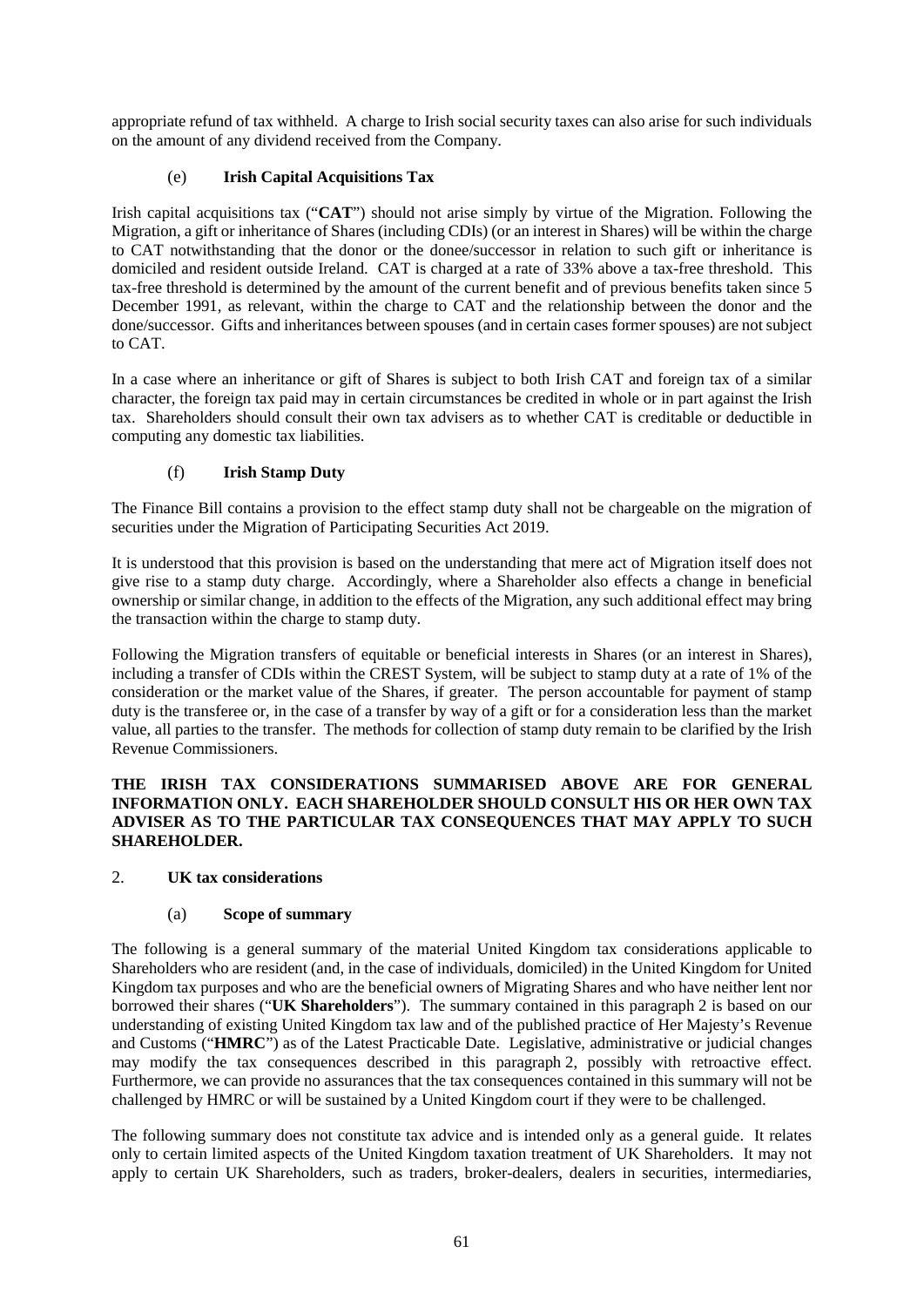insurance companies and collective investment schemes, shareholders who have (or are deemed to have) acquired their Migrating Shares by virtue of an office or employment or who are officers or employees or individual shareholders who own 10% or more of the issued share capital of the Company (including in certain circumstances, shares comprised in a settlement of which the shareholder is a settlor and shares held by a connected person as well as shares transferred by a shareholder pursuant to a repurchase or stock lending arrangement). Such persons may be subject to special rules. The following statements may not apply where the Company offers scrip dividends in lieu of cash. Shareholders should consult their own tax advisers about the United Kingdom tax consequences (and the tax consequences under the laws of other relevant jurisdictions), which may arise as a result of being Migrating Shareholders and the acquisition, ownership and disposition of Shares in the future.

## (b) **Migration**

UK Shareholders are not expected to be liable to United Kingdom capital gains tax or corporation tax on chargeable gains as a result of the Migration, either on the basis that the Migration does not give rise (or should not be treated as giving rise) to a disposal of Shares, or on the basis that under the securities identification rules any disposal should be treated as being of the interest in Shares acquired in the Migration (whether held as a CDI or as Belgian Law Rights by an EB Participant or through a broker or other nominee which is an EB Participant) and therefore at no gain and no loss. There is therefore expected to be no effect on the base cost available to be taken into account by UK Shareholders in computing the gain on any subsequent disposals.

No United Kingdom stamp duty or stamp duty reserve tax ("**SDRT**") is expected to be required to be paid in respect of the Migration.

# (c) **Cancellation of CDIs for underlying Belgian Law Rights or for underlying Shares**

Following the Migration, if a UK Shareholder holding CDIs effects the cancellation of those CDIs in the CREST System and receives Belgian Law Rights (as described in paragrap[h 4](#page-58-0) o[f Part](#page-55-0) 6 of this Circular): (i) the UK Shareholder is not expected to be liable to United Kingdom capital gains tax or corporation tax on chargeable gains as a result of the cancellation; (ii) the base cost in the Belgian Law Rights is expected to be the same as the base cost in the CDIs; and (iii) no United Kingdom stamp duty or SDRT is expected to be required to be paid as a result of the cancellation. HMRC considers that there will have been a disposal of the CDIs for the purposes of United Kingdom capital gains tax or corporation tax on chargeable gains and that the usual computational rules will apply; but as it is not expected that any consideration (beyond the receipt of the Shares themselves) would be received by a UK Shareholder for the disposal of the CDIs, no chargeable gains should arise. If a UK Shareholder holding Belgian Law Rights in respect of Shares subsequently takes steps (whether immediately after the cancellation of that UK Shareholder's CDIs or at a later time) to become registered directly as the holder of the Shares (again as described in paragraph [4](#page-58-0) of [Part](#page-55-0) 6 of this Circular), similarly (i) the UK Shareholder is not expected to be liable to United Kingdom capital gains tax or corporation tax on chargeable gains as a result of that direct registration; (ii) the base cost in the Shares is expected to be the same as the base cost in the Belgian Law Rights; and (iii) no United Kingdom stamp duty or SDRT is expected to be required to be paid as a result of that direct registration.

### (d) **Dividends**

Following the Migration, a beneficial owner of CDIs in respect of Shares is expected to be treated for UK tax purposes as the beneficial owner of the corresponding number of Shares held through the Euroclear System for the benefit of the CREST Depository. On that basis, if a UK Shareholder receives a dividend on their Shares (including Shares represented by CDIs) and Irish tax is withheld from the payment of the dividend (see Irish tax considerations in paragraph [1](#page-60-1) of this [Part](#page-60-0) 7 for comments on the withholding tax position), credit for the Irish tax may be available for set-off against any liability to UK corporation tax or UK income tax on the dividend. The amount of the credit will normally be equal to the lesser of: (i) the amount withheld once appropriate double tax treaty claims have been made by the UK Shareholder to mitigate Irish withholding tax suffered; and (ii) the liability to UK tax on the dividend. The credit will not normally be available for set-off against a UK Shareholder's liability to UK tax other than on the dividend and, to the extent that the credit is not set off against UK tax on the dividend, the credit will be lost.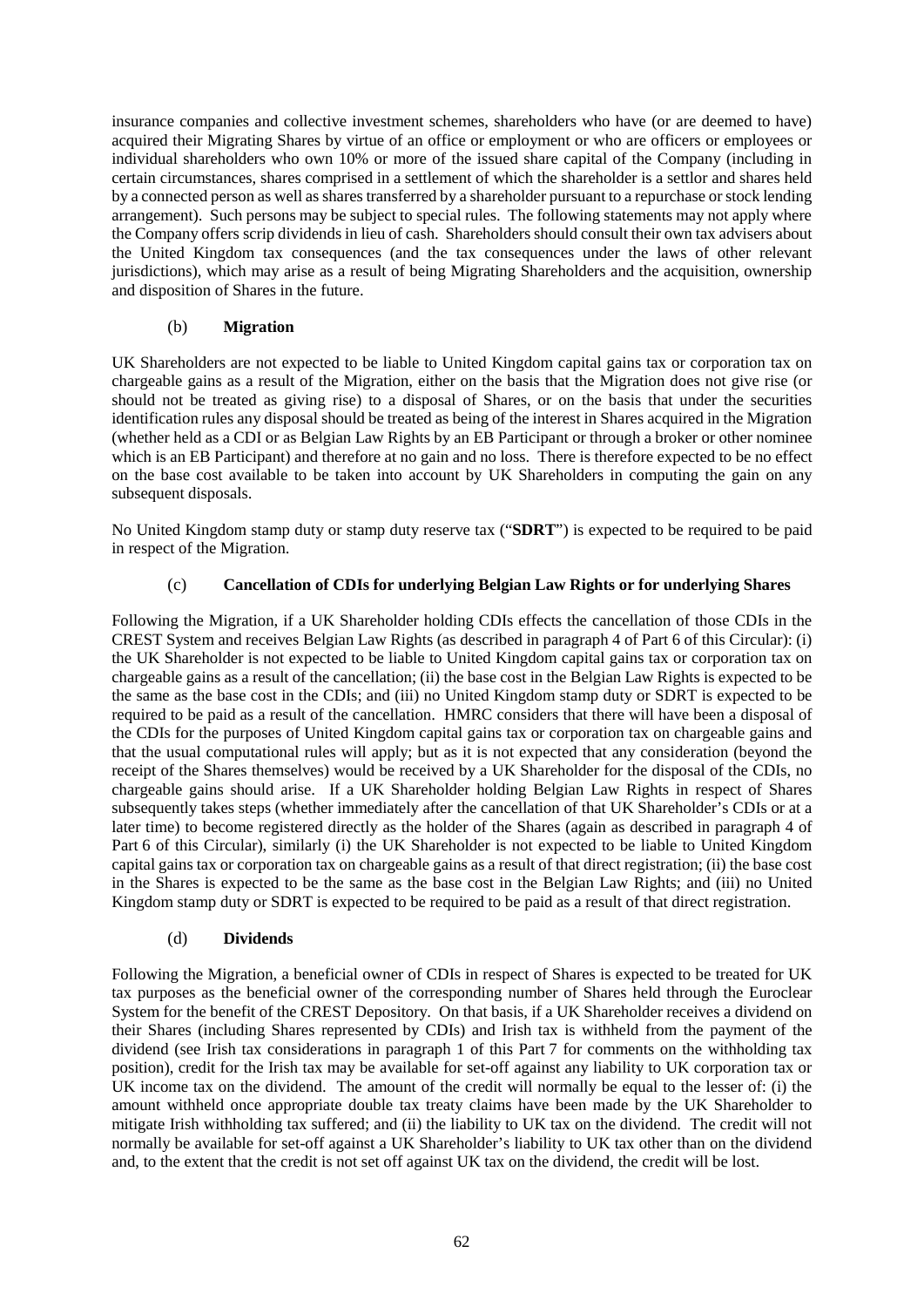## *Individuals*

UK Shareholders who are within the charge to UK income tax will pay no tax on their cumulative dividend income in a tax year up to allowance of £2,000, for the 2020/21 tax year. The rates of income tax on dividends received above the annual dividend allowance are currently (i) 7.5% for basic rate taxpayers; (ii) 32.5% for higher rate taxpayers; and (iii) 38.1% for additional rate taxpayers. Dividend income that is within the dividend allowance counts towards an individual's basic or higher rate limits and will therefore affect the rate of tax that is due on any dividend income in excess of the annual dividend allowance. In calculating into which tax band any dividend income over the £2,000 allowance falls, savings and dividend income are treated as the highest part of an individual's income. Where an individual has both savings and dividend income, the dividend income is treated as the top slice.

### *Corporate shareholders*

UK Shareholders who are within the charge to UK corporation tax will be subject to UK corporation tax on any dividends on the Shares unless certain conditions for exemption are satisfied. The exemption is of wide application and such UK Shareholders will therefore ordinarily not be subject to UK corporation tax on the dividends received on the Shares.

## (e) **Taxation of chargeable gains**

A disposal or deemed disposal of Shares (including the CDIs and Shares represented by them) by a UK Shareholder may, depending on the UK Shareholder's particular circumstances and subject to any available exemption or relief, give rise to a chargeable gain or allowable loss for the purposes of capital gains tax or corporation tax on chargeable gains.

Individuals who are temporarily non-resident in the UK may, in certain circumstances, be subject to capital gains tax in respect of gains realised on a disposal of Shares during their period of non-residence.

# (f) **United Kingdom stamp duty and SDRT**

No UK stamp duty will be payable in respect of a paperless transfer of Shares for which no written instrument of transfer is used.

No UK stamp duty will be payable on a written instrument of transfer of Shares if that transfer instrument is executed and retained outside the UK and does not relate to any property situated in the UK or to any other matter or thing done or to be done in the UK (which may include, without limitation, the involvement of UK bank accounts in payment mechanics).

No UK SDRT will arise in respect of an agreement to transfer Shares, provided that the Shares are not registered in a register that is kept in the UK.

No UK stamp duty will arise on transfers of CDIs within the CREST System, on the assumption that no written instrument of transfer is used to effect such a transfer.

No UK SDRT will arise on transfers of CDIs within the CREST System, provided that (i) the Shares represented by the CDIs are of the same class as shares in the Company that are listed on a 'recognised stock exchange' for UK tax purposes, (ii) the Shares are not registered in a register that is kept in the UK, and (iii) the Company (as a non-UK incorporated company) remains centrally managed and controlled outside the UK. Shares that are included in the UK official list and admitted to trading on the main market of the London Stock Exchange, and/or officially listed in Ireland and admitted to trading on the main market of Euronext Dublin, are regarded as listed on a recognised stock exchange for UK tax purposes.

## **THE UNITED KINGDOM TAX CONSIDERATIONS SUMMARISED ABOVE ARE FOR GENERAL INFORMATION ONLY. EACH SHAREHOLDER SHOULD CONSULT THEIR OWN TAX ADVISER AS TO THE PARTICULAR TAX CONSEQUENCES THAT MAY APPLY TO SUCH SHAREHOLDER.**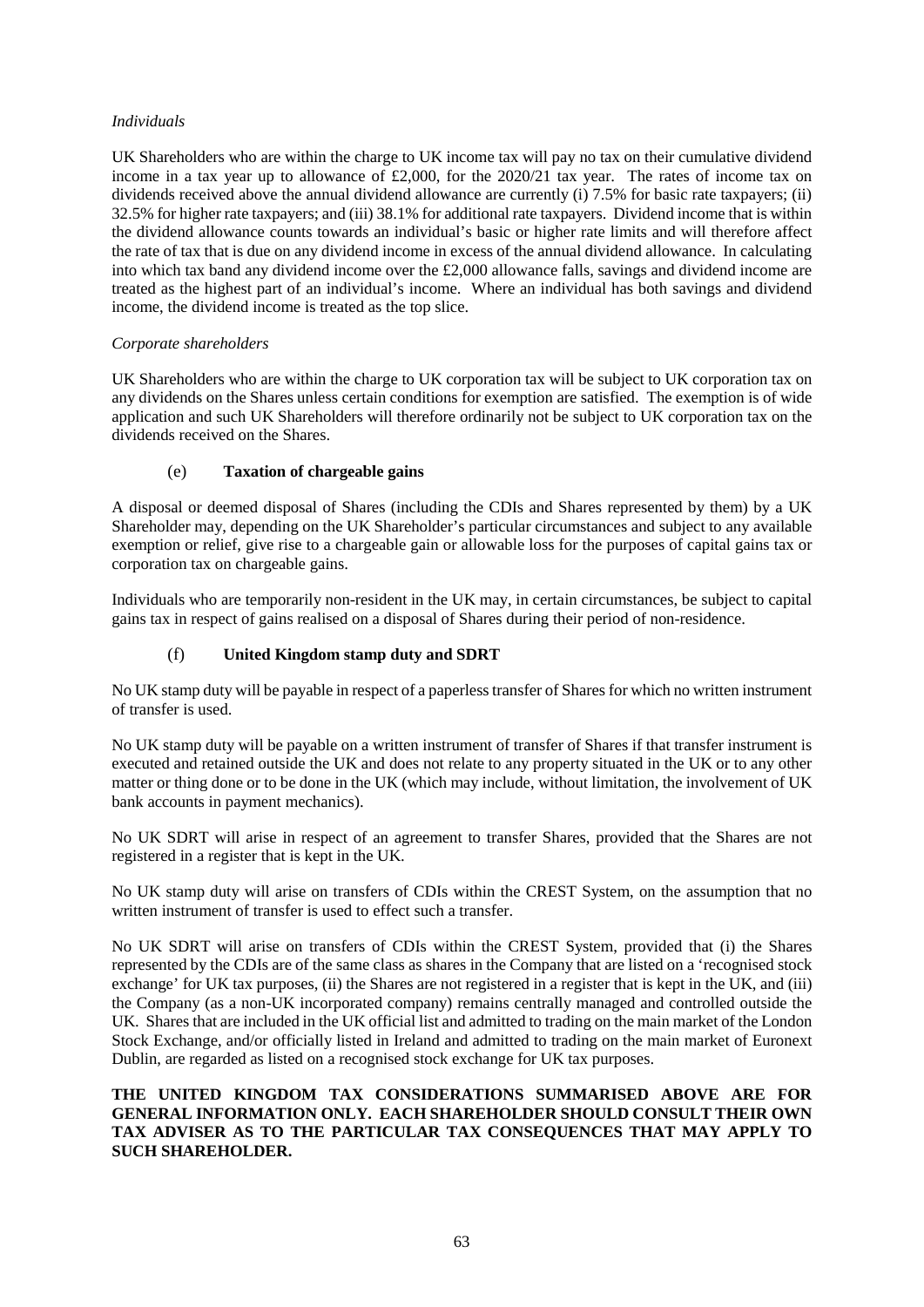## 3. **US tax considerations**

## (a) **Scope of summary**

The following is a summary of certain US federal income tax considerations relating to the purchase, ownership and disposition of Migrating Shares by a beneficial owner of the Migrating Shares who is a citizen or resident of the United States, a US domestic corporation or otherwise subject to US federal income tax on a net income basis in respect of the Migrating Shares ("**US Holders**"). This summary does not purport to be tax advice or a comprehensive description of all of the tax considerations that may be relevant to a decision to purchase the Migrating Shares, including the alternative minimum tax and Medicare tax on net investment income. In particular, the summary deals only with US Holders that will hold Migrating Shares as capital assets and generally does not address the tax treatment of US Holders that may be subject to special tax rules such as banks, regulated investment companies, insurance companies, tax-exempt organisations dealers in securities or currencies, partnerships or partners therein, entities subject to the branch profits tax, traders in securities electing to mark to market, persons that own 10% or more of the stock of the Company (measured by vote or value), US Holders whose "functional currency" is not US dollars or persons that hold the Migrating Shares as a synthetic security or as part of an integrated investment (including a "straddle" or hedge) consisting of the Migrating Shares and one or more other positions.

This summary is based on the Internal Revenue Code of 1986, as amended, its legislative history, existing and proposed regulations promulgated thereunder, published rulings and court decisions, all as currently in effect. These authorities are subject to change, possibly on a retroactive basis. In addition, this summary assumes the deposit agreement, and all other related agreements, will be performed in accordance with their terms.

Holders of the Migrating Shares should consult their own tax advisors as to the US or other tax consequences of the purchase, ownership, and disposition of the Migrating Shares in light of their particular circumstances, including, in particular, the effect of any foreign, state or local tax laws.

# (b) **Tax consequences of the Migration**

US Holders are not expected to recognise any gain or loss for US federal income tax purposes as a consequence of the Migration.

# (c) **Taxation of dividends**

The gross amount of any dividends (including any amount withheld in respect of Irish taxes) paid with respect to the Migrating Shares will generally be includible in the taxable income of a US Holder when the dividends are received by the holder. Such dividends will not be eligible for the "dividends received" deduction allowed to US corporations in respect of dividends from a domestic corporation. Dividends paid in euro generally should be included in the income of a US Holder in a US dollar amount calculated by reference to the exchange rate in effect on the day they are received by the holder. US Holders generally should not be required to recognise any foreign currency gain or loss to the extent such dividends paid in euro are converted into US dollars immediately upon receipt.

Subject to certain exceptions for short-term and hedged positions, the US dollar amount of dividends received by an individual with respect to the Migrating Shares will be taxable at the preferential rates for "qualified dividends" if (i) the Company is eligible for the benefits of a comprehensive income tax treaty with the United States that the Internal Revenue Service ("**IRS**") has approved for the purposes of the qualified dividend rules; and (ii) the Company was not, in the year prior to the year in which the dividend is paid, and is not, in the year in which the dividend is paid, a passive foreign investment company (a "**PFIC**"). The Convention between the Government of the United States of America and the Government of Ireland for the Avoidance of Double Taxation and the Prevention of Fiscal Evasion with Respect to Taxes on Income and Capital Gains (the "**US-Ireland Income Tax Treaty**") has been approved for the purposes of the qualified dividend rules. Based on the Company's audited financial statements and relevant market data, the Company believes that it was not treated as a PFIC for US federal income tax purposes with respect to its fiscal 2019 taxable year. In addition, based on the Company's audited financial statements and its current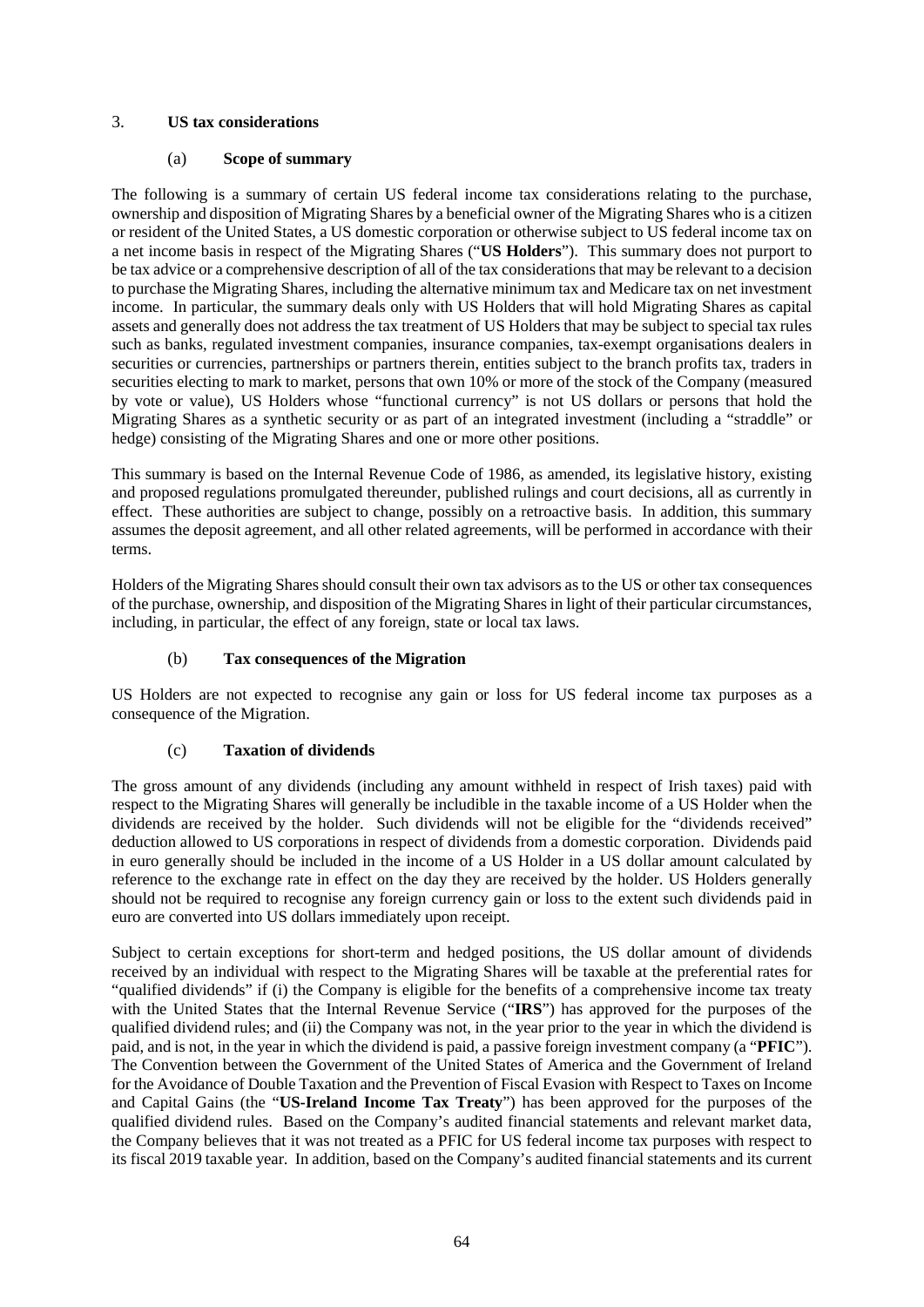expectations regarding the value and nature of its assets, the sources and nature of its income, and relevant market data, the Company does not anticipate becoming a PFIC for its fiscal 2020 taxable year.

Dividends received by US Holders generally will constitute foreign source and "passive category" income for US foreign tax credit purposes. Subject to limitations under US federal income tax law concerning credits or deductions for foreign taxes, any Irish taxes withheld at the appropriate rate from cash dividends on the Migrating Shares may be treated as a foreign income tax eligible for credit against a US Holder's US federal income tax liability (or at a US Holder's election, may be deducted in computing taxable income if the US Holder has elected to deduct all foreign income taxes for the taxable year). The rules with respect to foreign tax credits are complex and US Holders should consult their own tax advisors concerning the implications of these rules in light of their particular circumstances.

Distributions of Migrating Shares that are made as part of a pro rata distribution to all Shareholders generally should not be subject to US federal income tax, unless the US Holder has the right to receive cash or property, in which case the US Holder will be treated as if it received cash equal to the fair market value of the distribution.

# (d) **Taxation of capital gains**

Upon a sale or other disposition of the Migrating Shares, US Holders will recognise gain or loss for US federal income tax purposes in an amount equal to the difference between the US dollar value of the amount realised on the disposition and the US Holder's tax basis, determined in US dollars, in the Migrating Shares. Generally, such gains or losses will be capital gains or losses, and will be long-term capital gains or losses if the Migrating Shares have been held for more than one year. Short-term capital gains are subject to US federal income taxation at ordinary income rates. Gains realised by a US Holder generally should constitute income from sources within the United States for foreign tax credit purposes and generally should constitute "passive category" income for such purposes. The deductibility of capital losses, in excess of capital gains, is subject to limitations.

# (e) **Foreign financial asset reporting**

Certain US Holders that own "specified foreign financial assets" with an aggregate value in excess of US \$50,000 on the last day of the taxable year or US \$75,000 at any time during the taxable year are generally required to file an information statement along with their tax returns, currently on IRS Form 8938, with respect to such assets. "Specified foreign financial assets" include any financial accounts held at a non-US financial institution, as well as securities issued by a non-US issuer that are not held in accounts maintained by financial institutions. The understatement of income attributable to "specified foreign financial assets" in excess of US \$5,000 extends the statute of limitations with respect to the tax return to six (6) years after the return was filed. US Holders who fail to report the required information could be subject to substantial penalties. Prospective investors are encouraged to consult with their own tax advisors regarding the possible application of these rules, including the application of the rules to their particular circumstances.

# (f) **Information reporting and backup withholding**

Dividends paid on, and proceeds from, the sale or other disposition of the Migrating Shares that are made within the United States or through certain US related financial intermediaries generally will be subject to information reporting and may also be subject to backup withholding unless the holder (i) provides a correct taxpayer identification number and certifies that it is not subject to backup withholding or (ii) otherwise establish an exemption from backup withholding. Backup withholding is not an additional tax. Any amounts withheld may be allowed as a refund or credit against a US Holder's US federal income tax liability, provided the required information is timely furnished to the IRS.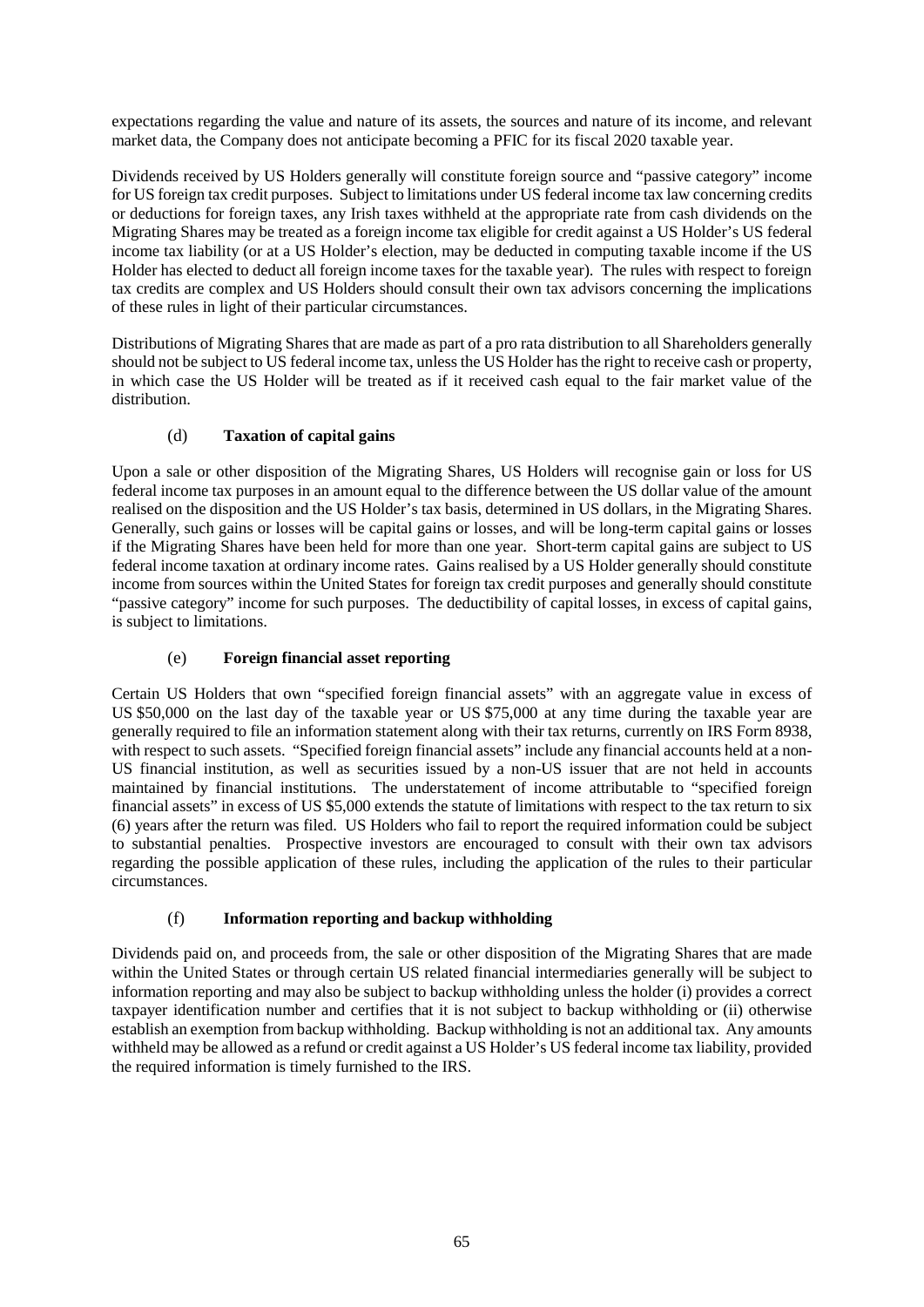## 4. **Canadian tax considerations**

## (a) **Scope of Summary**

The following is a summary of the principal Canadian federal income tax considerations generally applicable to a beneficial owner of Migrating Shares, for the purposes of the *Income Tax Act* (Canada) (the "**ITA**") and who at all relevant times: (i) is resident or is deemed to be resident in Canada; (ii) deals at arm's length with, and is not affiliated with, the Company, and (iii) holds its Migrating Shares as capital property (a "**Canadian Holder**"). The Migrating Shares will generally be capital property to a Canadian Holder unless such shares are held by the Canadian Holder in the course of carrying on a business of trading or dealing in securities or have been acquired in a transaction or transactions considered to be an adventure or concern in the nature of trade.

This summary does not apply to a Canadian Holder: (i) that is a "financial institution" as defined in the ITA for purposes of the mark-to-market rules; (ii) that is a "specified financial institution" as defined in the ITA; (iii) an interest in which is a "tax shelter investment" for the purposes of the ITA; (iv) that reports its "Canadian tax results", as defined in the ITA, in a currency other than the Canadian currency; (v) that enters into a "derivative forward agreement", as defined in the ITA, with respect to its Migrating Shares; (vi) in relation to which the Company or any of its subsidiaries is, or will be, a "foreign affiliate" within the meaning of the ITA, or (vii) that is a corporation resident in Canada (or a corporation that does not deal at arm's length, for purposes of the ITA, with a corporation resident in Canada) and is, or becomes, controlled by a non-resident person or a group of non-resident persons for purposes of the "foreign affiliate dumping" rules in section 212.3 of the ITA. This summary also does not apply to a Canadian Holder if one of the main reasons for the Canadian Holder acquiring, holding or having an interest in Migrating Shares is to derive a benefit from portfolio investments in such a manner that the taxes, if any, on the income, profits and gains from such portfolio investments are significantly less than the tax that would have been applicable under Part I of the ITA had the Canadian Holder earned such income, profits and gains directly. Such Canadian Holders should consult their own tax advisors.

This summary is based upon the current provisions of the ITA, the regulations thereunder, all specific proposals to amend the ITA publicly announced by or on behalf of the Minister of Finance (Canada) prior to the date hereof (the "**Tax Proposals**") and on an understanding of the current published administrative practices and assessing policies of the Canada Revenue Agency (the "**CRA**"). No assurances can be given that the Tax Proposals will be enacted as proposed, if at all. This summary is not exhaustive of all possible Canadian federal income tax considerations and, except for the Tax Proposals, does not take into account or anticipate any changes in law, whether by legislative, governmental or judicial decision or action, or any changes in the administrative practices or assessing policies of the CRA. This summary does not take into account tax legislation of any province, territory or foreign jurisdiction, which may differ from the Canadian federal income tax considerations discussed below.

This summary is of a general nature only and is not intended to be, nor should it be construed to be, legal or tax advice to any particular Canadian Holder. Accordingly, Canadian Holders and other Shareholders who have (or may have) a taxable presence in Canada should consult their own tax advisors for advice with respect to the Canadian income tax consequences to them of holding and disposing of Migrating Shares, having regard to their own particular circumstances.

In general terms, for the purposes of the ITA, all amounts relating to the acquisition, holding or disposition of Migrating Shares must be expressed in Canadian dollars. Amounts denominated in foreign currencies must be converted into Canadian dollars using the applicable exchange rates determined in accordance with the ITA.

### (b) **Migration**

Canadian Holders are not expected to realize any capital gain or capital loss for Canadian federal income tax purposes as a consequence of the Migration.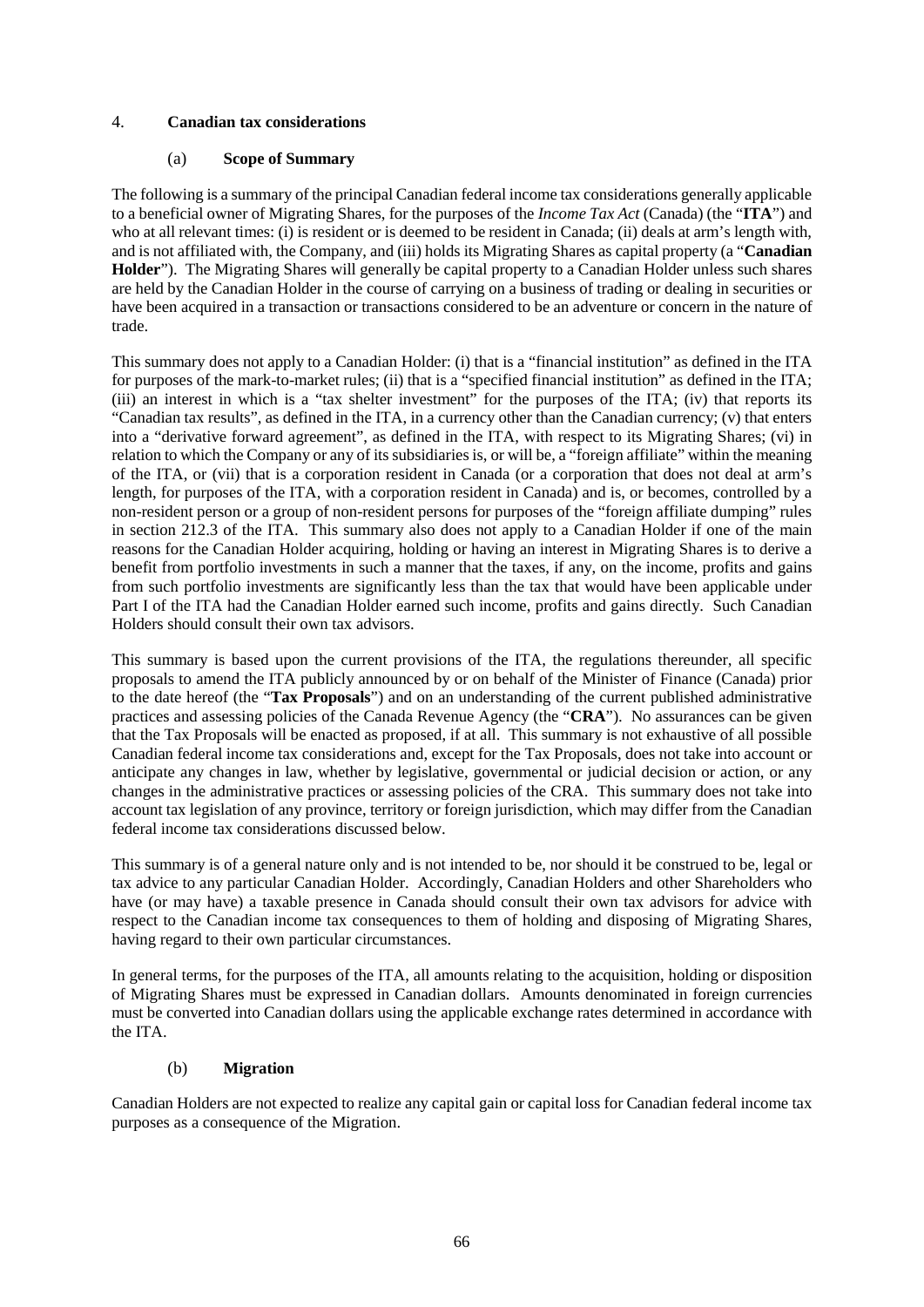# (c) **Dividends on Migrating Shares**

Dividends received or deemed to be received by a Canadian Holder on its Migrating Shares will be included in computing the Canadian Holder's income for the taxation year in which the dividends are received. In the case of a Canadian Holder that is an individual, such dividends will not be subject to the gross-up and dividend tax credit rules that apply to taxable dividends received from taxable Canadian corporations (as defined in the ITA). In the case of a Canadian Holder that is a corporation, such dividends will not be eligible for the deduction that is generally available for taxable dividends received from taxable Canadian corporations.

If a government of a country other than Canada imposes a withholding tax on dividends paid by the Company on Migrating Shares held by a Canadian Holder, the amount of such tax will generally be eligible for a foreign tax credit or deduction, subject to the detailed rules and limitations under the ITA. Canadian Holders are advised to consult their own tax advisors with respect to the availability of a foreign tax credit or deduction to them having regard to their particular circumstances.

## (d) **Disposition of Migrating Shares**

A Canadian Holder who disposes or is deemed to dispose of a Migrating Share will generally realize a capital gain (or a capital loss) equal to the amount by which the proceeds of disposition of the Migrating Share, less any reasonable costs of disposition, exceed (or are exceeded by) the Canadian Holder's adjusted cost base of the Migrating Share immediately before the disposition.

Generally, one-half of any capital gain (a "**taxable capital gain**") will be included in computing the Canadian Holder's income under the ITA for the taxation year of disposition and one-half of any capital loss (an "**allowable capital loss**") will be deducted by the Canadian Holder from the taxable capital gains realized in the taxation year of disposition. Allowable capital losses realized by a Canadian Holder for a taxation year that are in excess of taxable capital gains realized by the Canadian Holder in that taxation year may be carried back and deducted in any of the three (3) preceding taxation years or any subsequent taxation year to the extent and in the circumstances described in the ITA.

A Canadian Holder that is throughout the relevant taxation year a "Canadian-controlled private corporation" (as defined in the ITA) may be liable to pay an additional refundable tax on its "aggregate investment income" (as defined in the ITA) for the taxation year, including: (i) dividends received on Migrating Shares, and (ii) taxable capital gains realized on a disposition (or deemed disposition) of Migrating Shares.

Individuals (other than certain trusts) may be subject to alternative minimum tax in respect of realized capital gains as calculated in accordance with the detailed rules set out in the ITA.

# (e) **Foreign Property Information Reporting**

A Canadian Holder that is a "specified Canadian entity" (as defined in the ITA) for a taxation year or fiscal period whose total cost amount of "specified foreign property" (as defined in the ITA), which includes Migrating Shares, at any time in the year or fiscal period exceeds C\$100,000, is required to file an information return for the year or period disclosing prescribed information in respect of such property. Such Canadian Holders are advised to consult their tax advisors.

### 5. **Belgian tax considerations**

### (a) **Scope of summary**

The following is a general summary of the material Belgian tax considerations applicable to Shareholders who are the beneficial owners of Migrating Shares, who have neither lent nor borrowed their shares and who are (i) Belgian resident individuals or companies ("**Belgian Resident Shareholders**") or (ii) Belgian nonresident individuals or companies ("**Belgian Non-Resident Shareholders**"). It has been assumed that Belgian Non-Resident Shareholders are Shareholders that have no connection with Belgium other than the mere fact that their Shares (including Shares represented by CDIs) are held through the Euroclear System. The summary is based on our understanding of existing Belgian tax laws, treaties and regulatory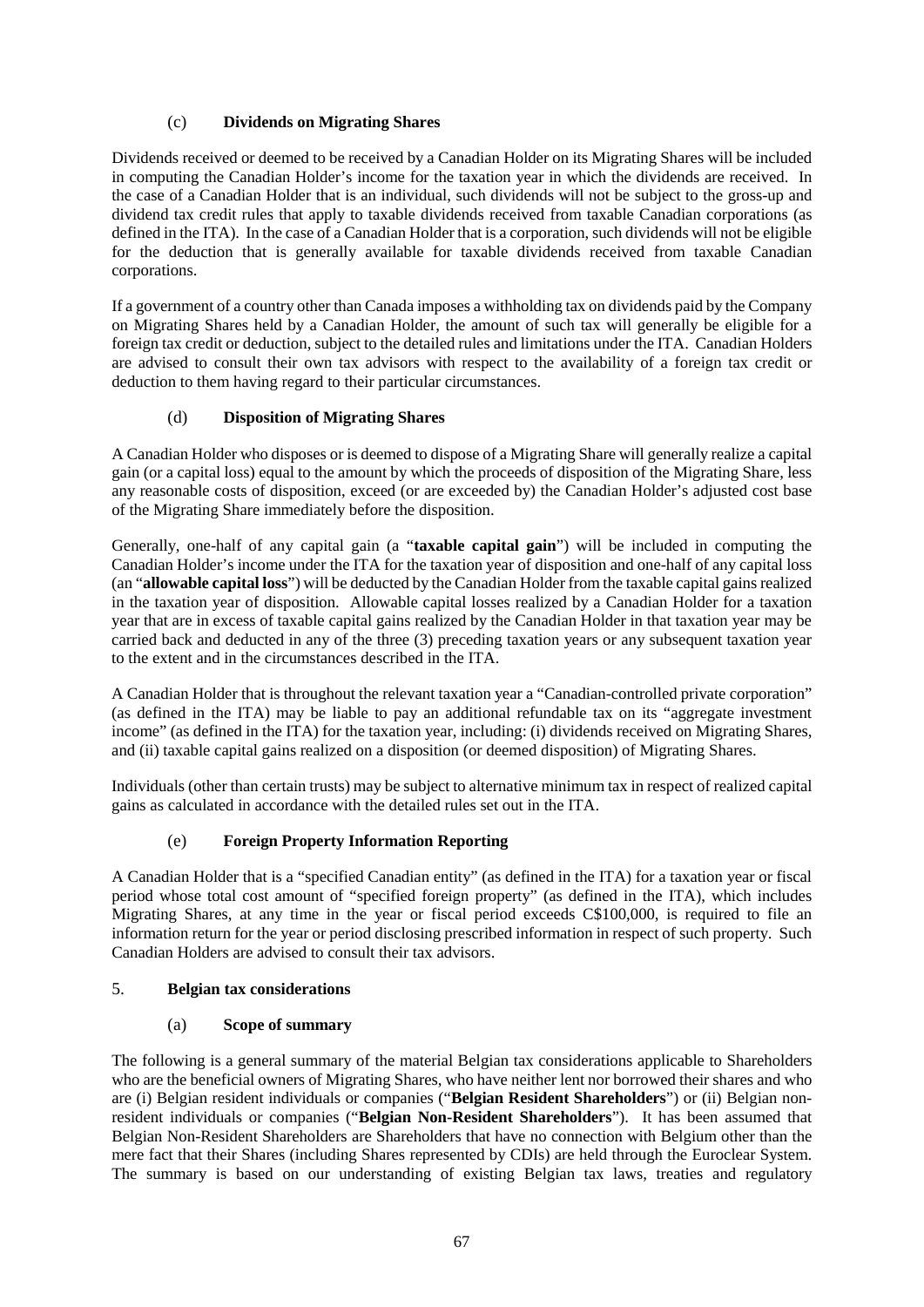interpretations by the Belgian Tax Authorities in effect in Belgium as of the Sunday, 13 December 2020 Legislative, administrative or judicial changes may modify the tax consequences described in the paragraphs below, possibly with retroactive effect. Furthermore, we can provide no assurances that the tax consequences contained in this summary will not be challenged by the Belgian Tax Authorities or will be sustained by a Belgian court if they were to be so challenged, unless a specific tax ruling were to be obtained beforehand from the Belgian Ruling Commission.

The below summary does not constitute tax advice and is intended only as a general guide. The following summary is not exhaustive and does not purport to address all tax consequences of the ownership and disposal of Shares, nor does it take into account (i) the specific circumstances of particular Shareholders, some of which may be subject to special rules, or (ii) the tax laws of any country other than Belgium. This summary does not describe the tax treatment of Shareholders that may be subject to special rules, such as banks, insurance companies, pension funds, trustees, collective investment undertakings, dealers in securities or currencies, persons that hold, or will hold, Migrating Shares as a position in a straddle, share-repurchase transaction, conversion transaction, synthetic security or other integrated financial transactions. This summary does not address the local taxes applicable to Belgian resident individuals.

For purposes of this summary, a Belgian resident individual is an individual subject to Belgian personal income tax (i.e. an individual domiciled in Belgium or having his seat of fortune in Belgium or a person assimilated to a resident for purposes of Belgian tax law). A Belgian resident company is a company subject to the ordinary Belgian corporate income tax (i.e. a corporate entity that has its main establishment, its administrative seat or seat of management in Belgium and that is not excluded from the scope of the Belgian corporate income tax). The fact that a company has its statutory seat in Belgium leads to a rebuttable presumption that its main establishment, its administrative seat or seat of management is located in Belgium. A Belgian non-resident is an individual or company that is not a Belgian resident. As mentioned above, it has been assumed that Belgian Non-Resident Shareholders are Shareholders that have no connection with Belgium other than the mere fact that their Shares (including Shares represented by CDIs) are held through the Euroclear System.

Shareholders should consult their own tax advisors about the Belgian tax consequences which may arise as a result of being Migrating Shareholders and the acquisition, ownership and disposal of Migrating Shares in the future (including the effect of any regional or local laws).

# (b) **Migration**

Belgian Resident and Non-Resident Shareholders are not expected to be subject to Belgian income tax on capital gains as a consequence of the Migration on the basis that the Migration should normally not give rise (or should not be treated as giving rise) to a definitive disposal of the Shares.

### (c) **Dividends**

Following the Migration, a beneficial owner of CDIs in respect of Shares may normally be expected to be treated for Belgian tax purposes as the beneficial owner of the corresponding number of Shares held through the Euroclear System for the benefit of the CREST Depository.

For Belgian income tax purposes, the gross amount of all benefits paid on or attributed to Shares (including Shares represented by CDIs) is expected to be treated as a dividend distribution. By way of exception, the repayment of capital may not be treated as a dividend distribution to the extent that such repayment is imputed to the fiscal capital. Note that any reduction of fiscal capital is deemed to be paid out on a *pro rata* basis of the fiscal capital and certain reserves. The part of the capital reduction deemed to be paid out of the fiscal capital may, subject to certain conditions, for Belgian income tax purposes, be considered as a reimbursement of capital and not be considered as a dividend distribution.

Non-Belgian dividend withholding tax, if any, will neither be creditable against any Belgian income tax due nor reimbursable to the extent that it exceeds Belgian income tax due.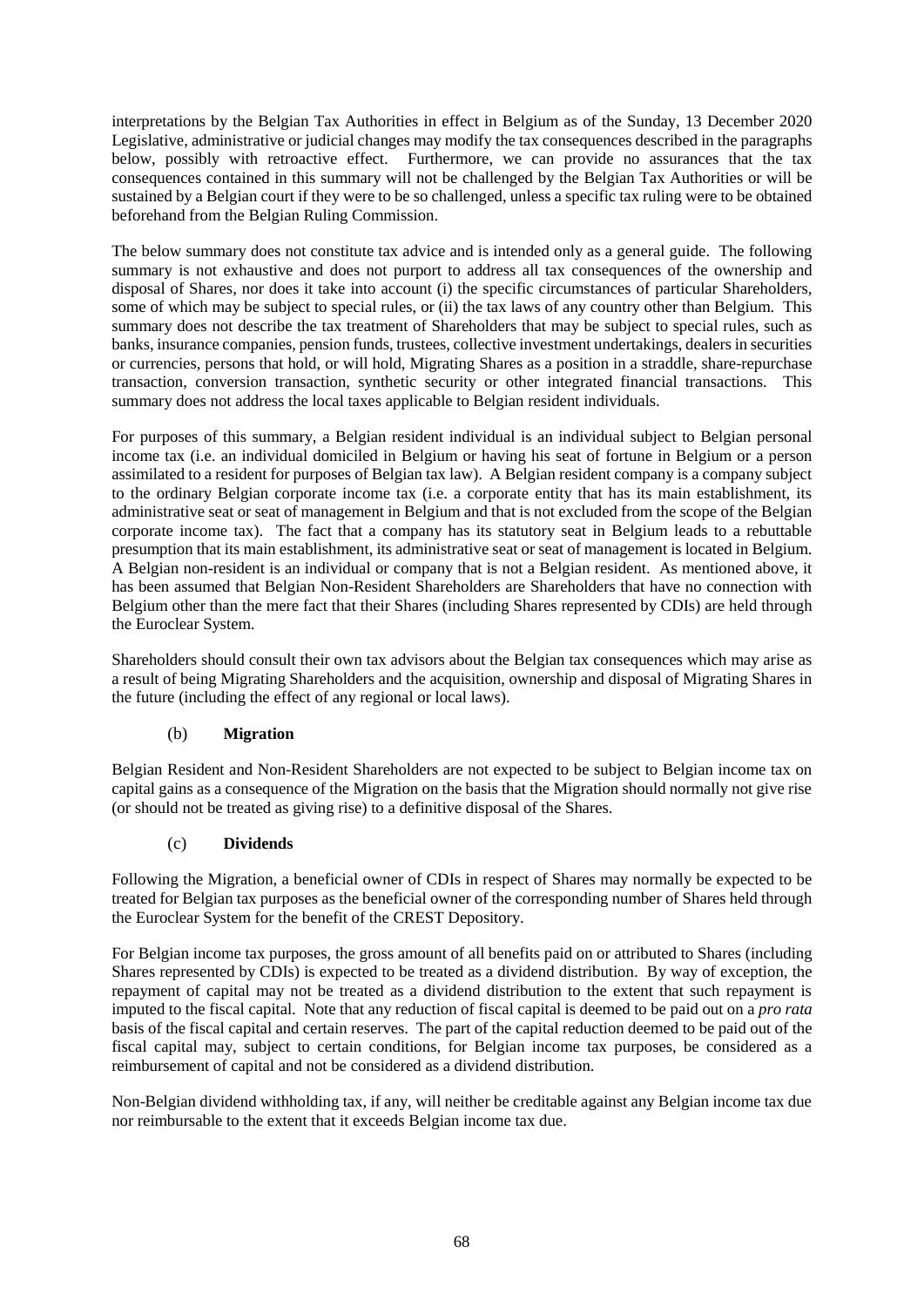### *Belgian Resident Shareholders*

#### *Individuals*

Dividends distributed to Belgian Resident Shareholders holding the Shares (including Shares represented by CDIs) in the framework of the normal management of their private estate, are in principle expected to be subject to Belgian withholding tax of 30% if an intermediary established in Belgium was in any way involved in the processing of the payment of the dividends. The Belgian withholding tax of 30% fully discharges their personal income tax liability.

The intermediary established in Belgium, as referred to in the above paragraph, will not qualify as the debtor of the Belgian withholding tax and hence should not withhold the Belgian withholding tax if (a) it is proven to it that another intermediary has withheld the withholding tax, (b) it can demonstrate that the dividends have been paid to an in Belgium established credit institution, stock market company or recognised clearing or settlement institution which has explicitly, unequivocally and verifiably accepted to comply with the obligations "as intermediary" in respect of withholding tax, or (c) the intermediary qualifies as an in Belgium established credit institution, stock market company or recognised clearing or settlement institution which has paid the dividends to (i) credit institutions established abroad, (ii) financial intermediaries, established abroad, as defined in Article 2, 9° of the Act of 2 August 2002, (iii) clearing institutions and settlement institutions, established abroad, as defined in Article 2, 16° and 17°, respectively, of the Act of 2 August 2002, and (iv) undertakings, established abroad, whose principal activity is the management of assets, the provision of advice in connection with the management of assets or the custody and management of financial instruments as well as undertakings, established abroad, which are authorised to carry on one of those activities under the law to which they are subject to (together (i) to (iv), the "**Specific Foreign Intermediaries**").

Belgian individuals may nevertheless opt to report the dividends in their personal income tax return or may even need to report them if (i) an intermediary established in Belgium was involved in the processing of the payment of the dividends but such intermediary did not withhold the Belgian dividend withholding tax due, or (ii) no intermediary established in Belgium was in any way involved in the processing of the payment of the non-Belgian sourced dividends.

Belgian resident individuals who report the dividends in their personal income tax return will normally be taxable at the lower of the generally applicable 30% Belgian withholding tax rate on dividends or at the progressive personal income tax rates applicable to their overall declared income. In addition, if the dividends are reported, the Belgian dividend withholding tax may be credited against the personal income tax due and is reimbursable to the extent that it exceeds the personal income tax due provided that the dividend distribution does not result in a reduction in value of or a capital loss on the Shares (including Shares represented by CDIs) of the Company. The latter condition is not applicable if the individual can demonstrate that he/she has held the Shares (including Shares represented by CDIs) in full legal ownership for an uninterrupted period of twelve (12) months prior to the payment or attribution of the dividends. An exemption from personal income tax could in principle be claimed by Belgian resident individuals in their personal income tax return for a first tranche of dividend income up to the amount of EUR 812 (for income year 2020), subject to certain formalities. All reported dividends are taken into account to assess whether said maximum amount is reached.

For Belgian Resident Shareholders holding Shares (including Shares represented by CDIs) for professional purposes, the Belgian withholding tax will not fully discharge their Belgian income tax liability. Dividends received should be reported by the Shareholder and will, in such a case, be taxable as professional income at the Shareholder's personal income tax rate increased with local surcharges. Belgian withholding tax levied could then be credited against the personal income tax due and would be reimbursable to the extent that it exceeds the income tax due, subject to two conditions: (i) the taxpayer must own the Shares (including Shares represented by CDIs) in full legal ownership on the day the beneficiary of the dividend is identified and (ii) the dividend distribution may not result in a reduction in value of or a capital loss on Shares (including Shares represented by CDIs). The latter condition is not applicable if the Shareholder can demonstrate that it has held the full legal ownership of Shares (including Shares represented by CDIs) for an uninterrupted period of twelve (12) months immediately prior to the payment or attribution of the dividends.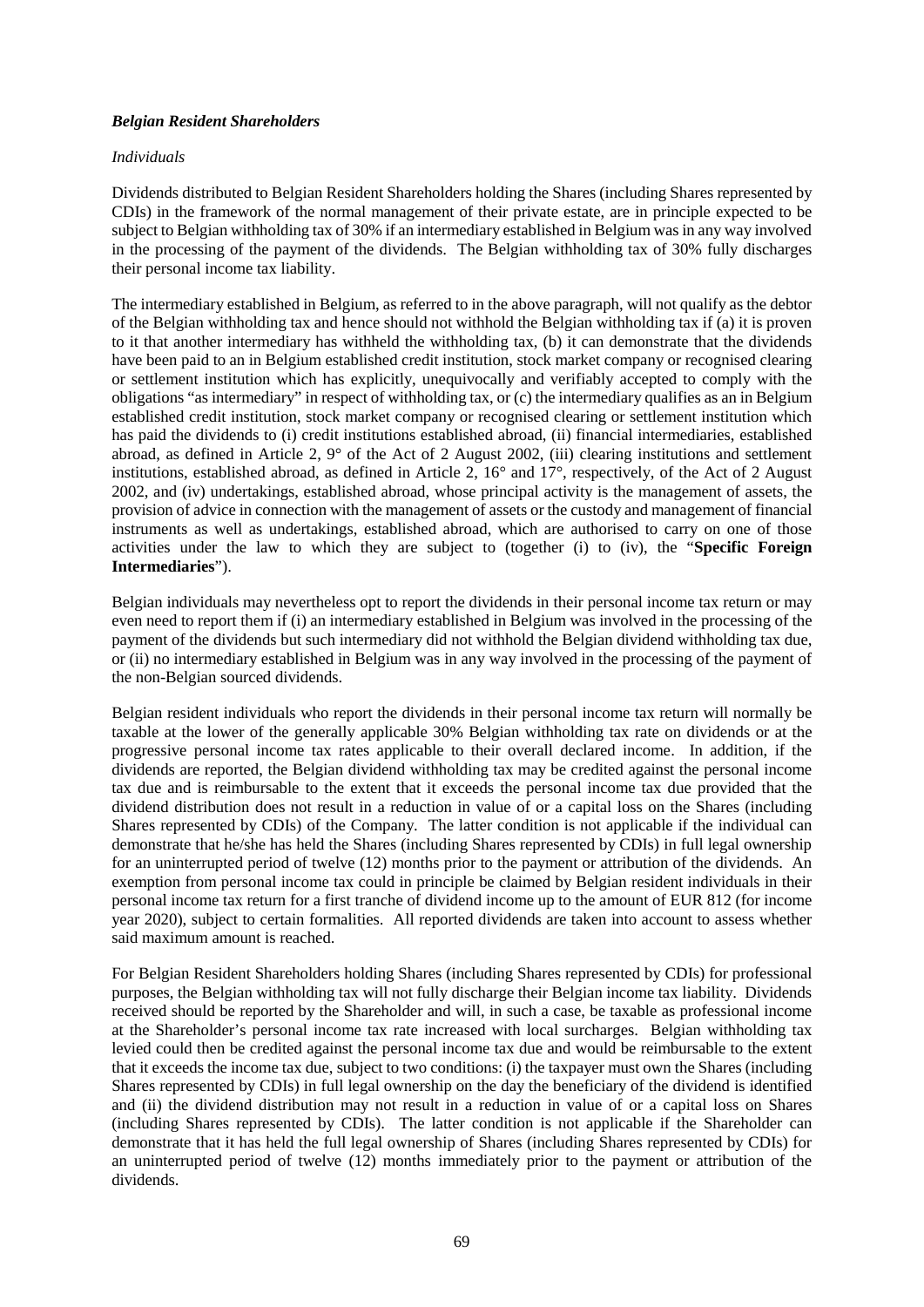# *Companies*

Dividends distributed by the Company to Belgian Resident Shareholders are expected to be subject to Belgian withholding tax of 30% if an intermediary established in Belgium was in any way involved in the processing of the payment of the dividends.

The intermediary established in Belgium, as referred to in the above paragraph, will not qualify as the debtor of the Belgian withholding tax and hence should not withhold the Belgian withholding tax if (a) it is proven to it that another intermediary has withheld the withholding tax, or (b) it can demonstrate that the dividends have been paid to an in Belgium established credit institution, stock market company or recognised clearing or settlement institution which has explicitly, unequivocally and verifiably accepted to comply with the obligations "as intermediary" in respect of withholding tax; or (c) the intermediary qualifies as an in Belgium established credit institution, stock market company or recognised clearing or settlement institution which has paid the dividends to Specific Foreign Intermediaries.

For Belgian Resident Shareholders, the dividend income (after deduction of any non-Belgian withholding tax but including any Belgian withholding tax) must be declared in the corporate income tax return and will be subject to the standard corporate income tax rate of 25% (for financial years starting on or after Wednesday, 1 January 2020). Subject to certain conditions, a reduced corporate income tax rate of 20% applies for financial years starting on or after Wednesday, 1 January 2020 (for so-called small and medium sized enterprises) on the first EUR 100,000 of taxable profits. Belgian resident companies may under certain conditions deduct 100% of the gross dividend received from their taxable income ("**Dividend Received Deduction**"). Such Shareholders should consult their own tax advisor in this respect.

Belgian dividend withholding tax levied at source could be credited against the Belgian corporate income tax due and would be reimbursable to the extent it exceeds such corporate income tax, subject to two conditions: (i) the taxpayer must own the Shares (including Shares represented by CDIs) in full legal ownership on the day the beneficiary of the dividend is identified and (ii) the dividend distribution does not result in a reduction in value of or a capital loss on the Shares (including Shares represented by CDIs). The latter condition is expected not to be applicable: (i) if the taxpayer can demonstrate that it has held the Shares (including Shares represented by CDIs) in full legal ownership for an uninterrupted period of twelve (12) months immediately prior to the payment or attribution of the dividends or (ii) if, during that period, the Shares (including Shares represented by CDIs) never belonged in full legal ownership to a taxpayer other than a Belgian resident company or a non-resident company that has, in an uninterrupted manner, invested the Shares (including Shares represented by CDIs) in a Belgian permanent establishment.

Dividends received by Belgian Resident Shareholders on the Shares (including Shares represented by CDIs) are exempt from Belgian withholding tax provided that the investor satisfies the identification requirements in Article 117, §11 of the Royal Decree implementing the Belgian Income Tax Code 1992.

# *Belgian Non-Resident Shareholders*

Dividend payments on the Shares (including Shares represented by CDIs) through a professional intermediary in Belgium will, in principle, be subject to the 30% withholding tax, unless the Shareholder is resident in a country with which Belgium has concluded a double taxation agreement and delivers the requested affidavit.

The intermediary established in Belgium, as referred to in the above paragraph, will not qualify as the debtor of the Belgian withholding tax and hence should not withhold the Belgian withholding tax if (a) it is proven to it that another intermediary has withheld the withholding tax; (b) it can demonstrate that the dividends have been paid to an in Belgium established credit institution, stock market company or recognised clearing or settlement institution which has explicitly, unequivocally and verifiably accepted to comply with the obligations "as intermediary" in respect of withholding tax; or (c) the intermediary qualifies as an in Belgium established credit institution, stock market company or recognised clearing or settlement institution which has paid the dividends to Specific Foreign Intermediaries.

Dividends paid by the Company through a Belgian credit institution, stock market company or recognised clearing or settlement institution to Belgian Non-Resident Shareholders should be exempt from Belgian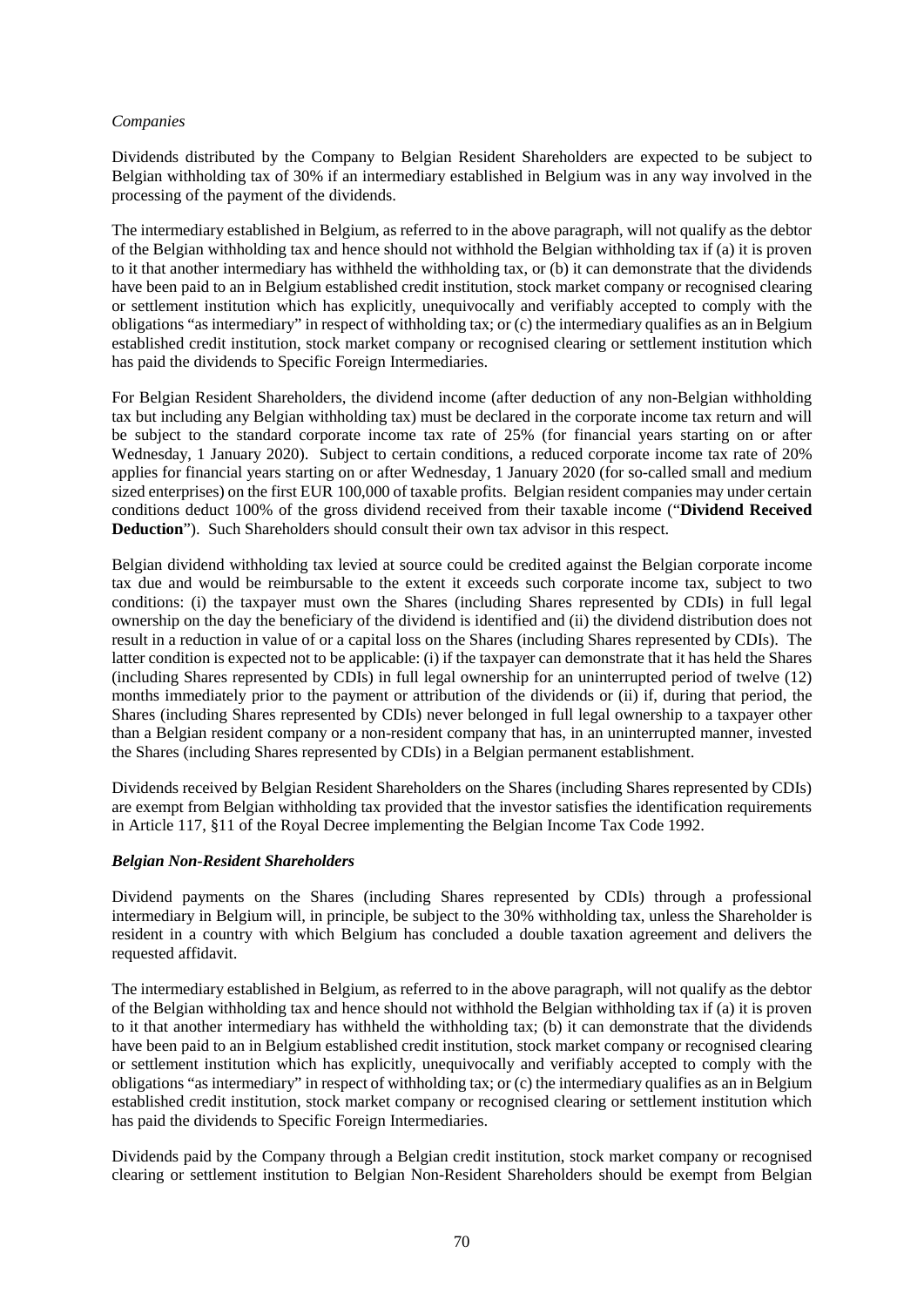dividend withholding tax with respect to dividends of which the debtor (i.e. the Company) is subject to the Belgian non-resident income tax and has not allocated said income to its Belgian establishment provided that the Belgian Non-Resident Shareholders deliver an affidavit confirming that (i) they are non-residents in the sense of Article 227 of the Belgian Income Tax Code, (ii) they have not allocated the Shares (including Shares represented by CDIs) to business activities in Belgium, and (iii) they are the full owners or usufructors of the Shares (including Shares represented by CDIs)..

No Belgian dividend withholding tax should be due with respect to dividends, as referred to in the above paragraph, paid by an in Belgium established credit institution, stock market company or recognised clearing or settlement institution to intermediaries other than Specific Foreign Intermediaries provided that such other intermediaries deliver an affidavit confirming that the beneficiaries of the dividends (i) are non-residents in the sense of Article 227 of the Belgian Income Tax Code, (ii) have not allocated the Shares (including Shares represented by CDIs) to business activities in Belgium, and (iii) are the full owners or usufructors of the Shares (including shares represented by CDIs).

If Shares (including Shares represented by CDIs) are acquired and held by a Belgian Non-Resident Shareholder in connection with a business in Belgium, the Shareholder must report the dividends received and such dividends will then be taxable at the applicable Belgian non-resident individual or corporate income tax rate, as appropriate. Any Belgian withholding tax levied at source may be credited against the Belgian non-resident individual or corporate income tax and is reimbursable to the extent it exceeds the income tax due, subject to two conditions: (i) the taxpayer must own the Shares (including Shares represented by CDIs) in full legal ownership on the day the beneficiary of the dividends is identified and (ii) the dividend distribution does not result in a reduction in value of or a capital loss on the Shares (including Shares represented by CDIs). The latter condition is not applicable if (i) the non-resident Shareholder can demonstrate that the Shares (including Shares represented by CDIs) were held in full legal ownership for an uninterrupted period of twelve (12) months immediately prior to the payment or attribution of the dividends or (ii) with regard to non-resident companies only, if, during the said period, the Shares (including Shares represented by CDIs) have not belonged in full legal ownership to a taxpayer other than a resident company or a non-resident company which has, in an uninterrupted manner, invested the Shares (including Shares represented by CDIs) in a Belgian permanent establishment.

Dividends paid or attributed to Belgian non-resident individuals who do not use the Shares (including Shares represented by CDIs) in the exercise of a professional activity, may be exempt from Belgian non-resident individual income tax up to the amount of EUR 812 (for income year 2020). Consequently, if Belgian withholding tax has been levied on dividends paid or attributed to the Shares (including Shares represented by CDIs), such Belgian non-resident individual may request in their Belgian non-resident income tax return that any Belgian withholding tax levied on dividends up to the amount of EUR 812 (for income year 2020) be credited and, as the case may be, reimbursed. However, if no such Belgian income tax return must be filed by the Belgian non-resident individual Shareholder, Belgian withholding tax levied on such an amount could in principle be reclaimed by filing a request thereto addressed to the tax official to be appointed in a Royal Decree, subject to formalities.

# (d) **Capital Gains**

# *Belgian Resident Shareholders*

# *Individuals*

Belgian Resident Shareholders holding Shares (including Shares represented by CDIs) in the Company would as a matter of principle not be subject to Belgian income tax on capital gains realised upon the disposal of the Shares provided that such capital gains are realised within the scope of normal management of the individual's private estate; capital losses would in such case not be tax deductible. Capital gains realised by a private individual may however be considered as miscellaneous income taxable at 33% (plus local surcharges) if the capital gains are realised outside the scope of normal management of the individual's private estate. Capital losses would in such case not be tax deductible.

Belgian Resident Shareholders holding Shares (including Shares represented by CDIs) for professional purposes may be taxable at the ordinary progressive personal income tax rates (plus local surcharges) on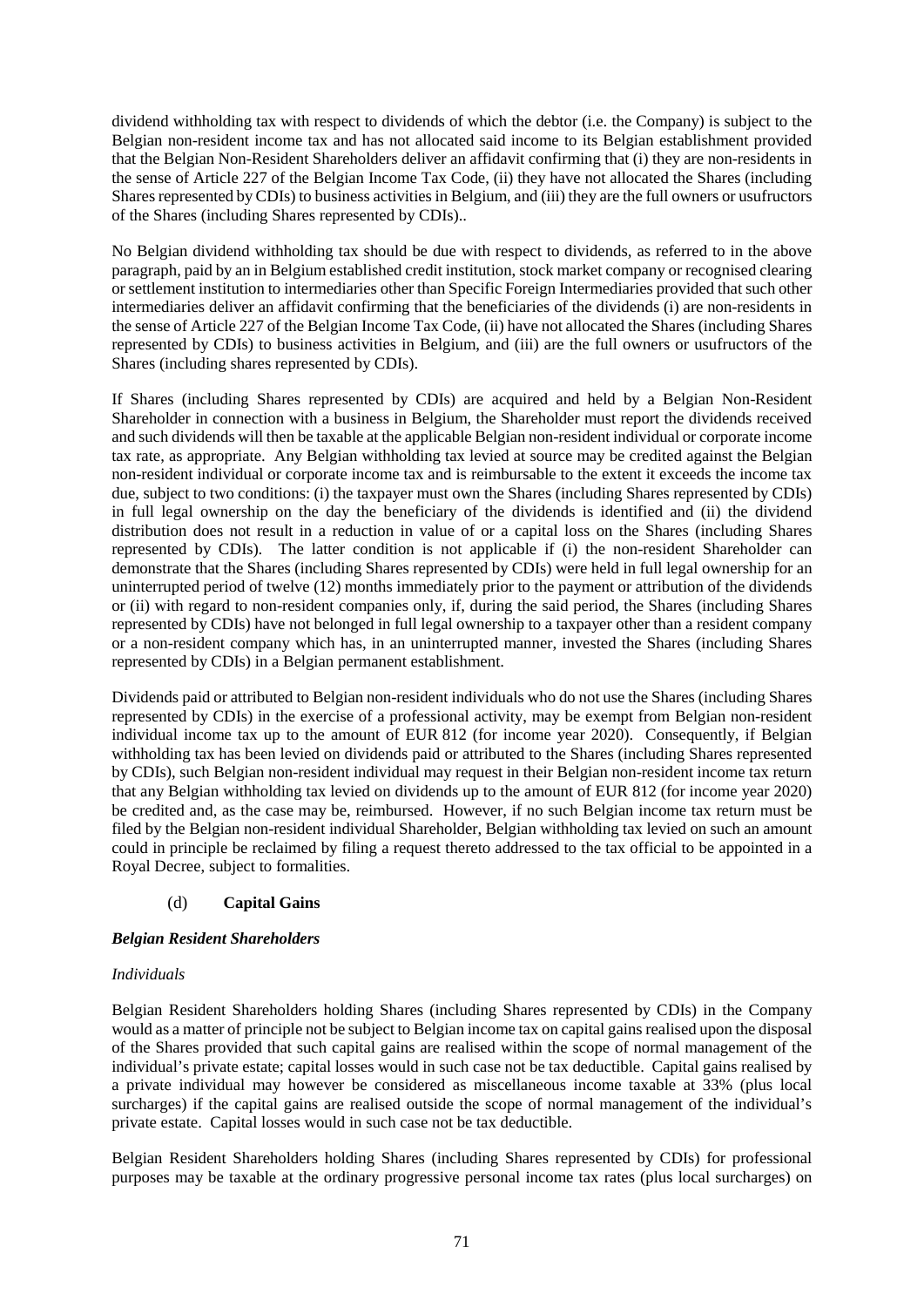capital gains realised upon the disposal of the Shares (including Shares represented by CDIs) or, at a separate rate of 10% (plus local surcharges) in the framework of cessation of activities under certain circumstances) or 16.5% (plus local surcharges) (for Shares held for more than five (5) years or in the framework of cessation of activities under certain circumstances. Capital losses on the Shares (including Shares represented by CDIs) incurred by Belgian resident individuals holding the Shares for professional purposes may be tax deductible. Capital gains realised by Belgian resident individuals upon the redemption of Shares (including Shares represented by CDIs) of the Company or upon the liquidation of the Company would be taxable as a dividend (see above).

# *Companies*

Following the Migration, a disposal by a Belgian Resident Shareholder of its Shares (including Shares represented by CDIs) may be exempt from Belgian corporate income tax provided that any potential income distributed in respect of the Shares (or interest in Shares) would be deductible pursuant to the conditions for the application of the Dividend Received Deduction regime. Application of the Dividend Received Deduction regime depends, however, on a factual analysis to be made upon each distribution and its availability should be verified upon each distribution. Shareholders should consult their own tax advisor in this respect.

If one or more of these conditions for the application of the Dividend Received Deduction regime are not met, then any capital gain realised on Shares (including Shares represented by CDIs) will be taxable at the standard corporate income tax rate of 25%, unless the reduced corporate income tax rate of 20% applies. Capital losses on the Shares incurred by Belgian resident companies are as a general rule not tax deductible.

Capital gains realised by Belgian resident companies upon redemption of the Shares (including Shares represented by CDIs) or upon liquidation of the Company would in principle be subject to the same taxation regime as dividends (see above).

# *Belgian Non-Resident Shareholders*

Belgian Non-Resident Shareholders should in principle not be subject to Belgian income tax on capital gains realised on Shares (including Shares represented by CDIs) unless the Shares (including Shares represented by CDIs) are held as part of a business in Belgium through a fixed base in Belgium or a Belgian permanent establishment. In such case, the same principles apply as described above with regard to Belgian Resident Shareholders - Individuals (holding the Shares for professional purposes) or Belgian Resident Shareholders - Companies.

Shareholders who (i) are not Belgian Resident Shareholders - Individuals, (ii) do not use the Shares (including Shares represented by CDIs) for professional purposes and (iii) have their fiscal residence in a country with which Belgium has not concluded a tax treaty or with which Belgium has concluded a tax treaty that confers the authority to tax capital gains on the Shares to Belgium, could be subject to tax in Belgium if the capital gains are obtained or received in Belgium and arise from transactions that are considered as speculative or as being outside the scope of normal management of the individual's private estate. In such a case the gain is subject to a final professional withholding tax of 30.28% (to the extent that Articles 90.1 and 248 of the Belgian Income Tax Code 1992 are applicable). Belgium has however concluded tax treaties with more than ninety five (95) countries which would generally provide for a full exemption from Belgian capital gains taxation on such gains realised by residents of those countries. Capital losses are generally not deductible in Belgium.

# (e) **Tax on stock exchange transactions**

The purchase and the sale and any other acquisition or transfer for consideration of existing Shares (including Shares represented by CDIs) (secondary market transactions) in Belgium through a professional intermediary is expected to be subject to the tax on stock exchange transactions (*taks op de beursverrichtingen*/*taxe sur les opérations de bourse*) if it is (i) entered into or carried out in Belgium through a professional intermediary, i.e. credit institutions, stock market companies, trade platforms and any other intermediary that habitually acts as an intermediary in securities transactions, or (ii) deemed to be entered into or carried out in Belgium, which is the case if the order is directly or indirectly made to a professional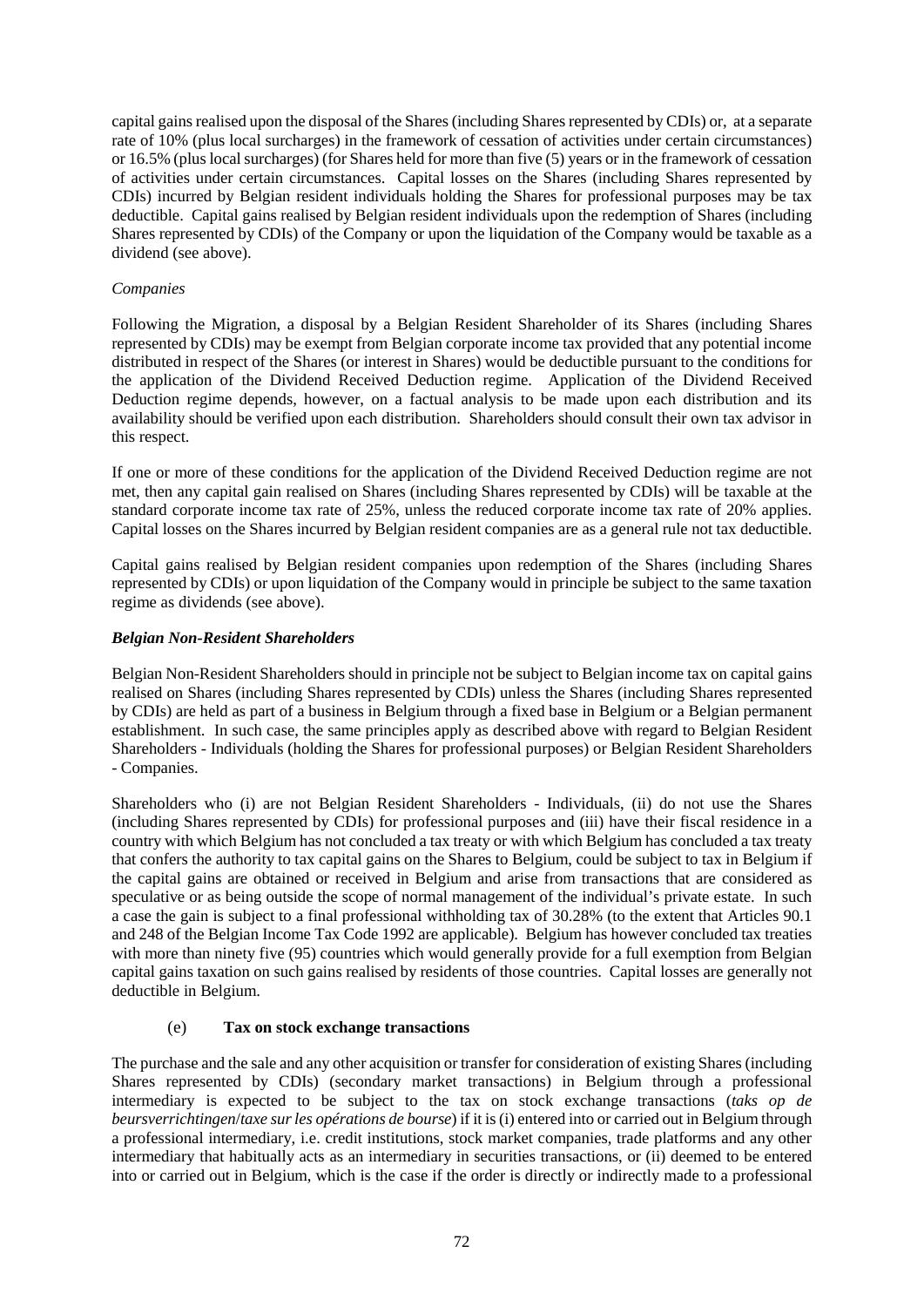intermediary established outside of Belgium, either by private individuals with habitual residence in Belgium, or legal entities for the account of their seat of establishment in Belgium (both referred to as "**Belgian Investor**"). The tax on stock exchange transactions is not due upon the issuance of Shares (primary market transactions).

The tax on stock exchange transactions is expected to be levied at a rate of 0.35% of the purchase price, capped at EUR 1,600 per transaction and per party.

Such tax is separately due by each party to the transaction, and each of those is collected by the professional intermediary. However, if the transaction is in scope of the tax and the order is, directly or indirectly, made to a professional intermediary established outside of Belgium, the tax is then in principle due by the Belgian Investor, unless that Belgian Investor could demonstrate that the tax has already been paid. In the latter case, the foreign professional intermediary would also need to provide each client (which gives such intermediary an order) with a qualifying order statement (*bordereau*/*borderel*), at the latest on the business day after the day the transaction concerned was realised. Alternatively, professional intermediaries established outside of Belgium could appoint a stock exchange tax representative in Belgium, subject to certain conditions and formalities ("**Stock Exchange Tax Representative**"). Such Stock Exchange Tax Representative will then be liable towards the Belgian Treasury in respect of the transactions executed through the professional intermediary and for complying with the reporting obligations and the obligations relating to the order statement in that respect. If such a Stock Exchange Tax Representative has paid the tax on stock exchange transactions due, the Belgian Investor will, as per the above, no longer be the debtor of the tax on stock exchange transactions.

No tax on stock exchange transactions should be due on transactions entered into by the following parties, provided they are acting for their own account: (i) professional intermediaries described in Article 2, 9° and 10° of the Act of 2 August, 2002; (ii) insurance companies described in Article 2, § 1 of the Belgian Act of 9 July, 1975 on the supervision of insurance companies; (iii) pension institutions referred to in Article 2.1° of the Belgian Act of 27 October, 2006 concerning the supervision of pension institutions; (iv) collective investment institutions; (v) regulated real estate companies; and (vi) Belgian Non-Resident Shareholders provided they deliver a certificate to their financial intermediary in Belgium confirming their non-resident status.

On Thursday, 14 February, 2013 the EU Commission adopted the Draft Directive on a Financial Transaction Tax (the "**FTT**"). The Draft Directive currently stipulates that once the FTT enters into effect, the participating Member States shall not maintain or introduce any taxes on financial transactions other than the FTT (or VAT as provided in the Council Directive 2006/112/EC of 28 November, 2006 on the common system of value added tax). For Belgium, the tax on stock exchange transactions should thus be abolished once the FTT enters into effect. The Draft Directive is still subject to negotiation between the participating Member States and may, therefore, be further amended at any time.

# (f) **Tax on securities accounts**

On Wednesday, 4 November 2020, the Belgian tax authorities published a notice in the Belgian State Gazette indicating that the Council of Ministers has approved on Monday, 2 November 2020 a preliminary draft law ("**Draft Law**") aimed at introducing (a renewed version of) an annual tax on securities accounts ("**Draft TSA**"). The Draft Law has been submitted for advice to the Belgian Council of State.

The Draft TSA would apply to securities accounts as such and would therefore, in principle, cover all securities accounts held by (i) individuals, including those subject to the Belgian non-resident income tax, and (ii) legal persons subject to the Belgian corporate income tax, the Belgian legal entity tax or Belgian non-resident tax. It would entail an annual tax on the holding of a securities account. The applicable tax base would be the average value of qualifying financial instruments held on a securities account provided said average value exceeds EUR 1,000,000. The applicable tax rate of the Draft TSA is 0.15% and, where applicable, the amount of the tax shall be limited to 10% of the difference between the tax base and EUR 1,000,000. The Draft Law also contains a general anti-abuse provision which would retroactively apply as from Friday, 30 October 2020 preventing, inter alia, (i) the splitting of a securities account where securities are transferred to one (1) or more accounts with the same financial intermediary or to accounts with another financial intermediary with the aim of avoiding that the total value of the securities in one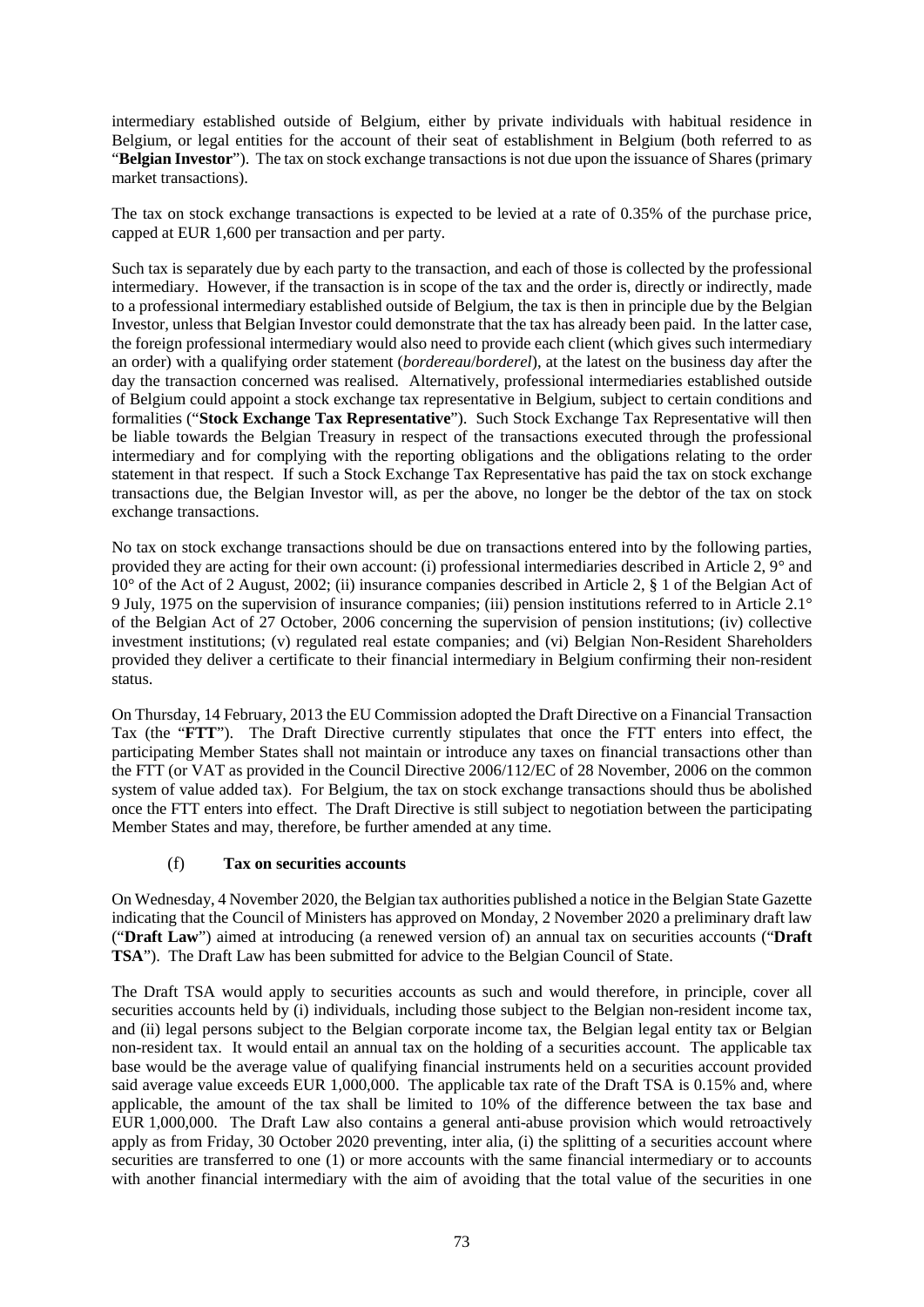account exceeds EUR 1,000,000, (ii) the opening of securities accounts where securities are spread between accounts with the same financial intermediary or with another financial intermediary with the aim of avoiding that the total value of the securities on one account exceeds EUR 1,000,000, (iii) the conversion of registered shares, bonds and other taxable financial instruments so that they are no longer held in a securities account, with the aim of escaping the tax, (iv) the placing of a securities account subject to the tax in a foreign legal entity that transfers the securities to a foreign securities account, with the intention of avoiding the tax, and (v) placing a securities account subject to the tax in a fund whose parts are placed in registered form, with a view to avoiding the tax. In the above situations, there is a rebuttable presumption of tax avoidance whereby the taxpayer can provide proof to the contrary.

Shareholders are strongly advised to seek their own professional advice in relation to this potential new version of the tax on securities accounts.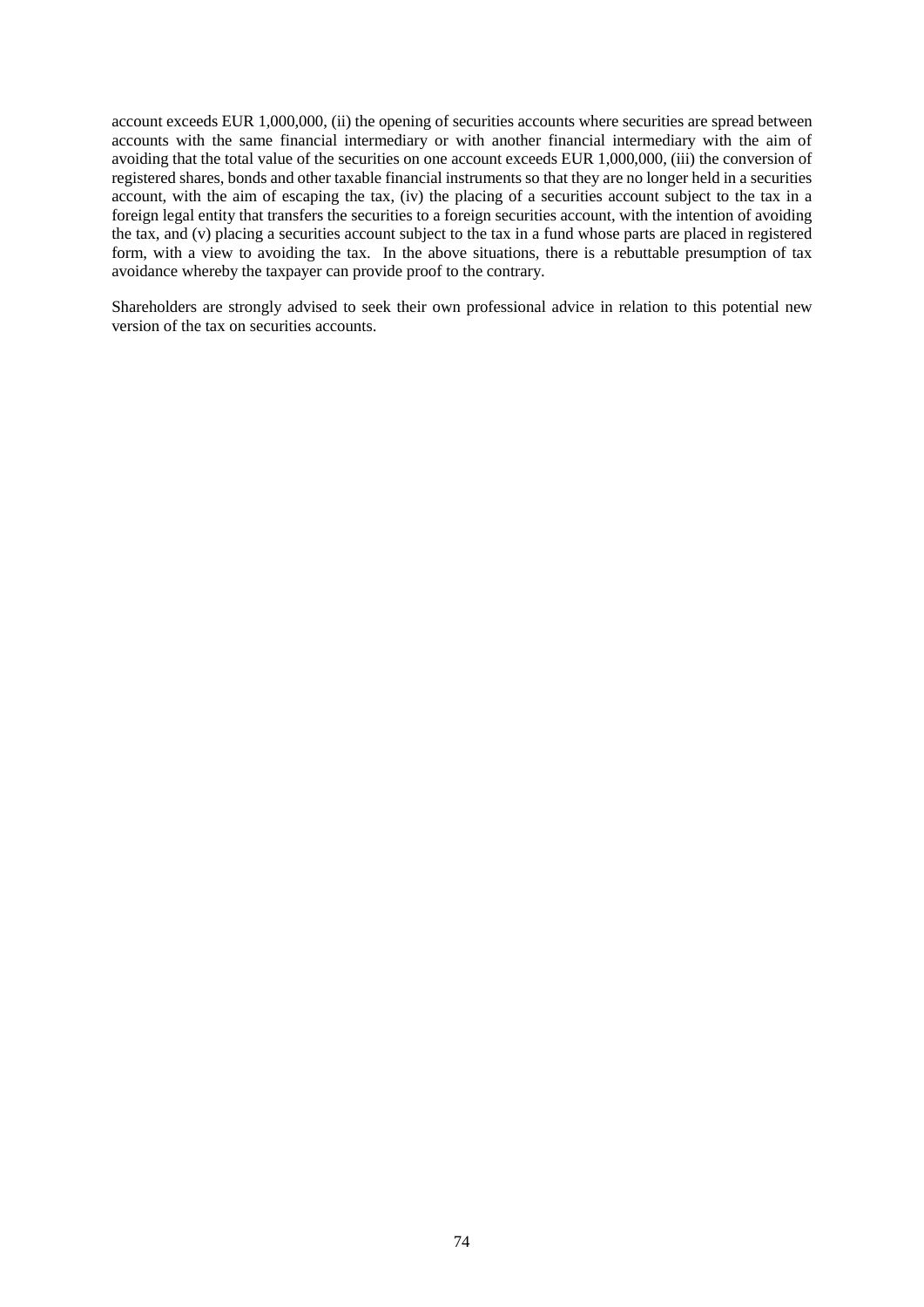# PART<sub>8</sub>

# **PROPOSED AMENDMENTS TO THE ARTICLES OF ASSOCIATION**

<span id="page-77-0"></span>*This [Part](#page-77-0) 8 contains a summary of the amendments to the Articles of Association proposed to be made pursuant to Resolution 2 and Resolutions 3(a) and 3(b) set out in the Notice of EGM. As explained in further detail in paragraph [5](#page-8-0) of [Part](#page-5-0) 1 of this Circular, because the amendments to the Articles of Association proposed in Resolution 2 are not related to the proposed amendments necessary to facilitate Migration, they are being proposed for approval by Shareholders as a separate special resolution at the EGM. In addition, because Shareholders will have the opportunity to approve or reject the amendments to the Articles of Association proposed in Resolution 2, the additional amendments to the Articles of Association required in order to facilitate Migration are being proposed by way of two alternate special resolutions, Resolution 3(a) and Resolution 3(b), each of which is conditional on the outcome of Resolution 2.* 

*The amendments to the Articles of Association proposed to be made pursuant to Resolution 2 are summarised in Section A below. The amendments to the Articles of Association proposed to be made pursuant to Resolutions 3(a) and 3(b) are summarised in Section B below.* 

*Shareholders are advised that copies of the Articles of Association, marked to shown the changes proposed to be made by Resolutions 2, 3(a) and 3(b) will be made available for inspection (and will be so available until the conclusion of the EGM) on the Company's website (*w*ww.flutter.com), at its registered office and at Arthur Cox's London office at 12 Gough Square, London EC4A 3DW, United Kingdom and will also be available at the EGM for at least fifteen (15) minutes before, and for the duration of, the EGM. In accordance with applicable regulations and public health guidelines in force in Ireland and the UK in connection with Coronavirus (COVID-19), we request Shareholders not to attend at the Company's offices or at Arthur Cox's London Office but instead to inspect the Articles of Association on the Company's website.*

# **Section A**

# **Proposed Amendments to the Articles of Association Pursuant to Resolution 2**

Set out below is an explanation of the amendments to the Articles of Association proposed to be made pursuant to Resolution 2 set out in the Notice of EGM. Subject to the approval of Resolution 2 by the requisite majority of Shareholders at the EGM, the proposed changes will take effect on and with effect from the conclusion of the EGM.

As noted i[n Part](#page-5-0) 1 of this Circular, because the Company will be required to make a number of amendments to its Articles of Association in order to facilitate Migration, the Company has taken the opportunity to carry out a broader review of its Articles of Association with the aim of proposing a number of additional amendments for consideration and, if thought fit, approval by Shareholders at the EGM.

These amendments are intended to update a number of outdated provisions in the Articles of Association relating to governance and procedural issues and to remedy certain issues identified during the ongoing COVID-19 pandemic and are considered to be routine.

| Article | <b>Explanation for the amendments to the Articles of Association</b>                                                                                                                                                                                                                                                                                                                                                                                                                                                                                                                                                                                                                                                                                                                                                                                                                                                    |
|---------|-------------------------------------------------------------------------------------------------------------------------------------------------------------------------------------------------------------------------------------------------------------------------------------------------------------------------------------------------------------------------------------------------------------------------------------------------------------------------------------------------------------------------------------------------------------------------------------------------------------------------------------------------------------------------------------------------------------------------------------------------------------------------------------------------------------------------------------------------------------------------------------------------------------------------|
| 54      | Article 54 will be amended to remove the requirement for advance Shareholder approval<br>if the Company wishes to hold a general meeting outside Ireland in the future. Removing<br>the requirement for advance Shareholder approval will allow the Company to quickly and<br>appropriately respond to unforeseen circumstances where it is desirable to hold a meeting<br>outside Ireland. The Company has no present plans to hold any such meeting outside<br>Ireland and is solely ensuring that maximum flexibility is available to the Company in<br>arranging general meetings in light of the unforeseen events of 2020. If the Company were<br>to hold a general meeting outside of Ireland it would comply with the requirements of<br>section 176(3) of the Companies Act such that Shareholders would be entitled to<br>participate in the relevant meeting by technological means without leaving Ireland. |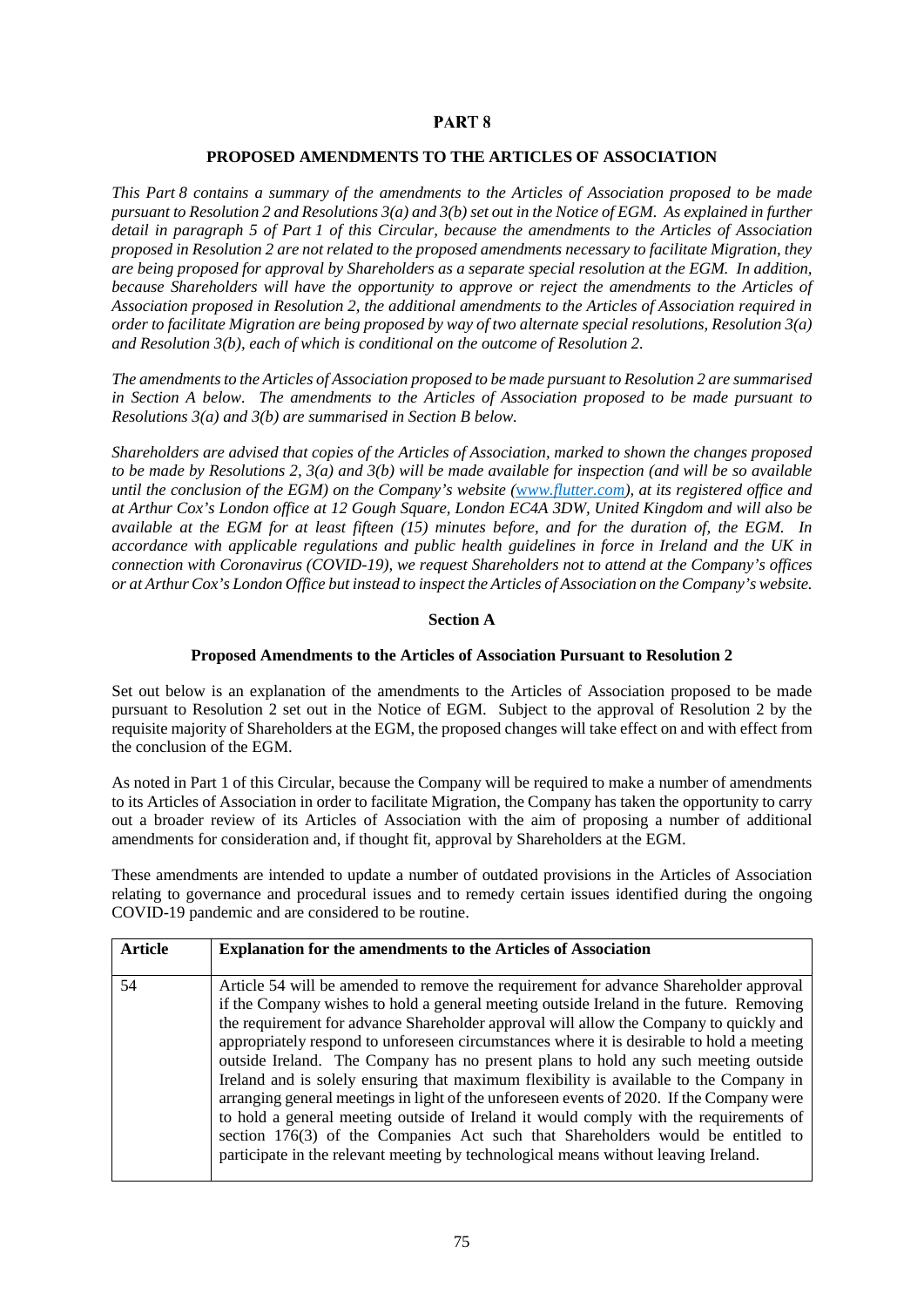| 54A         | A new Article 54A will be inserted to allow the Company to hold meetings in more than<br>one location and to enable Shareholders to participate in meetings by electronic means.<br>The changes will allow so-called "hybrid" meetings so that Shareholders may participate<br>remotely alongside a physical in-person meeting. The Board recognises the value and<br>importance of Shareholders' personal attendance at general meetings when that attendance<br>is not restricted by public health guidance and, accordingly, the proposed changes do not<br>permit "virtual-only" meetings, without a physical meeting.                                                                                                               |
|-------------|------------------------------------------------------------------------------------------------------------------------------------------------------------------------------------------------------------------------------------------------------------------------------------------------------------------------------------------------------------------------------------------------------------------------------------------------------------------------------------------------------------------------------------------------------------------------------------------------------------------------------------------------------------------------------------------------------------------------------------------|
| 60(a)       | Article $60(a)$ will be amended to simplify the manner in which a quorum may be formed<br>for general meetings without amending the existing quorum requirement of two (2)<br>At present, the vast majority of voting Shareholders nominate the<br>Shareholders.<br>Company's designated proxy as proxy to vote their Shares. Notwithstanding that fact, this<br>Article currently requires that two (2) separate individuals, each being a member or proxy<br>for a member, are present. As this has been problematic during the ongoing COVID-19<br>pandemic the proposed amendment will ensure that a Shareholder meeting will be quorate<br>where two (2) persons entitled to vote, present in person or by proxy, attend a meeting. |
| 79          | Article 79 will be amended to reflect the ordinary resolution increasing the maximum<br>number of directors approved at the Company's EGM held on Tuesday, 21 April 2020.<br>That EGM was held to approve the combination of the Company with The Stars Group<br>Inc. and the expanded Board following completion of that transaction. Shareholders are<br>not being asked to approve any further increase in the size of the Board but rather to reflect<br>the current figure in the revised Articles of Association. The Article is also being amended<br>to reflect the amendments being made to Article $91(a)$ (described below).                                                                                                  |
| 81          | Article 81 will be amended to reflect the ordinary resolution, increasing the ordinary<br>remuneration of the directors, approved at the Company's 2020 AGM to reflect the<br>combination of the Company with The Stars Group Inc. and the expanded Board which<br>resulted. As with the amendment to Article 79, Shareholders are not being asked to<br>increase this figure but rather to reflect the current figure in the revised Articles of<br>Association.                                                                                                                                                                                                                                                                        |
| 86          | Article 86 will be amended to ensure the Company has sufficient flexibility in relation to<br>the delegation of the directors' powers and to ensure that appropriately qualified<br>employees of Flutter or its subsidiaries may, where appropriate, discharge such powers.                                                                                                                                                                                                                                                                                                                                                                                                                                                              |
| 87          | Article 87 will be amended to reflect that the Companies Act provides that powers of<br>attorney of the Company may be executed without the use of the Company's common seal.<br>Article 87 is therefore being amended to reflect the statutory position.                                                                                                                                                                                                                                                                                                                                                                                                                                                                                |
| 91(a)       | Article 91(a) will be amended to require each director of the Company to retire and, in<br>appropriate circumstances, offer themselves for re-election at each annual general meeting<br>of the Company, in accordance with the recommendations of the UK Corporate<br>Governance Code 2018 (the "Code"). While this has been the longstanding practice of<br>the Company, the Board considers it appropriate and in line with best corporate governance<br>practice to update Article $91(a)$ to align with the recommendations of the Code in this<br>regard.                                                                                                                                                                          |
| 104         | Article 104 will be amended to reflect our experience during the ongoing Coronavirus<br>(COVID-19) pandemic and to ensure that the directors have maximum flexibility in<br>holding Board meetings by electronic means.                                                                                                                                                                                                                                                                                                                                                                                                                                                                                                                  |
| 110 and 111 | Articles 110 and 111 will be amended to enhance the Company's flexibility for the signing<br>and sealing of documents which require the Company's common seal to be affixed, and to<br>reduce the logistical burden associated with that process (in particular by the reduction of<br>the number of required signatories from two to one) as permitted by the Companies Act.                                                                                                                                                                                                                                                                                                                                                            |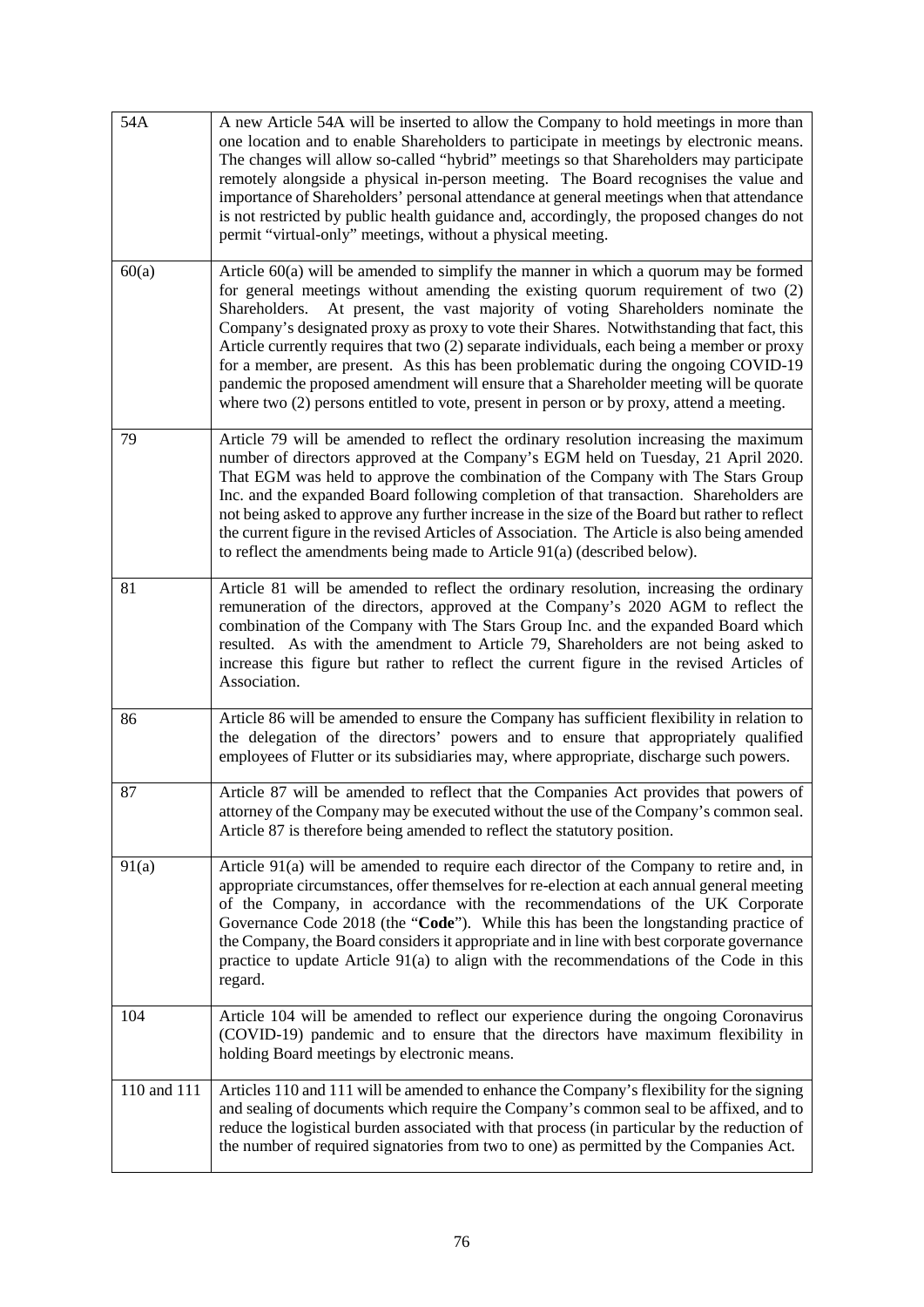| 116                  | Article 116 will be amended to provide the directors with the power to approve and give<br>effect to distributions in specie, which are distributions paid or satisfied by the distribution<br>of specific assets of the Company (rather than cash), without Shareholder approval. This<br>power would remain subject to any legal, stock exchange or other regulatory requirement<br>to seek Shareholder approval should the specific situation demand it.                        |
|----------------------|------------------------------------------------------------------------------------------------------------------------------------------------------------------------------------------------------------------------------------------------------------------------------------------------------------------------------------------------------------------------------------------------------------------------------------------------------------------------------------|
| 117                  | Article 117 will be amended to ensure that the Company has sufficient flexibility to<br>determine the most efficient means of paying dividends or other moneys to Shareholders.                                                                                                                                                                                                                                                                                                    |
| 120                  | In line with a general move to electronic transfers in the market, Article 120 will be<br>amended to allow the Company to cease sending dividend cheques or warrants by post in<br>the event they go undelivered or uncashed for a period of six (6) months or more from their<br>date of issuance on two (2) consecutive occasions and the Company makes reasonable<br>enquiries as to any new address of the Shareholder.                                                        |
| 1 and 123            | Articles 1 and 123 have been updated to substitute "Euronext Dublin" for the "Irish Stock"<br>Exchange" following the takeover of The Irish Stock Exchange plc by Euronext Dublin in<br>2018.                                                                                                                                                                                                                                                                                      |
| 122(e)<br>and<br>129 | Articles 122(e) and 129 are being amended to permit the Company to publish certain<br>notices and documents on its website and issue a short notice to Shareholders informing<br>them of how to access those materials. If passed, the amendments will allow the Company<br>to avoid having to run large print quantities of such materials, thereby avoiding the<br>associated cost, printing and typesetting delays and ultimately the paper waste generated<br>in this process. |

# **Section B**

# **Proposed Amendments to the Articles of Association Pursuant to Resolutions 3(a) and 3(b)**

Set out below is an explanation of the amendments to the Articles of Association proposed to be made pursuant to Resolutions 3(a) and 3(b) set out in the Notice of EGM. Subject to the one of either Resolution 3(a) or Resolution 3(b) being validly approved by the requisite majority of Shareholders at the EGM, the proposed changes will take effect on and with effect from the conclusion of the EGM.

The majority of proposed changes are necessary to enable the Company to satisfy the eligibility requirements for Euroclear Bank and must be in effect on and with effect from Migration. In addition, a number of additional changes to Article 3 so as to allow the directors to exercise their discretion so that the ultimate owners of the Shares held by Euroclear Nominees can, in certain circumstances, have the benefit of legal owners of certain rights under the Companies Act which are expressed as member's rights. In the absence of such rights being included in the Articles of Association, continued exercise of these rights would require that holders within the Euroclear System or CDI holders withdraw some or all (depending on the right in question) of the underlying shares and hold them in certificated form at the relevant time. These changes are not required in order to give effect to the Migration.

Save for their treatment of the outcome of the vote on Resolution 2, the amendments to the Articles of Association proposed in Resolution 3(a) and Resolution 3(b) are identical. Because only one of Resolution 3(a) or 3(b) is capable of being approved at the EGM (depending on the outcome of the vote on Resolution 2), Shareholders are encouraged to vote in favour of both Resolution 3(a) and Resolution 3(b) at the EGM.

| Article | <b>Explanation for the amendments to the Articles of Association</b>                                                                     |
|---------|------------------------------------------------------------------------------------------------------------------------------------------|
|         | New definitions have been inserted in Article 1 for the reason that these expressions are<br>used elsewhere in the amended Constitution. |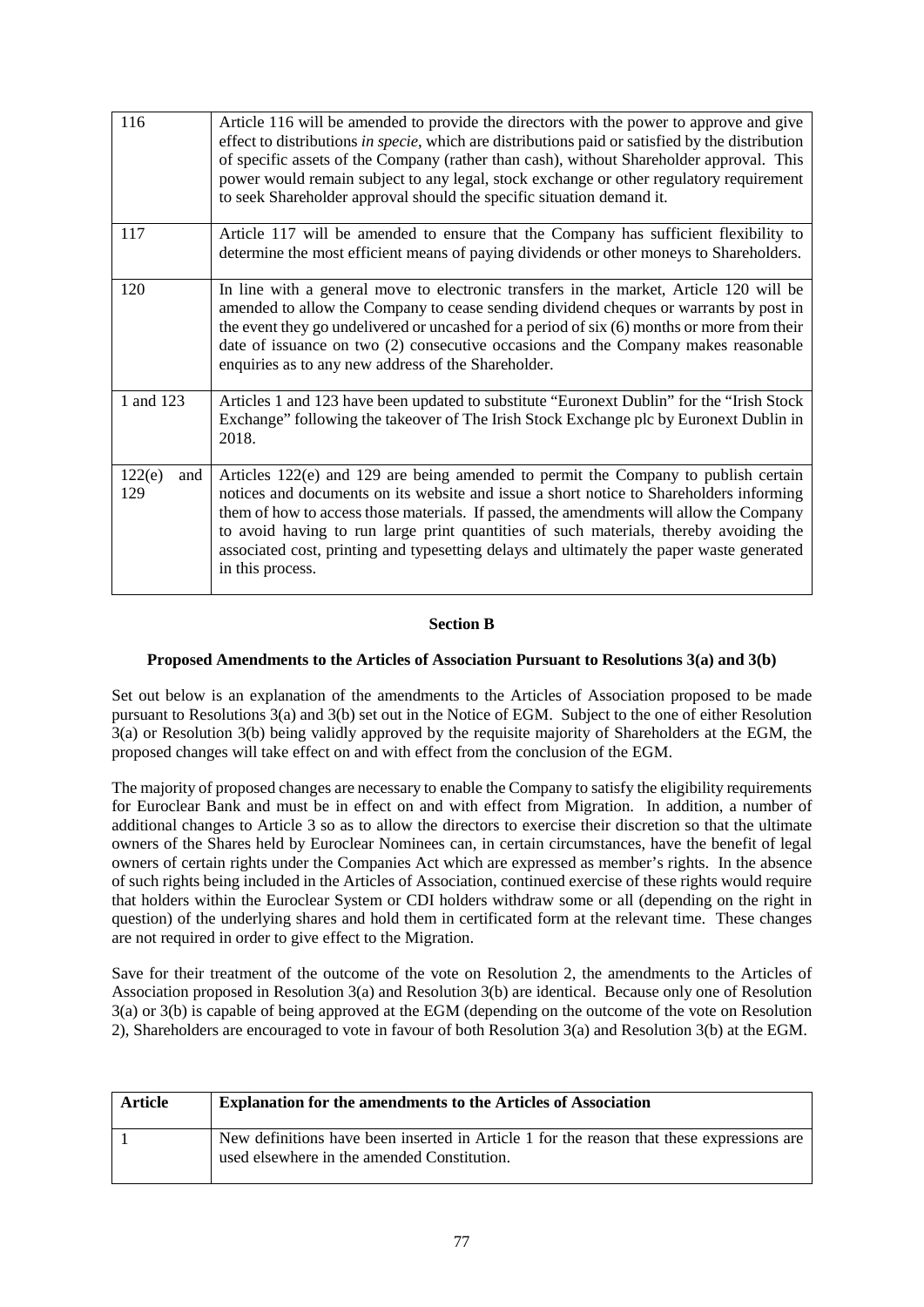| 3(b), (f), (g)<br>and $(h)$ | A new Article 3(b) has been inserted in order to allow the Board to deem the owner of a<br>Share (where such Share is registered in the name of a nominee of a CSD acting in its<br>capacity as operator of a Securities Settlement System), which is recorded in book-entry<br>form in a CSD, as being eligible to exercise all of the rights conferred on a member with<br>respect to that Share by Articles 57, 59(a), 59(b), 61(b)), 75 and 93 and sections $37(1)$ ,<br>105(8), 112(2), 146(6), 178(2), 178(3), 180(1), 1101 and 1104 of the Companies Act<br>provided that such owner has notified the Company in writing that it is the owner of such<br>Share and that the notification is accompanied by such other information and other<br>evidence as the directors may reasonably require to confirm ownership of that Share. |
|-----------------------------|--------------------------------------------------------------------------------------------------------------------------------------------------------------------------------------------------------------------------------------------------------------------------------------------------------------------------------------------------------------------------------------------------------------------------------------------------------------------------------------------------------------------------------------------------------------------------------------------------------------------------------------------------------------------------------------------------------------------------------------------------------------------------------------------------------------------------------------------|
|                             | The new Article 3(f) provides that where two or more persons are the owner of a Share,<br>the rights conferred by this Article shall not be exercisable unless all such persons have<br>satisfied the requirements in subparagraph 3(b) above with respect to that Share.                                                                                                                                                                                                                                                                                                                                                                                                                                                                                                                                                                  |
|                             | The new Article $3(g)$ provides that in the case of the death of an owner of a Share, the<br>survivor or survivors where the deceased was a joint owner of the Share, and the personal<br>representatives of the deceased where he or she was a sole holder, shall be the only persons<br>recognised by the Company as the persons entitled to exercise any rights conferred by<br>subparagraph 3(b) in respect of that Share provided that they or the deceased owner have<br>satisfied the requirements in subparagraph 3(b) above with respect to that Share.                                                                                                                                                                                                                                                                           |
|                             | The new Article 3(h) provides that any notice or other information to be given, served or<br>delivered by the Company pursuant to Article 3 shall be in writing (whether in electronic<br>form or otherwise) and served or delivered in any manner determined by the directors (in<br>their absolute discretion) in accordance with the provisions of Article 129. The Company<br>shall not be obliged to give, serve or deliver any notice or other information to any person<br>pursuant to this Article 3 where the Company is not in possession of the information<br>necessary to for such information to be given, served or delivered in the manner<br>determined by the directors in accordance with the preceding sentence.                                                                                                       |
|                             | These amendments are subject to the Migration becoming effective, and the exercise of<br>any rights thereunder are subject to any restrictions which may be imposed pursuant to the<br>Articles of Association or otherwise.                                                                                                                                                                                                                                                                                                                                                                                                                                                                                                                                                                                                               |
| 3(c)                        | A new Article 3(c) has been inserted in order to provide that the references to a member,<br>a holder of a share or a Shareholder in Articles 8(a), 59(b), 122, 129, 130 and 133 and<br>sections 69(4)(b), 89(1), 108(1), 111(2), 180, 228(3), 228(4), 251(2), 252(2), 338, 339(1)<br>$(7)$ , 374(3), 459, 460(4), 471(1), 1137(4), 1147 and 1159(4) of the Companies Act may<br>be deemed by the Board to include a reference to an owner of a Share who has satisfied<br>the requirements in subparagraph 3(b) above with respect to that Share.                                                                                                                                                                                                                                                                                         |
|                             | This amendment is subject to the Migration becoming effective, and the exercise of any<br>rights thereunder are subject to any restrictions which may be imposed pursuant to the<br>Articles of Association or otherwise.                                                                                                                                                                                                                                                                                                                                                                                                                                                                                                                                                                                                                  |
| $3(d)$ and $(e)$            | A new Article 3(d) has been inserted in order to provide that all persons who the directors<br>deem to be eligible to receive notice of a meeting by virtue of subparagraph 3(b) above at<br>the date the notice was given, served or delivered, may also be deemed eligible by the<br>directors to attend at the meeting in respect of which the notice has been given and to speak<br>at such meeting, provided that such person remains an owner of a Share at the relevant<br>record date for such meeting.                                                                                                                                                                                                                                                                                                                            |
|                             | The new Article $3(e)$ provides that neither subparagraph $3(d)$ above nor the reference to<br>Article 72 in subparagraph 3(b) above, shall entitle the person to vote at a meeting of the<br>Company or exercise any other right conferred by membership in relation to meetings of<br>the Company.                                                                                                                                                                                                                                                                                                                                                                                                                                                                                                                                       |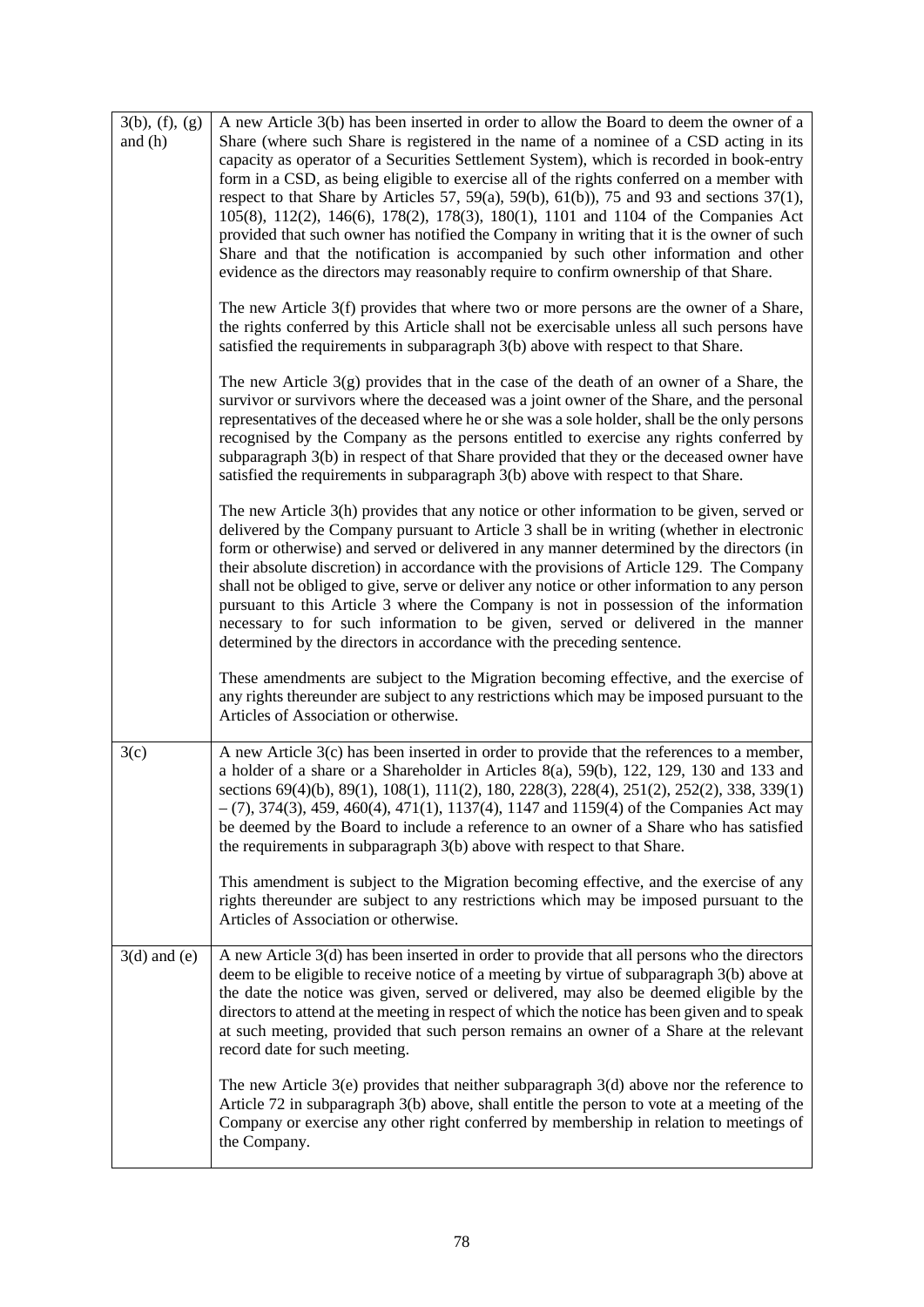|      | These amendments are subject to the Migration becoming effective, and the exercise of<br>any rights thereunder are subject to any restrictions which may be imposed pursuant to the<br>Articles of Association or otherwise.                                                                                                                                                                                                                                                                                                                                                                                                                                                                                                                                          |  |
|------|-----------------------------------------------------------------------------------------------------------------------------------------------------------------------------------------------------------------------------------------------------------------------------------------------------------------------------------------------------------------------------------------------------------------------------------------------------------------------------------------------------------------------------------------------------------------------------------------------------------------------------------------------------------------------------------------------------------------------------------------------------------------------|--|
| 6(b) | A new Article 6(b) has been inserted to account for the fact that all Participating Securities<br>will be registered in the name of Euroclear Nominees which is acting as the nominee for<br>Euroclear Bank upon Migration. This new provision recognises that all rights attaching to<br>such Shares may be exercised on the instructions of Euroclear Bank and the Company shall<br>have no liability to Euroclear Nominees where it acts in response to such instruction.                                                                                                                                                                                                                                                                                          |  |
| 7    | Article 7 has been amended in order to make Euroclear Bank's obligations clear when<br>enquiries are made of it by the Company in accordance with Article 7.                                                                                                                                                                                                                                                                                                                                                                                                                                                                                                                                                                                                          |  |
| 11   | This article has been amended to take account of Article 3(1) of CSDR, which requires the<br>Company to arrange for all of its shares which are admitted to trading or traded on trading<br>venues to be represented in book-entry form as immobilisation or subsequent to a direct<br>issuance in dematerialised form. Article 3(1) of CSDR shall apply to new Shares issued<br>after 1 January 2023 and from 1 January 2025, it will apply to all Shares in the Company<br>which are admitted to trading or traded on trading venues.                                                                                                                                                                                                                               |  |
| 13A  | Article 13A is an entirely new article which is intended to facilitate the transfer of<br>Participating Securities to Euroclear Bank in accordance with the Migration. Pursuant to<br>this Article, holders of the Migrating Shares will be deemed to have consented and agreed<br>to, inter alia:                                                                                                                                                                                                                                                                                                                                                                                                                                                                    |  |
|      | the Company appointing attorneys or agents of such holders to do everything<br>necessary to complete the transfer of the Migrating Shares to Euroclear Nominees<br>(or such other nominee(s) of Euroclear Bank as it may notify the Company in<br>writing) and do all such other things and execute and deliver all such documents<br>and electronic communications as may be required by Euroclear Bank or as may,<br>in the opinion of such attorney or agent, be necessary or desirable to vest the<br>Migrating Shares in Euroclear Nominees (or such other nominee(s) of Euroclear<br>Bank as it may notify the Company in writing) and, pending such vesting, to<br>exercise all such rights attaching to the Migrating Shares as Euroclear Bank may<br>direct; |  |
|      | Euroclear Bank and Euroclear Nominees being authorised to take any action<br>necessary or desirable to enable the issuance of CDIs by the CREST Depository<br>to the relevant Holders of the Migrating Shares, including any action necessary or<br>desirable in order to authorise Euroclear Bank, Euroclear Nominees, the CREST<br>Nominee and/or any other relevant entity to instruct the CREST Depository and/or<br>EUI to issue the CDIs to the relevant Holders of the Migrating Shares pursuant to<br>the terms of the CREST Deed Poll or otherwise; and                                                                                                                                                                                                      |  |
|      | the Company's Registrar releasing such personal data of the Former Holders as is<br>required by Euroclear Bank, the CREST Depository and/or EUI to effect the<br>Migration and the issue of the CDIs.                                                                                                                                                                                                                                                                                                                                                                                                                                                                                                                                                                 |  |
|      | Pursuant to Article 13A the Holders of the Migrating Shares agree that none of the<br>Company, the directors, the Company's Registrar, nor the Company Secretary will be<br>liable in any way in connection with the any of the actions taken in respect of the Migrating<br>Shares in connection with the Migration and/or any failures/errors in the systems,<br>processes or procedures of Euroclear Bank and/or EUI which adversely impacts the<br>implementation of the Migration.                                                                                                                                                                                                                                                                               |  |
| 33   | Article 33 deals with the requirement for a written instrument of transfer in order to transfer<br>an interest in the Shares in the Company. An additional sentence has been added to make                                                                                                                                                                                                                                                                                                                                                                                                                                                                                                                                                                            |  |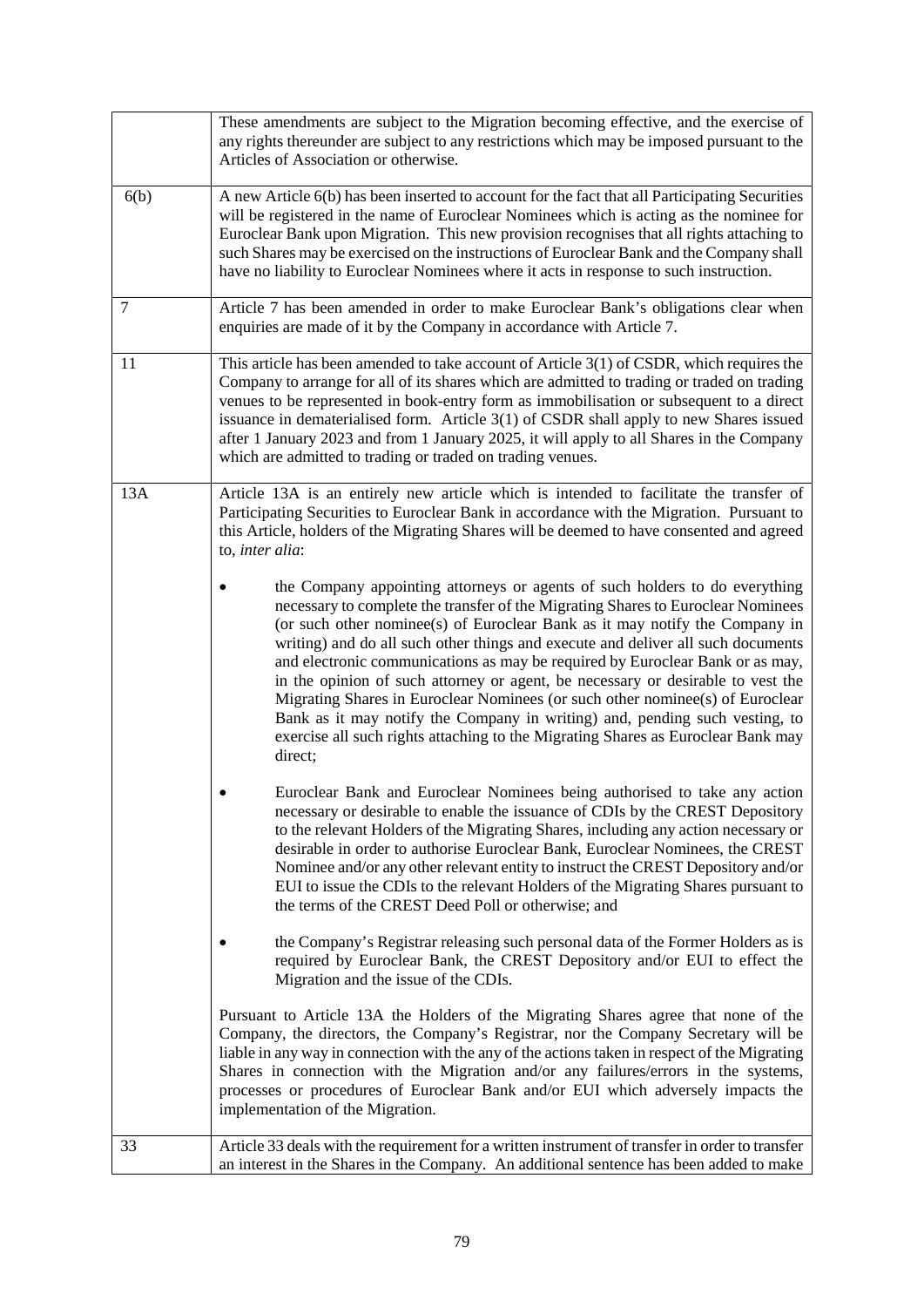|           | it clear that the Company can allow Shares to be transferred without a written instrument<br>as permitted by the Companies Act.                                                                                                                                                                                                                                                                                                                                                                                                                                                                                              |
|-----------|------------------------------------------------------------------------------------------------------------------------------------------------------------------------------------------------------------------------------------------------------------------------------------------------------------------------------------------------------------------------------------------------------------------------------------------------------------------------------------------------------------------------------------------------------------------------------------------------------------------------------|
| 35        | Article 35 is being updated to provide that the directors may decline to register any<br>renunciation of a renounceable letter of allotment.                                                                                                                                                                                                                                                                                                                                                                                                                                                                                 |
| $43 - 45$ | Article $43 - 45$ are being updated to ensure that the provisions relating to the suspension<br>of rights of members and disposal of shares in the event required in connection with any<br>of the Company's interactions with its regulators continue to apply post Migration.                                                                                                                                                                                                                                                                                                                                              |
| 60        | Article 60 is being amended so that if at an adjourned meeting a quorum is not present<br>within half an hour from the time appointed for the meeting, the meeting, if convened<br>otherwise than by resolution of the directors, shall be dissolved, but if the meeting shall<br>have been convened by resolution of the directors, a proxy appointed by a CSD entitled to<br>be counted in a quorum present at the meeting shall be a quorum.                                                                                                                                                                              |
| 70        | The reference to the forty eight (48) hour deadline for the submission of proxies in this<br>Article has been amended to the latest time which may be specified by the Directors subject<br>to the requirements of the Companies Act.                                                                                                                                                                                                                                                                                                                                                                                        |
| 72        | A new Article 72(f) has been inserted in order to make it clear what the obligations of<br>Euroclear Bank are when a Restriction Notice (as defined in Article 72) is served on it by<br>the Company in accordance with Article 72.                                                                                                                                                                                                                                                                                                                                                                                          |
| 75        | Article 75 has been amended and Article 75(b) has been inserted so that any body corporate<br>which is an owner of a share may by resolution of its directors or other governing body<br>authorise such person or persons as it thinks fit to act as its representative or representatives<br>at any meeting of the Company or of any class of members of the Company and the person<br>so authorised shall be entitled to exercise the same powers on behalf of the body corporate<br>which he/she represents as that body corporate could exercise in accordance with Article<br>3 of the amended Articles of Association. |
| 74 and 76 | Additional provisions are being included in Articles 74 and 76 in order to make it clear<br>that proxies can be appointed using Euroclear Bank's system for electronic<br>communications.                                                                                                                                                                                                                                                                                                                                                                                                                                    |
| 117       | Article 117 is being amended in order to make it clear that dividends and all monies can<br>be paid in such method as the Directors decide and, in particular, in accordance with such<br>arrangements as the Company may agree with Euroclear Bank.                                                                                                                                                                                                                                                                                                                                                                         |
| 129       | Article 129 is being amended in order to allow for the serving of notices on Euroclear Bank<br>via its messaging system.                                                                                                                                                                                                                                                                                                                                                                                                                                                                                                     |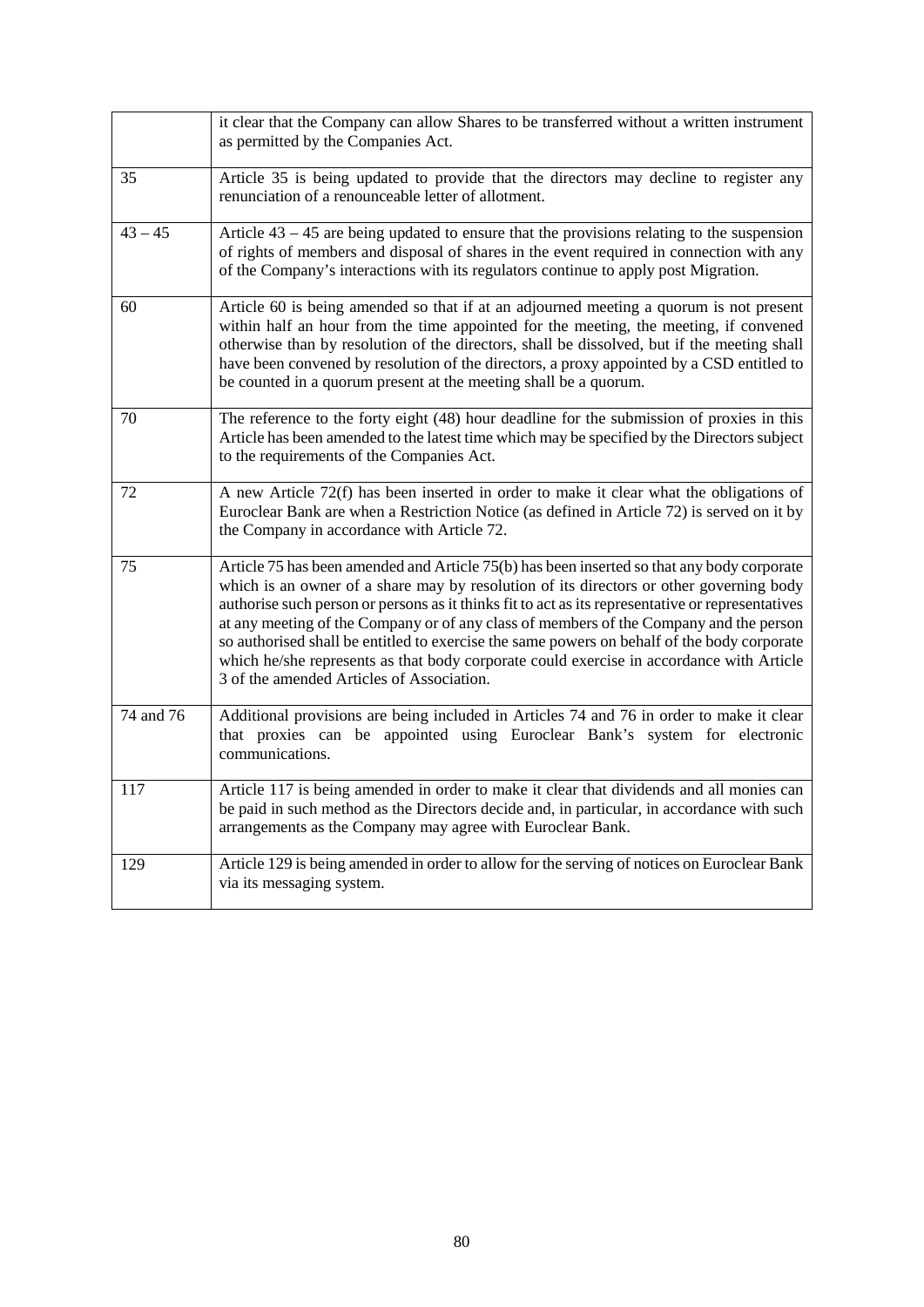# PART 9

# **DEFINITIONS**

The following definitions apply in this Circular unless the context otherwise clearly requires:

| "Act of 2 August 2002"                | has the meaning given to it in paragraph 12 of Part 5 of this<br>Circular;                                                                                                                                                                                           |
|---------------------------------------|----------------------------------------------------------------------------------------------------------------------------------------------------------------------------------------------------------------------------------------------------------------------|
| "allowable capital loss"              | has the meaning given to it in paragraph 4 of Part 7 of this<br>Circular;                                                                                                                                                                                            |
| "Articles of Association or Articles" | the articles of association of the Company from time to time;                                                                                                                                                                                                        |
| "authorised CSD"                      | has the meaning given to it in paragraph $8(a)(i)$ of Part 3 of<br>this Circular;                                                                                                                                                                                    |
| "Banking Act"                         | has the meaning given to it in paragraph 7 of Part 5 of this<br>Circular;                                                                                                                                                                                            |
| "Belgian Law Rights"                  | the fungible co-ownership rights governed by Belgian law<br>over a pool of book-entry interests in securities of the same<br>issue which EB Participants will receive upon Migration,<br>further summary details of which are set out in Part 5 of this<br>Circular; |
| "Belgian Investor"                    | has the meaning given to it in paragraph 5 of Part 7 of this<br>Circular;                                                                                                                                                                                            |
| "Belgian Non-Resident Shareholders"   | has the meaning given to it in paragraph 5 of Part 7 of this<br>Circular;                                                                                                                                                                                            |
| "Belgian Resident Shareholders"       | has the meaning given to it in paragraph 5 of Part 7 of this<br>Circular;                                                                                                                                                                                            |
| "Belgium"                             | the Kingdom of Belgium and the word "Belgian" shall be<br>construed accordingly;                                                                                                                                                                                     |
| "Board" or "Board of Directors"       | the board of directors of the Company, details of which are<br>set out on page 3 of this Circular;                                                                                                                                                                   |
| "Brexit Omnibus Act"                  | the Withdrawal of the United Kingdom from the European<br>Union (Consequential Provisions) Act 2020;                                                                                                                                                                 |
| "Brexit"                              | the United Kingdom's withdrawal from the European<br>Union;                                                                                                                                                                                                          |
| "Brexit Date"                         | means Thursday, 31 December 2020;                                                                                                                                                                                                                                    |
| "Broadridge"                          | Broadridge Proxy Voting Service, a third party service<br>provider engaged by EUI in connection with the voting<br>service provided in respect of CDIs;                                                                                                              |
| "business day"                        | means a day, other than a Saturday, Sunday or public holiday<br>in Dublin and London, unless the context otherwise requires;                                                                                                                                         |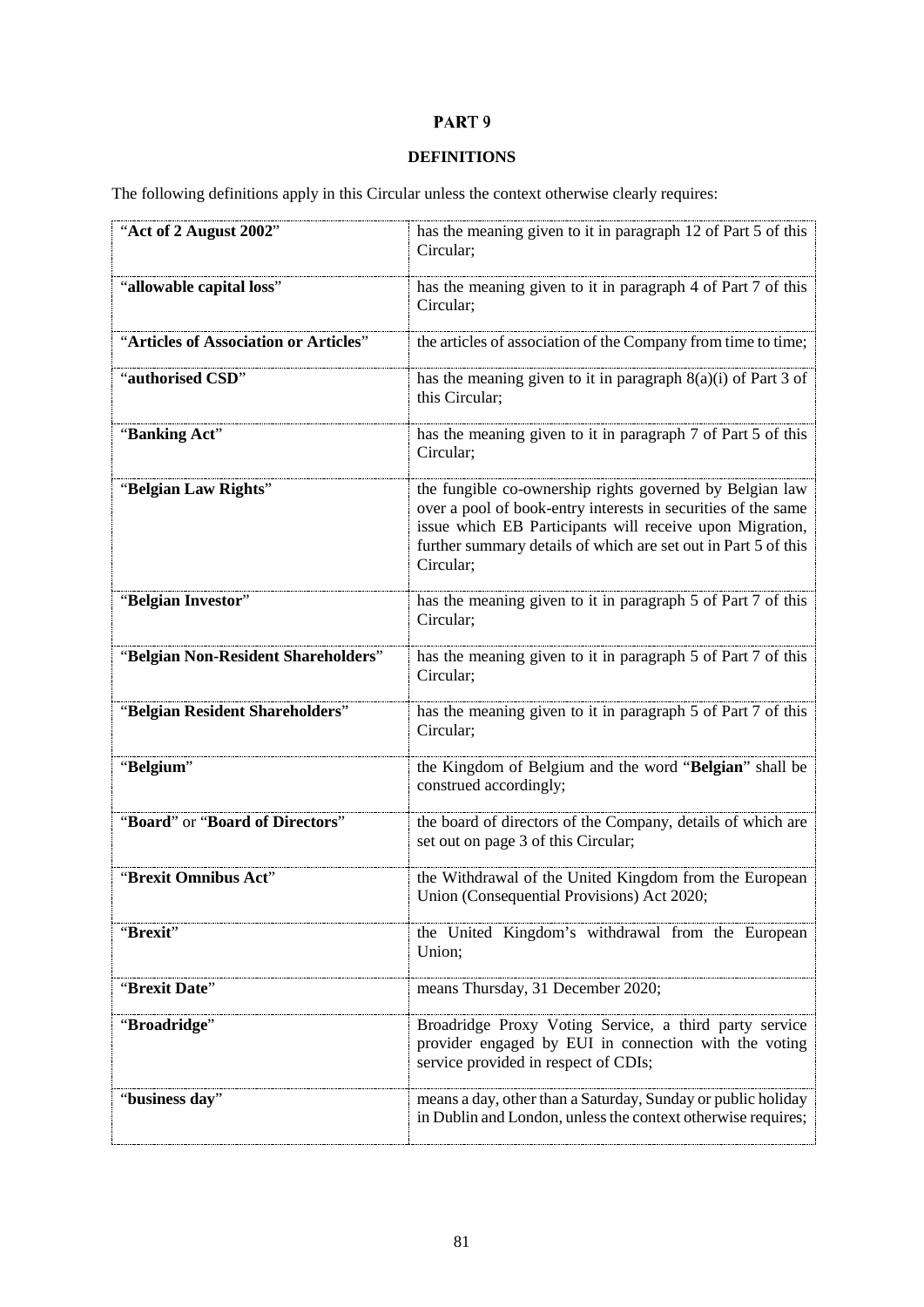| "Canadian Holder(s)"                             | has the meaning given to it in paragraph 4 of Part 7 of this<br>Circular;                                                                                                                                                                                                  |
|--------------------------------------------------|----------------------------------------------------------------------------------------------------------------------------------------------------------------------------------------------------------------------------------------------------------------------------|
| "CAT"                                            | has the meaning given to it in paragraph 1 of Part 7 of this<br>Circular;                                                                                                                                                                                                  |
| "CCSS"                                           | <b>CREST Courier and Sorting Service;</b>                                                                                                                                                                                                                                  |
| "certificated form" or "in certificated<br>form" | a share being the subject of a certificate as referred to in<br>section 99(1) of the Companies Act;                                                                                                                                                                        |
| "CGT"                                            | has the meaning given to it in paragraph 1 of Part 7 of this<br>Circular;                                                                                                                                                                                                  |
| "Circular"                                       | this Circular dated Monday, 21 December 2020;                                                                                                                                                                                                                              |
| "Code"                                           | means the UK Corporate Governance Code 2018;                                                                                                                                                                                                                               |
| "Companies Act"                                  | the Companies Act 2014 of Ireland, and every statutory<br>modification and re-enactment of such legislation for the<br>time being in force;                                                                                                                                |
| "Company" or "Flutter"                           | Flutter Entertainment plc;                                                                                                                                                                                                                                                 |
| "Constitution"                                   | the constitution of the Company as in effect from time to<br>time, consisting of the Memorandum of Association and the<br>Articles of Association;                                                                                                                         |
| "CRA"                                            | has the meaning given to it in paragraph 4 of Part 7 of this<br>Circular;                                                                                                                                                                                                  |
| "CREST" or "CREST System"                        | the securities settlement system operated by EUI and<br>constituting, in respect of the Shares, a relevant system for<br>the purposes of the Irish CREST Regulations and, in respect<br>of CDIs, a relevant system for the purposes of the UK<br><b>CREST Regulations;</b> |
| "CREST Deed Poll"                                | the global deed poll made on 25 June 2001 by the CREST<br>Depository (as amended), a copy of which is set out in<br>Chapter 8 of the CREST International Manual;                                                                                                           |
| "CREST Depository"                               | CREST Depository Limited, a subsidiary of EUI established<br>under the laws of England and Wales with registration<br>number 03133256;                                                                                                                                     |
| "CREST Depository Interest" or "CDI"             | an English law security issued by the CREST Depository<br>pursuant to the CREST Deed Poll that represents a CREST<br>member's interest in an underlying international security;                                                                                            |
| "CREST Glossary of Terms"                        | the document issued by EUI entitled 'CREST Glossary'<br>dated December 2020 and which forms part of the CREST<br>Manual, as may be amended, varied, replaced or superseded<br>from time to time;                                                                           |
| "CREST International Manual"                     | the document issued by EUI entitled 'CREST International<br>Manual' dated December 2020 in respect of the international<br>links settlement service offered by EUI and which forms part                                                                                    |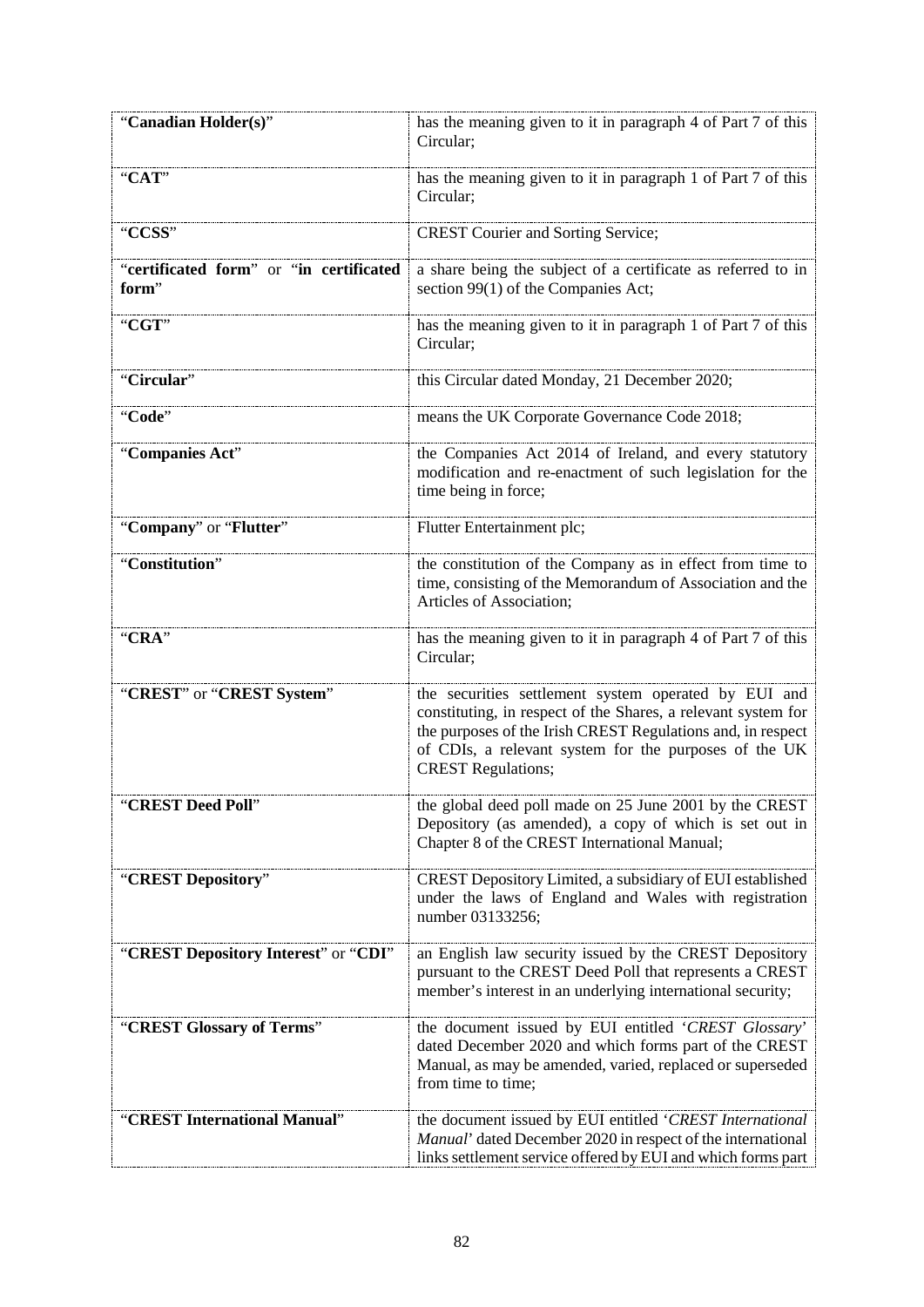|                               | of the CREST Manual, as may be amended, varied, replaced<br>or superseded from time to time;                                                                                                                                                                                                                                                                                                                                 |
|-------------------------------|------------------------------------------------------------------------------------------------------------------------------------------------------------------------------------------------------------------------------------------------------------------------------------------------------------------------------------------------------------------------------------------------------------------------------|
| "CREST Manual"                | the documents issued by EUI governing the operation of<br>CREST, as may be amended, varied, replaced or superseded<br>from time to time, consisting of the CREST Reference<br>Manual, CREST International Manual, CREST Central<br>Counterparty Service Manual, CREST Rules, CREST CCSS<br>Operations Manual, CREST Application Procedure and<br>CREST Glossary of Terms (all as defined in the CREST<br>Glossary of Terms); |
| "CREST members"               | has the meaning given to it in the CREST Terms and<br>Conditions;                                                                                                                                                                                                                                                                                                                                                            |
| "CREST Nominee"               | CIN (Belgium) Limited, a subsidiary of the CREST<br>Depository, or any other body appointed to act as a nominee<br>on behalf of the CREST Depository, including the CREST<br>Depository itself;                                                                                                                                                                                                                              |
| "CREST Proxy Instruction"     | the appropriate CREST message to be completed with<br>respect to a proxy appointment or instruction, as outlined in<br>the CREST Manual;                                                                                                                                                                                                                                                                                     |
| "CREST Tariff Brochure"       | the document issued by EUI entitled 'Euroclear UK &<br>Ireland tariff dated August 2020, as may be amended,<br>varied, replaced or superseded from time to time;                                                                                                                                                                                                                                                             |
| "CREST Terms and Conditions"  | the document issued by EUI entitled 'CREST Terms and<br>Conditions' dated August 2020, as may be amended, varied,<br>replaced or superseded from time to time;                                                                                                                                                                                                                                                               |
| "CSD"                         | a central securities depository, including EUI and Euroclear<br>Bank;                                                                                                                                                                                                                                                                                                                                                        |
| "CSDR"                        | Regulation (EU) No. 909/2014 of the European Parliament<br>and of the Council of 23 July, 2014 on improving securities<br>settlement in the European Union and on central securities<br>depositories and amending Directives 98/26/EC<br>and<br>2014/65/EU and Regulation (EU) No 236/2012;                                                                                                                                  |
| "C\$" or "Canadian dollars"   | Canadian dollars, the lawful currency of Canada;                                                                                                                                                                                                                                                                                                                                                                             |
| "Dividend Received Deduction" | has the meaning given to it in paragraph 5 of Part 7 of this<br>Circular;                                                                                                                                                                                                                                                                                                                                                    |
| "Draft Law"                   | has the meaning given to it in paragraph 5 of Part 7 of this<br>Circular;                                                                                                                                                                                                                                                                                                                                                    |
| "Draft TSA"                   | has the meaning given to it in paragraph 5 of Part 7 of this<br>Circular;                                                                                                                                                                                                                                                                                                                                                    |
| "DWT"                         | has the meaning given to it in paragraph 1 of Part 7 of this<br>Circular;                                                                                                                                                                                                                                                                                                                                                    |
| "EB Migration Guide"          | the document issued by Euroclear Bank entitled 'Euroclear<br>Bank as Issuer CSD for Irish corporate securities;                                                                                                                                                                                                                                                                                                              |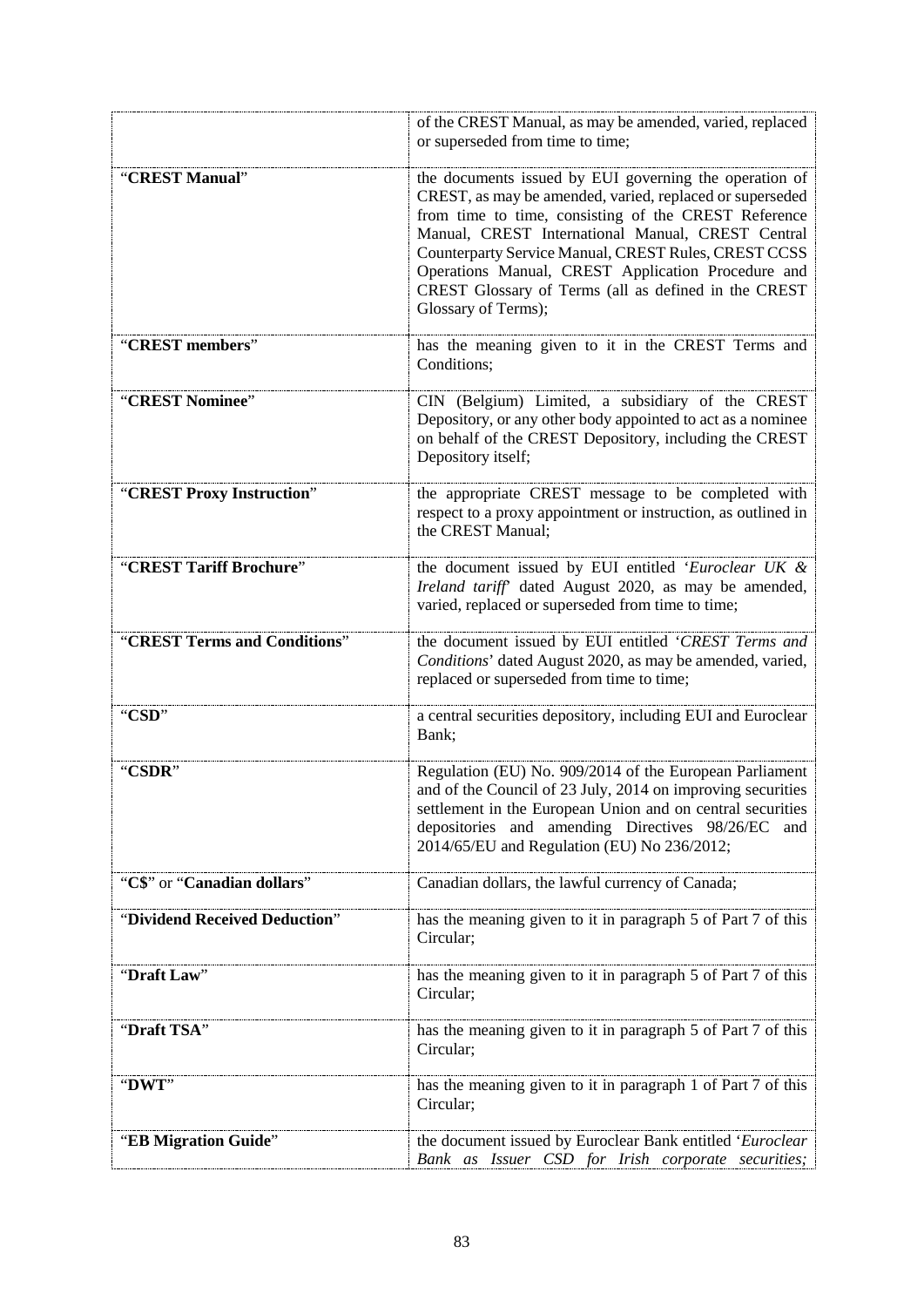|                                                       | Migration Guide' dated October 2020, as may be amended,<br>varied, replaced or superseded from time to time;                                                                                                                          |
|-------------------------------------------------------|---------------------------------------------------------------------------------------------------------------------------------------------------------------------------------------------------------------------------------------|
| "EB Operating Procedures"                             | the document issued by Euroclear Bank entitled 'Operating<br>Procedures of the Euroclear System' dated October 2020, as<br>may be amended, varied, replaced or superseded from time<br>to time;                                       |
| "EB Participants"                                     | participants in Euroclear Bank, each of which has entered<br>into an agreement to participate in the Euroclear System<br>subject to the EB Terms and Conditions;                                                                      |
| "EB Rights of Participants Document"                  | the document issued by Euroclear Bank entitled 'Rights of<br>Participants to Securities deposited in the Euroclear<br>System' dated July 2017, as may be amended, varied,<br>replaced or superseded from time to time;                |
| "EB Services Description"                             | the document issued by Euroclear Bank entitled 'Euroclear<br>Bank as Issuer CSD for Irish corporate securities - Services<br>Description' dated October 2020, as may be amended,<br>varied, replaced or superseded from time to time; |
| "EB Terms and Conditions"                             | the document issued by Euroclear Bank entitled 'Terms and<br>Conditions governing use of Euroclear' dated April 2019, as<br>may be amended, varied, replaced or superseded from time<br>to time;                                      |
| "ESMA"                                                | the European Securities and Markets Authority;                                                                                                                                                                                        |
| "EU"                                                  | the European Union;                                                                                                                                                                                                                   |
| "EUI"                                                 | Euroclear UK & Ireland Limited, the operator of the CREST<br>System;                                                                                                                                                                  |
| "euro" or "EUR" or " $\in$ "                          | euro, the lawful currency of Ireland;                                                                                                                                                                                                 |
| "Euroclear Bank" or "EB"                              | Euroclear Bank SA/NV, an international CSD based in<br>Belgium and part of the Euroclear Group;                                                                                                                                       |
| "Euroclear Group"                                     | the group of Euroclear companies, including Euroclear Bank<br>and EUI;                                                                                                                                                                |
| "Euroclear Nominees"                                  | Euroclear Nominees Limited, a wholly owned subsidiary of<br>Euroclear Bank, established under the laws of England and<br>Wales with registration number 02369969;                                                                     |
| "Euroclear System"                                    | the securities settlement system operated by Euroclear Bank<br>and governed by Belgian law;                                                                                                                                           |
| "Euronext Dublin"                                     | The Irish Stock Exchange plc, trading as Euronext Dublin;                                                                                                                                                                             |
| "Euronext Dublin Trading Rules"                       | the Euronext Dublin Trading Rules for companies published<br>by Euronext Dublin;                                                                                                                                                      |
| "Extraordinary General Meeting"<br><b>or</b><br>"EGM" | the extraordinary general meeting of the Company convened<br>to be held at 11.00 am on Tuesday, 19 January 2021 at                                                                                                                    |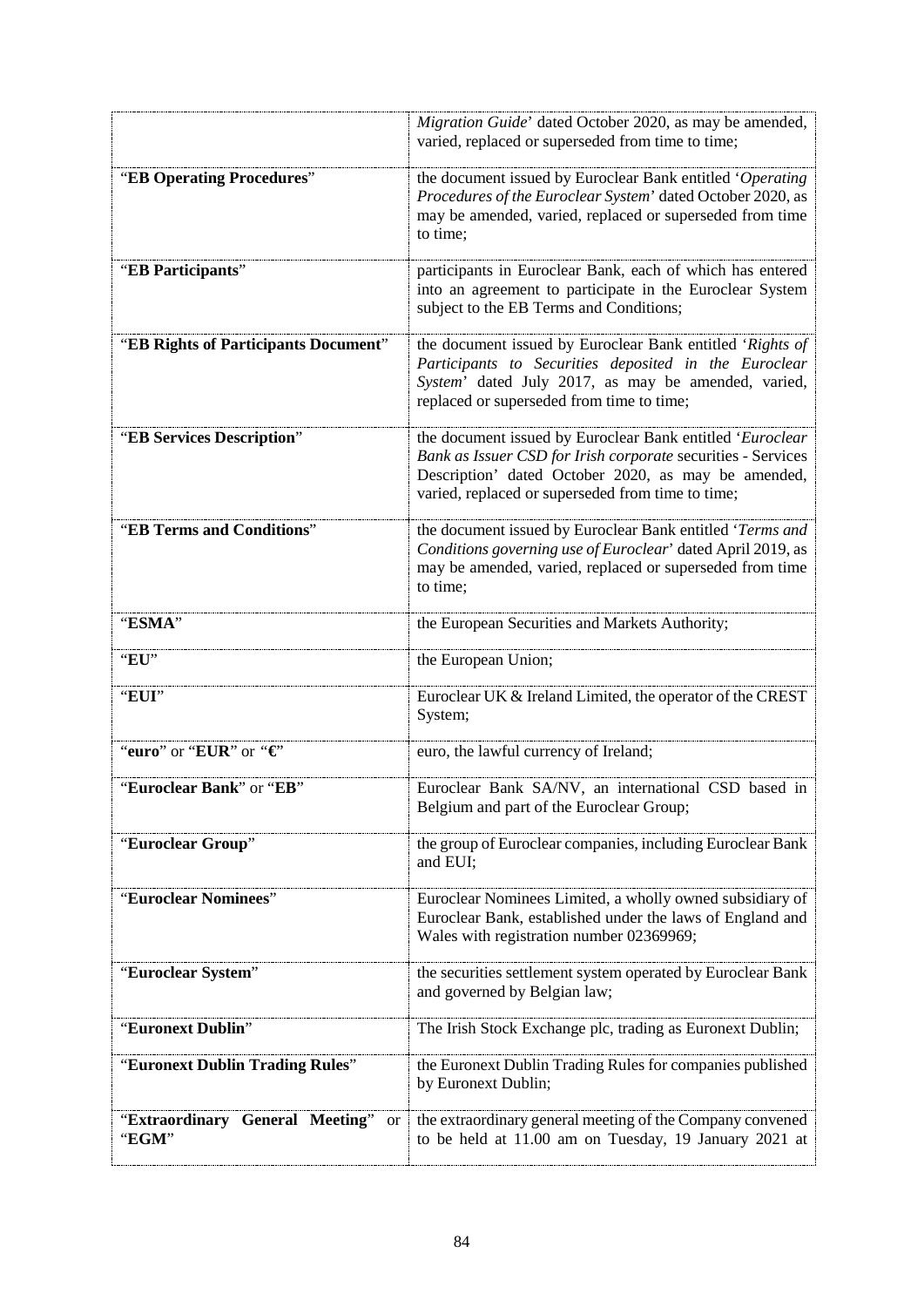|                                       | Arthur Cox, Ten Earlsfort Terrace, Dublin, D02 T380,<br>Ireland or any adjournment thereof;                                                                                                                                                                                                                                                   |
|---------------------------------------|-----------------------------------------------------------------------------------------------------------------------------------------------------------------------------------------------------------------------------------------------------------------------------------------------------------------------------------------------|
| "FCA"                                 | the Financial Conduct Authority of the United Kingdom;                                                                                                                                                                                                                                                                                        |
| "Finance Bill/Act"                    | the Finance Bill 2020;                                                                                                                                                                                                                                                                                                                        |
| "Form of Proxy"                       | the form of proxy in respect of voting at the EGM;                                                                                                                                                                                                                                                                                            |
| "Former Holders"                      | the former registered holders of Participating Securities at<br>the Migration Record Date who hold, either directly or<br>indirectly, Belgian Law Rights in respect of such<br>Participating Securities as or through EB Participants after<br>the Migration;                                                                                 |
| "FTT"                                 | has the meaning given to it in paragraph 5 of Part 7 of this<br>Circular;                                                                                                                                                                                                                                                                     |
| "GBP" or "£" or "Sterling"            | pounds sterling, the lawful currency of the United Kingdom;                                                                                                                                                                                                                                                                                   |
| "HMRC"                                | has the meaning given to it in paragraph 2 of Part 7 of this<br>Circular;                                                                                                                                                                                                                                                                     |
| "Holders of Participating Securities" | registered holders of Participating Securities and/or (as the<br>context requires) persons holding interests in such Shares<br>through such registered holders;                                                                                                                                                                               |
| "interest"                            | means, in respect of any Shares, unless the context otherwise<br>requires, any interest whatsoever in Shares (of any size)<br>which would be taken into account in deciding whether a<br>notification to the Company would be required under<br>Chapter 4 of Part 17 of the Companies Act and "interested"<br>shall be construed accordingly; |
| "Ireland"                             | the island of Ireland, excluding Northern Ireland and the<br>word 'Irish' shall be construed accordingly;                                                                                                                                                                                                                                     |
| "Irish CREST Regulations"             | the Companies Act 1990 (Uncertificated Securities)<br>Regulations 1996 (as amended);                                                                                                                                                                                                                                                          |
| "Irish Revenue"                       | has the meaning given to it in paragraph 1 of Part 7 of this<br>Circular;                                                                                                                                                                                                                                                                     |
| "Irish Securities"                    | shares constituted under Irish law;                                                                                                                                                                                                                                                                                                           |
| "IRS"                                 | has the meaning given to it in paragraph 3 of Part 7 of this<br>Circular;                                                                                                                                                                                                                                                                     |
| "Issuer CSD"                          | has the meaning given to it in Article $1(e)$ of Commission<br>Delegated Regulation (EU) 2017/392 of 11 November 2016<br>supplementing CSDR;                                                                                                                                                                                                  |
| "ITA"                                 | has the meaning given to it in paragraph 4 of Part 7 of this<br>Circular;                                                                                                                                                                                                                                                                     |
| "Latest Practicable Date"             | Wednesday, 16 December 2020, being the latest<br>practicable date prior to the issue of this Circular;                                                                                                                                                                                                                                        |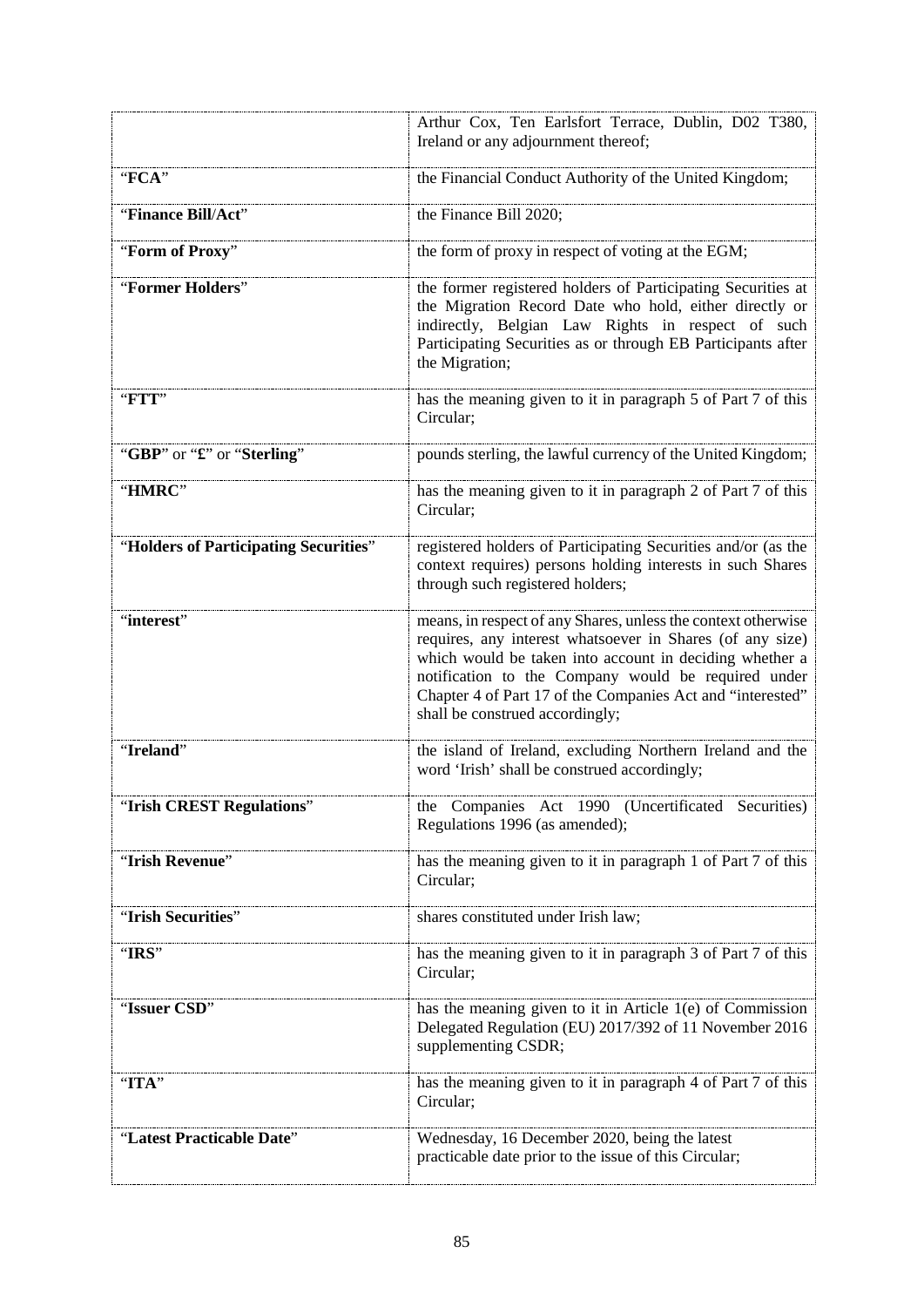| "Latest Withdrawal Date"                           | unless otherwise notified by the Company, 12.00 pm on<br>Thursday, 11 March 2021;                                                                                                                                                                                                                                                                                                                        |
|----------------------------------------------------|----------------------------------------------------------------------------------------------------------------------------------------------------------------------------------------------------------------------------------------------------------------------------------------------------------------------------------------------------------------------------------------------------------|
| "Live Date"                                        | the date appointed by Euronext Dublin pursuant to the<br>Migration Act to be the effective date in respect of Market<br>Migration;                                                                                                                                                                                                                                                                       |
| "London Stock Exchange"                            | London Stock Exchange plc;                                                                                                                                                                                                                                                                                                                                                                               |
| "London Stock Exchange<br><b>Trading</b><br>Rules" | the trading rules of the London Stock Exchange as set out in<br>the Rules of the London Stock Exchange dated 1 July 2019;                                                                                                                                                                                                                                                                                |
| "Market Migration"                                 | the migration to the Euroclear System of the securities of all<br>Relevant Issuers which constitute Participating Securities on<br>the Migration Record Date, with effect from the Live Date;                                                                                                                                                                                                            |
| "Memorandum of Association"                        | the memorandum of association of the Company, from time<br>to time;                                                                                                                                                                                                                                                                                                                                      |
| "Migrating Shareholders"                           | the registered holders of Migrating Shares on the Migration<br><b>Record Date:</b>                                                                                                                                                                                                                                                                                                                       |
| "Migrating Shares"                                 | if the Migration Resolutions are passed, and the Company<br>satisfies the other requirements applicable to the Migration<br>becoming effective, all Participating Securities in the<br>Company on the Migration Record Date;                                                                                                                                                                             |
| "Migration" or "Migrate"                           | the vesting of title to all Shares of the Company which<br>constitute Participating Securities as at the Live Date on the<br>Migration Record Date in Euroclear Nominees, holding on<br>trust for Euroclear Bank, with effect from the Live Date as<br>described in this Circular and including, where the context<br>requires, migration as described in and as envisaged by the<br>EB Migration Guide; |
| "Migration Act"                                    | the Migration of Participating Securities Act 2019;                                                                                                                                                                                                                                                                                                                                                      |
| 'Migration Record Date                             | 7.00pm on Friday, 12 March 2021 or such other date and<br>time as may be determined by Euroclear Bank and/or EUI as<br>the date and time at which the Participating Securities which<br>are to be subject to Migration will be determined;                                                                                                                                                               |
| "Migration Resolutions"                            | Resolutions 1, 3(a), 3(b) and 4 as set out in the Notice of<br>EGM;                                                                                                                                                                                                                                                                                                                                      |
| "Notice of EGM"                                    | the notice of Extraordinary General Meeting which is<br>contained in Appendix I to this Circular;                                                                                                                                                                                                                                                                                                        |
| "Online Market Guide(s)"                           | a Euroclear Bank web-based resource providing specific<br>legal and operational information for individual domestic<br>markets;                                                                                                                                                                                                                                                                          |
| "Participating Issuer(s)"                          | has the meaning given to it in the Migration Act;                                                                                                                                                                                                                                                                                                                                                        |
| "Participating Securities"                         | means any Shares issued by the Company which constitute<br>"relevant participating securities" as that term is defined in<br>the Migration Act;                                                                                                                                                                                                                                                          |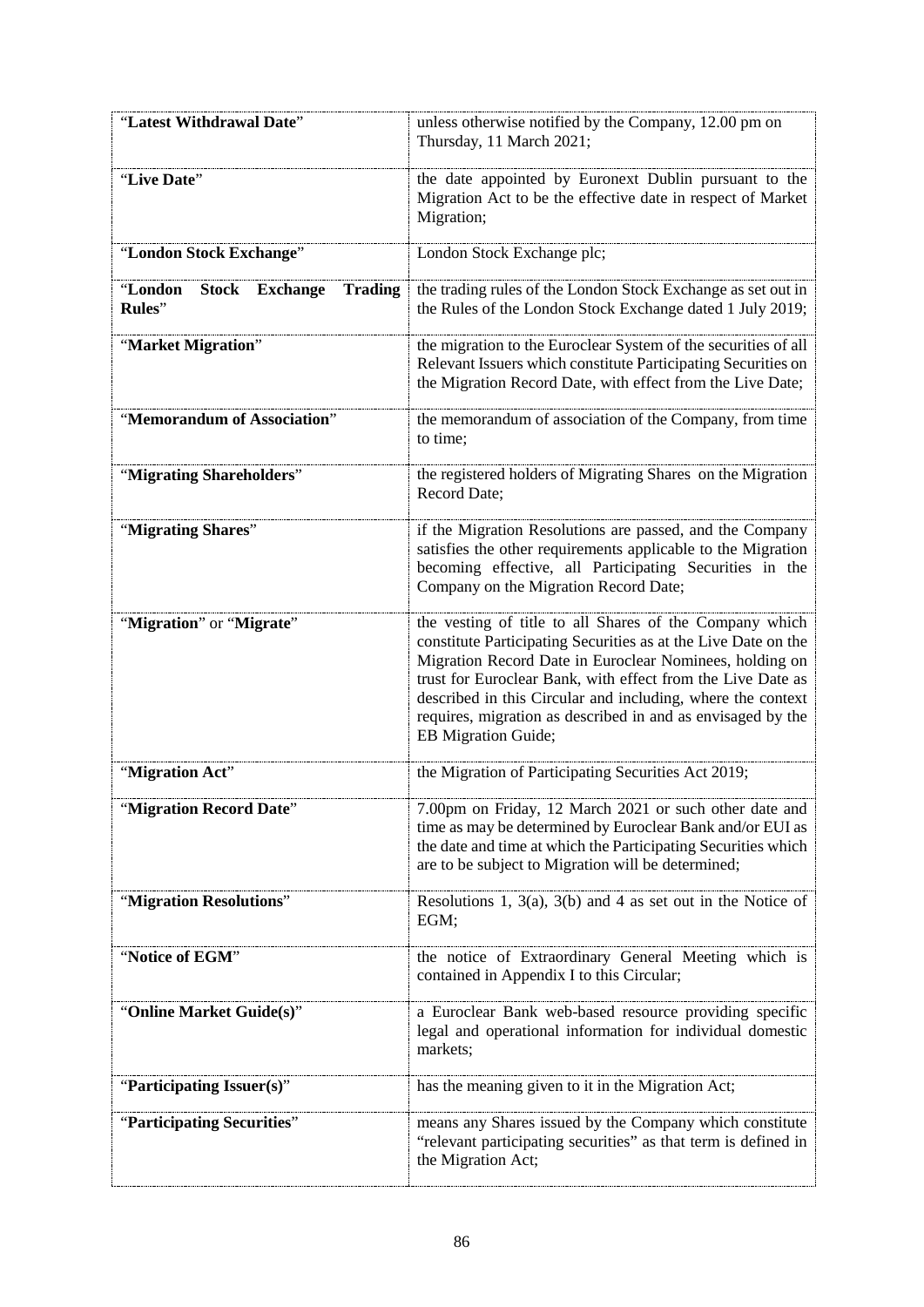| "PFIC"                              | has the meaning given to it in paragraph 3 of Part 7 of this<br>Circular;                                                                                                                     |
|-------------------------------------|-----------------------------------------------------------------------------------------------------------------------------------------------------------------------------------------------|
| "PRSA"                              | has the meaning given to it in paragraph 1 of Part 7 of this<br>Circular;                                                                                                                     |
| "Register" or "Register of Members" | the register of members of the Company, maintained<br>pursuant to section 169 of the Companies Act;                                                                                           |
| "Registrar"                         | the registrar to the Company, being Link Registrars Limited;                                                                                                                                  |
| "Regulatory Information Service"    | an electronic information dissemination service permitted<br>by the London Stock Exchange and Euronext Dublin;                                                                                |
| "Relevant Issuers"                  | Participating Issuers that have complied with the necessary<br>formalities under the Migration Act for the Migration to<br>occur;                                                             |
| "Resolutions"                       | the resolutions proposed for consideration at the EGM as set<br>out in the Notice of EGM, being the Migration Resolutions<br>and Resolution 2;                                                |
| "Royal Decree No.º62"               | Belgian Royal Decree No.º62 of 10 November 1967, on the<br>deposit of fungible financial instruments and the settlement<br>of transactions involving such instruments;                        |
| "SDRT"                              | has the meaning given to it in paragraph 2 of Part 7 of this<br>Circular;                                                                                                                     |
| "Section 6(4) Notice"               | the notice published by the Company in accordance with<br>section 6(4) of the Migration Act;                                                                                                  |
| "Securities Clearance Account"      | an account in the name of an EB Participant with the<br>Euroclear System;                                                                                                                     |
| "Securities Loss"                   | has the meaning given to it in paragraph 16 of Part 5 of this<br>Circular;                                                                                                                    |
| "Shares"                            | the ordinary shares of $\epsilon 0.09$ each in the capital of the<br>Company;                                                                                                                 |
| "Shareholder(s)"                    | holders of Shares;                                                                                                                                                                            |
| "Specific Foreign Intermediaries"   | Has the meaning given to it in paragraph $5(a)$ of Part 7 of<br>this Circular;                                                                                                                |
| "SRD II"                            | Directive (EU) 2017/828 of the European Parliament and of<br>the Council of 17 May 2017 amending Directive<br>2007/36/EC as regards the encouragement of long-term<br>shareholder engagement; |
| "Stock Exchange Tax Representative" | has the meaning given to it in paragraph 5 of Part 7 of this<br>Circular;                                                                                                                     |
| "Tax Proposals"                     | has the meaning given to it in paragraph 4 of Part 7 of this<br>Circular;                                                                                                                     |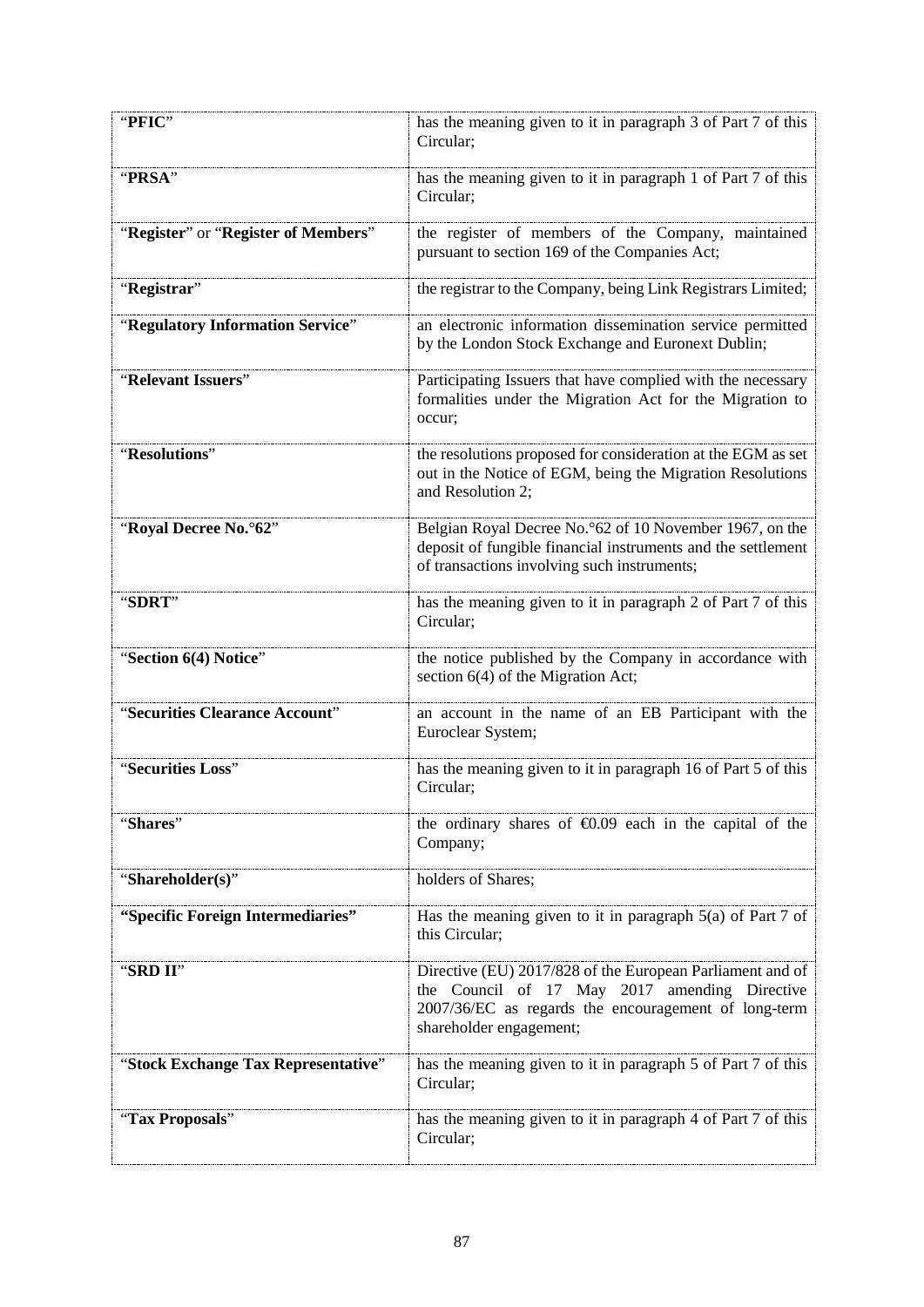| "tax treaty country"                            | has the meaning given to it in paragraph 1 of Part 7 of this<br>Circular;                                                                                                                                                                                                                                                                                                                           |
|-------------------------------------------------|-----------------------------------------------------------------------------------------------------------------------------------------------------------------------------------------------------------------------------------------------------------------------------------------------------------------------------------------------------------------------------------------------------|
| "taxable capital gain"                          | has the meaning given to it in paragraph 4 of Part 7 of this<br>Circular:                                                                                                                                                                                                                                                                                                                           |
| "TCA"                                           | has the meaning given to it in paragraph 1 of Part 7 of this<br>Circular;                                                                                                                                                                                                                                                                                                                           |
| "USD" or "\$" or "Dollars"                      | US dollars, the lawful currency of the United States of<br>America:                                                                                                                                                                                                                                                                                                                                 |
| "UK CREST Regulations"                          | the Uncertificated Securities Regulations 2001 of the United<br>Kingdom;                                                                                                                                                                                                                                                                                                                            |
| "UK Shareholders"                               | has the meaning given to it in paragraph 2 of Part 7 of this<br>Circular;                                                                                                                                                                                                                                                                                                                           |
| "US Holders"                                    | has the meaning given to it in paragraph 3 of Part 7 of this<br>Circular;                                                                                                                                                                                                                                                                                                                           |
| "US-Ireland Income Tax Treaty"                  | has the meaning given to it in paragraph 3 of Part 7 of this<br>Circular;                                                                                                                                                                                                                                                                                                                           |
| "uncertificated" or "in uncertificated<br>form" | a share or other security recorded in the relevant register of<br>the share or security concerned as being held in<br>uncertificated form in a relevant system (within the meaning<br>of the Irish CREST Regulations) or a CSD, and title to which<br>may be transferred by means of a relevant system or a<br>securities settlement system (as defined in the CSDR) which<br>is operated by a CSD; |
| "United Kingdom" or "UK"                        | the United Kingdom of Great Britain and Northern Ireland;<br>and                                                                                                                                                                                                                                                                                                                                    |
| "United States" or "US"                         | the United States of America, its territories and possessions,<br>any state of the United States of America and the District of<br>Columbia and all other areas subject to its jurisdiction.                                                                                                                                                                                                        |

*Any reference to any provision of any legislation shall include any amendment, modification, re-enactment or extension thereof. Any reference to any legislation is to Irish legislation unless specified otherwise.*

*Words importing the singular shall include the plural and vice versa and words importing the masculine gender shall include the feminine or neutral gender.* 

*Unless otherwise stated, all references to time in this Circular are to Irish time.*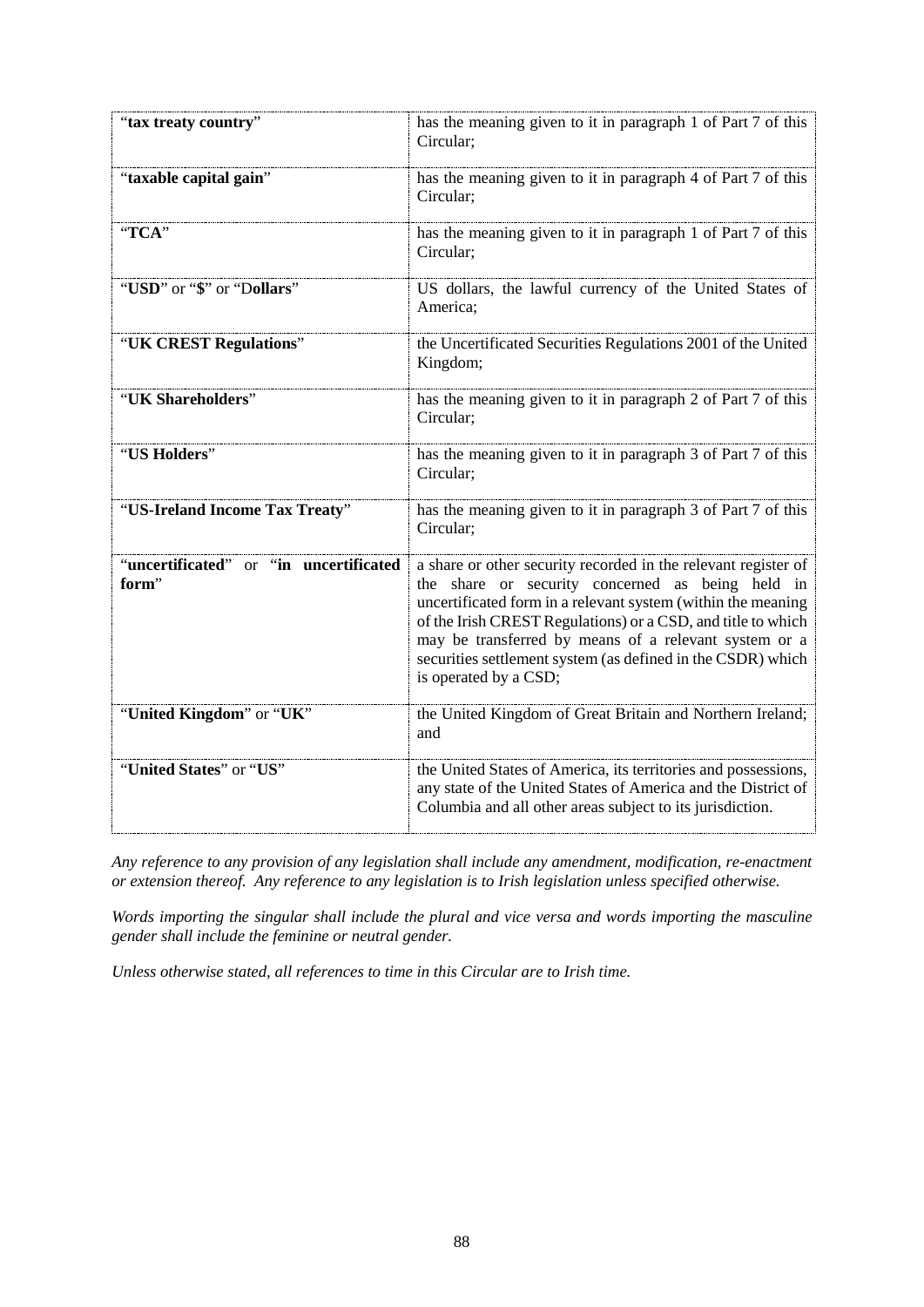# **APPENDIX I**

### **FLUTTER ENTERTAINMENT PLC NOTICE OF MEETING**

### **EXTRAORDINARY GENERAL MEETING**

**NOTICE IS HEREBY GIVEN** that an Extraordinary General Meeting ("**EGM**") of Flutter Entertainment plc (the "**Company**") will be held at 11.00 am on Tuesday, 19 January 2021 at Arthur Cox, Ten Earlsfort Terrace, Dublin, D02 T380, Ireland for the purpose of considering and, if thought fit, passing the following resolutions:

# 1. **As a special resolution within the meaning of sections 4, 5 and 8 of the Migration of Participating Securities Act 2019**

### "**WHEREAS**:-

- (a) the Company has notified Euroclear Bank SA/NV ("**Euroclear Bank**") by a letter issued on 7 December 2020 (as required by section 5(5)(a) of the Migration Act) of the proposal that the relevant Participating Securities in the Company are to be the subject of the Migration, in accordance with the Migration Act;
- (b) the Company has received a statement in writing from Euroclear Bank dated 8 December 2020 (as required by section 5(6)(a) of the Migration Act) to the effect that the provision of the services of Euroclear Bank's settlement system to the Company will, on and from the Live Date, be in compliance with Article 23 of Regulation (EU) No 909/2014 of the European Parliament and of the Council of 23 July 2014 ("**CSDR**"); and
- (c) the Company has received the statement from Euroclear Bank dated 9 December 2020 (as required by section 5(6)(b) of the Migration Act) to the effect that, following:
	- (i) such inquiries as have been made of the Company by Euroclear Bank, and
	- (ii) the provision of such information by or on behalf of the Company, in writing, to Euroclear Bank as specified by Euroclear Bank,

Euroclear Bank is satisfied that the relevant Participating Securities in the Company meet the criteria stipulated by Euroclear Bank for the entry of the Participating Securities into the settlement system operated by Euroclear Bank.

**IT IS HEREBY RESOLVED** that this meeting approves of the Company giving its consent to the Migration of the Migrating Shares to Euroclear Bank's central securities depository (which is authorised in Belgium for the purposes of CSDR) on the basis that the implementation of the Migration shall be determined by and take effect subject to a resolution of the board of directors of the Company (or a committee thereof), at its discretion, and provided that as part of the Migration, the title to the Migrating Shares will become and be vested in Euroclear Nominees Limited, being a company incorporated under the laws of England and Wales with registration number 02369969, as part of the Migration and acting in its capacity as the trustee for and/or nominee of, Euroclear Bank for the purposes of such Migrating Shares being admitted to the Euroclear System, and that the directors of the Company be and are hereby authorised to take all actions necessary or desirable in connection with the foregoing or the Migration (including, without limitation, determining not to proceed with the Migration). It being understood that:-

"**Circular**" means the circular issued by the Company to its shareholders and dated 21 December 2020;

"**Euroclear System**" has the meaning given to that term in the Circular;

"**Live Date**" has the meaning given to that term in the Circular;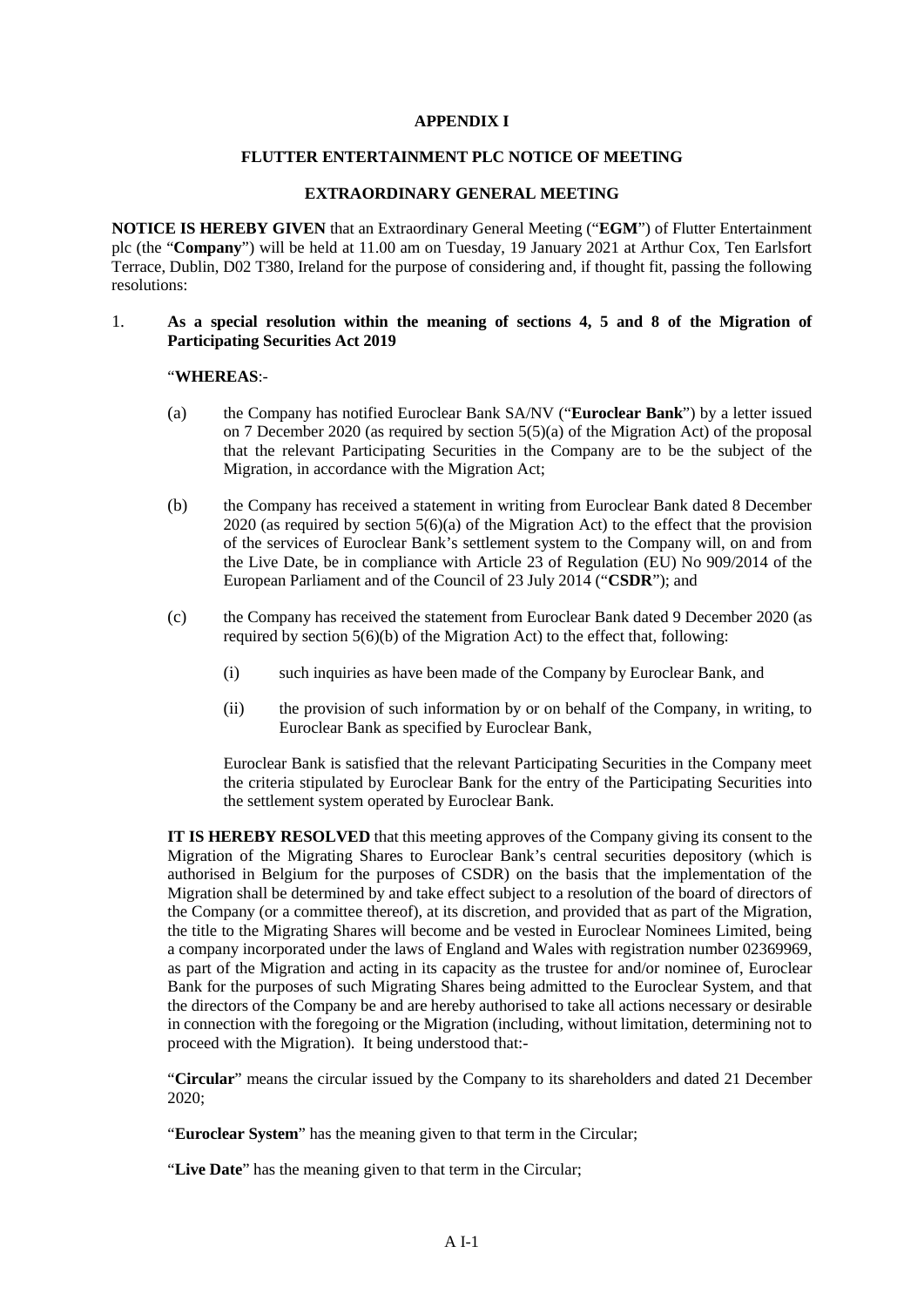"**Migrating Shares**" has the meaning given to that term in the Circular;

"**Migration**" has the meaning given to that term the Circular;

"**Migration Act**" has the meaning given to that term in the Circular;

"**Participating Securities**" has the meaning given to that term in the Circular; and

"**relevant Participating Securities**" means all Participating Securities recorded in the register of members of the Company on the Migration Record Date."

# 2. **As a special resolution for the purposes of the Companies Act 2014**

"**THAT** the Articles of Association of the Company be and are hereby amended in the manner set out in the Exhibit to the Notice of this Extraordinary General Meeting with effect from the conclusion of this Extraordinary General Meeting."

# 3. **As special resolutions for the purposes of the Companies Act 2014**

# **Resolution 3(a):**

"**THAT**, subject to and conditional upon the adoption of Resolution 1 and Resolution 2 in the Notice of this Extraordinary General Meeting, the Articles of Association of the Company, which have been signed by the Chair of this Extraordinary General Meeting for identification purposes and marked "Exhibit R3(a)" and which have been available for inspection at the registered office of the Company since the date of the Notice of this Extraordinary General Meeting, be approved and adopted as the new Articles of Association of the Company on and with effect from the conclusion of this Extraordinary General Meeting, to the exclusion of the existing Articles of Association of the Company."

# **Resolution 3(b):**

"**THAT**, subject to and conditional upon the adoption of Resolution 1 in the Notice of this Extraordinary General Meeting and further subject to and conditional upon Resolution 2 in the Notice of this Extraordinary General Meeting not being validly adopted at the Extraordinary General Meeting, the Articles of Association of the Company, which have been signed by the Chair of this Extraordinary General Meeting for identification purposes and marked "Exhibit R3(b)" and which have been available for inspection at the registered office of the Company since the date of the Notice of this Extraordinary General Meeting, be approved and adopted as the new Articles of Association of the Company on and with effect from the conclusion of this Extraordinary General Meeting, to the exclusion of the existing Articles of Association of the Company."

# 4. **As a special resolution for the purposes of the Companies Act 2014**

"**THAT**, subject to the adoption of Resolution 1 in the Notice of this Extraordinary General Meeting, the Company be and is hereby authorised and instructed to:

- (a) take any and all actions which the directors (or a committee thereof), in their absolute discretion, consider necessary or desirable to implement the Migration and/or the matters in connection with the Migration referred to in the Circular (including the procedures and processes described in the EB Migration Guide); and
- (b) appoint any persons as attorney or agent for the holders of the Migrating Shares to do any and all things, including the execution and delivery of all such documents and/or instructions as may, in the opinion of the attorney or agent, be necessary or desirable to implement the Migration and/or the matters in connection with the Migration referred to in the Circular (including the procedures and processes described in the EB Migration Guide) including: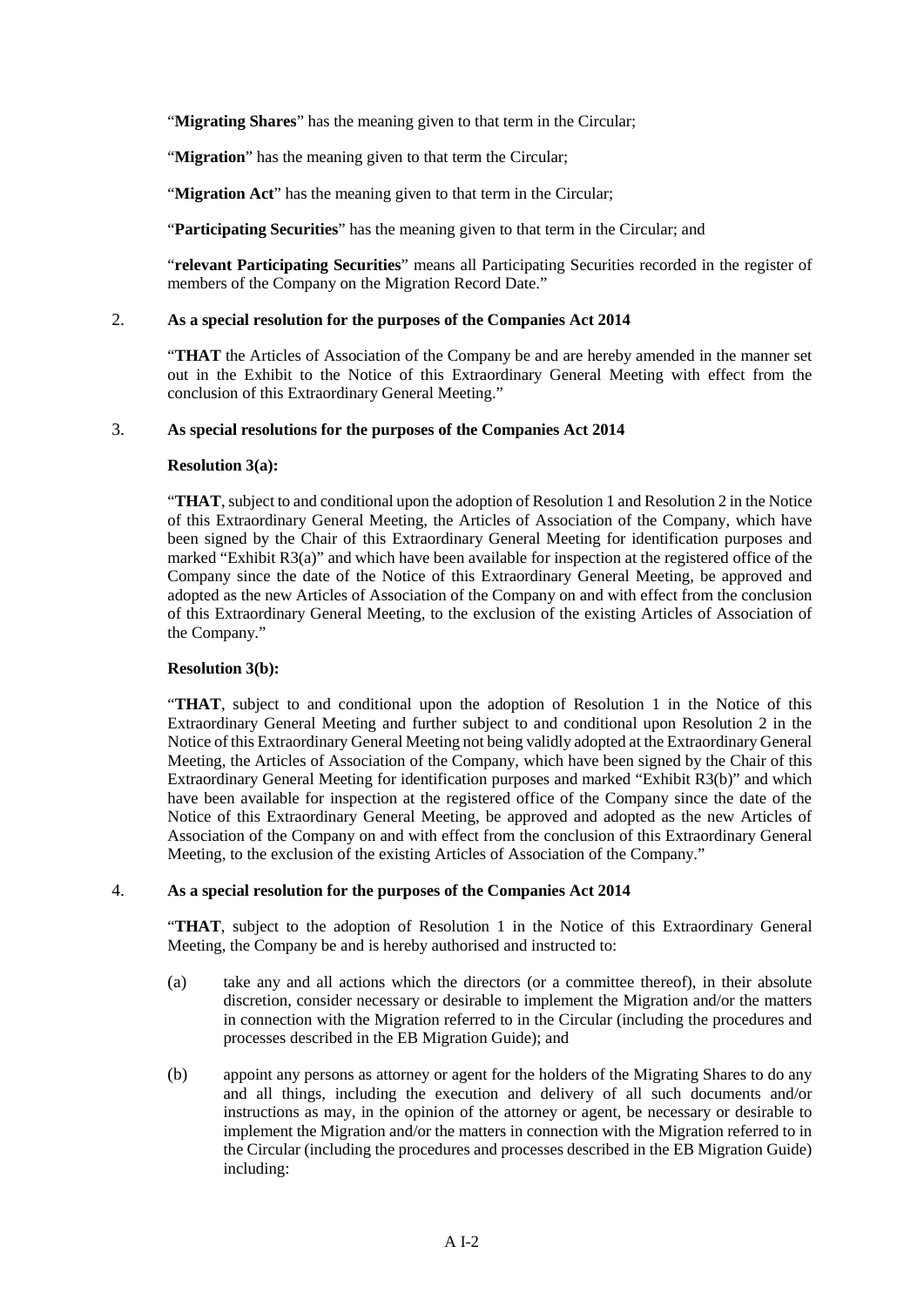- (i) instructing Euroclear Bank and/or Euroclear Nominees to credit the interests of the holders of the Migrating Shares in the Migrating Shares (i.e. the Belgian Law Rights) representing the Migrating Shares to which such Holder was entitled) to the account of the CREST Nominee (CIN (Belgium) Limited) in the Euroclear System, as nominee and for the benefit of the CREST Depository (or the account of such other nominee(s) of the CREST Depository as it may determine);
- (ii) any action necessary or desirable to enable the CREST Depository to hold the interests in the Migrating Shares referred to in sub-paragraph (i) above on trust pursuant to the terms of the CREST Deed Poll or otherwise and for the benefit of the holders of the CDIs (being the relevant holders of the Migrating Shares);
- (iii) any action necessary or desirable to enable the issuance of CDIs by the CREST Depository to the relevant holders of the Migrating Shares, including any action deemed necessary or desirable in order to authorise Euroclear Bank, the CREST Nominee and/or any other relevant entity to instruct the CREST Depository and/or EUI to issue the CDIs to the relevant holders of the Migrating Shares pursuant to the terms of the CREST Deed Poll or otherwise; and
- (iv) the release by the Company's Registrar, the Company Secretary and/or EUI of such personal data of a holder of Migrating Shares to the extent required by Euroclear Bank, the CREST Depository and/or EUI to effect the Migration and the issue of the CDIs.

It being understood that capitalised terms used in this Resolution shall have the meaning given to them in the Circular (as defined in Resolution 1) and provided always that nothing in this Resolution shall qualify or limit in any way the effect of Resolutions 1 and 3, or the authorisations and powers arising from such effect."

By order of the Board

Edward Traynor Company Secretary Flutter Entertainment plc

Registered Office: Belfield Office Park Beech Hill Road Clonskeagh Dublin 4 DO4 V972 Ireland

21 December 2020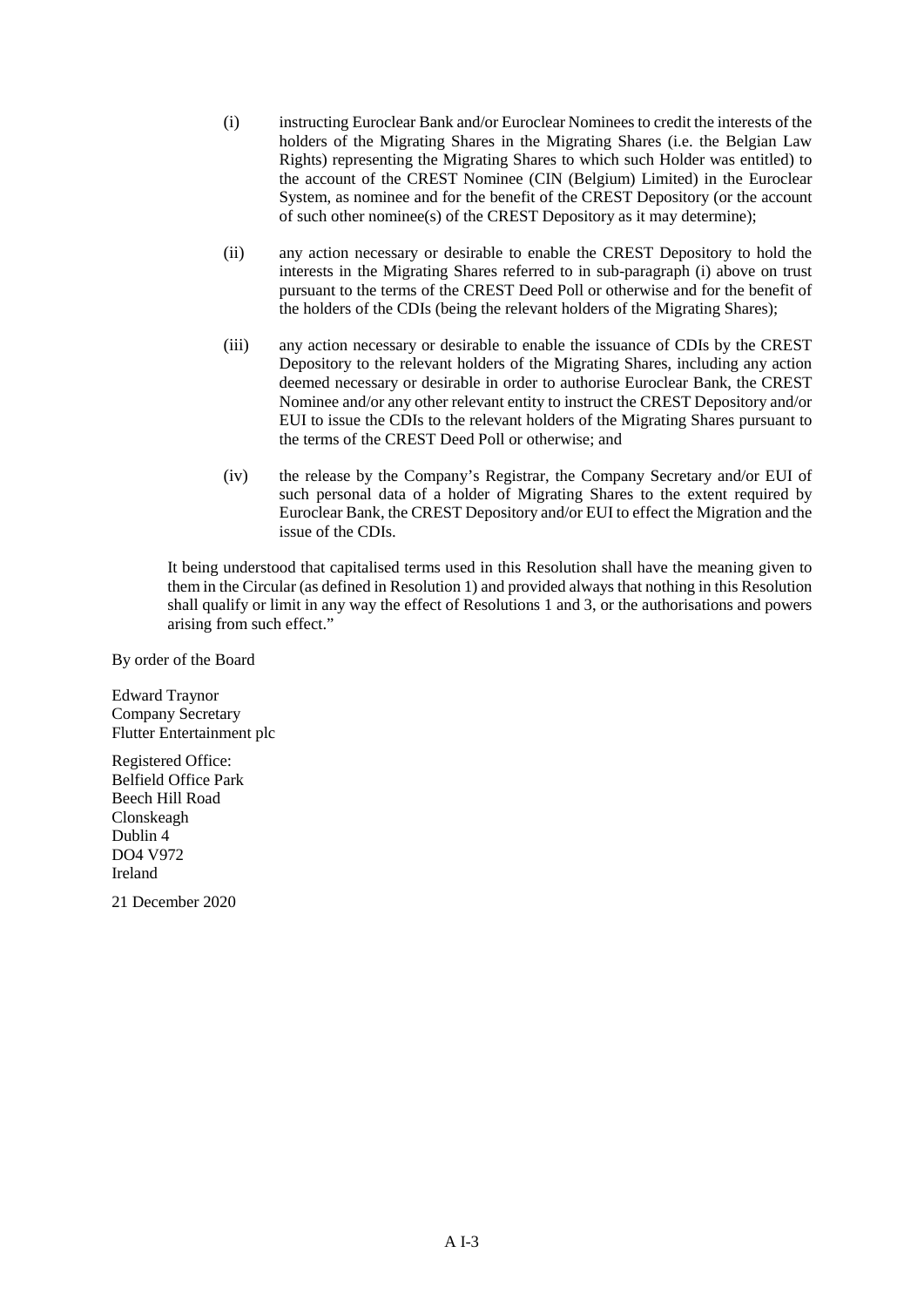#### **Notes**

- 1. Any member entitled to attend, speak and vote at the EGM is entitled to appoint a proxy (who need not be a member of the Company) to attend, speak and vote in his/her place. Completion of a Form of Proxy will not affect the right of a member to attend, speak and vote at the EGM in person, subject to compliance with applicable public health guidelines relating to the ongoing Coronavirus (COVID-19) pandemic. A Shareholder may appoint more than one (1) proxy to attend and vote at the EGM provided each proxy is appointed to exercise rights attached to different shares held by that shareholder. Should you wish to appoint more than one (1) proxy, please read carefully the explanatory notes accompanying the Form of Proxy. A member may appoint a proxy or proxies electronically by logging on to the website of the Company's registrar, Link Registrars Limited at www.fluttershares.com. Shareholders will be asked to enter the Investor Code (IVC) as printed on their Form of Proxy and agree to certain conditions.
- 2. Holders of ordinary shares are entitled to attend and vote at general meetings of the Company (including this EGM). In accordance with the Articles of Association of the Company, notice is hereby given that all resolutions at the EGM are to be decided by way of poll. On a poll vote, every member present in person or by proxy has one (1) vote for every ordinary share of which he/she is the holder. Pursuant to section 190(b) of the Companies Act 2014, where a poll is taken at the EGM, a shareholder, present in person or by proxy, holding more than one (1) share need not cast all of his/her votes in the same way.
- 3. As a shareholder, you have several ways to exercise your right to vote:
	- (a) by attending the EGM in person (subject to compliance with applicable public health guidelines relating to the ongoing Coronavirus (COVID-19) pandemic); or
	- (b) by appointing (either electronically or by returning a completed Form of Proxy) the Chair of the board of directors of the Company (the "Board") or any other person appointed by the Board or another person as a proxy (who need not be a member of the Company) to vote on your behalf; or
	- (c) by appointing a proxy via the CREST system if you hold your shares in CREST.
- 4. If you wish to appoint a proxy other than the Chair of the Board or any other person appointed by the Board, please insert his/her name in the space provided on your Form of Proxy and delete "*the Chair of the Board or any other person appointed by the Board*" on your Form of Proxy and initial the changes to your Form of Proxy. Please indicate how you wish your proxy to vote by placing an "X" in the relevant boxes on the Form of Proxy. If no specific instructions are given, the proxy will vote or withhold your vote at his/her discretion. The Vote Withheld option is provided to enable you to abstain on any particular resolution. It should be noted, however, that it is not a vote in law and will not be counted in the calculation of the proportion of votes for and against the resolution. Unless otherwise directed and in respect of any other resolutions moved during the EGM, the proxy will vote as he/she thinks fit or abstain from voting.
- 5. In the case of joint holders, the vote of the senior holder who tenders a vote, whether in person or by proxy, will be accepted to the exclusion of the votes of the other registered holder(s) and, for this purpose, seniority will be determined by the order in which the names stand in the register of members in respect of the joint holding.
- 6. To be valid, Forms of Proxy, completed in accordance with the instructions printed thereon, must be lodged with the Company's registrar, Link Registrars Limited, either to P.O. Box 1110, Maynooth, Co. Kildare, Ireland (if delivered by post) or to Link Registrars Limited, Level 2, Block C, Maynooth Business Campus, Maynooth, Co Kildare, W23 F854, Ireland (if delivered by hand or received by the Company at its registered office), by no later than 11.00 am on Sunday, 17 January 2021 (or, in the case of an adjournment, no later than 48 hours before the time fixed for holding the adjourned meeting).
- 7. CREST members who wish to appoint a proxy or proxies through the CREST electronic proxy appointment service may do so for the meeting and any adjournment(s) thereof by using the procedures described in the CREST manual. CREST personal members or other CREST sponsored members, and those CREST members who have appointed a voting service provider(s), should refer to their CREST sponsor or voting service provider(s), who will be able to take the appropriate action on their behalf. In order for a proxy appointment or instruction made using the CREST service to be valid, the appropriate CREST Proxy Instruction must be properly authenticated in accordance with Euroclear UK & Ireland Limited's specifications and must contain the information required for such instructions, as described in the CREST manual. The message, regardless of whether it constitutes the appointment of a proxy or an amendment to the instruction given to a previously appointed proxy must, in order to be valid, be transmitted so as to be received by Link Registrars Limited (CREST Participant ID 8RA56) by 11.00 am on Sunday, 17 January 2021 (or, in the case of an adjournment, no later than forty eight (48) hours before the time fixed for holding the adjourned meeting). For this purpose, the time of receipt will be taken to be the time (as determined by the timestamp applied to the message by the CREST Applications Host) from which Link Registrars Limited is able to retrieve the message by enquiry to CREST in the manner prescribed by CREST. After this time any change of instructions to proxies appointed through CREST should be communicated to the appointee through other means. CREST members and, where applicable, their CREST sponsors or voting service providers should note that Euroclear UK & Ireland Limited does not make available special procedures in CREST for any particular messages. Normal system timings and limitations will therefore apply in relation to the input of CREST Proxy Instructions. It is the responsibility of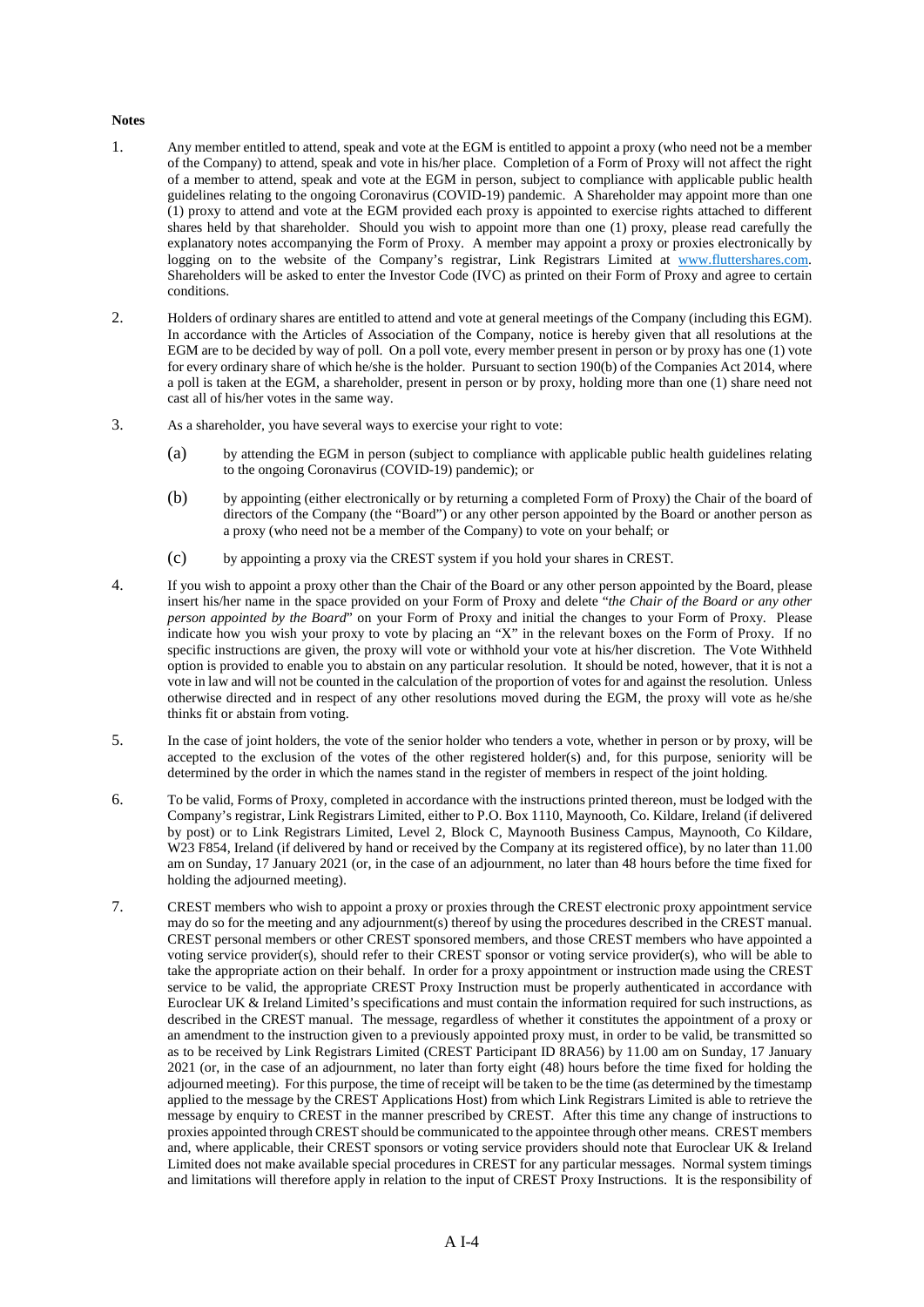the CREST member concerned to take (or, if the CREST member is a CREST personal member or sponsored member or has appointed a voting service provider(s)), to procure that his CREST sponsor or voting service provider(s) take(s) such action as shall be necessary to ensure that a message is transmitted by means of the CREST system by any particular time. In this connection, CREST members and, where applicable, their CREST sponsors or voting service providers are referred, in particular, to those sections of the CREST manual concerning practical limitations of the CREST system and timings. The Company may treat as invalid a CREST Proxy Instruction in the circumstances set out in Regulation 35(5)(a) of the Companies Act 1990 (Uncertificated Securities) Regulations, 1996.

- 8. Pursuant to section 1105(2) of the Companies Act 2014 and Regulation 14 of the Companies Act 1990 (Uncertificated Securities) Regulations 1996, the Company hereby specifies that only those shareholders registered in the register of members of the Company as at 7.00 pm on Sunday, 17 January 2021 (or, in the case of an adjournment, 7.00 pm on the day that is two (2) days before the date of the adjourned EGM) shall be entitled to attend, speak, ask questions and vote at the EGM in respect of the number of shares registered in their name at that time. Changes to entries on the register of members after the abovementioned deadline shall be disregarded in determining the right of any person to attend and vote at the EGM.
- 9. Pursuant to section 1104(b) of the Companies Act 2014 and subject to any contrary provision in company law, shareholders, holding at least 3% of the Company's issued share capital representing at least 3% of the voting rights of all shareholders who have a right to vote at the EGM, have the right to table a draft resolution for an item on the agenda, of the EGM. Shareholders are reminded that there are provisions in company law which impose other conditions on the right of shareholders to propose resolutions at the general meeting of a company.
- 10. Pursuant to section 1107 of the Companies Act 2014, shareholders have a right to ask questions related to items on the EGM agenda and to have such questions answered by the Company subject to any reasonable measures the Company may take to ensure the identification of Shareholders. An answer is not required if (a) an answer has already been given on the Company's website in the form of a "Q&A" or (b) it would interfere unduly with preparation for the meeting or the confidentiality or business interests of the Company or (c) it appears to the Chair that it is undesirable in the interests of good order of the meeting that the question be answered.
- 11. A copy of this Notice of EGM and copies of documentation relating to the EGM, including Forms of Proxy, are available on the Company's website www.flutter.com. To access these documents, select "Shareholder Centre" in the Investors section of the website, then EGM.
- 12. In light of ongoing impact of the Coronavirus (COVID-19) pandemic and related public health guidance, and as set out in the *Important Notice Regarding Coronavirus (COVID-19)*, included with this Circular and made available on the Company's website and of which this Notice of EGM forms part, we strongly encourage shareholders to submit their Forms of Proxy, appointing the Chair, to ensure they can vote and be represented at the EGM without the need to attend in person. If you have not received a Form of Proxy, or should you wish to be sent copies of the documents relating to the EGM, you may request this by telephoning the Company's registrar on  $+353 \hat{1} 553 0050$ , emailing cosec@flutter.com or by writing to the Company Secretary at the Company's registered office.
- 13. We are closely monitoring the situation and the measures advised by the Government of Ireland and the Department of Health in relation to the ongoing Coronavirus (COVID-19) pandemic and will endeavour to take all recommended actions into account in the conduct of the EGM. There will likely be limited ability to attend the EGM in person. Certain items will not be permitted in the EGM. These include cameras, recording equipment, items of any nature with the potential to cause disorder and such other items as the Chair of the EGM may specify. The Company reserves the right to confiscate these items for the duration of the EGM if they are used to record or otherwise disrupt the EGM.
- 14. The date of publication of this Notice of EGM, and all notices thereafter, on the Flutter website, www.flutter.com, will be deemed to be the publication date for the purposes of the UK Corporate Governance Code 2018.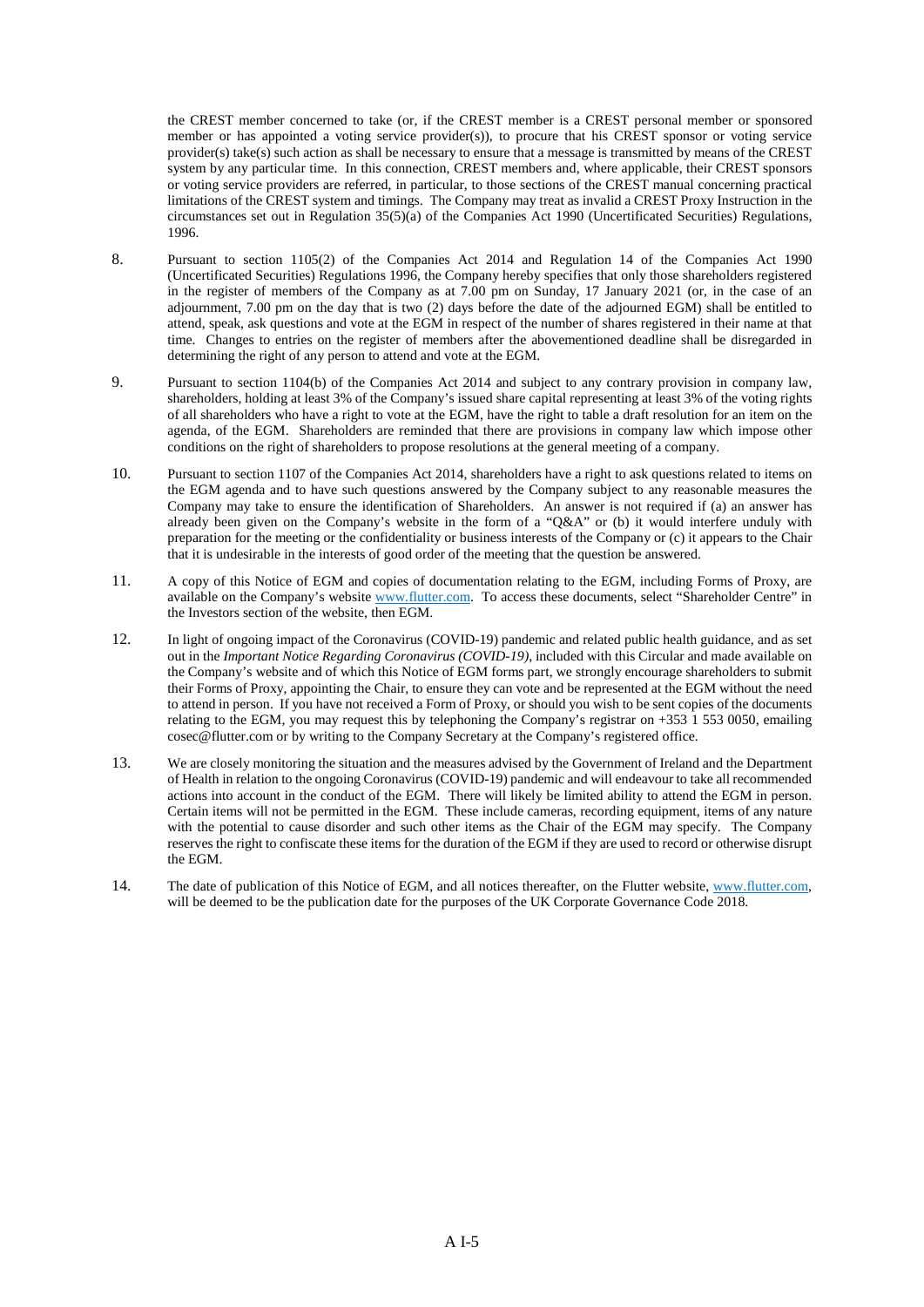# **EXHIBIT TO THE NOTICE OF EXTRAORDINARY GENERAL MEETING**

Set out below are the relevant paragraphs and sub-paragraphs relating to amendments to the Company's Articles of Association proposed by Resolution 2 with additional text shown in double underline, and deleted text shown in strike-through.

# **PART I – PRELIMINARY**

### **1. Interpretation**

1(b)(xvii)A "**Euronext Dublin**", The Irish Stock Exchange plc, trading as Euronext Dublin;

(xxxv) "Stock Exchanges", the Irish Stock Exchange Euronext Dublin and London Stock Exchange;

# **PART XI – GENERAL MEETINGS**

# **54. Location of Ggeneral Mmeetings in the State**

All general meetings of the Company shall be held in the State unless otherwise determined by ordinary resolution of the members.

#### Subject to the Acts, any general meeting may be held outside the State.

#### 54A. Means of holding general meetings

(a) Subject to the provisions of the Acts concerning general meetings, the Directors may resolve to enable attendance at all general meetings (including annual, extraordinary and class meetings of the members of the Company) by the use of a webcast, conference telephone or any other type of electronic means provided that the members (whether present in person, by proxy or by authorised representative), other persons entitled to attend such meetings and the Auditors have been notified of the convening of the meeting and the availability of the webcast, conference telephone or other type of electronic means for the meeting and, if present at the meeting as hereinafter provided, can hear and speak at the meeting. Such participation in a meeting shall constitute presence and attendance in person at the meeting and the persons in attendance may be situated in any part of the world for any such meeting.

(b) The Directors may resolve to enable persons entitled to attend a general meeting of the Company or of any class of members of the Company to do so by simultaneous attendance and participation at a satellite meeting place anywhere in the world. The members present at any such satellite meeting place in person, by proxy or by authorised representative and entitled to vote shall be counted in the quorum

for, and shall be entitled to vote at, the general meeting in question if the chairman of the general meeting is satisfied that adequate facilities are available throughout the general meeting to ensure that members attending at all the meeting places are able to:

> (i) communicate simultaneously and instantaneously with the persons present at the other meeting place or places, whether by the use of microphones, loud-speakers, audio-visual or other communications equipment or facilities; and

> (ii) have access to all documents which are required by the Acts and these Articles to be made available at the meeting.

The chairman of the general meeting shall be present at, and the meeting shall be deemed to take place at, the principal meeting place. If it appears to the chairman of the general meeting that the facilities at the principal meeting place or any satellite meeting place are or become inadequate for the purposes referred to above, then the chairman may, without the consent of the meeting, interrupt or adjourn the general meeting. All business conducted at that general meeting up to the time of such adjournment shall be valid.

(c) Nothing in this Article 54A permits a general meeting to be held exclusively via electronic facilities.

# **PART XII – PROCEEDINGS AT GENERAL MEETINGS**

# **60. Quorum for general meetings**

(a) No business other than the appointment of a chairman shall be transacted at any general meeting unless a quorum of members is present at the time when the meeting proceeds to business. Except as provided in relation to an adjourned meeting, two persons entitled to vote upon the business to be transacted, each being a member or a present in person or by proxy for a member or as a duly authorised representative of a corporate member, shall be a quorum.

# **PART XIII – DIRECTORS**

# **79. Number of Directors**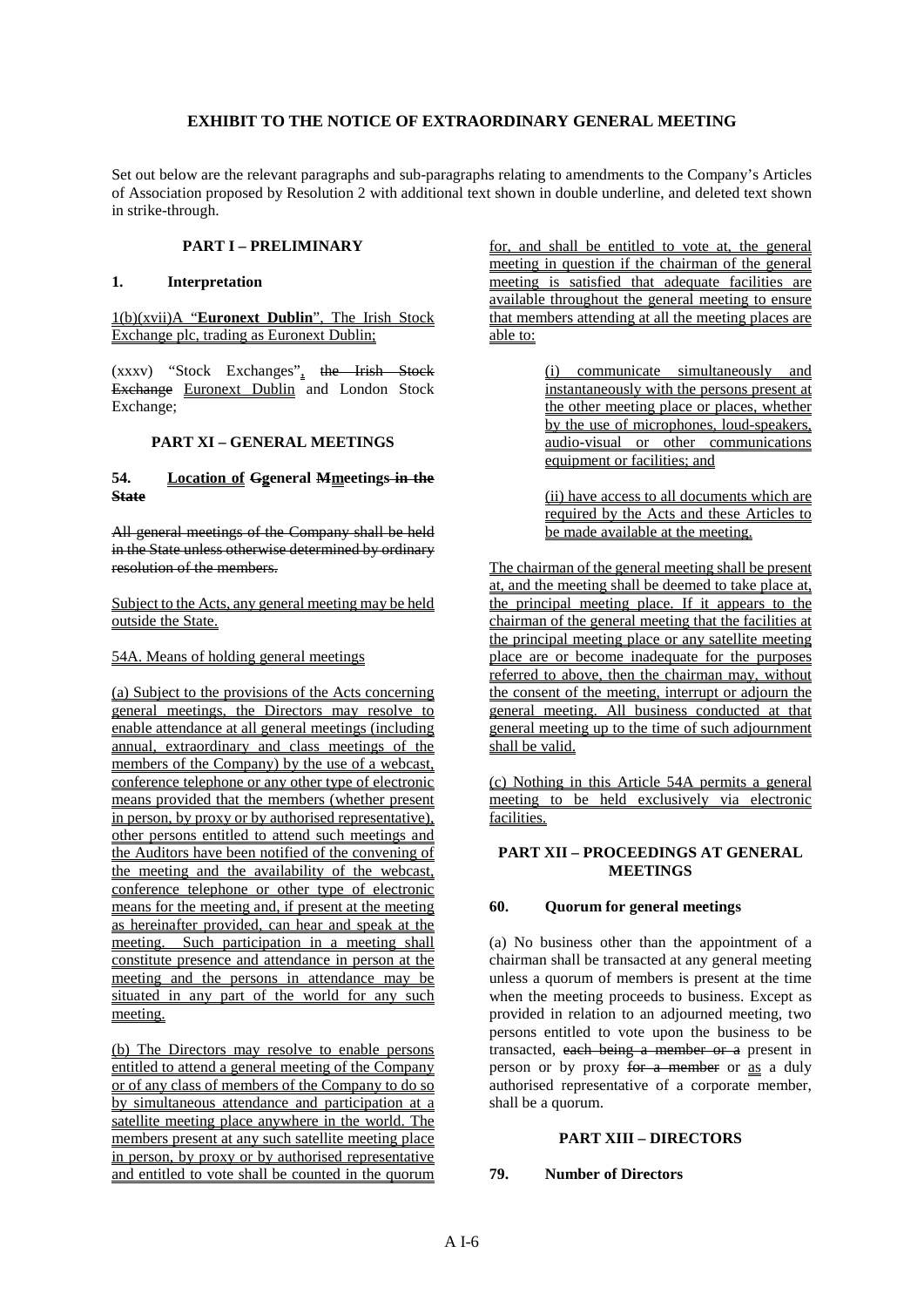Unless otherwise determined by the Company in general meeting, the number of Directors shall not be more than twelve fifteen nor less than four. The continuing Directors may act notwithstanding any vacancy in their body, provided that if the number of the Directors is reduced below the prescribed minimum the remaining Director or Directors shall appoint forthwith an additional Director or additional Directors to make up such minimum or shall convene a general meeting of the Company for the purpose of making such appointment. If there be no Director or Directors able or willing to act then any two shareholders may summon a general meeting for the purpose of appointing Directors. Any additional Director so appointed shall hold office (subject to the provisions of the Acts and these Articles) only until the conclusion of the annual general meeting of the Company next following such appointment unless he is re-elected during such meeting and he shall not retire pursuant to Article 91 at such meeting or be taken into account in determining the Directors who are to retire pursuant to Article 91 at such meeting.

# **81. Ordinary remuneration of Directors**

The ordinary remuneration of the Directors shall not exceed  $\bigoplus_{0.000} 0.000$  2,500,000 per annum or such other amount as may be determined from time to time by an ordinary resolution of the Company and shall be divisible (unless such resolution shall provide otherwise) among the Directors as they may agree, or, failing agreement, equally, except that any Director who shall hold office for part only of the period in respect of which such remuneration is payable shall be entitled only to rank in such division for a proportion of the remuneration related to the period during which he has held office.

#### **PART XIV – POWERS OF DIRECTORS 86. Power to delegate**

Without prejudice to the generality of the last preceding Article, the Directors may delegate any of their powers, authorities or discretions to:

(a) the Chief Executive or any Director holding any other executive office or any person or persons employed by the Company or any of its subsidiaries; and/or

(b) to any committee consisting of one or more Directors together with such other persons (if any) as may be appointed to such committee by the Directors provided that a majority of the members of each committee appointed by the Directors shall at all times consist of Directors and that no resolution of any such committee shall be effective unless a majority of the members of the committee present at the meeting at which it was passed are Directors.

Any such delegation may be made subject to any conditions the Directors may impose, and either collaterally with or to the exclusion of their own powers and may be revoked. Subject to any such conditions, the proceedings of a committee with two or more members shall be governed by the provisions of these Articles regulating the proceedings of Directors so far as they are capable of applying save that the quorum for the transaction of any such committee shall unless otherwise determined by the Directors be two. Save where expressly resolved otherwise by the Directors, any delegation of powers, authorities or discretions pursuant to this Article may be further sub-delegated either without limitation or subject to such limitations as may be imposed by the delegate of such powers.

#### **87. Appointment of attorneys**

The Directors, from time to time and at any time by power of attorney under seal, may appoint any company, firm or person or fluctuating body of persons, whether nominated directly or indirectly by the Directors, to be the attorney or attorneys of the Company for such purposes and with such powers, authorities and discretions (not exceeding those vested in or exercisable by the Directors under these Articles) and for such period and subject to such conditions as they may think fit. Any such power of attorney may contain such provisions for the protection of persons dealing with any such attorney as the Directors may think fit and may authorise any such attorney to sub-delegate all or any of the powers, authorities and discretions vested in him.

# **PART XV APPOINTMENT AND RETIREMENT OF DIRECTORS**

# **91. Retirement**

(a) At each annual general meeting of the Company every Director who has been in office at the completion of each of three successive annual general meetings since he was last appointed or reappointed, shall retire from office.

### **PART XVIII - PROCEEDINGS OF DIRECTORS**

#### **104. Telecommunication meetings**

Any Director or alternate Director may participate in a meeting of the Directors or any committee of the Directors by means of conference telephone or other telecommunications equipment (including, without limitation, by webcast or video conference) by means of which all persons participating in the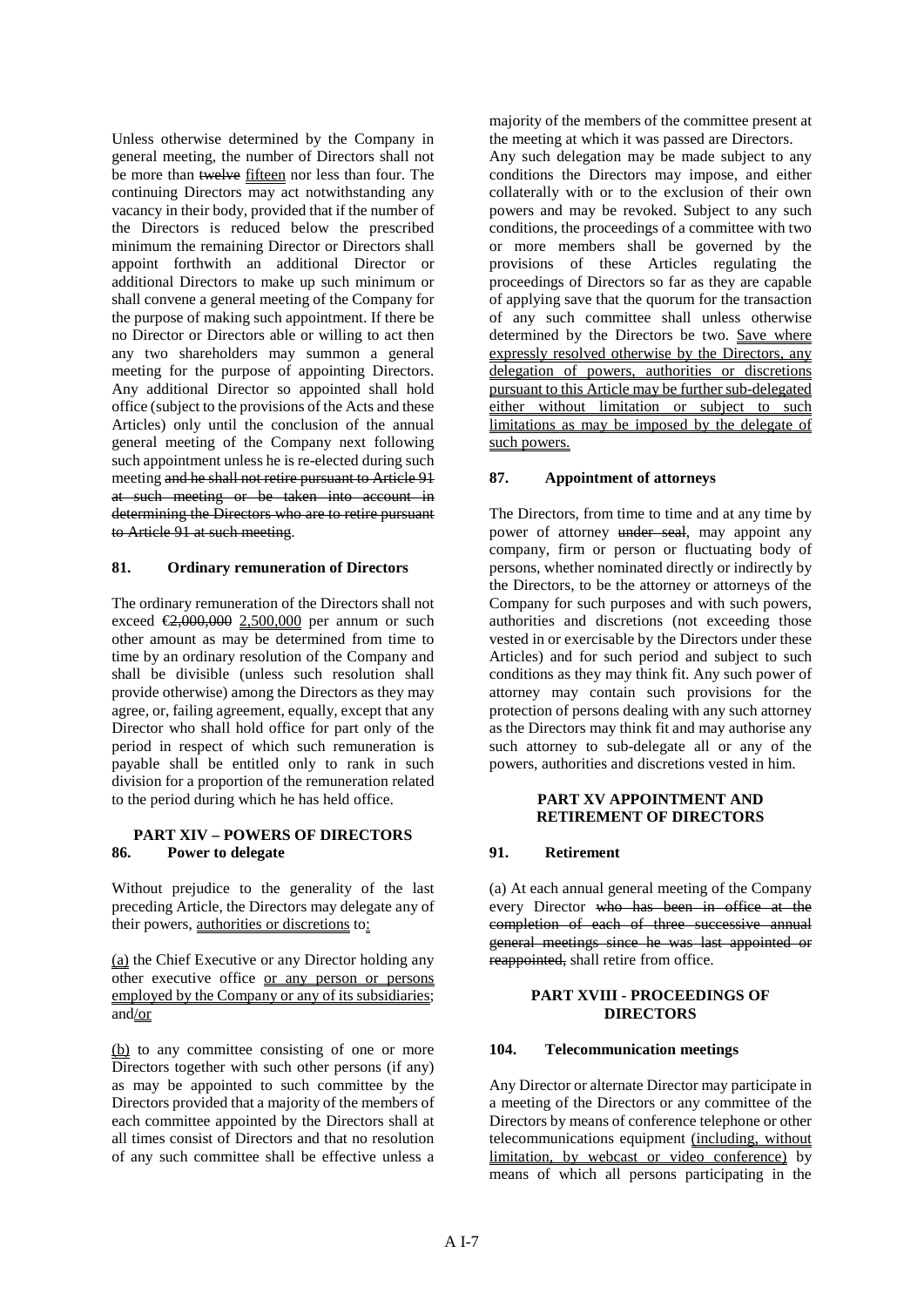meeting can hear each other speak and such participation in a meeting shall constitute presence in person at the meeting.

# **PART XX - THE SEAL**

# **110. Seal for use abroad**

The Company may exercise the powers conferred by the Acts with regard to having an have one or more duplicate common seals or official seals for use in different locations including for use abroad and such powers shall be vested in the Directors.

# **111. Signature of sealed instruments**

(a) Every instrument to which the Seal shall be affixed shall be signed by a Director and shall also be signed by, the Secretary or by a second Director or by some other person appointed by the Directors for the purpose and the signature or countersignature of a second such person shall not be required save that as regards any certificates for shares or debentures or other securities of the Company the Directors may determine by resolution that such a signatures or either of them shall be dispensed with, or be printed thereon or affixed thereto by some method or system of mechanical signature provided that in any such case the certificate to be sealed shall have been approved for sealing by the Secretary or by the registrar of the Company or by the Auditors or by some other person appointed by the Directors for this purpose in writing (and, for the avoidance of doubt, it is hereby declared that it shall be sufficient for approval to be given and/or evidenced either in such manner (if any) as may be approved by or on behalf of the Directors or by having certificates initialled before sealing or by having certificates presented for sealing accompanied by a list thereof which has been initialled).

(b) For the purposes of this Article 111, any instrument in electronic form to which the seal is required to be affixed, shall be sealed by means of an advanced electronic signature based on a qualified certificate of a Director and, the Secretary or of a second Director or by some other person appointed by the Directors for the purpose.

# **PART XXI - DIVIDENDS AND RESERVES**

# **116. Dividends in specie**

(a) A general meeting declaring a dividend may direct, upon the recommendation of the Directors, that it shall be satisfied wholly or partly by the distribution of assets (and, in particular, of paid up shares, debentures or debenture stock of any other company or in any one or more of such ways) and the Directors shall give effect to such resolution.

Where any difficulty arises in regard to the distribution, the Directors may settle the same as they think expedient and in particular may issue fractional certificates and fix the value for distribution of such specific assets or any part thereof in order to adjust the rights of all the parties and may determine that cash payments shall be made to any members upon the footing of the value so fixed in order to adjust rights of all the parties and may vest any such specific assets in trustees, upon trust for the persons entitled to the dividend as the Directors think expedient, and generally may make such arrangements for the allotment, acceptance and sale of such specific assets or fractional certificates, or any part thereof, and otherwise as they may think fit.

(b) The Directors may direct payment or satisfaction of any dividend or other distribution wholly or in part by the distribution of assets (and, in particular, of paid up shares, debentures or debenture stock of any other company or in any one or more of such ways). Where any difficulty arises in regard to such dividend or distribution, the Directors may settle it as they think expedient, and in particular may authorise any person to sell and transfer any fractions, or may ignore fractions altogether, and may fix the value for distribution or dividend purposes of any such specific assets, and may determine that cash payments shall be made to any members upon the footing of the values so fixed in order to secure equality of distribution, and may vest any such specific assets in trustees as may seem expedient to the Directors.

# **117. Dividend pPayment mechanism of dividends or other moneys**

(a) Any dividend or other moneys payable in respect of any share (whether in euro or foreign currency) may be paid by such method as the Directors, in their absolute discretion decide. Different methods of payment may apply to different Holders or groupings of Holders (such as overseas Holders). Without limiting any other method of payment which the Company may adopt, the Directors may decide that payment can be made wholly or partly:

> (i) by inter-bank transfer payment, electronic form (including electronic funds transfer or other electronic media) or by such other means approved by the Directors directly to an account (of a type approved by the Directors) nominated in writing by the Holder or the joint Holders; or

> (ii) (a) Any dividend or other moneys payable in respect of any share may be paid by cheque or warrant or any other similar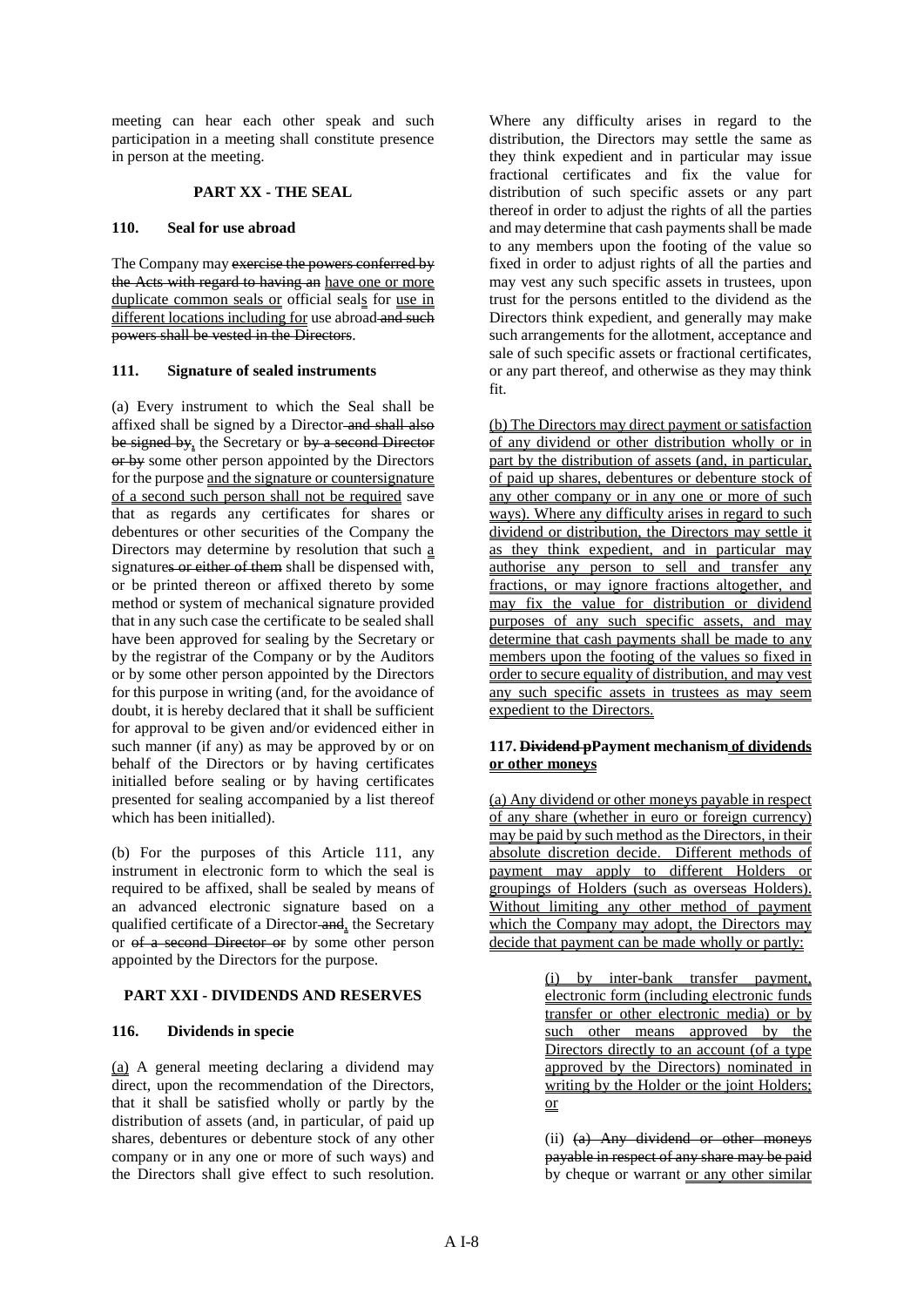financial instrument sent by post, at the risk of the person or persons entitled thereto, to the registered address of the Holder or, where there are joint Holders, to the registered address of that one of the joint Holders who is first named on the Register or to such person and to such address as the Holder or joint Holders may in writing (whether in electronic form or otherwise) direct. Every such cheque or warrant or any other similar financial instrument shall be made payable to the order of the person to whom it is sent and payment of the cheque or warrant shall be a good discharge to the Company.; or

(iii) by such arrangements to enable a central securities depository (or its nominee(s)) or any such other member or members as the Directors shall from time to time determine to receive the relevant dividends in any currency or currencies other than the currency in which such dividends are declared.

(b) For the purposes of the calculation of the amount receivable in respect of any dividend, the rate of exchange to be used to determine the equivalent in any such other currency of any sum payable as a dividend shall be such rate or rates, and the payment thereof shall be on such terms and conditions, as the Directors may in their absolute discretion determine.

(c) Any joint Holder or other person jointly entitled to a share as aforesaid may give receipts for any dividend or other moneys payable in respect of the share. Any such dividend or other distribution may also be paid by any other method (including payment in a currency other than euro, electronic funds transfer, direct debit, bank transfer or by means of a relevant system) which the Directors consider appropriate and any member who elects for such method of payment

(d) If the Directors decide that payment will be made by electronic transfer to an account (of a type approved by the Directors) nominated by a Holder or joint Holders, but no such account is nominated by the Holder or joint Holders or an electronic transfer into a nominated account is rejected or refunded, the Company may credit the amount payable to an account of the Company to be held until the Holder nominates a valid account.

(e) Payment by electronic transfer, cheque or warrant, or in any other way shall be deemed to have accepted all of the risks inherent thereinbeen made at the risk of the person(s) entitled to the money. The debiting of the Company's account in respect of the relevant amount shall be evidence of good

discharge of the Company's obligations in respect of any payment made by any suchof the aforementioned methods.

(b) In respect of shares in uncertificated form, where the Company is authorised to do so by or on behalf of the Holder or joint Holders in such manner as the Company shall from time to time consider sufficient, the Company may also pay any such dividend, interest or other moneys by means of the relevant system concerned (subject always to the facilities and requirements of that relevant system). Every such payment made by means of the relevant system shall be made in such manner as may be consistent with the facilities and requirements of the relevant system concerned. Without prejudice to the generality of the foregoing, in respect of shares in uncertificated form, such payment may include the sending by the Company or by any person on its behalf of an instruction to the Operator of the relevant system to credit the cash memorandum account of the Holder or joint Holders.

# **120. Unclaimed dividends**

(a) If the Directors so resolve, any dividend which has remained unclaimed for twelve years from the date of its declaration shall be forfeited in favour of the Company and cease to remain owing by the Company. The payment by the Directors of any unclaimed dividend or other moneys payable in respect of a share into a separate account shall not constitute the Company a trustee in respect thereof.

(b) The Company may cease sending dividend cheques or warrants by post if such cheques or warrants have been returned undelivered or left uncashed for a period of six months or more from their date of issuance on two consecutive occasions and following such second occasion, reasonable enquiries have failed to establish any new address of the Holder.

# **PART XXII – ACCOUNTING RECORDS**

# **122. Accounting records**

(e) A copy of every statutory financial statement of the Company (including every document required by law to be annexed thereto) which is to be laid before the annual general meeting of the Company together with a copy of the Directors' report and Auditors' report, or summary financial statements prepared in accordance with Section 1119 of the Act, shall be sent, by post, electronic mail- $\theta$ <sub>r</sub> any other means of electronic communications or in accordance with the procedure set out in Article  $129(a)(v)$  (in which case the provisions of Article 129(e) shall apply), not less than twenty-one Clear Days before the date of the annual general meeting, to every person entitled under the provisions of the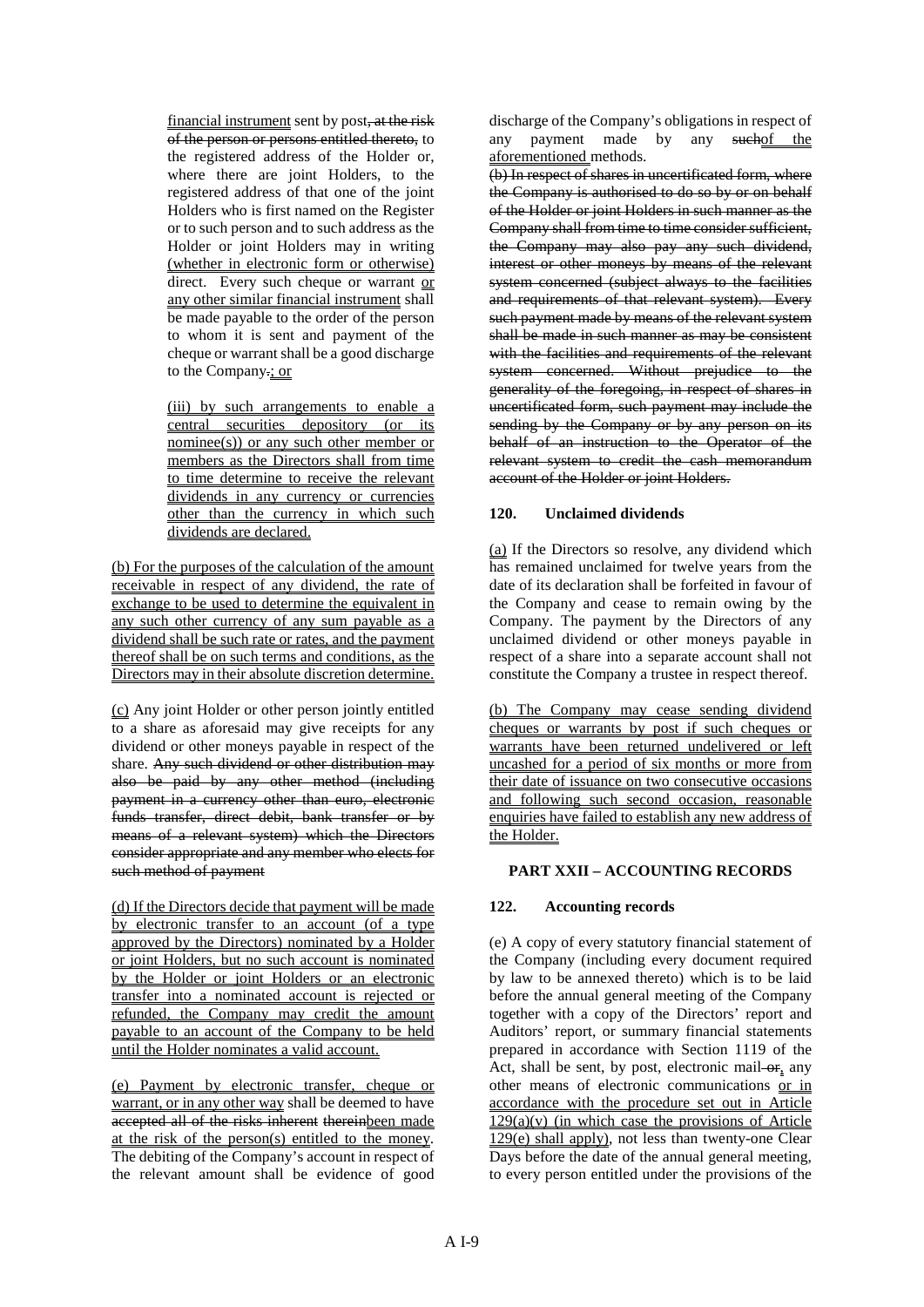Acts to receive them; provided that in the case of those documents sent by electronic mail or any other means of electronic communication, such documents shall be sent with the consent of the recipient, to the address of the recipient notified to the Company by the recipient for such purposes and the required number of copies of these documents shall be forwarded at the same time to the appropriate sections of the Stock Exchanges; and provided, where the Directors elect to send summary financial statements to the members, any member may request that he be sent a copy of the statutory financial statements of the Company. The Company may, in addition to sending one or more copies of its statutory financial statements, summary financial statements or other communications to its members, send one or more copies to any Approved Nominee.

# **PART XXIII - CAPITALISATION OF PROFITS OR RESERVES**

# **123. Scrip Dividends**

(e) The basis of allotment shall be determined by the Directors so that, as nearly as may be considered convenient in the Directors' absolute discretion, the value of the additional Ordinary Shares of the additional Ordinary Shares (excluding any fractional entitlement) to be allotted in lieu of any amount of dividend shall equal such amount. For such purpose the "average quotation" of an Ordinary Share shall be the arithmetic mean of the middle market quotations for Ordinary Shares as derived from the derived from the information published in the Irish Stock Exchange Euronext Dublin Daily Official List or the Daily Official List of the London Stock Exchange, where appropriate, for each of the first five business days on which Ordinary Shares are quoted "ex" the relevant dividend.

# **PART XXV – NOTICES**

# **129. Service of Notices**

AAny notice or document (including aexcept for share certificates, which may only be delivered

under sub-paragraphs (i) to (iii) of this paragraph) to be given, served or delivered in pursuance of these Articles may be given to, served on or delivered to any member by the Company:-

> (i) by handing the same to him or his authorised agent;

(ii) by leaving the same at his registered address;

(iii) by sending the same by the post in a pre-paid cover addressed to him at his registered address; or

(iv) by sending, with the consent of the member, the same by means of electronic mail or other means of electronic communication approved by the Directors, with the consent of the member, to the address of the member notified to the Company by the member for such purpose (or if not so notified, then to the address of the member last known to the Company).;

(v) by publication of an electronic record of it on a website and notification of such publication (which shall include the address of the website, the place on the website where the document may be found and how the document may be accessed on the website) by any of the methods set out in sub-paragraphs (i)–(iv) above; or

(e) Where a notice or document is given, served or delivered pursuant to sub-paragraph  $(a)(v)$  of this Article, the giving, service or delivery thereof shall be deemed to have been effected at the time that the notification of such publication shall be deemed to have been given, served or delivered to such member in accordance with these Articles.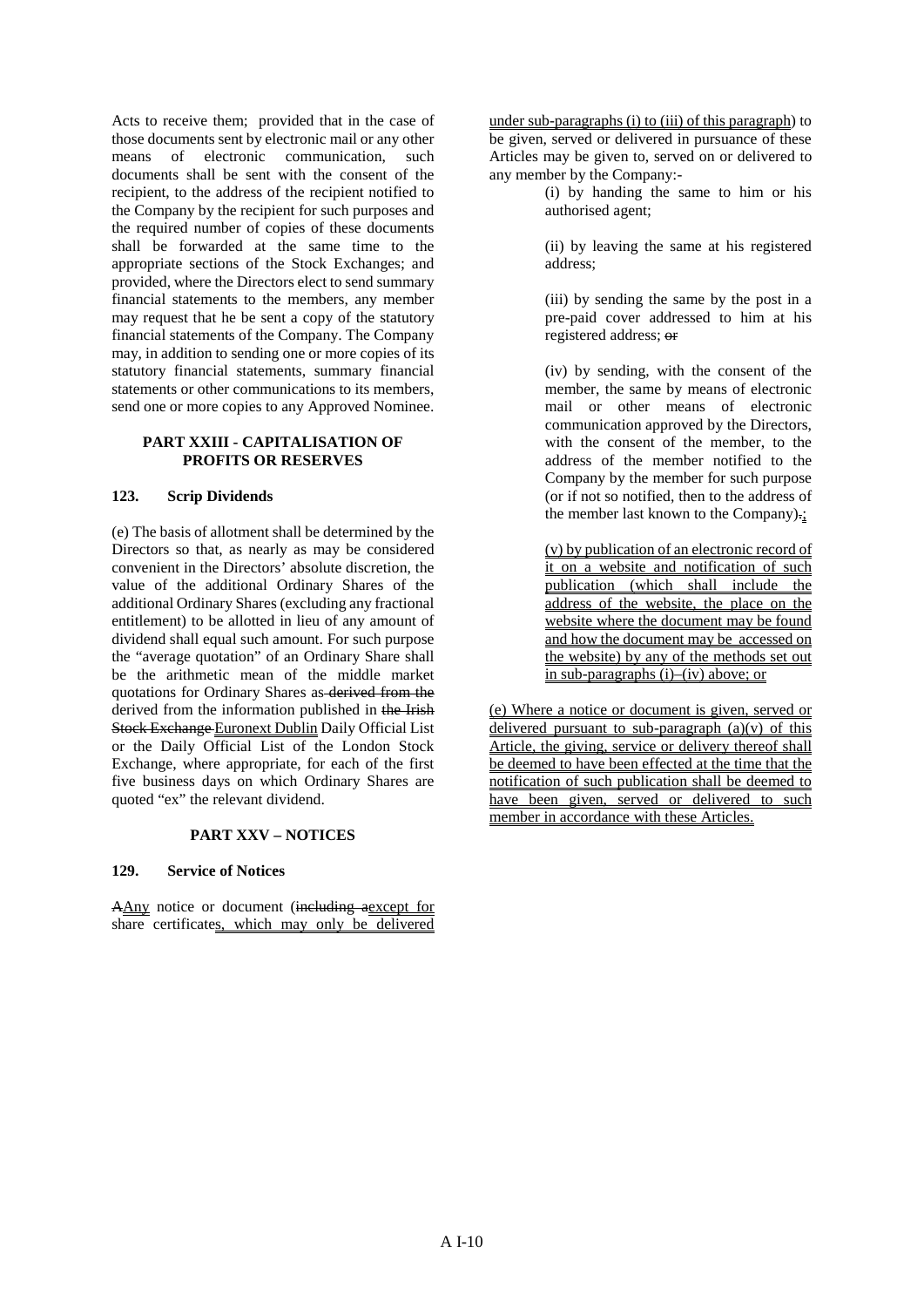# **APPENDIX II**

# **RIGHTS OF MEMBERS OF IRISH-INCORPORATED PLCS UNDER THE COMPANIES ACT 2014 THAT ARE NOT DIRECTLY EXERCISABLE UNDER THE EUROCLEAR BANK SERVICE OFFERING**

Following Migration to the Euroclear System, in order to directly exercise the rights listed in Appendix II, a Former Holder will be required to withdraw some or all Shares (depending on the right in question) in which they are interested from the CREST System and/or Euroclear System (as appropriate) and hold those Shares in a certificated (i.e. paper) form, in order to exercise the relevant rights directly as a Shareholder. The process for such a withdrawal (whether as an EB Participant or as a CDI holder) is set out in paragrap[h 5](#page-46-0) of [Part](#page-39-0) 4 of this Circular. **Persons interested in Shares admitted to the Euroclear System wishing to exercise these rights directly should take steps to have their Share(s) withdrawn from the Euroclear System and transferred into their name before making the relevant application.**

If the amendments proposed to the Articles of Association by Resolutions 3(a) and 3(b) are approved at the EGM, owners of Shares admitted to the Euroclear System or held via CDIs in the CREST System following Migration will be entitled to exercise the rights outlined below pursuant to sections 37(1), 105(8), 112(2), 146(6), 178(2), 178(3), 180(1), 1101 and 1104 of the Companies Act without first withdrawing their Shares from the CREST System and/or the Euroclear System, provided that such owner has complied with the notification and other requirements specified in the amended Articles of Association.

| No.              | Irish legal right                                                     | Section of<br>the<br><b>Companies</b><br><b>Act 2014</b> | Person(s)<br>entitled<br>to<br>exercise                                                                                                                                             | New Article, if any, to be<br>inserted in Constitution /<br>exercise<br><b>of</b><br>manner<br><b>following Migration</b>                                                                                                                                                                                                                                                          |
|------------------|-----------------------------------------------------------------------|----------------------------------------------------------|-------------------------------------------------------------------------------------------------------------------------------------------------------------------------------------|------------------------------------------------------------------------------------------------------------------------------------------------------------------------------------------------------------------------------------------------------------------------------------------------------------------------------------------------------------------------------------|
| 1.               | To have a copy of the<br>constitution sent to the<br>member           | 37(1)                                                    | "any member"                                                                                                                                                                        | Article 3(b)                                                                                                                                                                                                                                                                                                                                                                       |
| $\overline{2}$ . | object<br>To<br>the<br>to<br>conversion of his shares                 | 83(4)                                                    | "the holder"                                                                                                                                                                        | N <sub>o</sub><br>change<br>the<br>to<br>Constitution is proposed.<br>It is not possible to provide<br>this<br>right<br>through<br>amendments<br>the<br>to<br>Constitution as the right is<br>based<br>on<br>statutory<br>a<br>provision.<br>Persons interested in Shares<br>admitted to the Euroclear<br>System will get notice of any<br>conversion via the Euroclear<br>System. |
| 3.               | To apply to Court to<br>have a variation of share<br>rights cancelled | 89(1)                                                    | "not less than 10 per cent"<br>of the issued shares of<br>that class, being members<br>who did not consent to or<br>vote in favour of the<br>resolution<br>for<br>the<br>variation" | No<br>change<br>the<br>to<br>Constitution is proposed.<br>It is not possible to provide<br>this<br>right<br>through<br>amendments<br>the<br>to<br>Constitution as this is a<br>judicial remedy provided for<br>in statute.                                                                                                                                                         |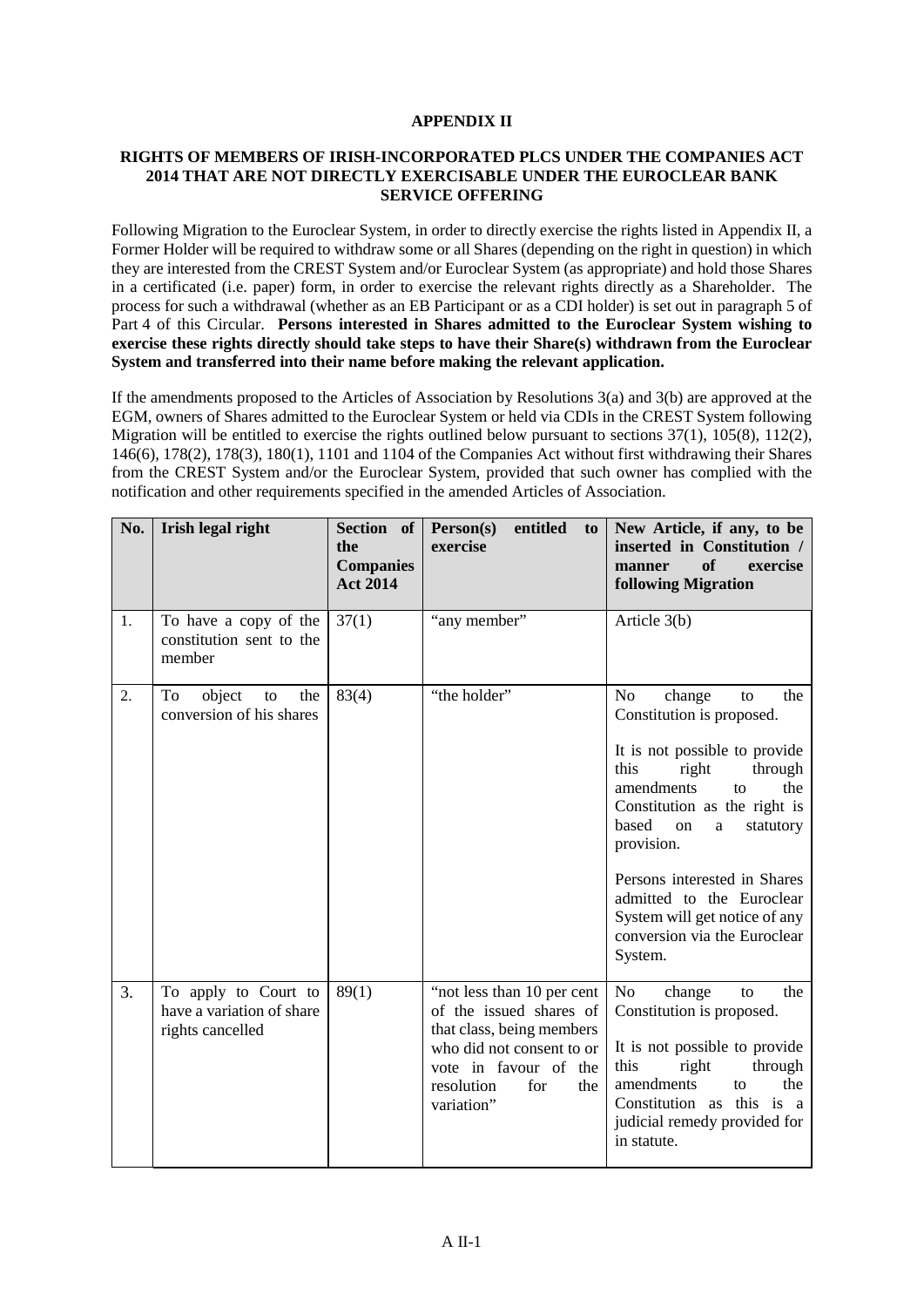| No. | Irish legal right                                                                                                    | Section of<br>the<br><b>Companies</b><br><b>Act 2014</b>                                | entitled<br>Person(s)<br>to<br>exercise                                                                                                                                                                                                              | New Article, if any, to be<br>inserted in Constitution /<br>of<br>exercise<br>manner<br><b>following Migration</b> |
|-----|----------------------------------------------------------------------------------------------------------------------|-----------------------------------------------------------------------------------------|------------------------------------------------------------------------------------------------------------------------------------------------------------------------------------------------------------------------------------------------------|--------------------------------------------------------------------------------------------------------------------|
| 4.  | To apply to Court to<br>overdue<br>have<br>share<br>certificates issued                                              | 99(4)                                                                                   | "the person entitled to<br>have the certificates"                                                                                                                                                                                                    | No<br>change<br>the<br>to<br>Constitution is proposed.                                                             |
| 5.  | To apply to Court to<br>have an invalid creation,<br>allotment, acquisition or<br>cancellation of shares<br>received | 100(2)                                                                                  | "any member or former<br>member"                                                                                                                                                                                                                     | N <sub>o</sub><br>change<br>the<br>to<br>Constitution is proposed.                                                 |
| 6.  | To inspect a contract of<br>purchase<br>of<br>the<br>company's own shares                                            | 105(8);<br>112(2)                                                                       | "the members"                                                                                                                                                                                                                                        | Article 3(b)                                                                                                       |
| 7.  | To be sent copies of<br>representations<br>from<br>directors the subject of a<br>resolution<br>be<br>to<br>removed   | 146(6)                                                                                  | "every member of the<br>company to whom notice<br>of the meeting is sent"                                                                                                                                                                            | Article 3(b)                                                                                                       |
| 8.  | To apply to Court to<br>rectify the register of<br>members                                                           | 173(1)                                                                                  | "any member"                                                                                                                                                                                                                                         | N <sub>o</sub><br>change<br>the<br>to<br>Constitution is proposed.                                                 |
| 9.  | To object to the holding<br>of a general meeting<br>outside the State                                                | 176(2)                                                                                  | "unless<br>all<br>of<br>the<br>entitled<br>members<br>to<br>attend and vote at such<br>meeting<br>in<br>consent<br>writing"                                                                                                                          | No<br>change<br>the<br>to<br>Constitution is proposed.                                                             |
| 10. | To convene an EGM                                                                                                    | 178(2)                                                                                  | "not less than 50 per cent<br>(or such other percentage)<br>as may be specified in the<br>constitution) of the paid<br>up share capital of the<br>company as, at that time,<br>carries the right of voting<br>at general meetings of the<br>company" | Article 3(b)                                                                                                       |
| 11. | To require the directors<br>to convene an EGM                                                                        | 178(3)<br>(as<br>modified<br>by 1101 in<br>the case of a<br>regulated<br>market<br>PLC) | "not less than 5 per cent<br>of the paid up share<br>capital of the company, as<br>at the date of the deposit<br>of the requisition carries<br>the right of voting at<br>general meetings of the<br>company"                                         | Article 3(b)                                                                                                       |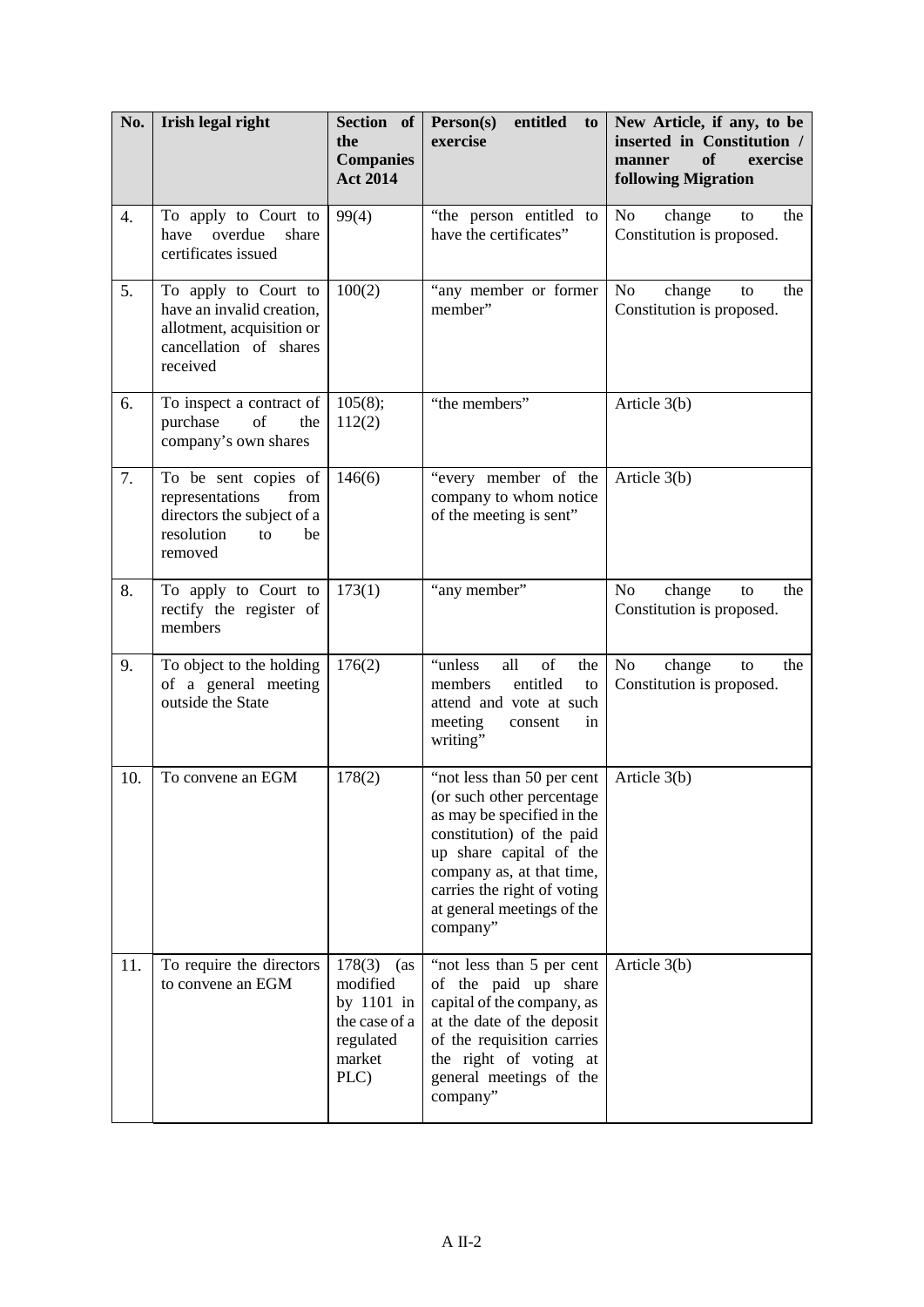| No. | Irish legal right                                                                                                                                  | Section of<br>the<br><b>Companies</b><br><b>Act 2014</b> | entitled<br>Person(s)<br>to<br>exercise                                                                                                                                                                                                                  | New Article, if any, to be<br>inserted in Constitution /<br>of<br>exercise<br>manner<br><b>following Migration</b>                                                                                                                                                                                                                                                                                                                                                                                                                                                                                                              |
|-----|----------------------------------------------------------------------------------------------------------------------------------------------------|----------------------------------------------------------|----------------------------------------------------------------------------------------------------------------------------------------------------------------------------------------------------------------------------------------------------------|---------------------------------------------------------------------------------------------------------------------------------------------------------------------------------------------------------------------------------------------------------------------------------------------------------------------------------------------------------------------------------------------------------------------------------------------------------------------------------------------------------------------------------------------------------------------------------------------------------------------------------|
| 12. | To apply to court for an<br>order requiring a general<br>meeting to be called                                                                      | 179(1)                                                   | $a^2$<br>of<br>member<br>the<br>company who would be<br>entitled to vote at a<br>general meeting of it"                                                                                                                                                  | No<br>change<br>the<br>to<br>Constitution is proposed.                                                                                                                                                                                                                                                                                                                                                                                                                                                                                                                                                                          |
| 13. | To receive notice of<br>every general meeting                                                                                                      | 180(1)                                                   | "every member"                                                                                                                                                                                                                                           | Article 3(b)                                                                                                                                                                                                                                                                                                                                                                                                                                                                                                                                                                                                                    |
| 14. | To object to the holding<br>of a meeting on short<br>notice                                                                                        | 181(2)                                                   | "if it is so agreed by  all<br>the members entitled to<br>attend and vote at the<br>meeting"                                                                                                                                                             | No<br>change<br>the<br>to<br>Constitution is proposed.                                                                                                                                                                                                                                                                                                                                                                                                                                                                                                                                                                          |
| 15. | of<br>Ability<br>body<br>$\mathbf{a}$<br>corporate to appoint a<br>corporate representative<br>represent<br>it<br>to<br>at<br>shareholder meetings | 185(1)                                                   | "if it is a member"                                                                                                                                                                                                                                      | Article 75(b)                                                                                                                                                                                                                                                                                                                                                                                                                                                                                                                                                                                                                   |
| 16. | To vote<br>general<br>at<br>meetings                                                                                                               | 188(2)                                                   | "every member"                                                                                                                                                                                                                                           | While section 188(2) has<br>disapplied by<br>been<br>the<br>Articles of Association, the<br>subject matter of section<br>188(2) is dealt with by<br>Article 68. The rights under<br>the Articles of Association in<br>relation<br>voting<br>to<br>and<br>including proxy appointment<br>instructions,<br>must<br>be<br>received via the Euroclear<br>System or may be exercised<br>directly<br>following<br>rematerialisation.<br>It is noted that the EB<br>Participant or CDI holder<br>may also appoint itself or<br>another person as a third<br>party proxy in accordance<br>with<br>the<br>EB<br>Services<br>Description. |
| 17. | To demand a poll at a<br>general meeting                                                                                                           | 189(2)                                                   | $\lq\lq$ <sup>"</sup> (c)<br>member<br>any<br><b>or</b><br>members<br>present<br>in<br>person or by proxy and<br>representing not less than<br>10 per cent of the total<br>voting rights of all the<br>members of the company<br>concerned having<br>the | N <sub>o</sub><br>change<br>the<br>to<br>Constitution is proposed.                                                                                                                                                                                                                                                                                                                                                                                                                                                                                                                                                              |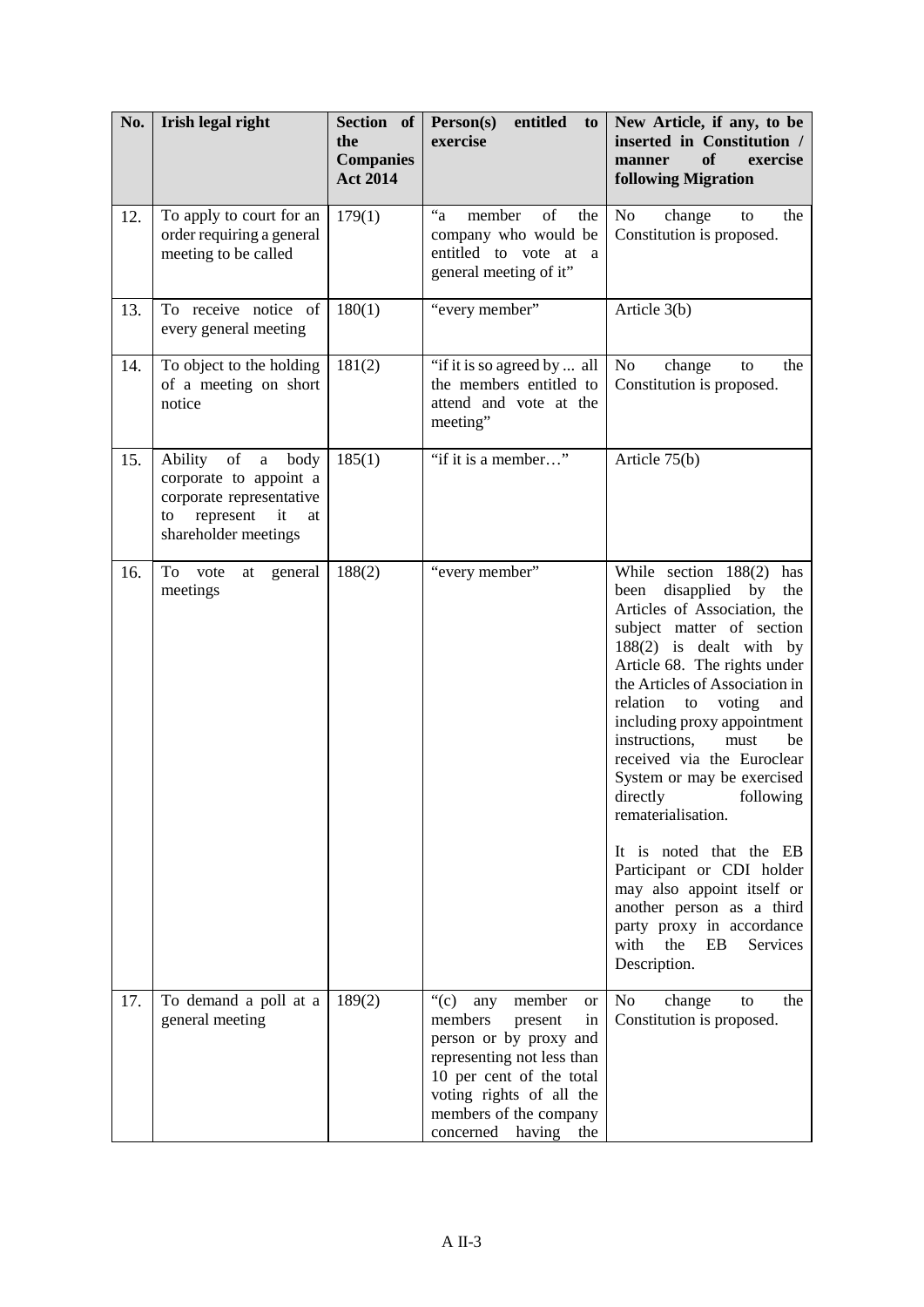| No. | Irish legal right                                                                                                                                                                                                                  | Section of<br>the<br><b>Companies</b><br><b>Act 2014</b> | Person(s)<br>entitled<br>$\mathbf{to}$<br>exercise                                                                                                                                                                                                                                                                                                                                                            | New Article, if any, to be<br>inserted in Constitution /<br>exercise<br>of<br>manner<br><b>following Migration</b>                                                                                                                     |
|-----|------------------------------------------------------------------------------------------------------------------------------------------------------------------------------------------------------------------------------------|----------------------------------------------------------|---------------------------------------------------------------------------------------------------------------------------------------------------------------------------------------------------------------------------------------------------------------------------------------------------------------------------------------------------------------------------------------------------------------|----------------------------------------------------------------------------------------------------------------------------------------------------------------------------------------------------------------------------------------|
|     |                                                                                                                                                                                                                                    |                                                          | the<br>right to vote<br>at<br>meeting; or<br>a member or members<br>holding shares in the<br>company<br>concerned<br>conferring the right to<br>vote at the meeting, being<br>shares<br>which<br>on<br>an<br>aggregate sum has been<br>paid up equal to not less<br>than 10 per cent of the<br>total sum paid up on all<br>the shares conferring that<br>right"                                               |                                                                                                                                                                                                                                        |
| 18. | To apply to court for a<br>declaration<br>that<br>a<br>director is personally<br>responsible<br>for<br>the<br>company's<br>liabilities<br>where<br>solvency<br>a<br>is<br>given<br>declaration<br>reasonable<br>without<br>grounds | 210(1)                                                   | "a  member"                                                                                                                                                                                                                                                                                                                                                                                                   | N <sub>o</sub><br>change<br>the<br>to<br>Constitution is proposed.                                                                                                                                                                     |
| 19. | To apply to court to<br>cancel certain special<br>resolutions                                                                                                                                                                      | 211(3)                                                   | "one or more members<br>who held, or together<br>held, not less than 10 per<br>cent in nominal value of<br>company's issued<br>the<br>share capital, or any class<br>thereof, at the date of the<br>passing of the special<br>resolution and hold, or<br>together hold, not less<br>than that percentage in<br>nominal value of the<br>foregoing on the date of<br>the<br>making<br>of<br>the<br>application" | No<br>change<br>the<br>to<br>Constitution is proposed.<br>It is not possible to provide<br>this<br>right<br>through<br>amendments<br>the<br>to<br>Constitution as this is a<br>judicial remedy provided for<br>in statute.             |
| 20. | To apply to the court for<br>an order where there is<br>an instance of minority<br>oppression                                                                                                                                      | 212(1)                                                   | "any member"                                                                                                                                                                                                                                                                                                                                                                                                  | N <sub>o</sub><br>change<br>the<br>to<br>Constitution is proposed.<br>It is not possible to provide<br>this<br>right<br>through<br>amendments<br>to<br>the<br>Constitution as this is a<br>judicial remedy provided for<br>in statute. |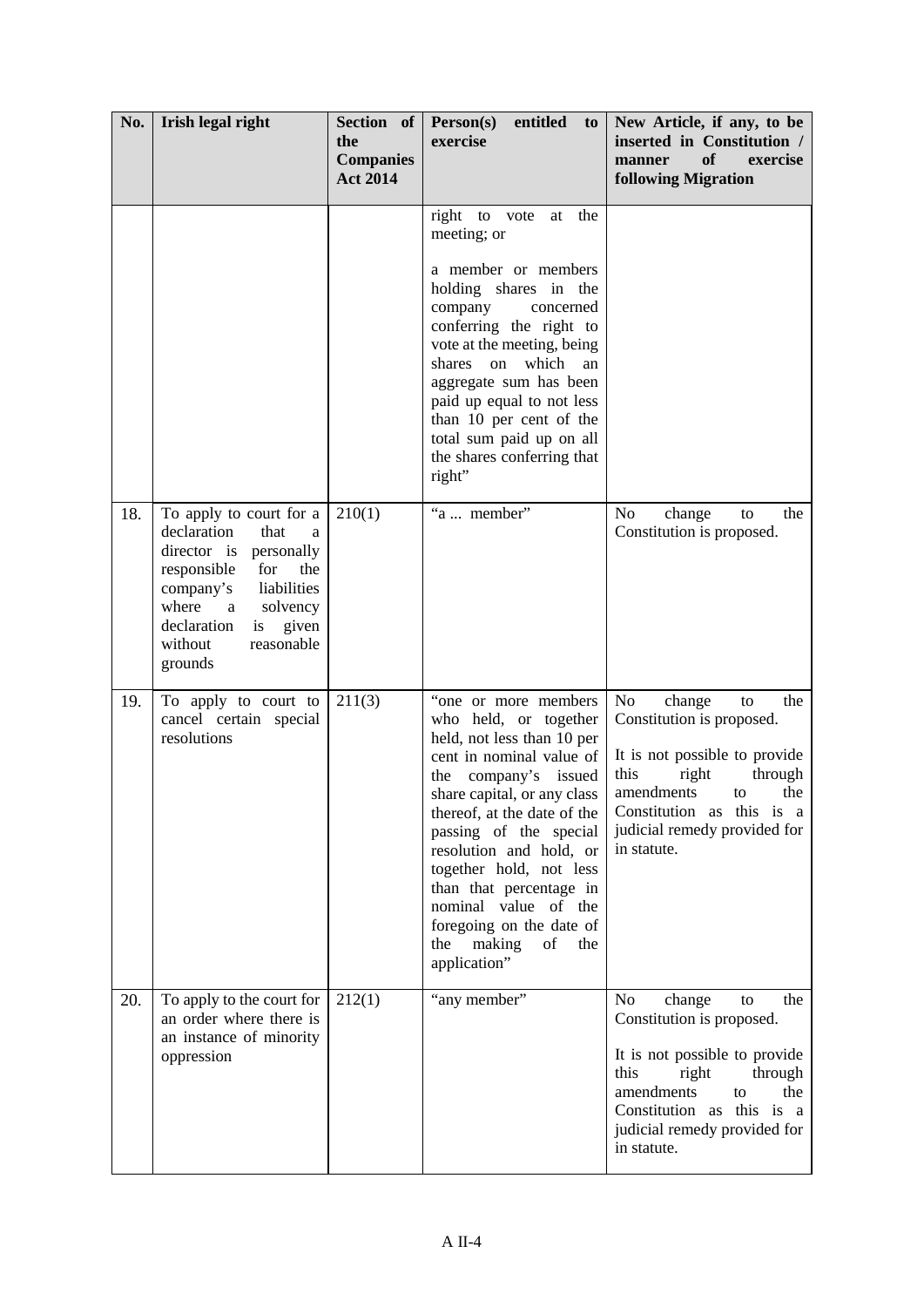| No. | Irish legal right                                                                                                                                                                                                                                                                                                                                                                                                                                                                                                                                                                     | Section of<br>the<br><b>Companies</b><br><b>Act 2014</b>                                  | entitled<br>Person(s)<br>to.<br>exercise | New Article, if any, to be<br>inserted in Constitution /<br>exercise<br>of<br>manner<br><b>following Migration</b>                                                                                                                                                                                                                                                                                                                                                                                                                                                                      |
|-----|---------------------------------------------------------------------------------------------------------------------------------------------------------------------------------------------------------------------------------------------------------------------------------------------------------------------------------------------------------------------------------------------------------------------------------------------------------------------------------------------------------------------------------------------------------------------------------------|-------------------------------------------------------------------------------------------|------------------------------------------|-----------------------------------------------------------------------------------------------------------------------------------------------------------------------------------------------------------------------------------------------------------------------------------------------------------------------------------------------------------------------------------------------------------------------------------------------------------------------------------------------------------------------------------------------------------------------------------------|
| 21. | disapplication of<br>The<br>the requirement that a<br>scheme of arrangement<br>approved by<br>be<br>a<br>majority in number of<br>shareholders affected.<br>In addition, for so long<br>as there are some of<br>shares held outside an<br>authorised CSD,<br>the<br>quorum for any meeting<br>to consider a resolution<br>to approve a scheme of<br>arrangement shall be at<br>least<br>two<br>persons<br>holding or representing<br>by proxy at least one-<br>third in nominal value of<br>the issued shares, or<br>class of issued shares, as<br>the case may be, of the<br>issuer. | Section<br>449(1)<br>as<br>amended<br>by<br>the<br><b>Brexit</b><br>Omnibus<br>Act        | A majority in number of<br>members       | Alters<br>the<br>threshold<br>for<br>shareholder approval of any<br>scheme<br>proposed<br>οf<br>arrangement<br>that<br>the<br>Company may implement<br>while securities are admitted<br>to the Euroclear System and,<br>assuming that some Shares<br>continue to be held outside of<br>an authorised CSD following<br>Migration, would increase<br>the necessary quorum for<br>any meeting to consider a<br>resolution to approve<br>a<br>scheme of arrangement.                                                                                                                        |
| 22. | disapplication of<br>The<br>additional<br>the<br>requirement set out in<br>section $458(3)$ of the<br>Companies Act in order<br>for a right of buy-out to<br>apply<br>in<br>certain<br>circumstances                                                                                                                                                                                                                                                                                                                                                                                  | Section<br>458(3)<br><b>as</b><br>amended<br>by<br>the<br><b>Brexit</b><br>Omnibus<br>Act |                                          | Means that an offeror for the<br>Company which<br>already<br>held beneficial ownership of<br>more than 20%<br>of the<br>Company's Shares would no<br>longer be required to satisfy<br>the additional requirement in<br>section<br>458(3)<br>of<br>the<br>Companies Act that the<br>assenting shareholders<br>in<br>respect of<br>the<br>relevant<br>scheme, contract or offer are<br>not less than 50% in number<br>of the holders of the relevant<br>shares, in order for the<br>offeror to be entitled to<br>compulsorily acquire<br>the<br>Shares of any dissenting<br>shareholders. |
| 23. | To apply to the court for<br>an order permitting a<br>dissenting shareholder<br>to retain his or her<br>shares or varying the<br>terms of the scheme,<br>contract or offer as they<br>apply<br>that<br>to                                                                                                                                                                                                                                                                                                                                                                             | 459 (5) to<br>(8)                                                                         |                                          | N <sub>o</sub><br>change<br>to<br>the<br>Constitution is proposed.<br>It is not possible to provide<br>this<br>right<br>through<br>amendments<br>to<br>the<br>Constitution as this is a                                                                                                                                                                                                                                                                                                                                                                                                 |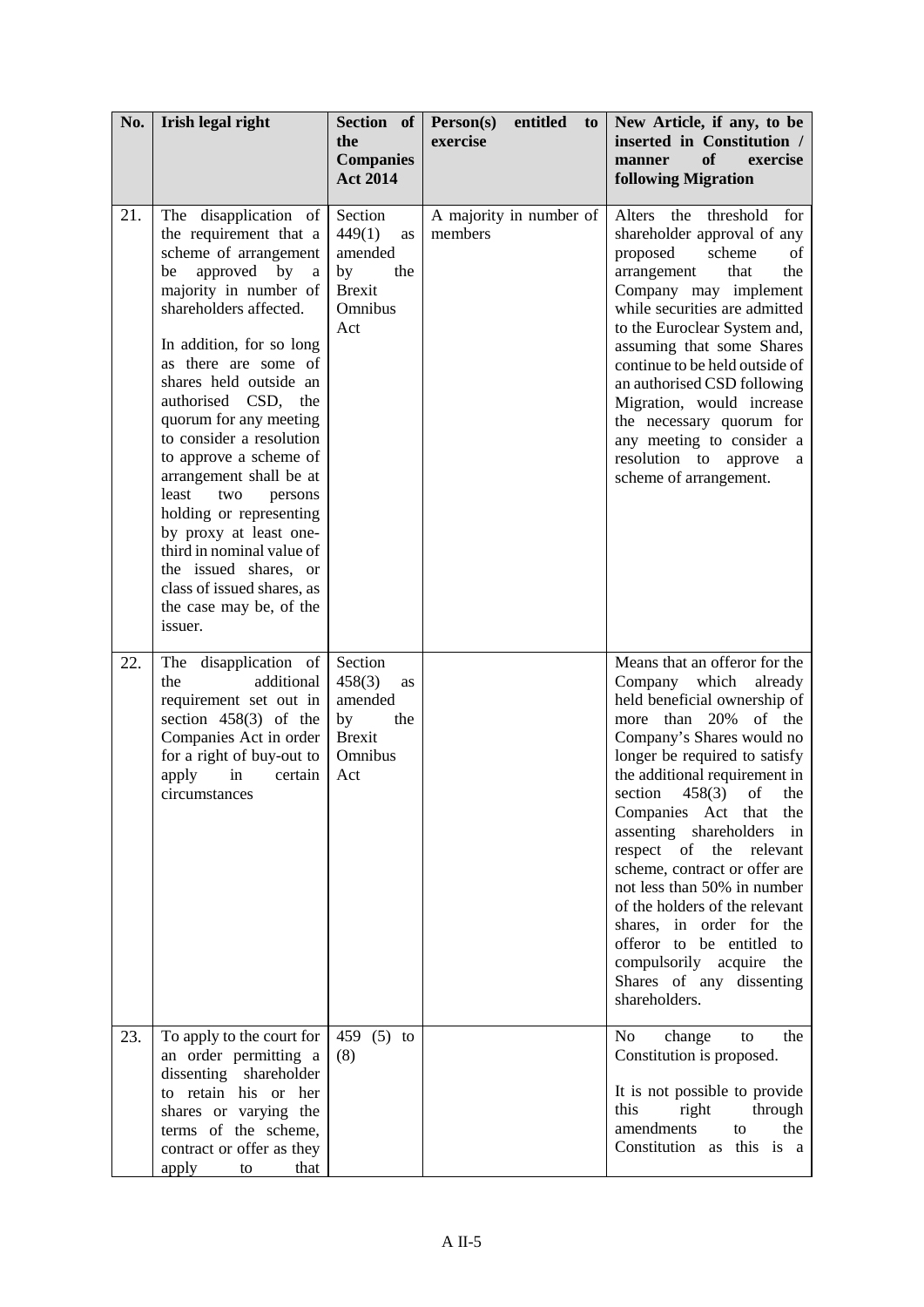| No. | Irish legal right                                                                                                                                                                                                                                                                                      | Section of<br>the<br><b>Companies</b><br><b>Act 2014</b>                           | entitled<br>Person(s)<br>to<br>exercise                                                                                                                                                                                                                           | New Article, if any, to be<br>inserted in Constitution /<br>exercise<br>of<br>manner<br><b>following Migration</b>                                                                                                         |
|-----|--------------------------------------------------------------------------------------------------------------------------------------------------------------------------------------------------------------------------------------------------------------------------------------------------------|------------------------------------------------------------------------------------|-------------------------------------------------------------------------------------------------------------------------------------------------------------------------------------------------------------------------------------------------------------------|----------------------------------------------------------------------------------------------------------------------------------------------------------------------------------------------------------------------------|
|     | shareholder, or in a case<br>where the offeror is<br>bound to acquire his or<br>her shares by virtue of<br>section $457(7)(a)$ , apply<br>to the court for an order<br>varying the terms of the<br>scheme,<br>contract<br><sub>or</sub><br>offer as they apply to<br>dissenting<br>that<br>shareholder |                                                                                    |                                                                                                                                                                                                                                                                   | judicial remedy provided for<br>in statute.                                                                                                                                                                                |
| 24. | To apply to the court for<br>the appointment of one<br>more<br>competent<br><sub>or</sub><br>inspectors to investigate<br>the affairs of a company<br>in order to enquire into<br>matters specified by the<br>court and to report on<br>those matters in such<br>manner as the court<br>directs        | 747(2)                                                                             | "not<br>less<br>than<br>10<br>members of the company<br>or a member or members<br>holding<br>one-tenth<br><b>or</b><br>more of the paid up share<br>capital of the company                                                                                        | No<br>change<br>the<br>to<br>Constitution is proposed.<br>It is not possible to provide<br>this<br>right<br>through<br>amendments<br>the<br>to<br>Constitution as this is a<br>judicial remedy provided for<br>in statute. |
| 25. | To apply to the court for<br>order<br>that<br>the<br>an<br>company or officer in<br>default to remedy the<br>default within such time<br>as the court specifies.                                                                                                                                       | 797(3)(a)                                                                          | "any member"                                                                                                                                                                                                                                                      | N <sub>o</sub><br>change<br>the<br>to<br>Constitution is proposed.                                                                                                                                                         |
| 26. | Ability to put item on<br>the agenda at an annual<br>general meeting                                                                                                                                                                                                                                   | 1104(1)                                                                            | "One<br><b>or</b><br>more<br>members  subject to the<br>member<br>members<br><b>or</b><br>concerned holding 3 per<br>cent of the issued share<br>capital of the company,<br>representing at least 3 per<br>cent of the total voting<br>rights of all the members" | Article 3(b)                                                                                                                                                                                                               |
| 27. | The<br>company<br>may<br>select a record date for<br>voting at shareholder<br>meeting provided that it<br>is not more than 72<br>hours before the general<br>meeting to which it<br>relates.                                                                                                           | Section<br>$1105(1)$ as<br>amended<br>by<br>the<br><b>Brexit</b><br>Omnibus<br>Act |                                                                                                                                                                                                                                                                   | -Definition of<br>Article 1<br>"Record Date".                                                                                                                                                                              |